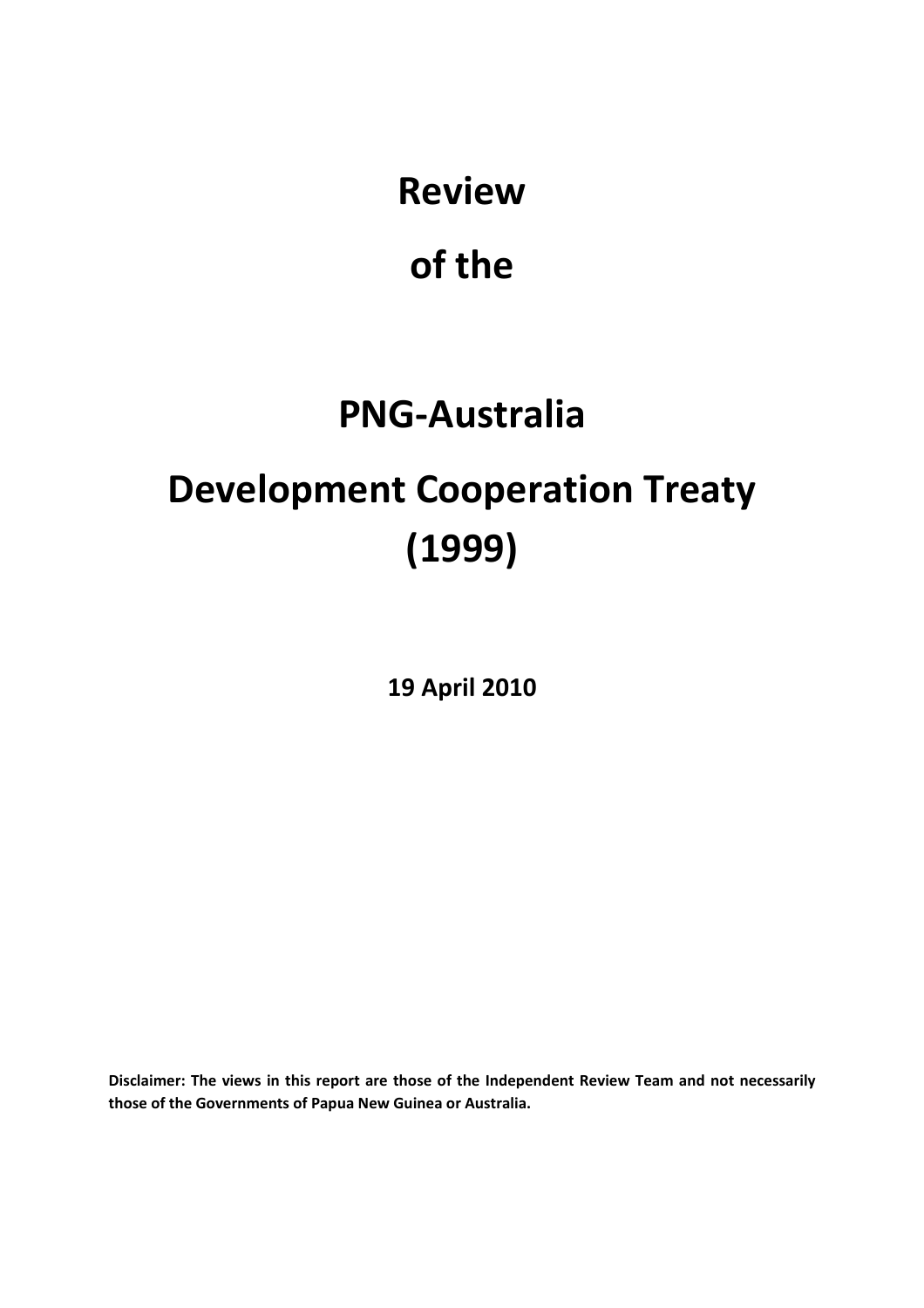## **Preface**

In April 2009, Prime Ministers Somare and Rudd agreed to undertake a review of the PNG‐Australia Treaty on Development Cooperation (1999), which guides the Australian aid program to PNG. The terms of reference for this exercise, attached at Annex 2, were agreed between the two Governments in June 2009. The overall aim of the review is "to consider and recommend how Australia's aid can most effectively contribute to PNG's current, medium and long-term development priorities."

An Independent Review Team was commissioned. This consisted of Associate Professor Eric Kwa, the nominee of the Government of Papua New Guinea, Professor Stephen Howes, the nominee of the Government of Australia and Dr Soe Lin, the joint nominee of the two Governments.

The methodology adopted by the Independent Review Team has three complementary strands. First, we have consulted widely, getting as much feedback from as many stakeholders as possible (see Annex 1 for a listing). We held two rounds of consultations, in January‐February and March 2010, in both Papua New Guinea and Australia, both before and after our draft report, which was released to both Governments on March 1, 2010. Second, we have benefited from the substantial evaluation literature available on the Australian aid program to PNG. Finally, we have drawn on the broader literature on development and aid effectiveness, and lessons from cross‐country experience.

The Review looks back over the last decade since the time the Development Cooperation Treaty was signed in 1999. In looking forward, we have a similar time period of a decade in mind. We are aware of the importance of the LNG project for PNG. We were informed that, while dividend payments would commence earlier the bulk of revenues would start to flow once tax payments commence in around 2018. Hence, for most of the period we are concerned with, there will not be large revenues flowing to the PNG Government from the LNG project.

The development cooperation program is a joint responsibility of the PNG and Australian Governments. In this context, while the Review commonly refers to 'Australian aid to PNG,' this should not be taken to mean that we are making recommendations to the Australian Government for what it should do with its aid. Unless specified to the contrary, our recommendations are to both Governments.

After a list of main messages and an executive summary, the report proper begins with a background section which sets out the development context in PNG, and the history of Australia's aid to PNG. It then tackles in Sections 2 to 10 the nine tasks contained in the Review's terms of reference, following the sequencing used therein.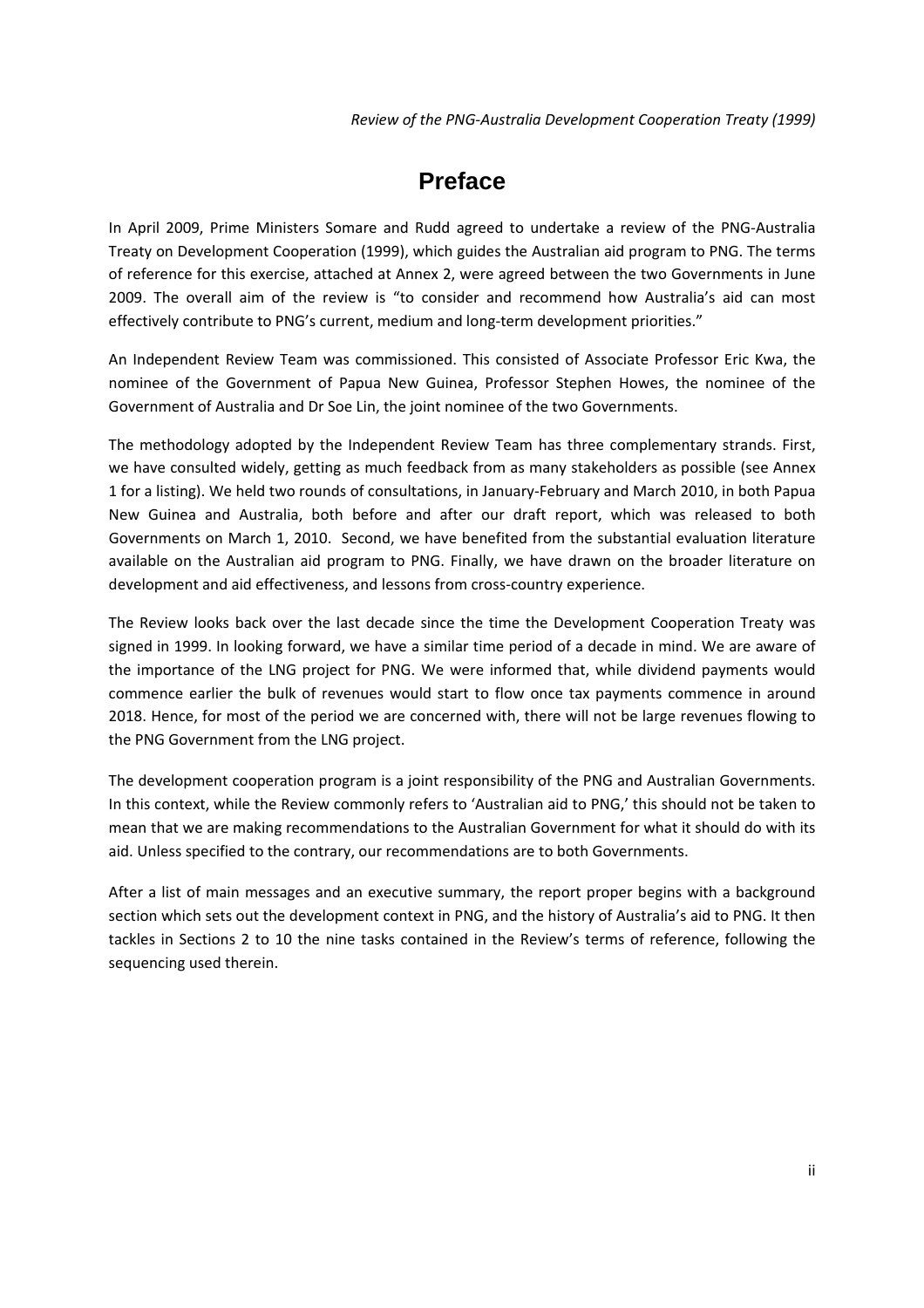# **Acknowledgments and dedication**

Our first debt is to the many, on both sides of the PNG‐Australia relationship, who gave freely, and often more than once, of their time and advice, and who answered our many questions. A list of those to whom we are thus obliged is provided in Annex 1. We apologize to any inadvertently omitted.

Our second debt is to the Review's Secretariat – Catherine Gill of AusAID, Jon N'dramei of the PNG Department of National Planning and Monitoring, and Buri Gari of the PNG Department of Foreign Affairs and Trade – without whom this report simply would not have been possible. The Secretariat not only played a vital logistical role, but was also an important source of good ideas and information.

Our third debt is to the two Governments of Papua New Guinea and Australia, for commissioning this review, and for honouring us with the task of writing it. We are also grateful to the United Nations Development Programme (UNDP) for supporting the participation of Dr Soe Lin in this exercise.

This Review is dedicated to the memory of Enaha Kwa.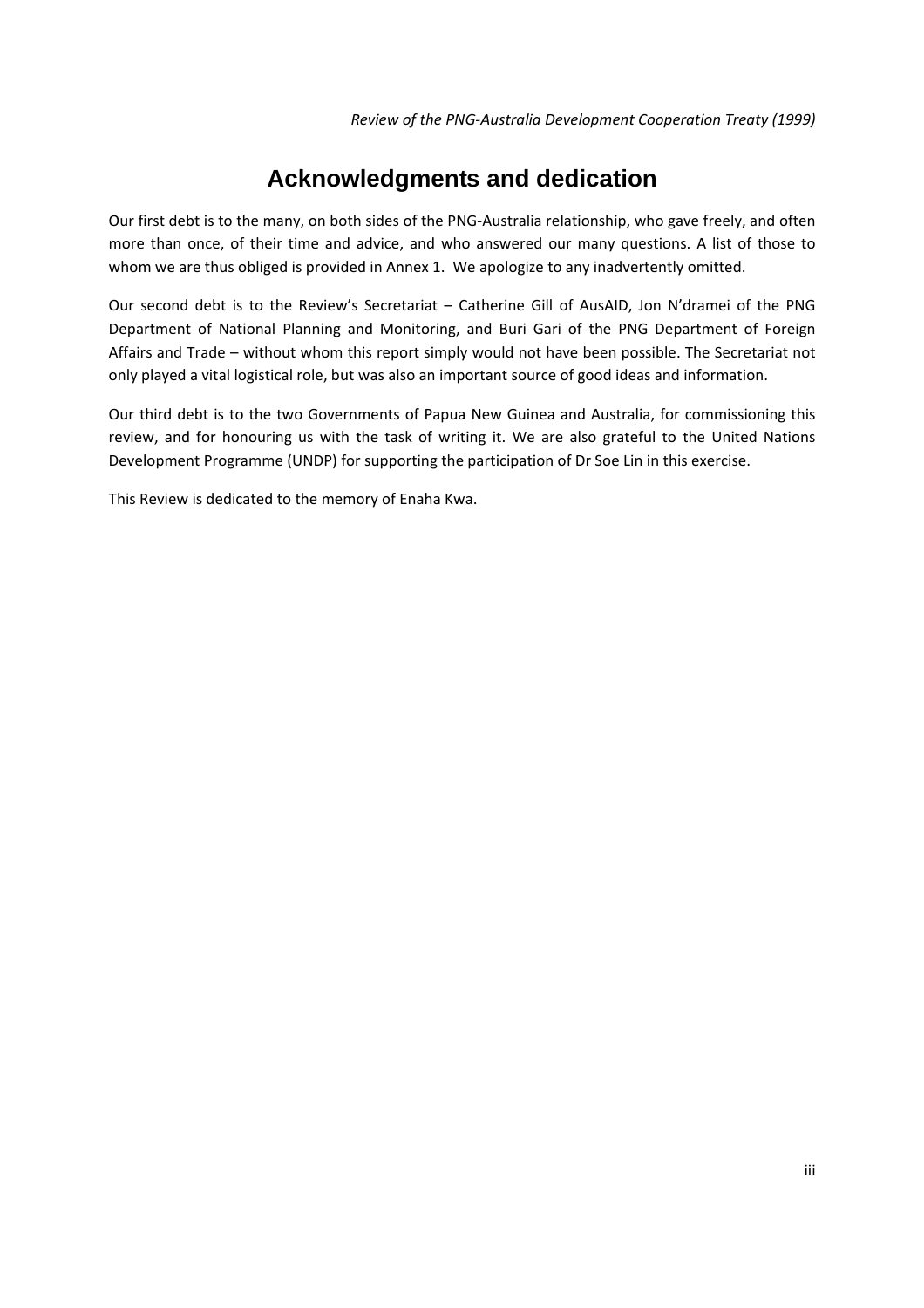# **Contents**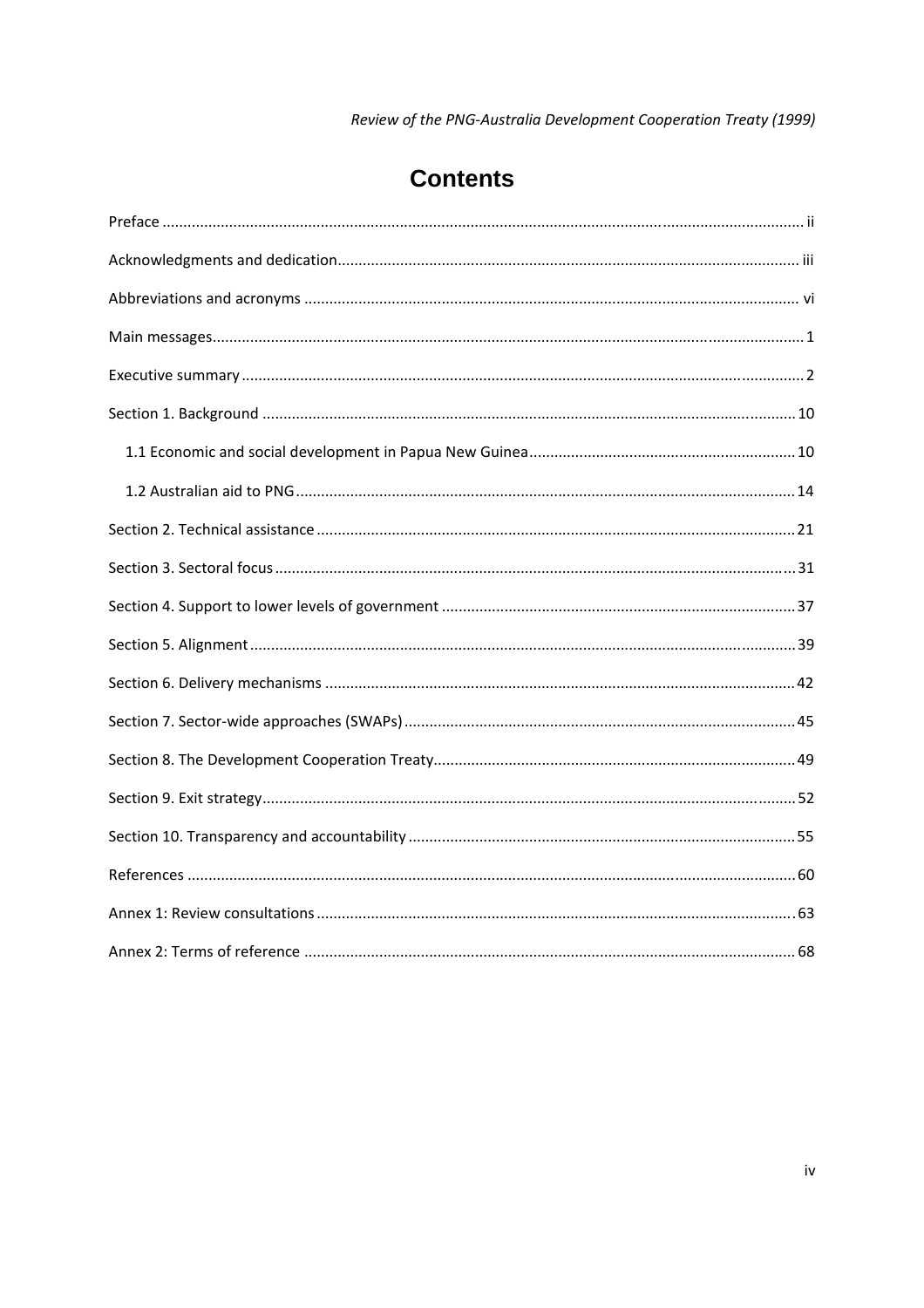*Review of the PNG‐Australia Development Cooperation Treaty (1999)* 

# **Figures**

| Figure 1 GDP and GDP per capita in PNG since independence (measured in 2000 prices)  10                    |
|------------------------------------------------------------------------------------------------------------|
| Figure 2 Economic growth in PNG this decade (percentage GDP growth in constant prices)  11                 |
| Figure 3 PNG's score (percentile ranking) for a range of governance indicators:  13                        |
|                                                                                                            |
| Figure 5 Australian aid to PNG since independence: from budget support to program aid (\$ million) 15      |
| Figure 6 Changes in the sectoral distribution of Australian aid over the last decade  16                   |
| Figure 7 Total aid and share of largest donor for countries with a dominant donor  19                      |
| Figure 8 Volatility and fragmentation of aid to PNG compared with other Pacific and developing             |
|                                                                                                            |
|                                                                                                            |
| Figure 11 Development and recurrent spending (Kina million), 2002 to 2010, adjusted for inflation  36      |
| Figure 12 Projected total revenue and recurrent spending (Kina million), 2010 to 2014, adjusted for        |
| Figure 13 Australian aid to PNG, per capita and as a percentage of PNG GDP, and total aid as a fraction of |

# **Tables**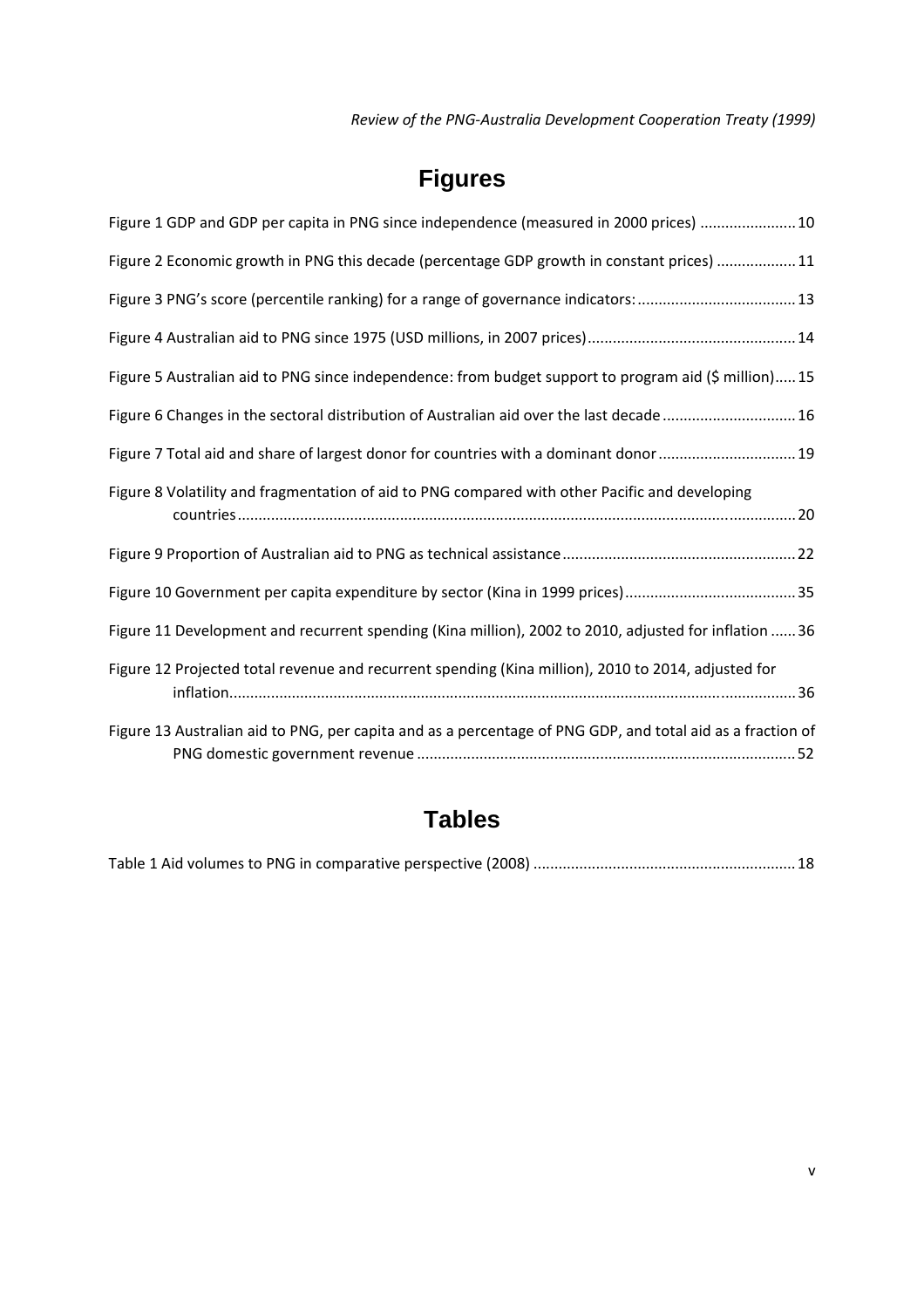# **Abbreviations and acronyms**

| <b>ASF</b>   | <b>Advisory Support Facility</b>                      |
|--------------|-------------------------------------------------------|
| AusAID       | Australian Agency for International Development       |
| <b>DCT</b>   | PNG-Australia Development Cooperation Treaty (1999)   |
| <b>DNPM</b>  | Department of National Planning and Monitoring        |
| <b>DPLGA</b> | Department of Provincial and Local Government Affairs |
| <b>ECP</b>   | <b>Enhanced Cooperation Program</b>                   |
| GDP          | <b>Gross Domestic Product</b>                         |
| GoPNG        | Government of Papua New Guinea                        |
| <b>HSIP</b>  | Health Sector Improvement Program                     |
| <b>IMR</b>   | <b>PNG Institute of Medical Research</b>              |
| L&J          | Law and Justice sector                                |
| LLG          | Local-level Government                                |
| <b>LNG</b>   | Liquefied Natural Gas (project)                       |
| <b>MDGs</b>  | Millennium Development Goals                          |
| <b>MTDP</b>  | Medium Term Development Plan                          |
| <b>MTDS</b>  | <b>Medium Term Development Strategy</b>               |
| <b>MTEF</b>  | Medium Term Expenditure Framework                     |
| <b>NEFC</b>  | National Economic and Fiscal Commission               |
| <b>NGO</b>   | Non-Government Organisation                           |
| <b>NRI</b>   | National Research Institute                           |
| <b>OBE</b>   | Outcomes-based education                              |
| <b>ODA</b>   | <b>Official Development Assistance</b>                |
| <b>ODE</b>   | AusAID's Office of Development Effectiveness          |
| ODI          | Overseas Development Institute                        |
| <b>OECD</b>  | Organsiation for Economic Cooperation and Development |
| OECD DAC     | <b>OECD Development Assistance Committee</b>          |
| <b>PSWDP</b> | Public Sector Workforce Development Program           |
| <b>SGP</b>   | <b>Strongim Gavman Program</b>                        |
| SNS          | Sub-national Strategy                                 |
| <b>SWAP</b>  | Sector-Wide Approach                                  |
| TA           | <b>Technical Assistance</b>                           |
| <b>UNDP</b>  | United Nations Development Programme                  |
| <b>UPNG</b>  | University of Papua New Guinea                        |

*Note: The \$ sign refers to Australian dollars unless indicated to the contrary.*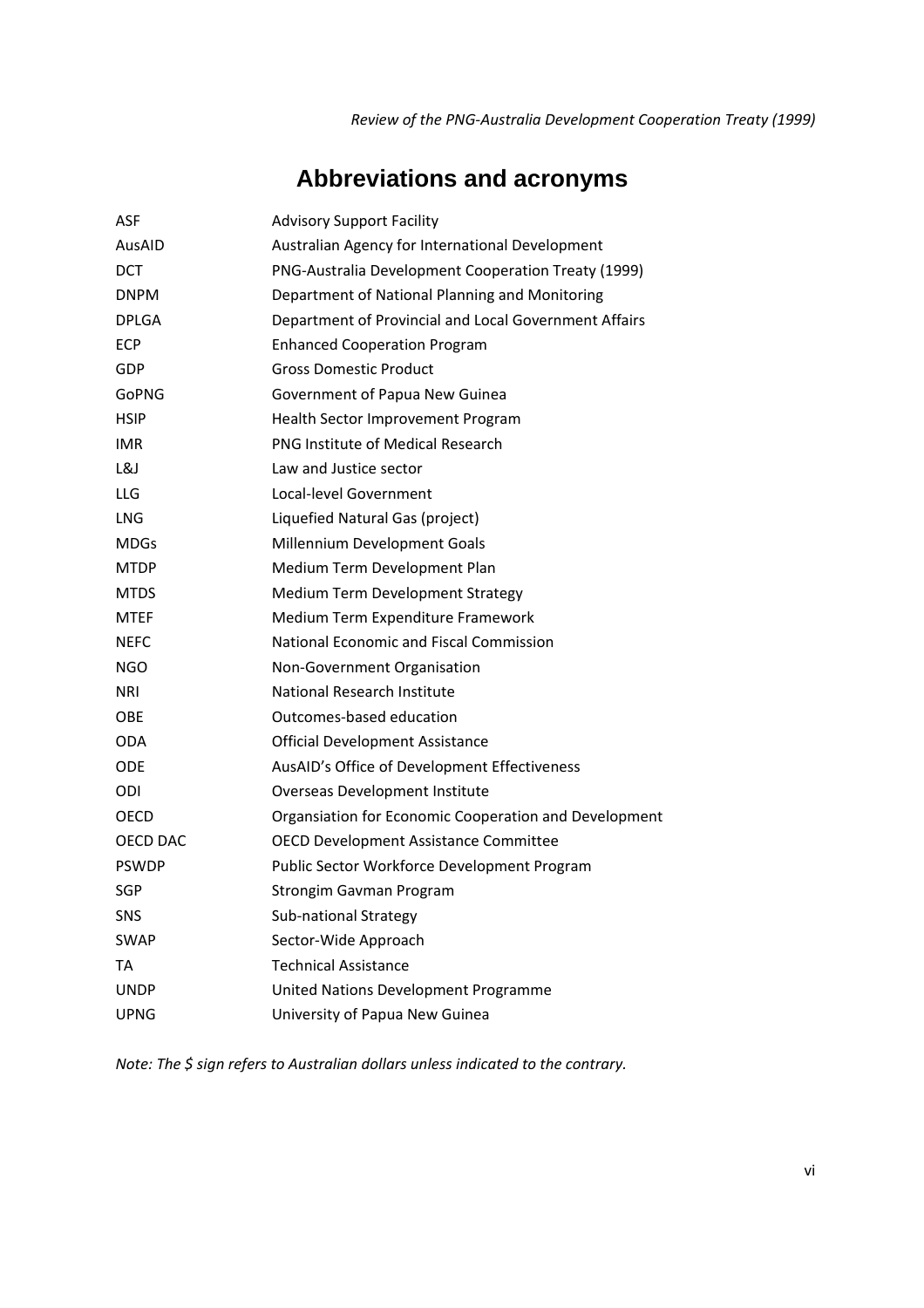### **Main messages**

Whilst the full report and its executive summary is organized around the nine tasks articulated in the Review's terms of reference, this opening section provides the cross-cutting messages which emerged from our consultations and analysis.

**The status quo is not an option.** There is widespread dissatisfaction with the aid program in both Papua New Guinea and in Australia, at various levels, political, bureaucratic, stakeholder, and in the media. There is a perceived lack of impact, and failure to obtain value-for-money. While some recognize its values and stress achievements, others are more dismissive of the program as a whole. These perceptions themselves would be a cause for concern, but they also reflect a growing body of evidence which strongly suggests that substantial change is needed. And, indeed, we found an appetite for change, and a hunger for fresh ideas and approaches. We were encouraged by our interlocutors to be bold and to set out new directions for the aid program. In this spirit, while we welcome the Australia-PNG Partnership for Development, agreed in August 2008, as a positive initiative, we see it as marking the beginning of a process of reform, not the end.

**Bring the aid program into line with new realities.** When Australian aid to PNG began 35 years ago, it exceeded PNG's own revenue, and equalled PNG-Australia trade. Today it is one-tenth of government revenue, and one-tenth of bilateral trade. The aid program is yet to adjust to and reflect these new realities. More than ever, PNG's destiny lies in its own hands, and aid will at best have a marginal impact on the country's development outcomes. While Australia's aid will always ultimately be judged by PNG's success, the Australian aid program also needs, but currently lacks, its own realistic standards by which to judge impact. Also, over time, as the aid program has become a smaller part of the PNG economy, it has been spread so thinly that its impact has become hard to discern. Moreover, its management and delivery have become complex and costly. Enhancing accountability, demonstrating impact and building support for the aid program will all be helped by much greater focus.

**Build on success.** The aid program has real achievements to its credit, but these are often invisible and little known. Our call is not primarily for a public relations offensive, though better documentation of success would help build support, and facilitate replication and scaling‐up. More fundamentally, the aid program, recognizing the difficult environment within which it is operating and its very limited leverage, should strive to back winners: to help those doing a good job do more. As one interlocutor advised us: "Get back to focusing on success. Where things are functioning, provide resources."

**Common purpose is key.** Despite recent progress and agreements, expectations and objectives around the aid program are still at variance. While increased reporting and better dialogue will help, ultimately there has to be a meeting of minds, based on the resolution of long‐standing disagreements, the recognition of shared interests across a wide range of issues, and the forging of common expectations for the aid program. We hope that our report helps provide the basis for this so that, over time, the aid program generates less irritation and becomes a stronger contributor to PNG's development, and to an increasingly multi‐faceted and integrated relationship between Australia and Papua New Guinea, close neighbours and old friends.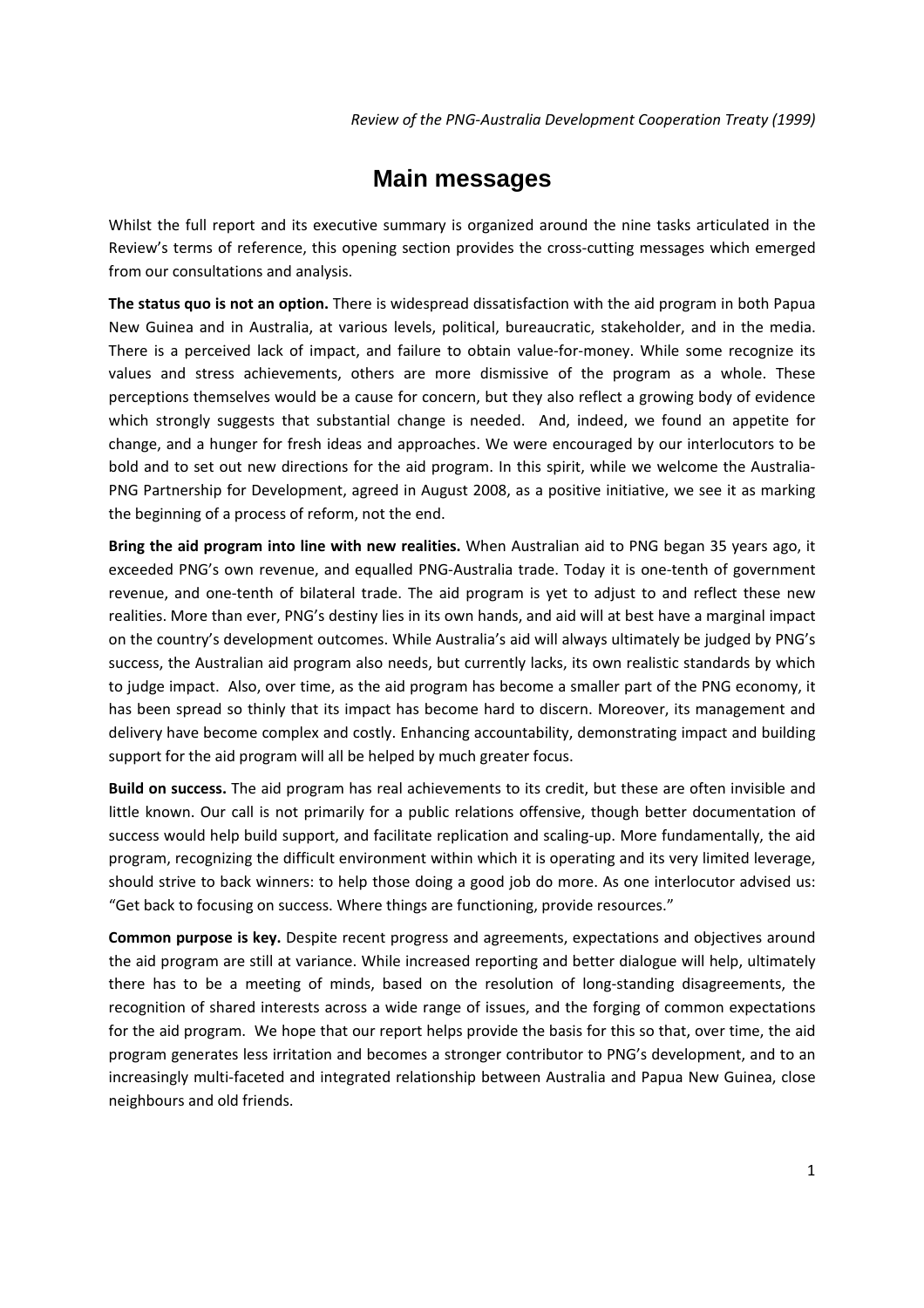### **Executive summary**

#### *1. Background*

Papua New Guinea's development prospects are uncertain. Income per capita has stagnated since independence, and the country is off-track to achieve the Millennium Development Goals. The rapid economic growth and stable political environment and regulatory reforms of recent years hold promise, as does of course the massive LNG project now under construction. However, unless PNG is able to turn around the decline since independence in government effectiveness, rule of law, and control of corruption, it will find it difficult to rise to the two fundamental challenges facing the country: to create employment, and to convert government revenue from resources into public goods (roads, health, education) for the benefit of the majority. These same weaknesses in governance also mean that, as is widely acknowledged, the operating environment for aid in PNG is a difficult one.

Australia has been providing aid to PNG since 1975, but at levels that, adjusting for inflation, have fallen sharply over time. Though there has been a recovery in the latter half of this decade, on average, from 1975 to 2008, a real annual rate of reduction of 3% has been achieved. The long‐term decline in aid volumes has been a deliberate policy endorsed by both governments, in an effort to wean PNG off Australian aid, and towards self‐reliance. Aggregate aid to PNG is now below average levels for a country of its size and level of development. Australia remains the dominant donor, but there are signs that PNG is diversifying to other donors. Major shifts in the aid program include the shift from budget support to program aid (completed by 2002‐03) and the growth in the last decade in aid for governance (from 20% of the aid program in 1999‐00 to 36% in 2009‐10).

Australian aid to PNG has a number of significant achievements to its credit. We were not called on to reach an overall verdict about the effectiveness of the Australian aid program, and we refrain from attempting one. We certainly think there are areas for improvement: these are detailed in the body of the report. But the fact that one of the main themes of our report is that the aid program should "build on success" clearly implies that we think that there are significant successes in the aid program.

### *2. Technical assistance ("appropriate future balance in the use of different forms of aid, including training and technical assistance...")<sup>1</sup>*

The heavy reliance on technical assistance for capacity building in the Australian aid program to PNG is its most controversial aspect. Depending on how it is measured, technical assistance makes up about half of the aid program, perhaps more. The aid program employs about 360 technical assistance personnel. There have been technical assistance success stories, and, despite dissatisfaction with the

 $1$  These bracketed quotes are extracted from the Review's terms of reference, and indicate the topics in relation to which the Review was asked to provide analysis and recommendations.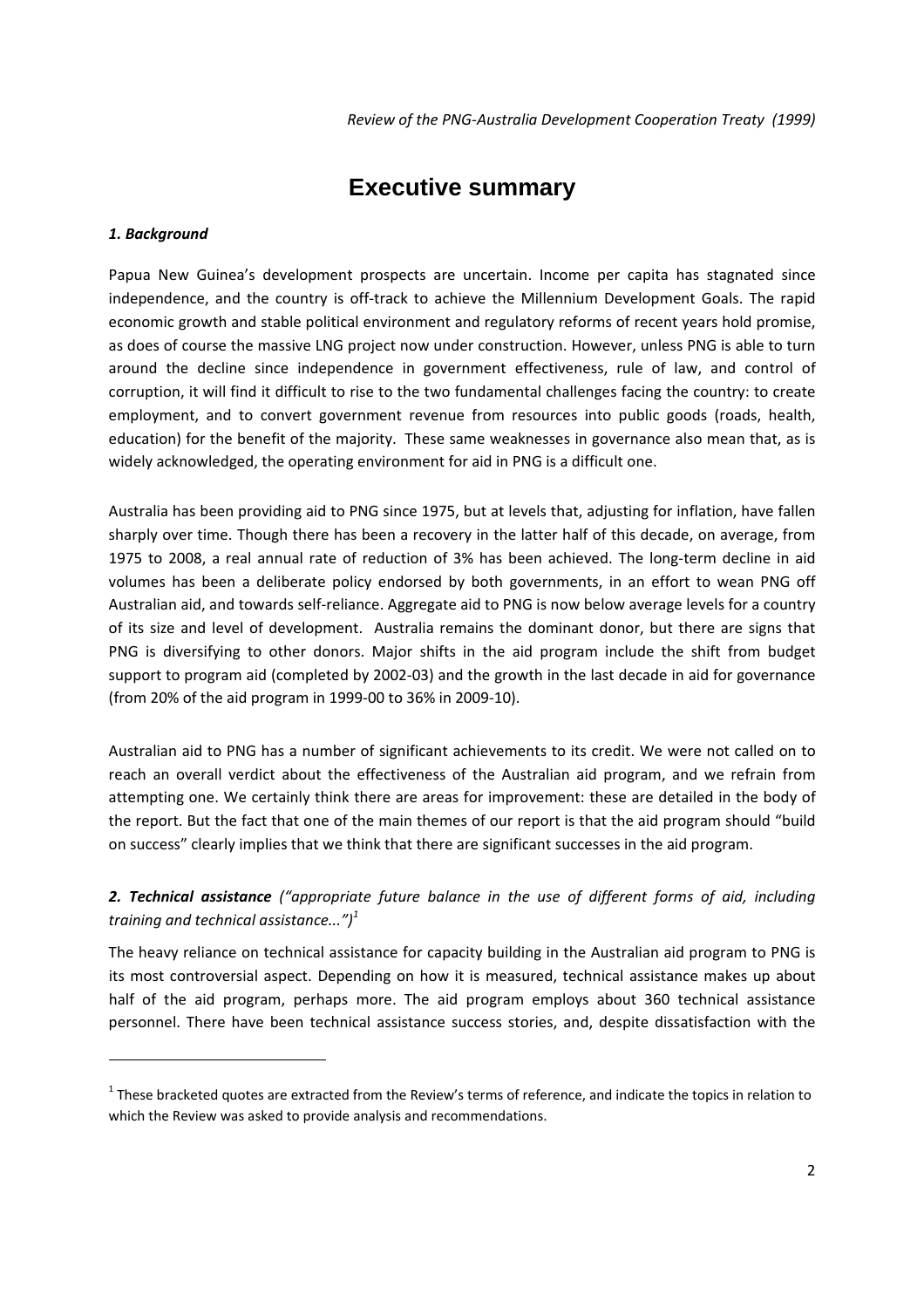reliance of the aid program on technical assistance, there is a strong demand for advisers from different parts of the Government of PNG. At the same time, several sources of evidence, from the decline in national governance indicators to a wealth of evaluation materials, and from international analysis as well, suggest that the "capacity building through advisers" model is not working.

Real change in this area is needed to improve aid effectiveness. A balanced approach is called for. On the one hand, further refinement of a capacity building model that has been discredited both internationally and within PNG will not suffice. On the other, it must be recognized that there will be ongoing demand and need for expertise to be financed by the aid program. Our recommendations are designed to signal a new approach, but not to abandon the use of the aid program to support better public sector management.

#### *2. Technical assistance: summary of recommendations*

- 2.1 Agree on a common, single definition to measure the volume of technical assistance (TA), and regularly *monitor and report levels of TA support.*
- *2.2 To reduce reliance on technical assistance, target the proportion spent on technical assistance to decline. Consider also setting sectoral targets, and introducing cost‐sharing mechanisms.*
- *2.3 Wherever possible, use existing technical assistance facilities to consider and process new TA requests.*
- 2.4 Ensure that the primary line of reporting for all aid-funded personnel is to the PNG Government.
- *2.5 Target an extension of the average duration of hire of aid‐funded personnel.*
- *2.6 Reduce the focus of aid‐funded positions on corporate processes, and increase that on implementation, including with positions outside of Port Moresby.*
- 2.7 Give greater attention to cost-effectiveness, and adopt measures that will drive down the cost of technical *assistance.*
- *2.8 Most importantly, pilot the use of aid‐funded in‐line positions.*

*3. Sectoral focus ( "mechanisms to progressively and substantially increase ODA investment in economic and social infrastructure in PNG", "an appropriate role for Australia's development cooperation program in relation to new and emerging issues", and the balance between "capital investments and direct support for service delivery.")*

If the heavy reliance on technical assistance is the most remarked‐on aspect of the aid program, the thin spread of the program is the second. Many stakeholders raised this issue, and gave it as a reason for the apparent lack of impact of Australia's aid. And, indeed, it is difficult to find an area of important government activity in PNG where the Australian aid program is not somehow engaged. In addition, within some sectors the aid program appears to be highly fragmented.

Increasing focus is a difficult challenge. Given Australia's dominant aid position in PNG, and the Partnership for Development, which commits to aid activity in eight sectors, it is hard to envisage the aid program greatly narrowing its sectoral coverage. And the aid program does need to remain responsive and open to new challenges. At the same time, selectivity is an important and internationally accepted principle of aid effectiveness. Its greater application in PNG would improve the accountability of the aid program, reduce transaction costs, and help address the perception that the aid program is not having an impact. The use of flagship sectors, which would be the biggest recipients of aid, and receive the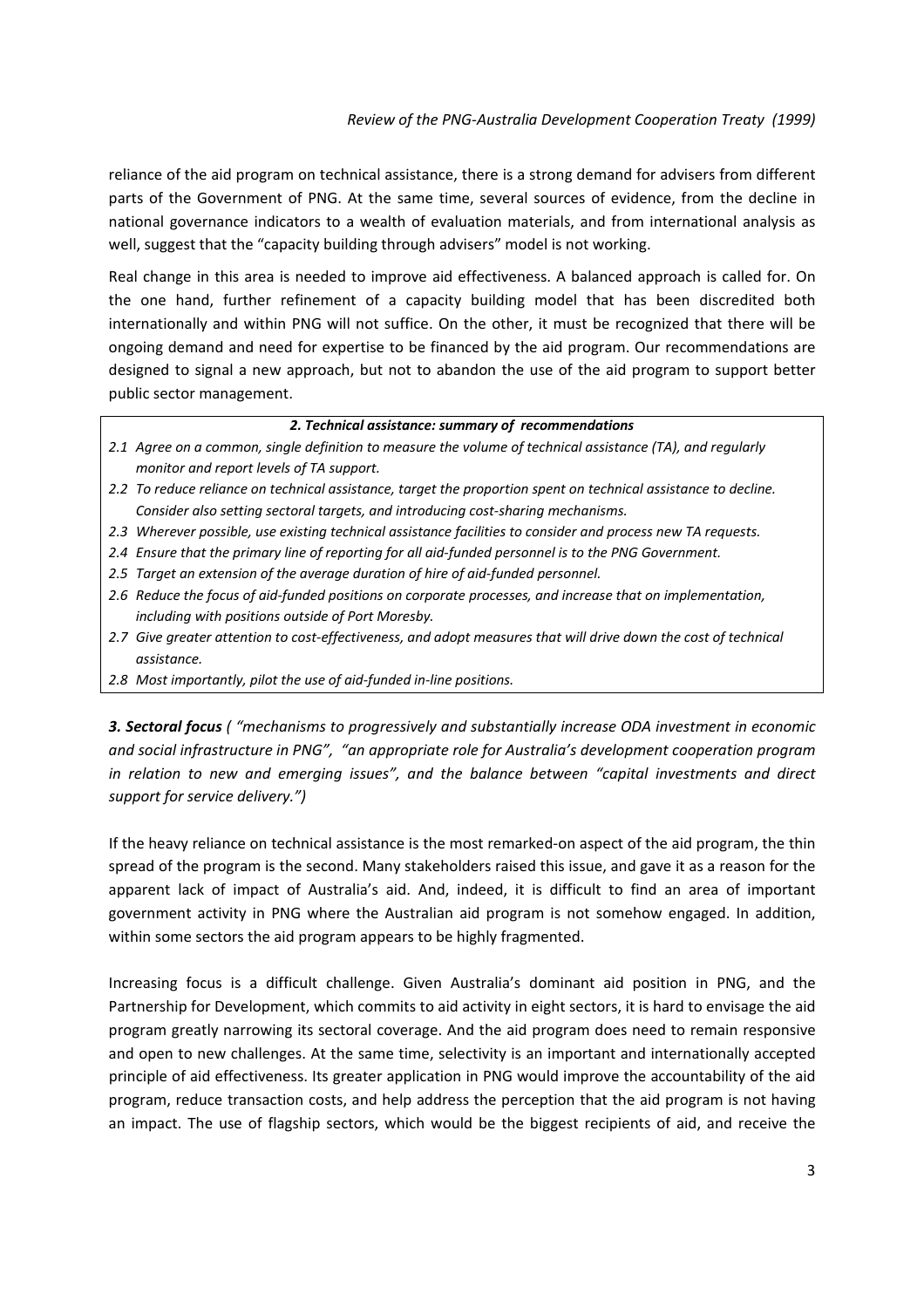greatest attention from both Governments, would give the aid program a core and coherence it currently lacks. Streamlining of aid activities within sectors would also help.

Greater focus by the aid program on both transport infrastructure and the education sector (defined broadly to include secondary, technical and tertiary education) would respond to the felt need expressed by many stakeholders to use the aid program more purposively to boost PNG growth prospects. However, the potential to expand road maintenance funding is limited by severe absorptive capacity constraints in the infrastructure sector which are already making it impossible to spend allocated funds, and which will likely worsen in coming years with the LNG project. Absorptive constraints seem less severe in the education sector (broadly defined). We suggest education become the flagship sector for the Australian aid program to PNG, and map out, with illustrative figures, the potential for funding for education to constitute half of Australian aid to PNG.

Given the historic and persistent underfunding of recurrent expenditure in PNG, and the high returns attached to closing recurrent funding gaps, prioritization by the aid program of recurrent expenditures (including road maintenance) is warranted, and closer links between the aid program and the recurrent budget should be sought.

#### *3. Sectoral focus: summary of recommendations*

- 3.1 Greater selectivity and focus in what has and will remain a wide-ranging program could be achieved both by identification of a flagship sector or sectors which would receive the largest share of funding and attention, *and by simplification of aid program activity within each aid‐funded sector as well.*
- 3.2 We recommend that education (defined broadly to include secondary, technical and tertiary education so as to *strengthen the felt need expressed by many stakeholders to use the aid program more purposively to boost PNG growth prospects) become the flagship sector for the Australian aid program to PNG.*
- *3.3 Prioritization by the aid program of recurrent expenditures (including road maintenance) is warranted, and closer links between the aid program and the recurrent budget should be sought.*

*4. Support to lower levels of government ("an appropriate balance between assistance to the national government and to provinces, districts and local level governments.")*

There is widespread support for the work of the aid program with the provinces, though again a problem of thin spread. We perceive a high level of risk from working directly with lower‐level governments, except through the provinces. Facility grants have a good track record and should be used more broadly.

#### *4. Support to lower levels of government: summary of recommendations*

- 4.1 The aid program should continue its support for provincial reform, though we suggest a focus on provincial *reform in a smaller number of provinces demonstrably committed to service‐delivery improvement.*
- *4.2 Direct engagement by the aid program at the District or LLG level (circumventing provincial administrations) would carry substantial risk, and should not be proceeded with.*
- 4.3 Direct payments to the (health or education) facility level are likely to increase transparency and reduce *leakage. They are already used in the education sector, and should be trialled in health.*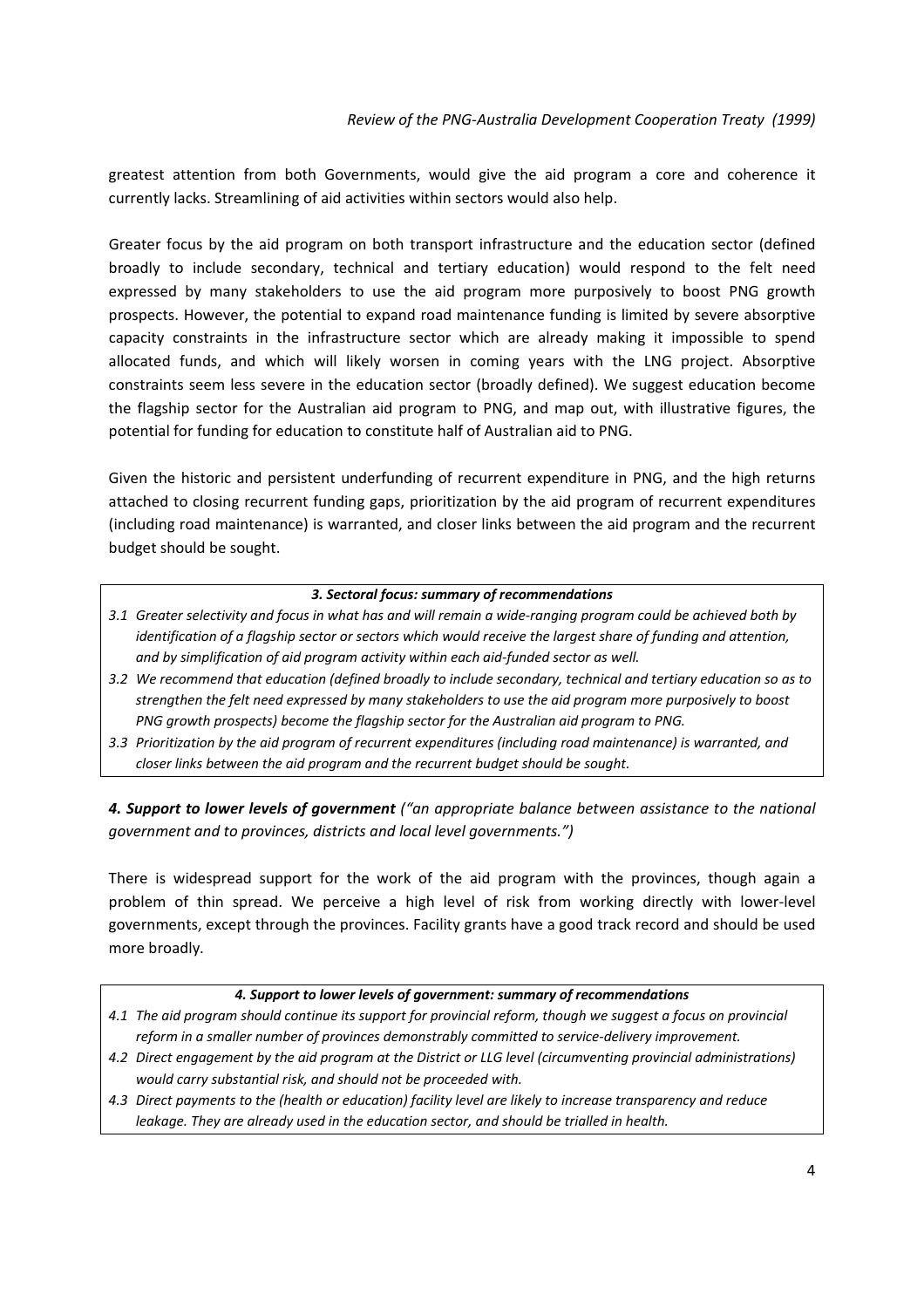*5. Alignment ("any additional measures to ensure that Australian aid is aligned with and supports PNG budget priorities, promotes fiscal sustainability, and is reflected in PNG budget documentation.")*

Reporting of Australian aid on the PNG budget is comprehensive, and the focus on recurrent spending promotes fiscal sustainability. Alignment of the Australian aid program with PNG budget priorities is a fundamental requirement of aid effectiveness. Its achievement would ensure that greater aid funding does not lead to reduced domestic funding of development priorities, except by mutual agreement. However, although repeated attempts to forge a tight link between aid and PNG Government spending have been made, they have not been sustained. The Australia‐PNG Partnership for Development is a useful initiative, one which will help promote alignment and mutual accountability. However, the performance benchmarks in the Partnership schedules for transport infrastructure and basic education are undermined by large funding gaps. A multi-year expenditure framework is needed. This would indicate how funds would be allocated to major sectors in the coming years, and would provide a basis for setting realistic sectoral performance targets. It would pull together both development and recurrent expenditures of the PNG Government, and include aid commitments from donor partners.

#### *5. Alignment: summary of recommendations*

- 5.1 The 2011-2015 Medium Term Development Plan will be a crucial document for alignment of the aid program *with PNG priorities, and we recommend that its preparation include consultation with donors.*
- 5.2 The Partnership for Development schedules have the potential to improve alignment between aid and the PNG *budget, provided funding commitments are adhered to, and the large funding gaps closed.*
- 5.3 To close the large funding gaps in the Partnership for Development schedules, and to promote the alignment of *aid and budget funds under common development priorities, we recommend that the PNG Government develop a multi‐year expenditure framework (MTEF). This would indicate how both development and recurrent, government and aid funds would be utilized to fill critical recurrent funding gaps and achieve realistic priority sectoral performance targets. Major Partnership for Development schedules would be revised once the MTEF is in place.*

*6. Delivery mechanisms ("appropriate mechanisms for the delivery of Australian ODA, including the local and international private sector, volunteers, civil society and government‐to‐government programs.")*

There are important non‐state actors in PNG which are making effective use of aid funding. In line with the general theme of the report of building on success, there is more the aid program could do to work with non-state actors. In particular, the aid program can help PNG make more use of church delivery systems in the health sector. We also recommend an expanded volunteer and NGO program, and note the strong support for on‐going government‐to‐government programs.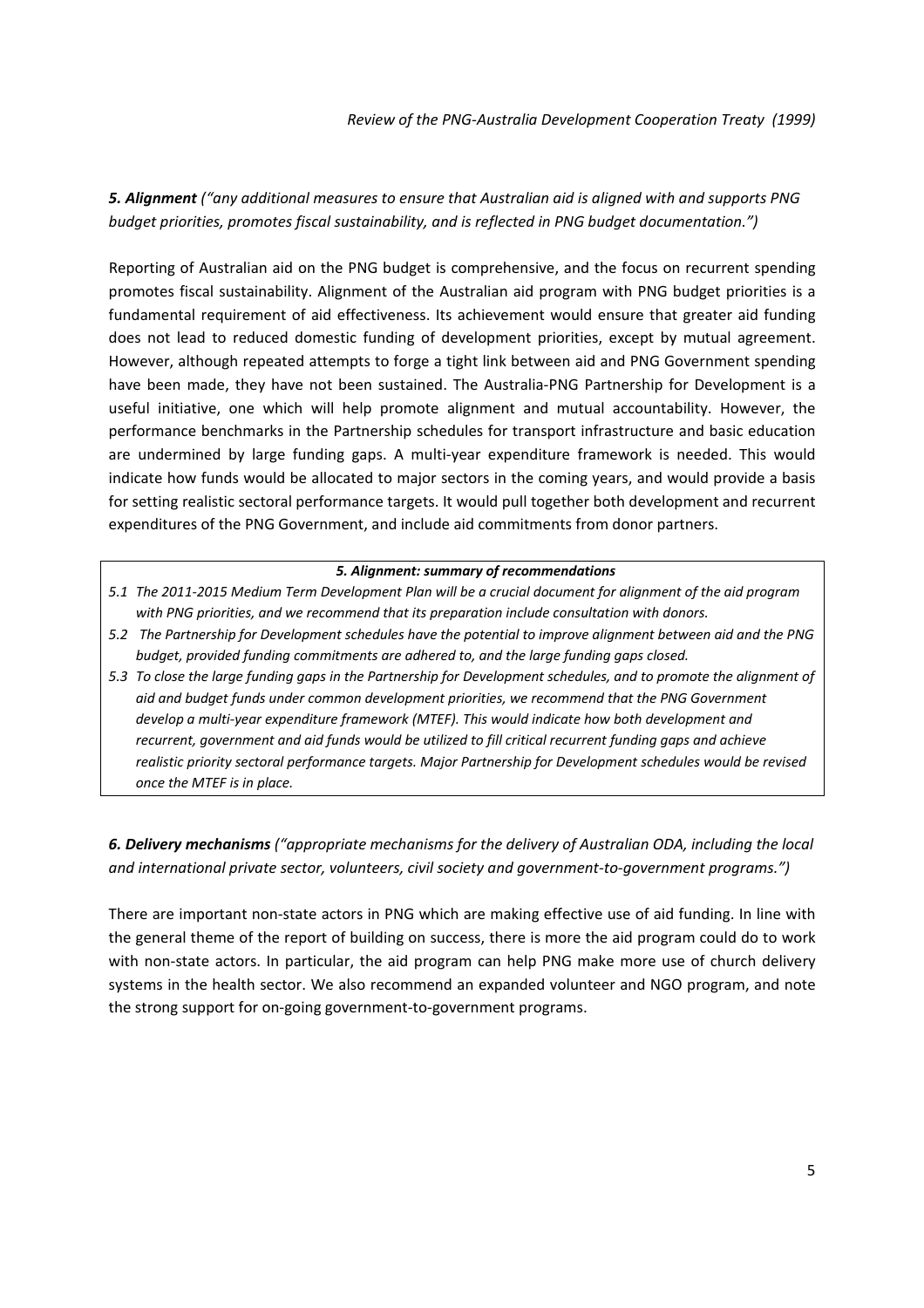#### *6. Delivery mechanisms: summary of recommendations*

- *6. Where non‐state actors are performing effectively and/or showing potential, they should receive increased support. Mechanisms to do this include:*
- 6.1 A major initiative in the health sector to explore ways the aid program can assist the PNG Government to achieve its aim of delivering a greater proportion of health services through better-performing church-run *facilities.*
- 6.2 Consider providing the Incentive Fund with the means to provide flexible and long term support to strong *institutions outside of government beyond the provision of capital funds.*
- 6.3 An Enterprise Challenge Fund to provide cost sharing for private sector projects which are innovative and pro*poor (subject to success under the existing regional pilot).*
- *6.4 A scaled up volunteer and NGO program.*

### *7. Sector‐wide approaches (SWAPs) ("measures to improve the effectiveness of sector‐wide approaches [SWAPs] including possible alternatives.")*

The aid program needs to deliver to the sectors which it supports not only funding but also management capacity, innovation and, most importantly, a capacity to demonstrate results. There are a range of approaches to collaboration and alignment across the sectors where the aid program is active. Our consultations made clear that there are still important issues of government leadership, coordination and accountability to be addressed moving forward. However, there is also a track‐record that can be built on. While the aid program has stopped short of providing funds, earmarked or otherwise, into the PNG budget, considerable progress has been made in realizing the goal of joint implementation of the aid program. While the sectoral interventions all differ in various ways, they are often referred to as SWAPs (sector‐wide approaches) and certainly by international standards all have some SWAP characteristics. The SWAP approach is a natural one for providing support for core service-delivery areas, which lend themselves to sectoral programs rather than discrete projects. However, duplication can be a problem. This is not a problem for roads or the justice sector (where only national agencies are involved) but it is a growing issue in the social sectors, where aid funding to provinces increasingly duplicates national funding for the same sectors.

The aid program needs to move in either of two directions. One would be to integrate with budget funding, for example through the provincial function grants. The other would be to step back from providing dispersed sectoral support, and take over responsibility for a particular service delivery area, for example, provision of text books or drugs. The advantage of the integrated approach is that it would help improve the accountability and effectiveness of GoPNG spending. We recommend that it be pursued in the first instance, but note that it will be demanding for both sides. On the Australian side, it would require giving up the ban on providing funds, even if earmarked, into the PNG budget. The associated fiduciary risks can be managed through strengthened financial reporting and supervision. More generally, negotiations between the two governments would allow a range of issues including fiduciary risk to be openly addressed and managed to the satisfaction of both parties. On the PNG side, replacing parallel by integrated systems in the social sectors would mean allowing aid money to flow to the recurrent rather than the development budget.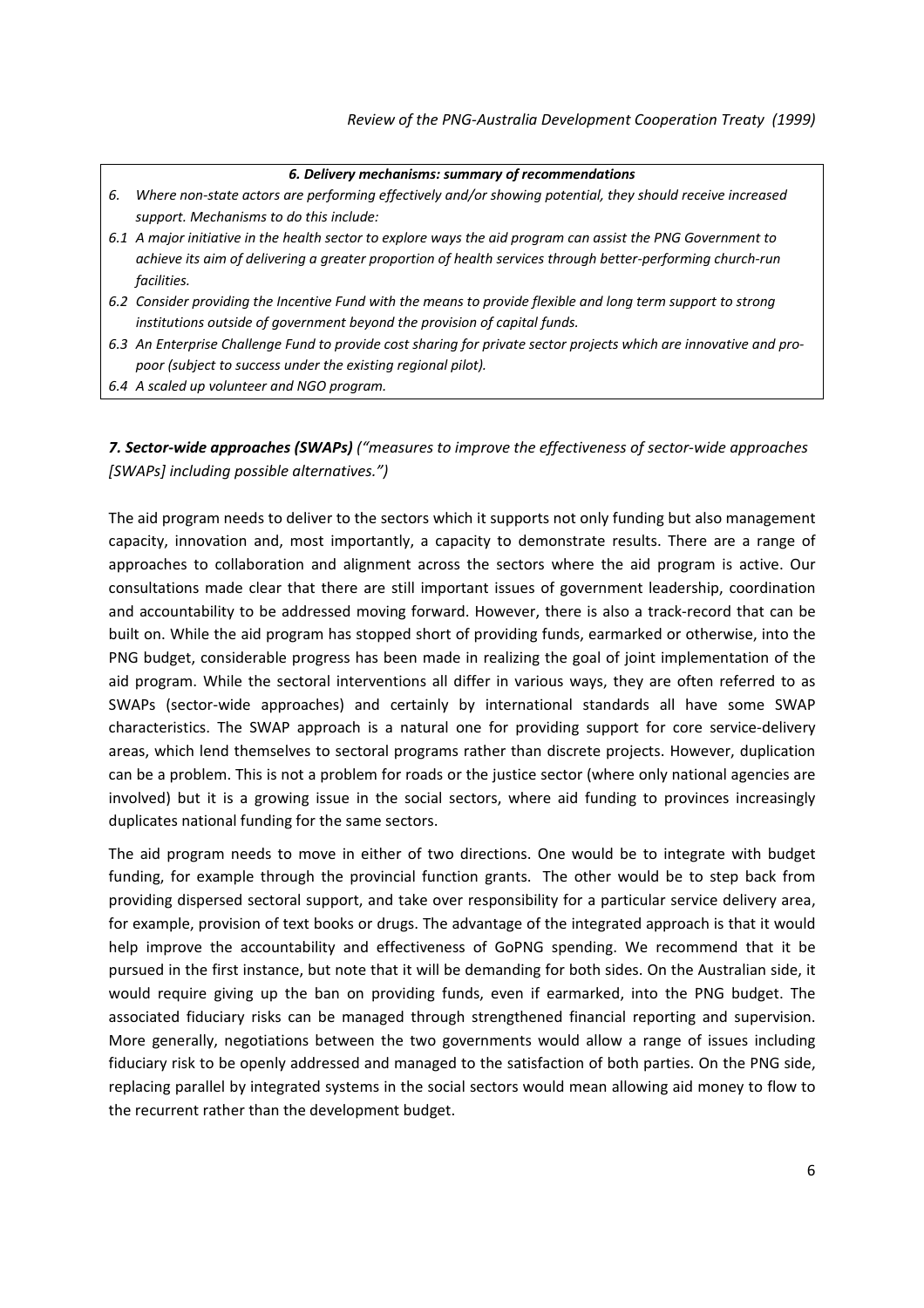#### *7. Sector‐wide approaches: summary of recommendations*

- 7.1 A programmatic approach is appropriate for providing support to core areas of service delivery, and should be persevered with. The problems that have arisen (and that will continue to arise) need to be resolved on a sector-by-sector basis. A pragmatic approach is needed: there is no one size which fits all sectors.
- 7.2 We suggest a review of administrative arrangements in the law and justice (L&J) sector for the allocation of aid *and support the review underway of the size and role of the L&J Secretariat.*
- 7.3 There is a risk in the primary health and school education sectors of the aid program creating parallel *uncoordinated and duplicative systems for provincial and facility recurrent funding. We support reforms which would lead to the greater integration of aid and budget funds, and therefore greater impact, for example through aid funding of provincial function grants. Open dialogue and negotiations would be needed to resolve several outstanding issues, including the management of fiduciary risk. Failing successful resolution of these issues, the aid program should consider taking on discrete service delivery tasks within key sectors.*
- 7.4 In the case of the transport sector, the aid program may need to take a more "hands-on" approach to ensure *that current capacity constraints which are blocking the expenditure of allocated funds are relieved.*

*8. Development Cooperation Treaty ("any necessary changes to the goals and objectives of the Development Cooperation Treaty to ensure Australia's aid has high development impact and is increasing in the priority areas of the PNG‐Australia Partnership for Development, namely transport infrastructure, basic education, health, economic and public sector management, statistics, HIV/AIDS, higher education and law and justice.")*

The Review found that most of the wide-ranging changes to the aid program put forward in response to its terms of reference do not touch on the specific provisions of the Development Cooperation Treaty (DCT). The distinctive principles embedded in the Development Cooperation Treaty are sound (multi‐ year indicative commitments, performance benchmarks) and consistent with international (Paris/Accra) agreements. However, the Partnership for Development schedules need to be formally adopted as Treaty performance benchmarks, and adherence to the Treaty would require a return to the provision of multi-year indicative funding commitments. The issues raised by the Government of PNG in relation to taxation of companies involved in delivering the aid program require review before a final decision can be made on the revision of the DCT or any successor agreement. To reflect the maturity and multifaceted nature of the PNG‐Australia relationship, and the increasing role of trade and investment within that relationship, and to promote the goal of economic integration, consideration should be given to replacing the Development Cooperation Treaty by an Economic Cooperation Treaty.

#### *8. Development Cooperation Treaty: summary of recommendations*

- *8.1 To update the DCT and ensure adherence, adopt the Partnership for Development schedules as Treaty performance benchmarks, and return to the provision of multi‐year indicative funding commitments by Australia.*
- 8.2 Review and resolve the issues raised by the Government of PNG in relation to taxation of companies involved in delivering the aid program before a final decision is made on the revision of the DCT or any successor *agreement.*
- *8.3 Consider replacing the Development Cooperation Treaty by an Economic Cooperation Treaty.*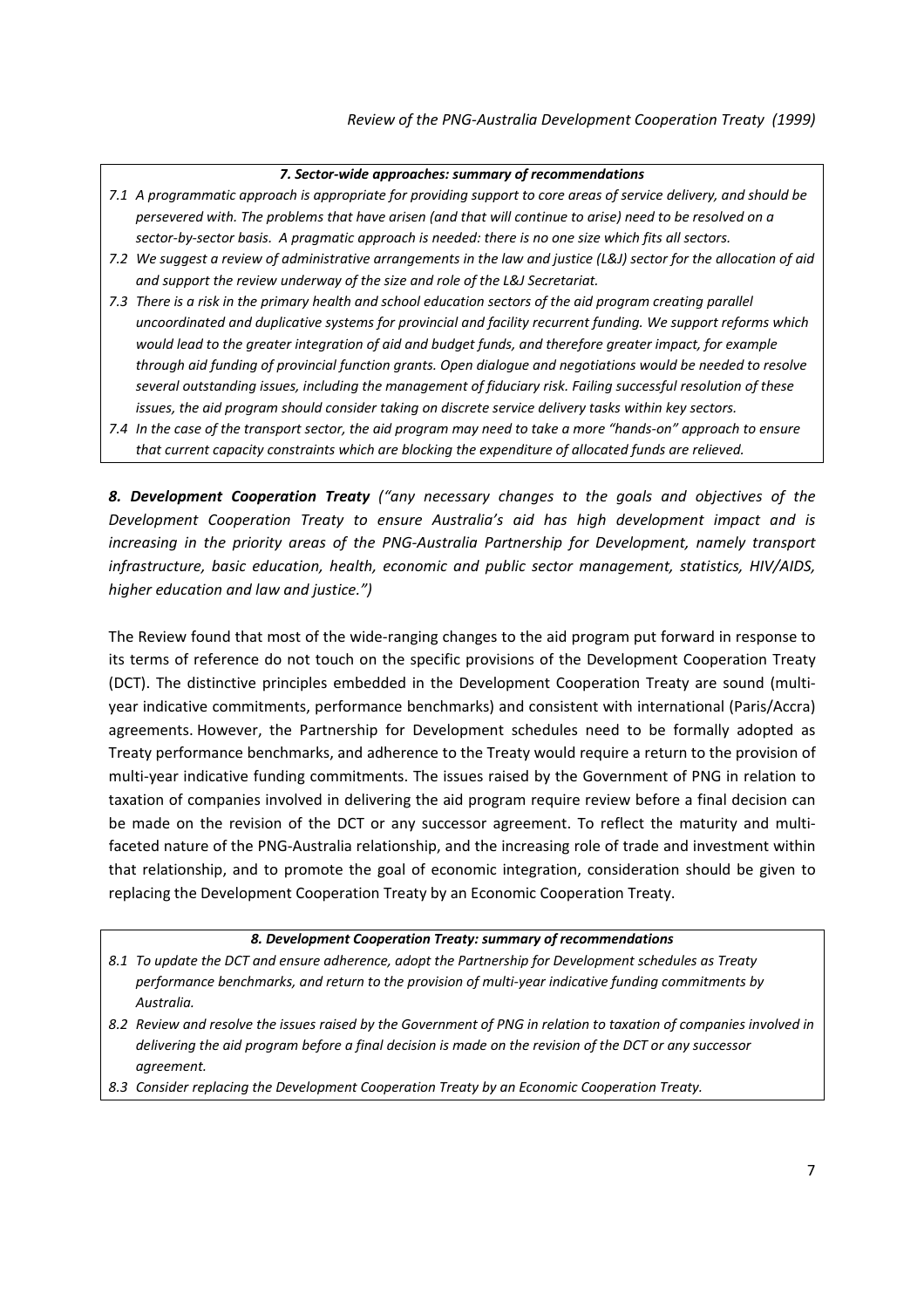*9. Exit strategy ("a realistic strategy and timeframe for PNG's progressive graduation from Australian official development assistance, and the actions required of both governments to achieve this. The strategy will give effect to the GoPNG's decision to gradually reduce development assistance to mutually agreed levels in future.")*

The Government of PNG has stated that it is pursuing an aid exit strategy as a political objective in order that the country can be responsible for its own destiny and development rather that continue to rely on foreign aid. It is supportive of a gradual implementation of the strategy over an agreed period of time. Our own analysis shows that PNG has already significantly reduced its reliance on total and Australian aid, and that, unlike at independence, trade is today much more important than aid in the PNG‐Australia relationship. Our analysis also confirms that correct phasing will indeed be crucial to the success of any aid exit strategy. It is possible that PNG will face a difficult budgetary situation in the coming years prior to the commencement of LNG tax revenues which, we were informed, will not be till around 2018. Moreover, aid supplements not just internal financial resources but technical expertise and capacity which are going to be in high demand in the coming years. For these reasons, the Australian aid program has an especially important role to play in the run-up to the LNG project. Moreover, the substantial reduction in aid reliance already achieved to date gives PNG the space to accommodate a temporary increase in the aid program, which Australia has indicated it is willing to finance.

Longer term, PNG should target a falling ratio of aid to revenue over time. This would be consistent with PNG's goal of an exit strategy, and with obtaining more control over its development destiny. Any target should be reviewed periodically, say, every three or five years. Graduation should be grounded in success. Continued adherence to aid reduction targets should be dependent on PNG sustaining good economic growth, and making progress on human development indicators.

#### *9. Exit strategy: summary of recommendations*

9. To implement its exit strategy, PNG should target a falling ratio of aid to revenue over time (for example, to reduce Australian aid to below 10% of revenue by 2020) dependent on benchmarks relating to growth and the *MDGs being achieved. However, a phased approach is needed. The substantial reduction in aid reliance already achieved to date gives PNG the space to accommodate a temporary increase in the aid program, particularly up to the commencement of significant LNG revenues in around 2018, and before which PNG's budgetary situation could be difficult.* 

*10. Transparency and accountability ("appropriate measures including regular reporting and exchange of information to improve transparency and accountability for results from development expenditure in PNG.")*

Developing mechanisms to improve reporting, transparency and accountability are critical for any effort to improve aid effectiveness. A regular and sustained dialogue at both the bureaucratic and political level is needed to support an effective aid program. Realistic expectations about what the aid program can achieve are also key.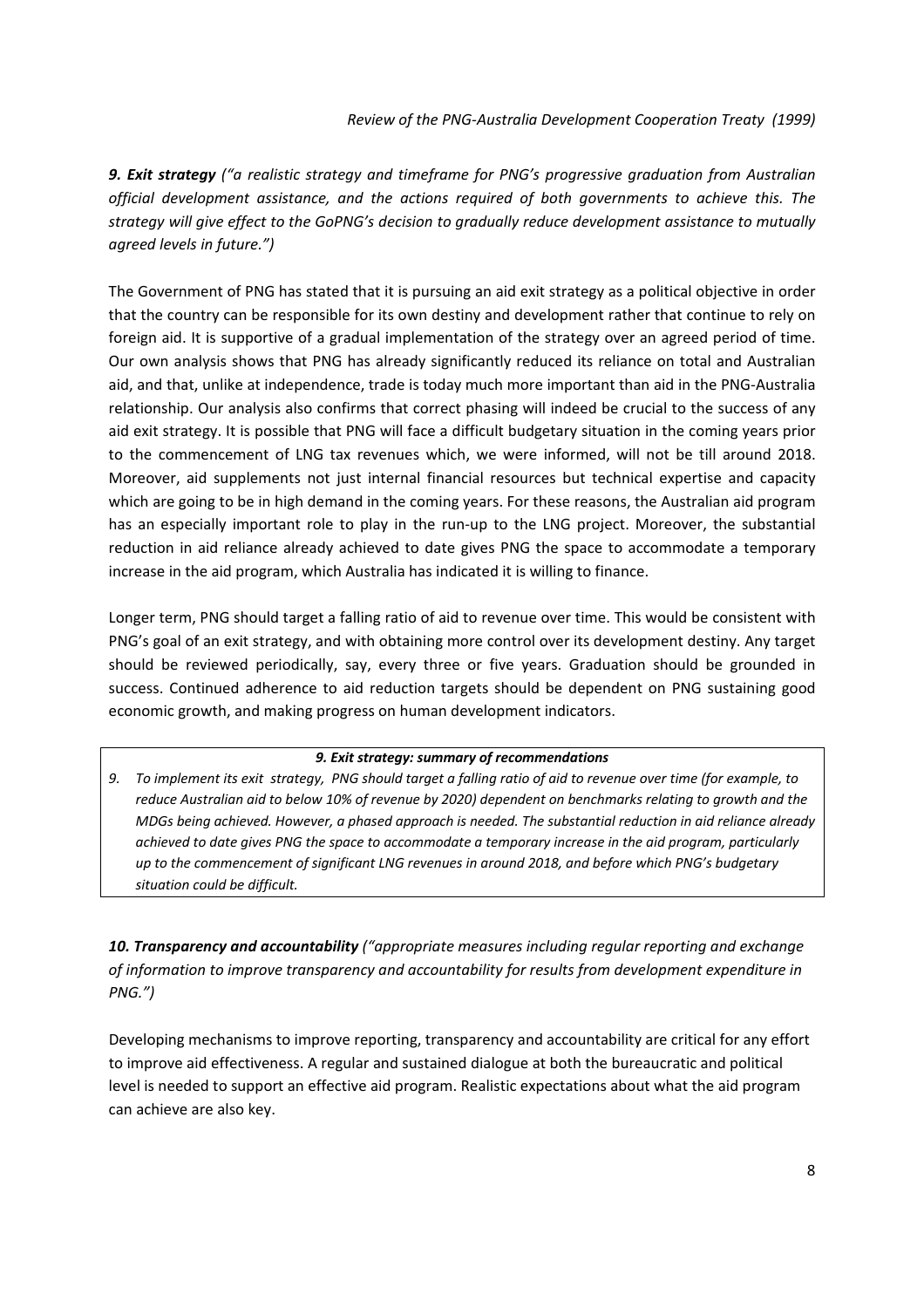|  |  |  |  | 10. Transparency and accountability: summary of recommendations |
|--|--|--|--|-----------------------------------------------------------------|
|--|--|--|--|-----------------------------------------------------------------|

*Recommendations for both Governments:*

- *10.1 The Partnership for Development schedules promote accountability, though their funding gaps need to be filled (see Section 5).*
- 10.2 Lower-level, intermediate goals, which the aid program can be realistically expected to influence, are also *needed for the aid program.*
- 10.3 Aid program activities should embed and thereby model principles of public transparency and accountability.
- 10.4 Reporting expectations and modes need to be adjusted to take account of the greater use by the aid *program of GoPNG systems. Stand‐alone reporting by AusAID to the National Department of Planning and Monitoring is less relevant in such a context.*
- *10.5 Both Governments could do more to publicize the success stories of the aid program.*
- 10.6 A small consultative council advising both Governments in relation to the Australian aid program to PNG *could be a useful and practical transparency and accountability mechanism.*
- *10.7 Make this Review public.*

*Recommendations for the Government of Papua New Guinea:*

- *10.8 Strengthened government leadership and coordination of the aid program by the PNG Government is critical for improved aid effectiveness. In particular, the Department of National Planning and Monitoring should avoid assuming management responsibilities for sectoral projects and programs and focus its efforts on providing strategic guidance and oversight to the aid program.*
- *10.9 Annual meetings with donors to promote effective dialogue and address aid effectiveness issues deserve priority attention.*

*Recommendations for the Government of Australia:*

- *10.10 Greater use of monitoring and evaluation, extending beyond audit, would enable AusAID to establish not* only that funds have not been misused, but that they have been used effectively, and provide a stronger *evidence base for policy dialogue.*
- *10.11 AusAID could make much more data about its PNG aid program available on its website.*
- 10.12 A more transparent and shared approach to the question of which AusAID staff are charged to the aid *program is warranted.*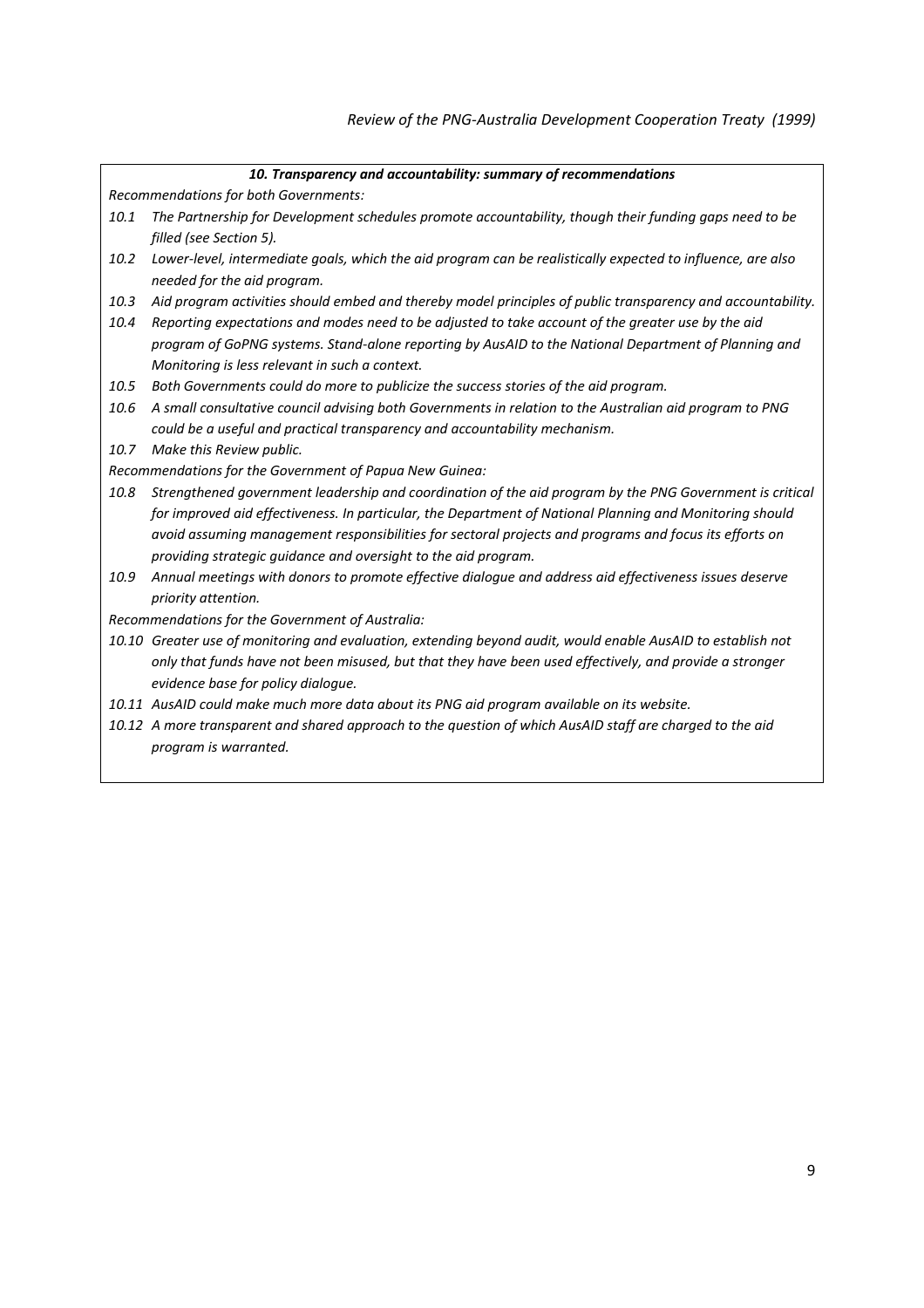# **Section 1. Background**

### *1.1 Economic and social development in Papua New Guinea*

*Though rich in resources, PNG faces many development challenges.* PNG has large arable tracts of land, is rich in mineral, forestry and fishing resources, and has a high tourism potential. PNG's challenges include high levels of ethnic diversity (with some 850 languages), and high transport costs (the two main urban centres are divided by a huge mountain range and are not connected by road). Both the nation state and the modern trading economy are recent arrivals to Papua New Guinea.

*PNG's GDP per capita has stagnated since independence, but the economy has grown robustly over the last decade.* While the long-term record is one of stagnation (Figure 1), the record over the last decade is much more positive (Figure 2). Growth in PNG in recent years reflects the resources boom and the impact of high commodity prices, which in turn has fuelled a construction boom, and growth in other sectors. Telecom liberalization which has led to rapid mobile penetration is another very positive recent development.

*Short‐term growth prospects are unclear.* PNG Treasury reflects growth falling back to 2% by 2013, prior to the commencement of the LNG project. However, to some observers, this is too pessimistic an outlook, and growth in PNG should remain high as long as commodity prices do.



**Figure 1 GDP and GDP per capita in PNG since independence (measured in 2000 prices)**

*Source: Adapted from Batten (2009) and PNG Budget Documents (various years).*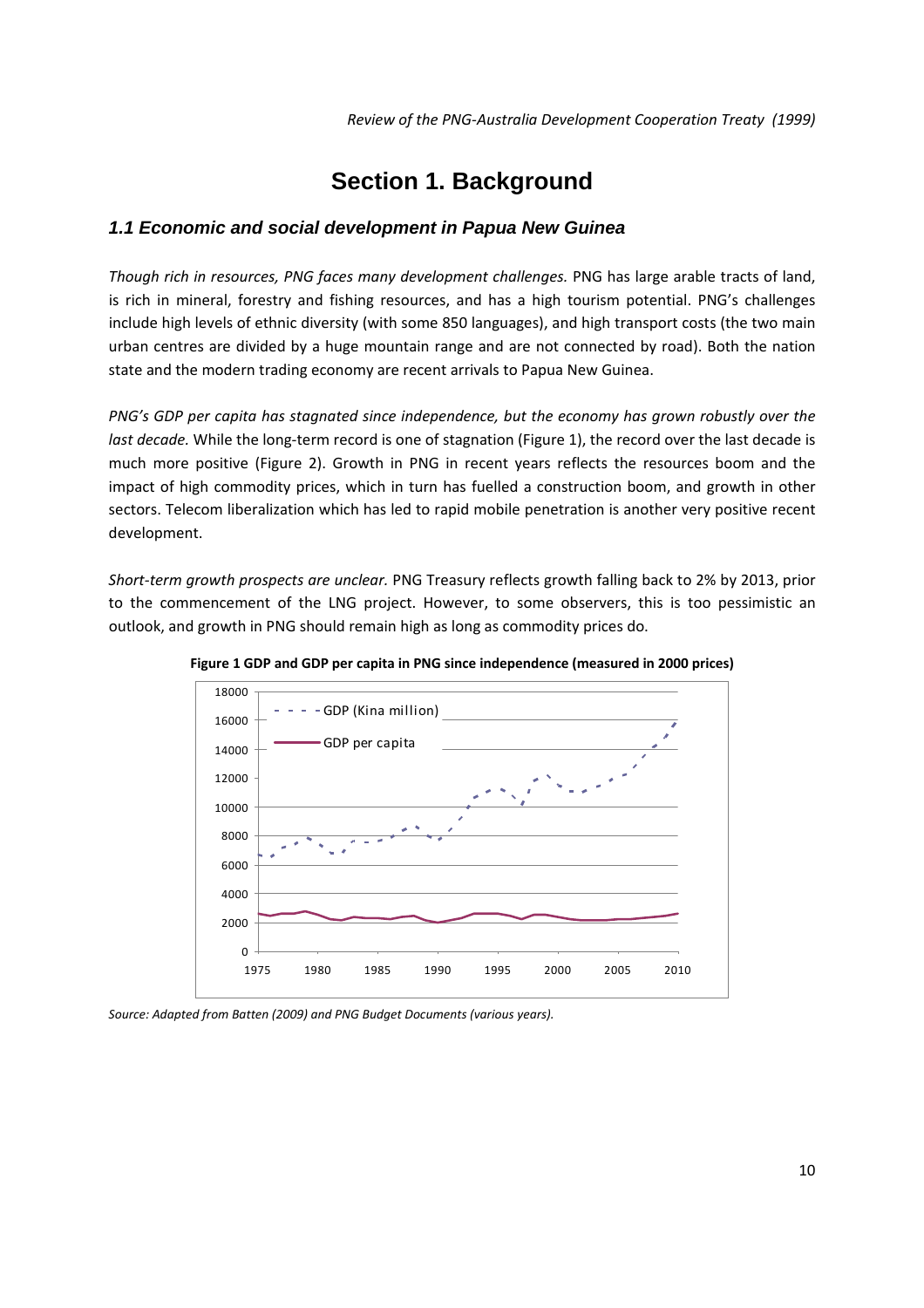

**Figure 2 Economic growth in PNG this decade (percentage GDP growth in constant prices)**

*Source: PNG Budget Documents (various years). Note: 2010 figures are projections.*

Human development indicators are poor in PNG, which is off-track in relation to most of the Millennium Development Goals (MDGs).<sup>2</sup> Some indicators do show improvement. Under-5 child mortality has fallen from 94 per 1,000 live births in 1996 to 75 in 2006. Basic education indicators have also improved in recent years. Net enrolment ratios up to Grade 8 increased from 51% in 2007 to 61% in 2009 for girls and from 54% to 66% for boys. The completion rate to Grade 8 for boys and girls combined has increased from 42% in 2006 to 57% in 2009 (AusAID, 2009b). However, social indicators for women are particularly low (maternal mortality rates are very high, there are high levels of violence against women, and there is only one female MP), there is a generalized HIV/AIDS infection (with infection rates increasing by about 0.5 percentage points a year), and levels of TB and malaria are high. The percentage of people living in poverty is estimated to have risen from 24% in 1996 to 40% in 2002. PNG's *Vision 2050* notes that "PNG's global Human Development Indicators (HDI) ranking dropped from 128 out of 175 countries in 1994 to 145 out of 179 countries in 2005. This reflects our worsening social indicators and marked improvements in other countries' socioeconomic indicators." (2009, p. 17). A recent donor report notes the "…emerging consensus in Papua New Guinea … that human development outcomes are far less than satisfactory and that service provision in many parts of the country is collapsing" (World Bank, ADB, AusAID, 2007, p.1).

*PNG's development prospects depend critically on the quality of its public institutions.* PNG's formal sector is small, and its growth resource-intensive. Some 85% of the population live in rural areas following a largely subsistence lifestyle. Prospects for the majority in PNG depend on: (a) the extent to which the public sector is able to convert government revenues from the resources sector into public goods (such as health, education, roads) for the benefit of the largely rural population; and (b) employment generation through growth in the labour-intensive and service sectors of the economy, such as agriculture, mobile telephony, and tourism. Given the resources boom, and the LNG project in

 $2$  Statistics in this paragraph from AusAID (2009a) unless otherwise noted.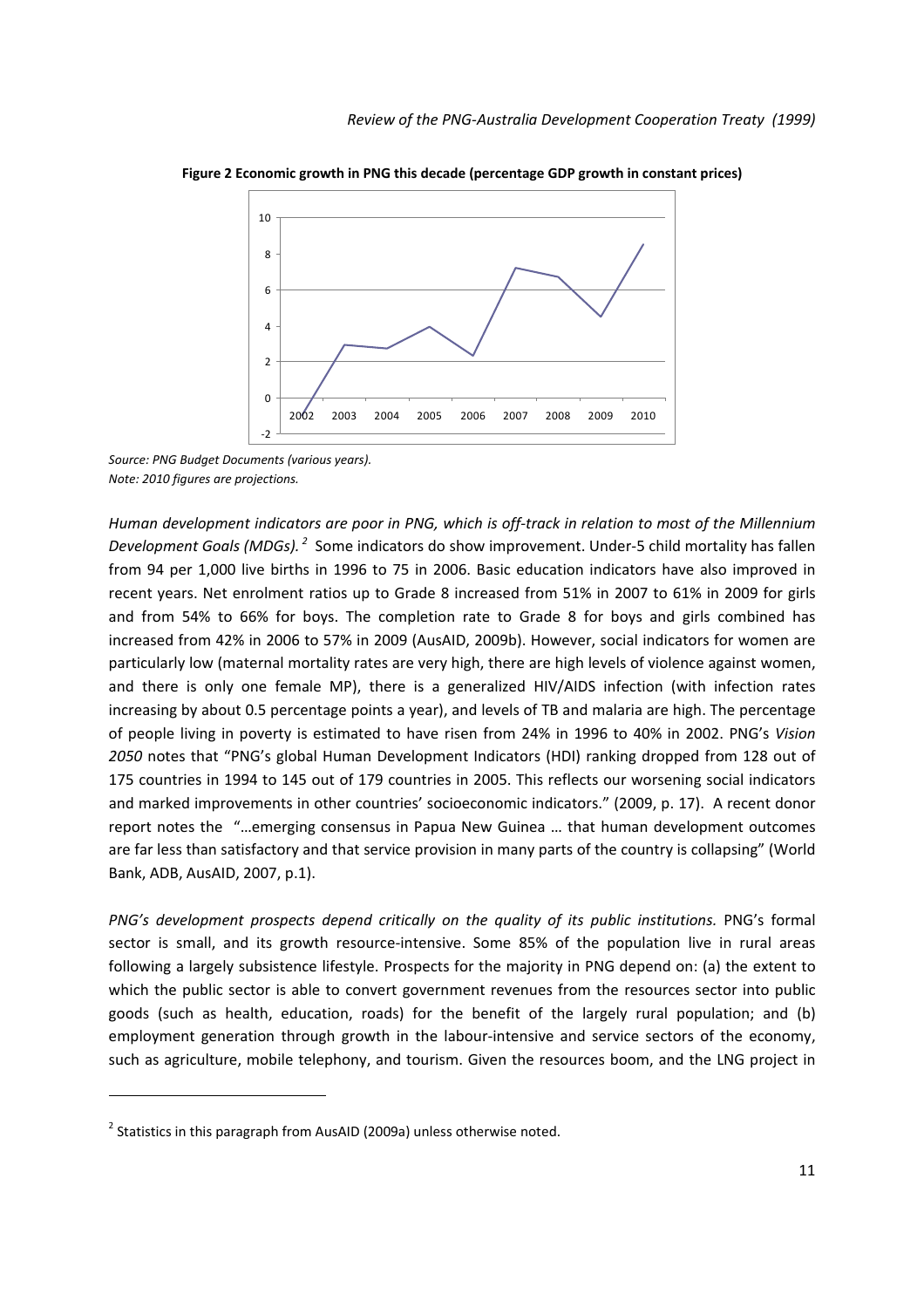particular (which will eventually generate annual revenue for government considerably in excess of one billion Kina), the quality of governance is going to become more rather than less important for PNG.

*Some aspects of governance have clearly improved in PNG*. After a decade of acute instability in the 1990s, PNG is now an established democracy, experiencing a period of relative political stability: the current Prime Minister Sir Michael Somare is now in his eighth consecutive year of office. Macroeconomic stability has also improved dramatically over the decade, though in the last couple of years government spending has expanded rapidly and inflation has increased. While PNG continues to score badly on the international "cost of doing business" index, the regulatory environment has improved in certain important regards. PNG has benefited from the privatization of the Papua New Guinea Banking Corporation in 2001, and of Nambawan Super, the public‐sector superannuation fund. The PNG economy and population have also gained from the liberalization of mobile telephony, and competition on international air routes. Indeed, the private sector would appear to be stronger than ever in PNG. The country also has very strong churches that, with government funding, run about half of the country's health and education systems.

*In other areas, PNG faces serious and worsening problems of governance*. There is a widespread perception that corruption is serious and on the increase, and that public sector capacity is weak and declining. Deep, and in some quarters growing, concerns are voiced about the law and order situation, which is a problem not only in Port Moresby, but in some other urban centres and some rural areas.

*PNG's differential performance over a range of governance dimensions is confirmed by the World Bank's governance indicators.* The World Bank has developed a range of governance indicators which capture performance since 1996 over multiple dimensions of governance using a variety of data sources for a large number of countries (212 in total). These indicators suggest that PNG's performance is stable and/or improving in relation to indicators for voice and accountability, political stability and regulatory quality (Figure 3a). For these indicators, PNG is in the bottom third to half of all countries. But PNG's performance in relation to corruption, government effectiveness, and the rule of law is low and deteriorating (Figure 3b). On control of corruption, PNG's ranking is now in the bottom 10% of countries covered; on government effectiveness and the rule of law it is in the bottom 20%.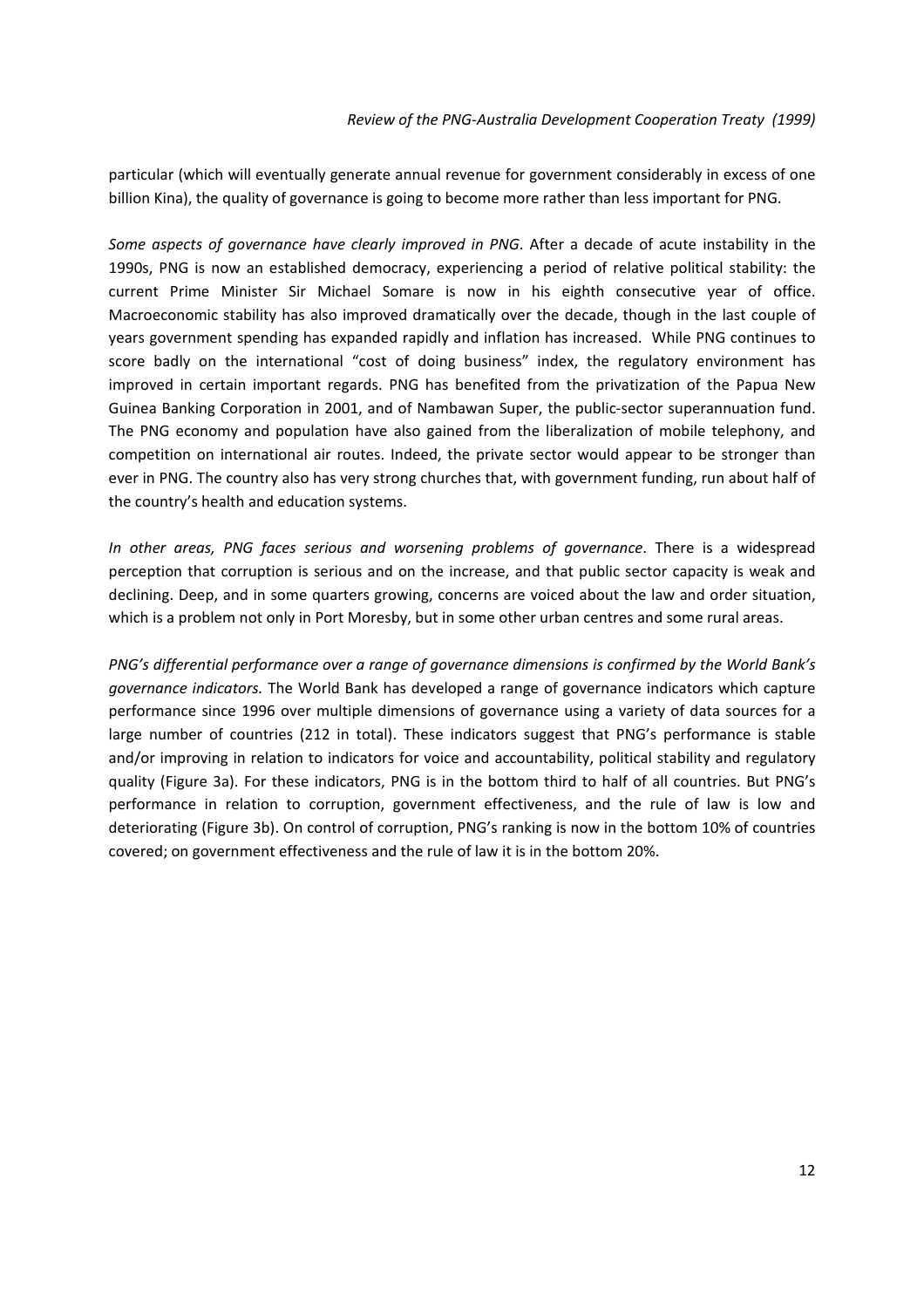**Figure 3 PNG's score (percentile ranking) for a range of governance indicators**:

- **(a) where performance is stable or improving: political stability, voice and accountability and regulatory quality;**
- **(b) where performance is weak and deteriorating: control of corruption, government effectiveness, and rule of law.**

**(NB: The higher the score, the higher the rating compared to other countries.)**



#### *Source: Kaufmann, Kraay, Mastruzzi (2009).*

Note: The governance indicators presented here aggregate the views on the quality of governance provided by a large number of enterprise, citizen and expert survey respondents in industrial and developing countries. These data are gathered from a *number of survey institutes, think tanks, non‐governmental organizations, and international organizations.* 

*Overall, PNG's development prospects are uncertain.* On the one hand, good economic growth, a stable political environment, and recent regulatory reforms bode well for the country, as does the improved macroeconomic performance, provided it can be sustained. On the other, unless PNG is able to turn around the decline in government effectiveness, rule of law, and control of corruption, it will find it difficult to rise to the two fundamental challenges noted earlier: to expand employment, and to convert resource revenue into public goods for the benefit of the majority.

*The same weaknesses in governance make the operating environment for aid in PNG difficult.* This was commented on by all development partners and NGOs, and is acknowledged by many in the PNG Government as well.

*PNG's development policies have been guided in recent years by the Medium Term Development Strategy, 2006‐2010.* The MTDS is based on Papua New Guinea's Program for Recovery and Development and is built around three objectives: good governance: export-driven economic growth; and rural development, poverty reduction and empowerment through human resource development. The MTDS identifies seven core sectoral expenditure priorities: transport infrastructure maintenance; promotion of income earning opportunities; basic education; adult learning; primary health care; HIV/AIDS prevention; and law and justice.

*Recently released long‐term strategic documents set out ambitious goals, targets and strategies.* The *Papua New Guinea Vision 2050* has the overall aim of PNG being ranked in the top 50 countries in the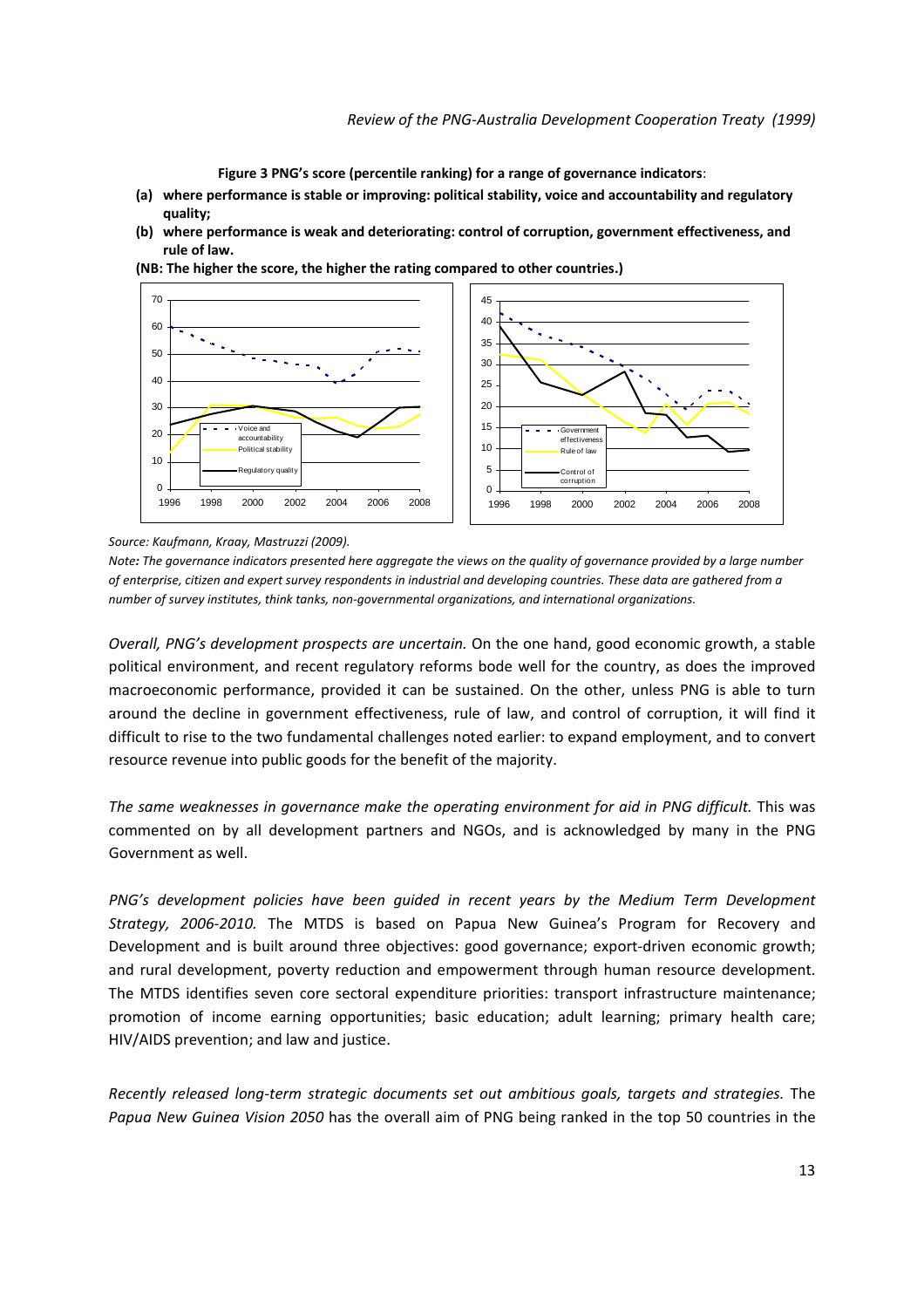Human Development Index by 2050. It is underpinned by seven pillars: human capital development, gender, youth and people empowerment; wealth creation; institutional development and service delivery; security and international relations; environmental sustainability and climate change; spiritual, cultural and community development; and strategic planning, integration and control. The *Papua New Guinea Development Strategic Plan 2010‐2030* sets out objectives and strategies to be implemented by the next four 5-year plans with the overall aim of PNG becoming a middle-income country by 2030, and being on track to meet *Vision 2050* targets. The seven core objectives of the Development Strategic Plan relate to: strategic planning; systems and institutions; human development; wealth creation; security and international relations; environment and climate change; and partnership with churches for integral human development.

### *1.2 Australian aid to PNG*

Australia has been providing aid to PNG since 1975, but at levels that have fallen significantly over time. Adjusting for inflation, aid volumes from Australia to PNG have fallen sharply since independence (Figure 4), though there has been a recovery in the latter half of this decade (Figure 5). The long‐term decline in aid volumes has been a deliberate policy endorsed by both Governments, in an effort to wean PNG off Australian aid, and towards self-reliance. In the mid 1980s, a target of an annual rate of reduction of 3% in real terms was endorsed by both Governments (AusAID, 2003). And, in fact, on average from 1975 to 2008 a real annual rate of reduction of 3% has been achieved.





*Source: OECD DAC.*

For the first half of PNG's independence Australia gave aid as budget support, but over the course of the *1990s budget support was converted to program support.* The first Development Cooperation Treaty (DCT) between Australia and PNG signed in 1989 agreed that budget support would be progressively replaced by program aid. This process commenced in 1992‐93, and was completed by 2002‐03 (Figure 5). As the 1997 Simons Review of the Australian aid program noted: "The common reason for supporting the shift to program aid is a belief that budget support was not well used and that programmed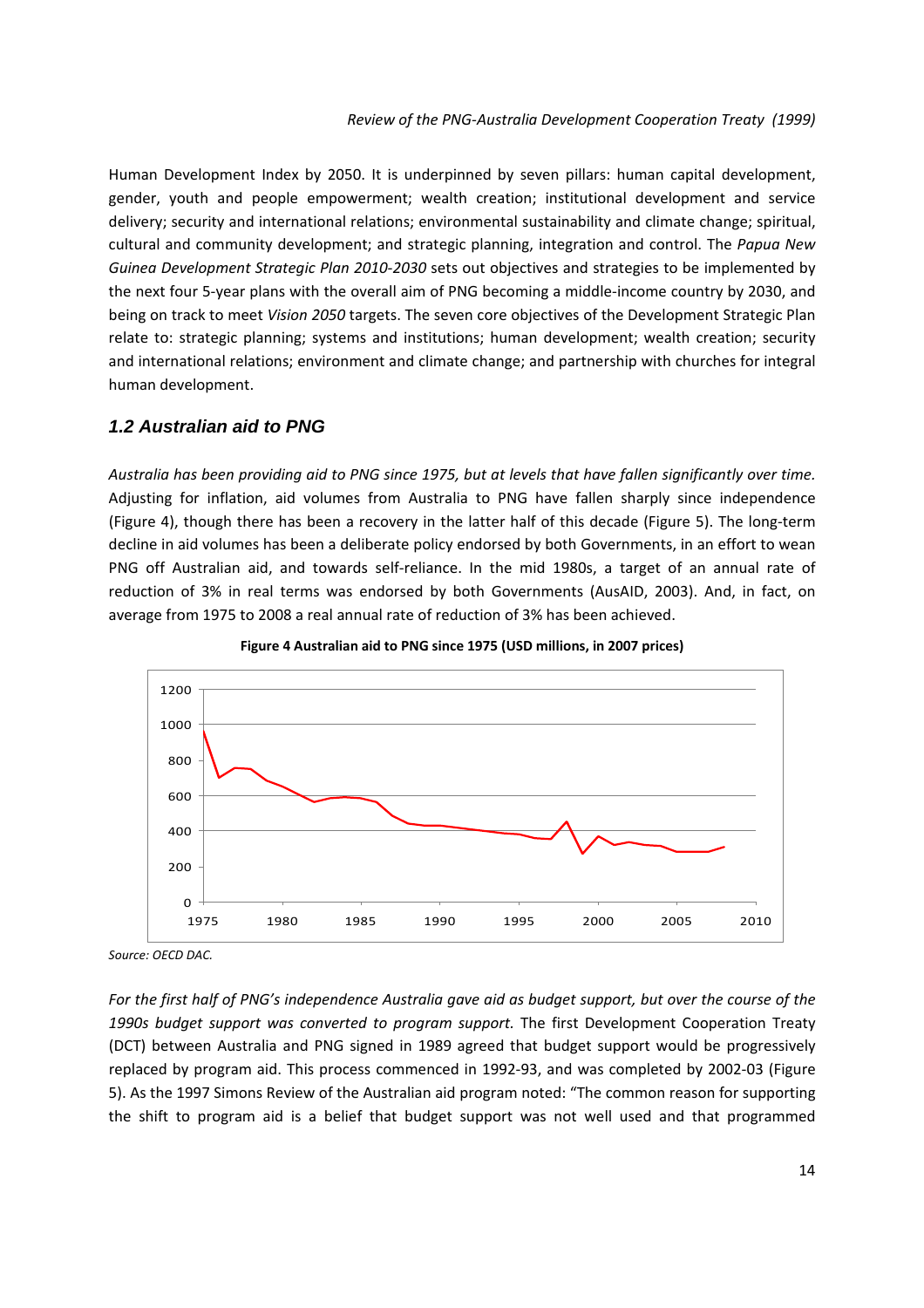Australian aid can be more effective in the restoration of services and the building of capacity" (1997, p. 102). From the start, the aim was to move from budget support to "jointly programmed" aid, to use the words of the 1989 DCT. Jointly programmed aid could take the form of projects, but was intended to be not only agreed on but implemented in partnership between the two Governments. Considerable progress has been made in translating the ideal of program aid into a reality, as Section 8 documents. But whether program aid has delivered is a matter of considerable debate.



**Figure 5 Australian aid to PNG since independence: from budget support to program aid (\$ million)**

*Education, health and infrastructure have long been important sectors for Australian aid. In the last decade, governance has become an increasingly important area.* Over the period 1975 to 2002, 27% of Australia's aid went to education, 24% to infrastructure, 12% to health, and 21% to governance (AusAID, 2003). As Figure 6 shows, the main change over the last decade has been in the area of governance, where the share of total aid spending almost doubled from 20% in 1999-00 to 36% in 2009-10.<sup>3</sup> Health has increased its share of the aid program (thanks to new HIV/AIDS spending), but education and infrastructure have both seen a significant decline.

*Source: AusAID statistics and AusAID (2003).*

<sup>&</sup>lt;sup>3</sup> Governance aid largely goes to central agencies (such as Treasury) and agencies with responsibility for law and justice, and for elections. Some governance aid supports non‐government agencies which promote demand for good governance. Governance aid can go to both national and provincial governments.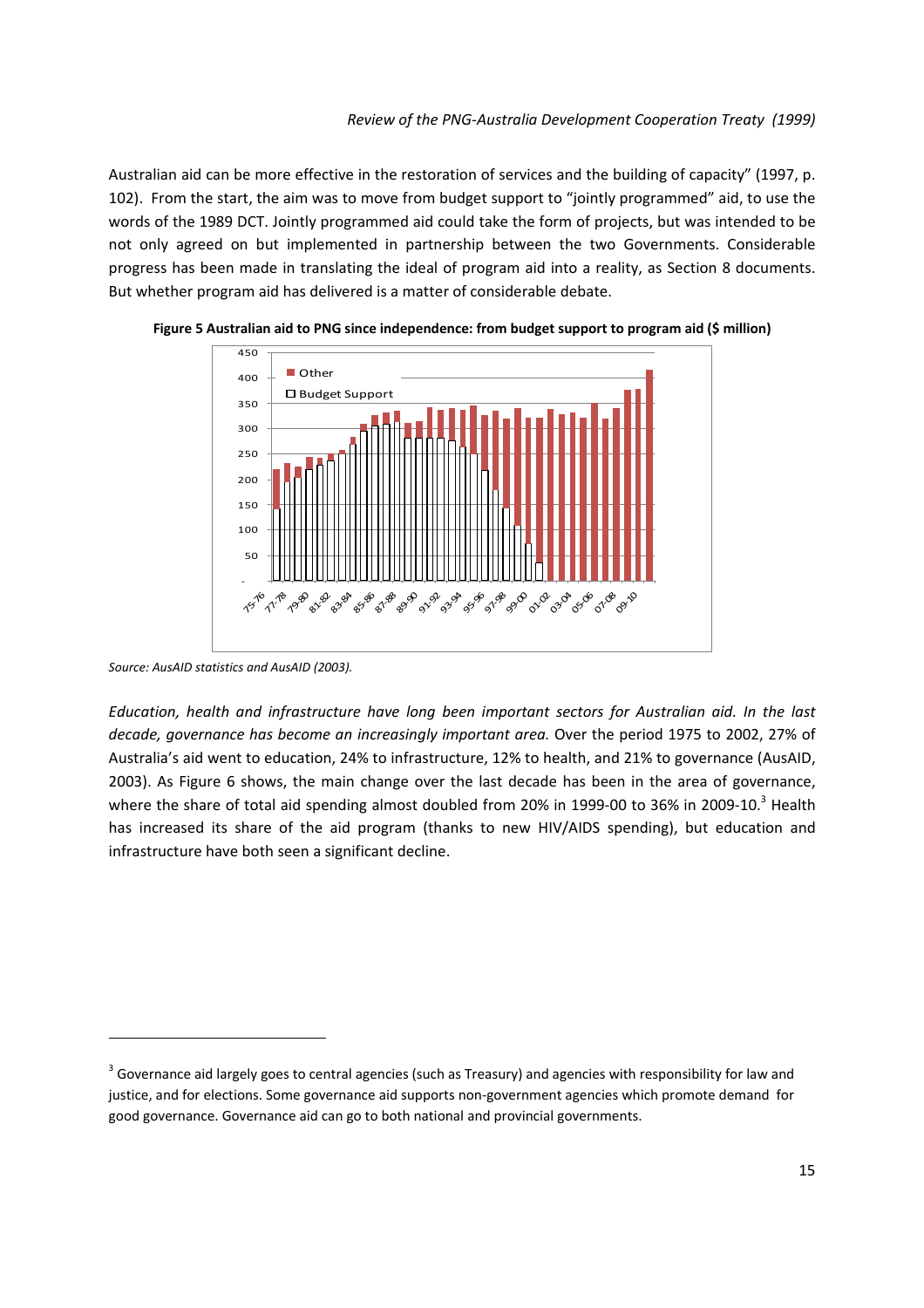

**Figure 6 Changes in the sectoral distribution of Australian aid over the last decade**

*Source: Own calculations based on data from AusAID.*

This shift is consistent with the rise in importance given by Australia to governance in its global aid program over this period. The share of spending on governance in the global Australian aid program increased from 9% in 1996‐97 to 36% in 2005‐06 (Duncan, Howes and Williams, 2005, p.14).

*The Enhanced Cooperation Program was one of the major innovations in the aid program over the last decade.* The share of spending on governance in the aid program to PNG could have increased much more. In 2004, the Enhanced Cooperation Program was launched. This envisaged the provision of some 60 Australian government officials to work in economic management and legal and judicial areas of the PNG government, and some 210 Australian Federal Police (DFAT, 2004, p. 22). An additional \$805 million was to be provided over four years to cover the cost of the police. However, PNG's Supreme Court ruled that some of the provisions contained in the Enhanced Cooperation Treaty (see below) were unconstitutional, and on this basis Australia withdrew the offer of police personnel under the ECP, and with it the additional funding. However, assistance to economic and legal/judicial areas of government from a range of Australian government departments continues under the ECP, now renamed the Strongim Gavman (Strengthening Government) Program. ECP (now SGP) assistance is \$33 million in 2009‐10. The increased emphasis in PNG on 'whole of government' support is again consistent with trends across the Australian aid program, where departments other than AusAID have come to play an increasingly important role in the delivery of the Australian aid program. This in turn in consistent with international practice in relation to aid to so-called 'fragile states.'

*The Australian aid program is governed by the Development Cooperation Treaty of 1999 as well as by the Joint Agreement on Enhanced Cooperation of 2004.*  The first Development Cooperation Treaty between PNG and Australia, signed in 1989, agreed on the transition from budget support to jointly programmed aid, and on the provision of five years of forward estimates of aid support to PNG. A second Development Cooperation Treaty was signed in 1999. It removed reference to the provision of aid through budget support, but still provided for stability through the provision of 5‐year indicative forward estimates for aid. The Treaty also for the first time included benchmarks, performance against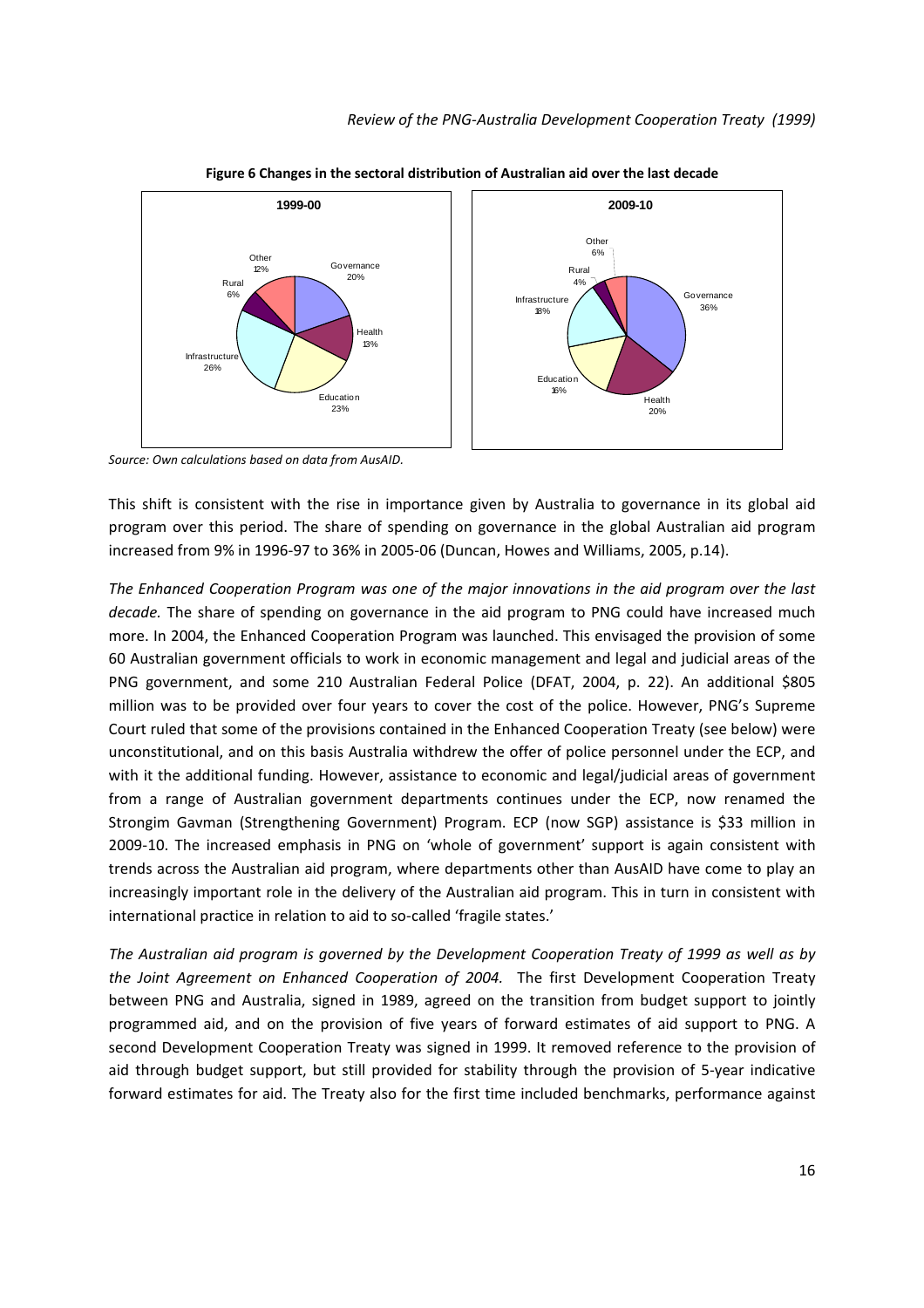which was to "influence the level and allocation of funding of the development cooperation program."<sup>4</sup> The Joint Agreement on Enhanced Cooperation Between PNG and Australia of 2004 set out the terms under which Australian police and other government officials would provide support to the Government of PNG.

A country strategy for Australian aid to PNG was put in place in 2006, for the period to 2010.<sup>5</sup> This strategy included no resource envelope for aid to PNG, but listed four priority areas: improved governance and nation building; sustainable broad‐based economic growth and increased productivity; improved service delivery and stability; and a strengthened, coordinated and effective response to the HIV/AIDS epidemic.

*The PNG‐Australia Partnership for Development signed in August 2008 by the two Prime Ministers has effectively superseded the old country strategy.* The Partnership approach was foreshadowed in the Port Moresby Declaration, also co‐signed by the Prime Ministers of Australia and PNG, in March 2008, which committed Australia to work with the Pacific Islands to achieve the MDGs through Partnerships for Development in a spirit of mutual respect, responsibility, and accountability. The partnership with PNG was one of the first: at the time of writing, some eight partnerships with Pacific Island countries have now been signed. The Partnership committed the Government of Australia to "make long term, predictable and increased commitments of development assistance, affirmed on an annual basis, taking into account performance against Partnership commitments, targets and performance." Five priority areas or schedules were agreed to under the Partnership at the June 2009 Ministerial Forum: for transport infrastructure, basic education, health, public service, and statistics. Two of these include multi‐year funding commitments from both Australia and PNG (transport infrastructure and basic education). At the 2009 Ministerial Forum, it was agreed another three schedules would be prepared and agreed on, for law and justice, HIV/AIDS and higher education. These eight schedules together would cover some 80% of the aid program.

*Australia and PNG have also entered into a Joint Understanding in relation to cooperation over the LNG project.* Australia's Export Finance and Insurance Corporation is providing a loan of up to \$500 million to the sponsors of the LNG project. Through agreements reached in the context of that loan, and at the 2009 PNG Ministerial Forum, Australia and PNG have agreed to collaborate on the establishment of a sovereign fund to manage Government of PNG LNG revenues, and Australia has agreed to provide training and other targeted assistance to address capacity constraints which might hinder the LNG project.

<sup>&</sup>lt;sup>4</sup> As discussed in Section 5, performance benchmarks were first introduced into the aid program in 1995. They did not, however, appear in the 1989 Treaty.

<sup>&</sup>lt;sup>5</sup> The 2004 Review notes the existence of a 200-2003 strategy. There was also a 2002 framework *http://www.ausaid.gov.au/publications/pdf/png\_framework.pdf*. At the time of the last Review, there were plans to develop a joint country strategy between AusAID, the World Bank and the ADB but this did not eventuate due to GoPNG objections.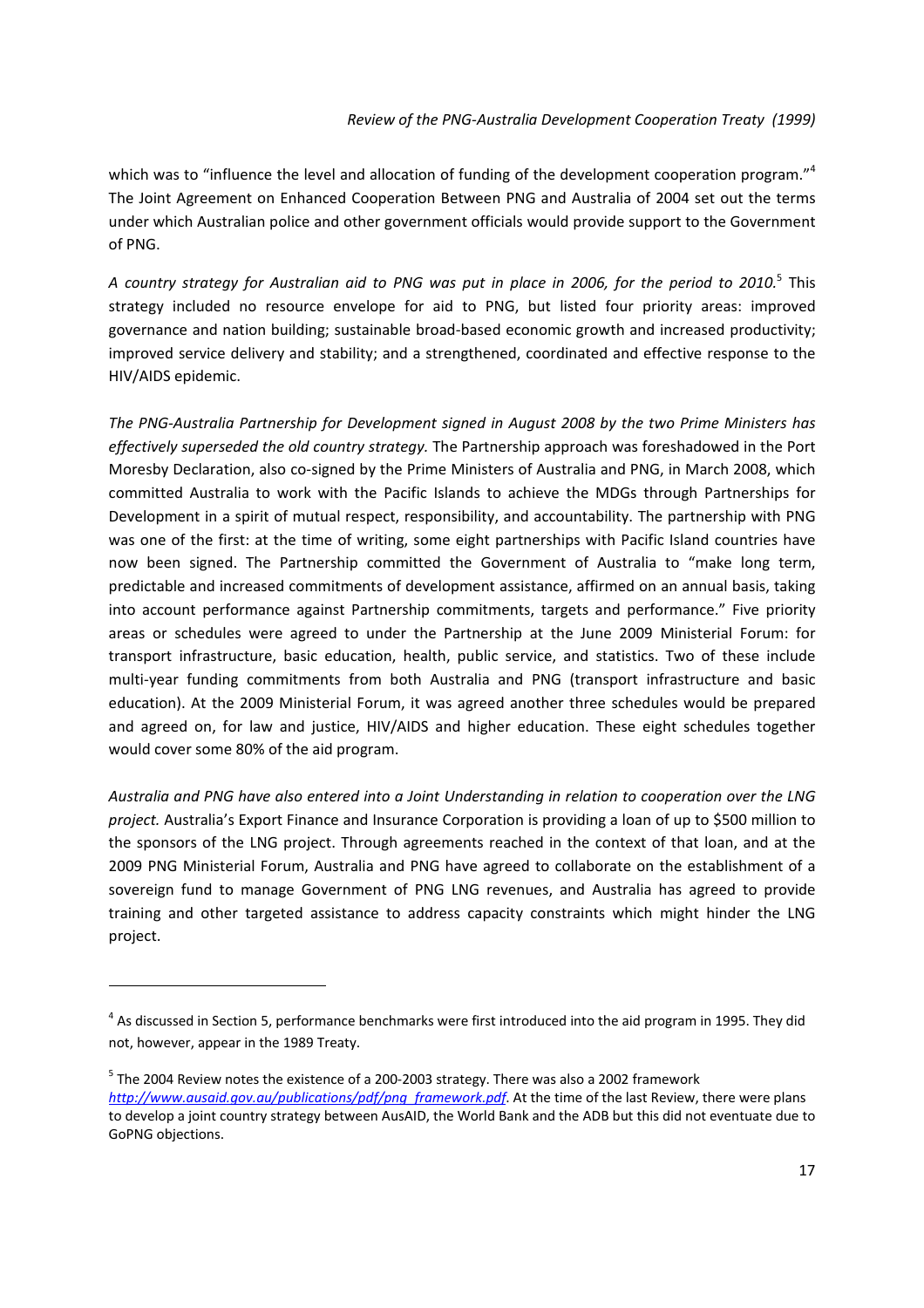*Both Australia and PNG have given considerable emphasis to the implementation of the international Paris and Accra agreements on aid effectiveness.* The PNG Commitment on Aid Effectiveness signed in July 2008 by PNG and many of its development partners, including Australia, commits to the implementation of the international principles of ownership, alignment, harmonization, managing for results, and mutual accountability embodied in the 2005 Paris Declaration and 2008 Accra Agenda for Action. The Cairns Compact on Strengthening Development Cooperation in the Pacific (August 2009), signed by all Pacific Island Forum members, is written in the same spirit.

Aggregate aid to PNG is now below average levels for a country of PNG's size and level of development. Table 1 illustrates with comparisons to other countries. More formal regression analysis confirms that a "typical" country of PNG's size and income level would receive more than twice as much aid as PNG in fact does. The average small (with a population of 10 million or less), poor (with per capita income in PPP terms of \$US10,000 or less) African country receives 10% of its GDP in aid, compared to only 5% for PNG.

|                  | Aid per capita |       | <b>GNI pc Population</b> |            |
|------------------|----------------|-------|--------------------------|------------|
|                  | Aid/GDP        | (USD) | (USD)                    | (millions) |
| Papua New Guinea | 5.1%           | 50    | 1870                     | 6.3        |
| Benin            | 8.7%           | 56    | 1410                     | 8.4        |
| Uganda           | 14.5%          | 56    | 1050                     | 30.6       |
| Mozambique       | 22.2%          | 83    | 730                      | 21.4       |
| Eritrea          | 11.3%          | 32    | 620                      | 4.8        |
| Cambodia         | 8.0%           | 46    | 1720                     | 14.4       |
| Laos             | 9.2%           | 65    | 1920                     | 6.1        |
| Vietnam          | 3.6%           | 29    | 2530                     | 85.2       |

### **Table 1 Aid volumes to PNG in comparative perspective (2008)**

*Source: Own calculations from World Development Indicators.* 

Note: Aid and GDP are measured in current \$US. GNI (Gross National Income) is measured in \$US but using purchasing power *parities rather than market exchange rates.* 

*Australia remains the dominant donor. There are very few countries where a single bilateral donor is so important relative to others.* The OECD DAC reports the ratio of Australian to total aid at above 80%. As Figure 7 shows, this is the highest ratio for a single donor to total aid for any country with a substantial aid program (not including colonies, and considering aid programs in excess of \$100 million).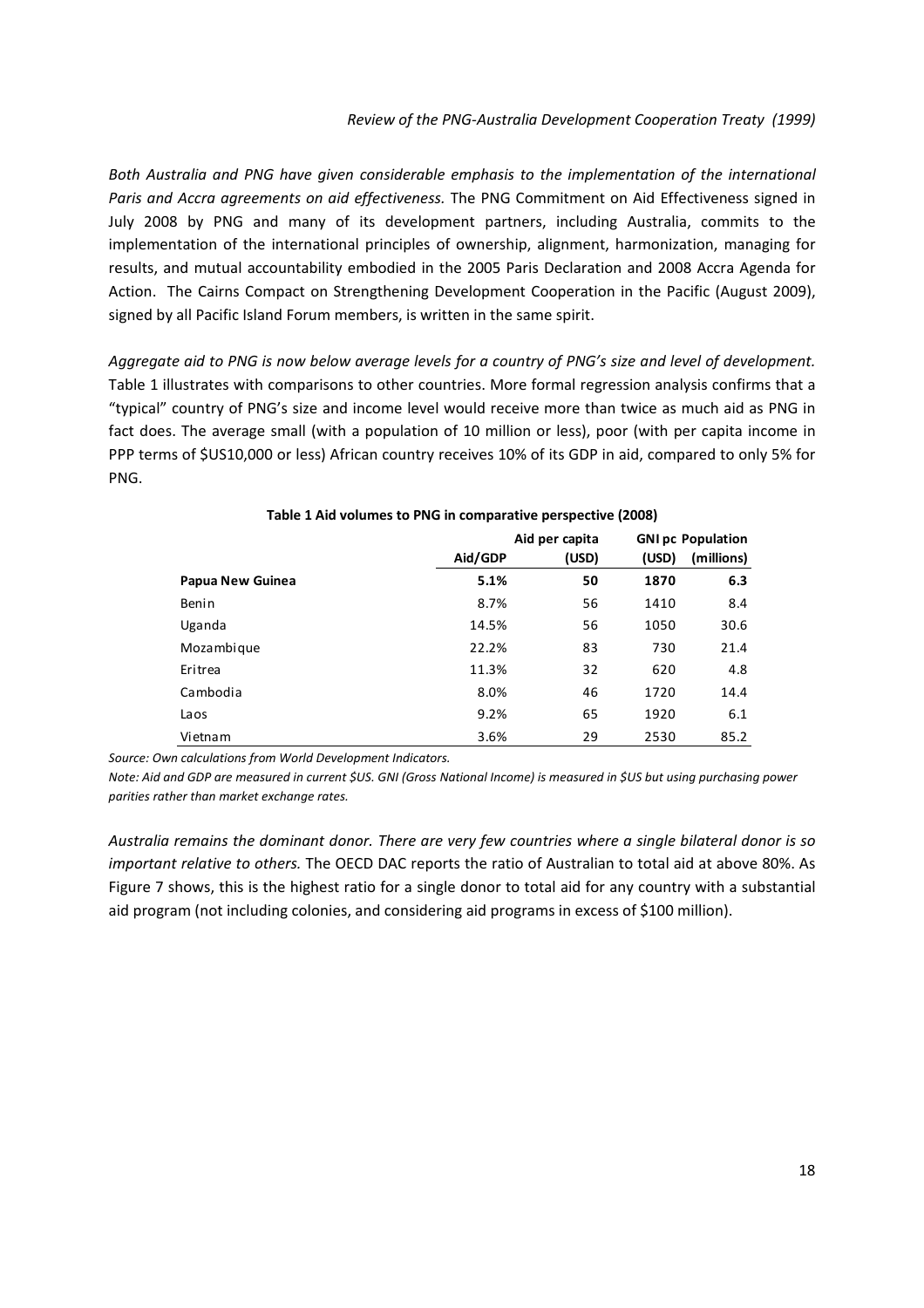

**Figure 7 Total aid and share of largest donor for countries with a dominant donor**

#### *Source: OECD DAC.*

Notes: The year is 2008, except for PNG which is 2007. Data for 2008 is atypical for PNG due to large negative aid flows from Japan. Countries covered are those with an aid program above \$US100 million, excluding colonies, and where a single donor is *responsible for at least half of all aid flows.*

*There are signs that PNG is diversifying to other donors.* 2010 PNG budget documents put Australian aid at 68% of the total. China has started providing aid. The Asian Development Bank has scaled up lending. The Global Fund is expanding in PNG through funding of a large malaria program, and will soon become PNG's biggest donor in the health sector. The World Bank, after a difficult period, has re-engaged with PNG under a new country assistance strategy.

*Aid to PNG is very stable, but fragmented.* The dominance of a single donor, and the provision of regular annual funding by that donor means that aid to PNG is less volatile than aid to most other aid recipients (Figure 8). However, Australia's dominance as a donor does not result in less fragmented aid than occurs in other countries with far more and more dispersed donors (Figure 8). (Fragmentation measures the extent to which aid is divided up into individual activities: the more these are, and the smaller their value, the greater the fragmentation.) This reflects the thin spread of Australian aid, within and between many sectors and activities, a point we return to later in the report.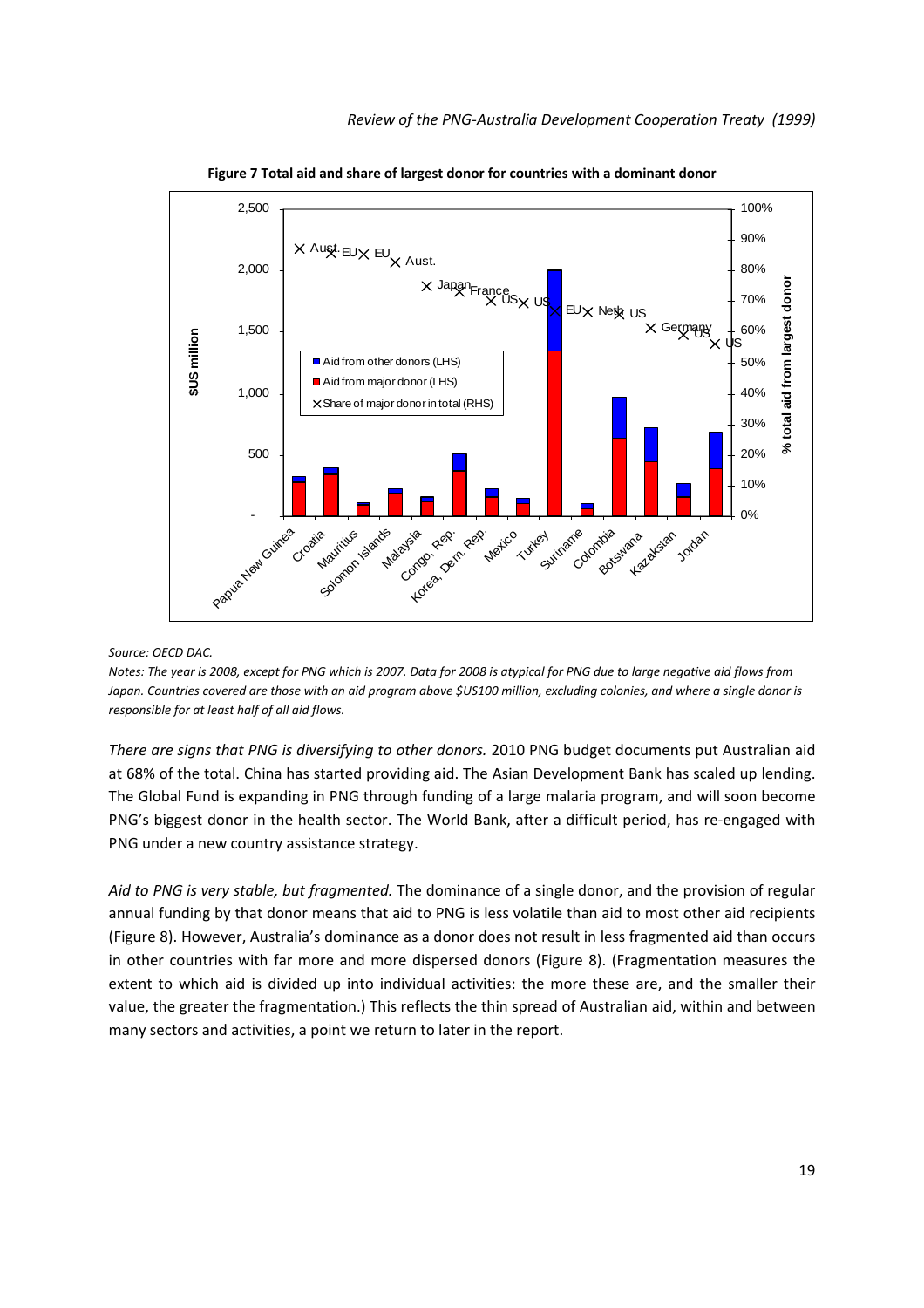

**Figure 8 Volatility and fragmentation of aid to PNG compared with other Pacific and developing countries**

#### *Source: Adapted from AusAID (2009a).*

Note: Volatility measures the extent to which volumes of aid vary from year to year. Fragmentation measures the extent to which aid is divided up among a number of small activities. Both variables are measured as indices on a scale of 0-100, with a *higher score indicating higher volatility and higher fragmentation, respectively.*

*The Australian aid program has a number of significant achievements to its credit.* We were not called on to reach an overall verdict about the effectiveness of the Australian aid program, and we refrain from attempting one. We certainly think there are areas for improvement: these are detailed in the remainder of the report. But the fact that one of the main themes of our report is that the aid program should "build on success" clearly implies that we think that there are significant successes in the aid program. They include the following:

- **Road maintenance** The aid program has helped shore up maintenance for PNG's most important roads. The share of national roads in a good condition, though still less than 30%, has risen steadily over the last few years, The contribution of the aid program to this progress has been substantial. In 2009, the aid program financed the maintenance of 2,000 km of national roads.
- **Health** The multi‐donor trust fund, the Health Sector Improvement Program (HSIP), established by the Australian aid program, is providing non‐salary recurrent funding to primary health care on a scale rougly equal to that provided by the central government (NEFC, 2009). In particular, donor funding is the main funding source for health mobile patrols (DPLGA, 2009), which are critical in a population as dispersed as PNG's. The aid program has also spearheaded the drive against HIV/AIDS, promoting awareness and testing: 120,000 people accessed testing and counselling in 2008. The HIV/AIDS epidemic is not yet under control, but it is hard to imagine that the situation would not be much worse without this strong intervention. The aid program also provides critical support to the training of PNG's doctors, through funding to the UPNG's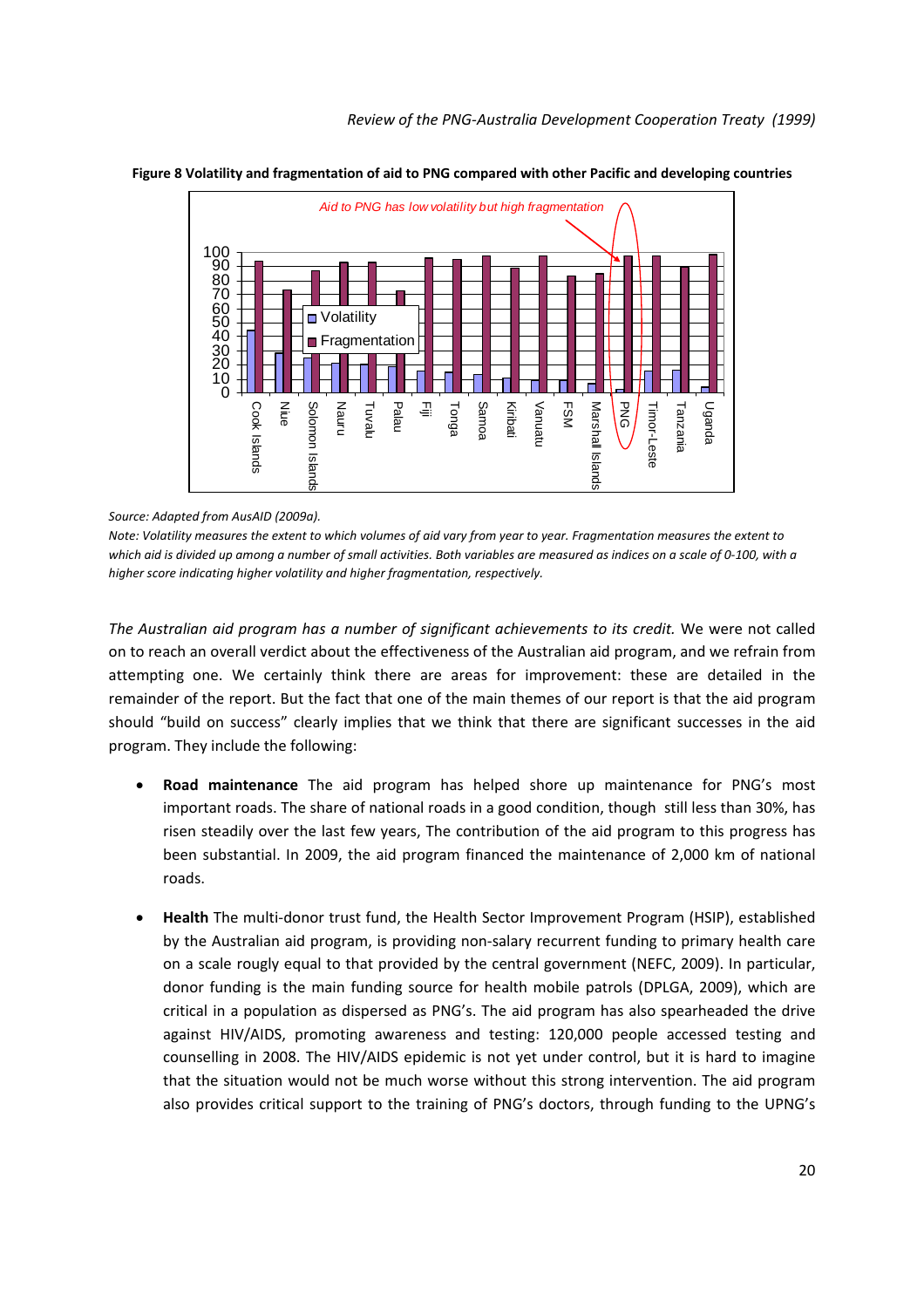School of Medicine and Health Sciences, and technical and training support from the Royal Australasian College of Surgeons.

- **Education** Some elements of the aid program's assistance to PNG's schools have been controversial (the elementary school reforms and the new curriculum in particular). But aid‐ funded teacher training, school building, school maintenance grants, and support for community oversight of schools have provided strong support to the sector, and national basic schooling indicators are now improving (Section 1.1). The aid program also awards over 100 tertiary scholarships a year. Many of PNG's government, business, academia and community leaders are scholarship alumni, including several Ministers and Heads of Departments, the Chief Ombudsman, and the Vice Chancellors of the PNG University of Technology and the University of Goroka.
- **Support to important government and non‐government institutions.** The aid program has provided significant support with visible results to critical government and non‐government institutions. The government institutions include the PNG Treasury, the Ombudsman Commission, the Electoral Commission, and the Auditor General's. The non‐government and quasi‐governmental institutions include the National Research Institute, the Medical Research Institute, the National Agricultural Research Institute, and the National Economic and Fiscal Commission. It is no exaggeration to say that without support from aid program, some of these organizations might have collapsed, and all of them would be significantly weaker than they are today. So, too, would PNG.

## **Section 2. Technical assistance**

*Consider and recommend: "appropriate future balance in the use of different forms of aid, including training and technical assistance, capital investments and direct support for service delivery and community development." <sup>6</sup>*

### *2.1 Analysis*

*The heavy reliance on technical assistance for capacity building in the Australian aid program to PNG is its most controversial aspect.* The emphasis on technical assistance and capacity building in the aid program is deeply embedded and long held. The 1987 Joint Declaration of Principles between the two countries includes as one of its nine basic principles that: "Development co-operation will comprise a wide-ranging combination of agreed measures designed to contribute to development and self-reliance, including capacity building, in Papua New Guinea."

 $6$  Issues relating to capital investment and support for service delivery are addressed in Section 3 and community development in Section 6. This section is focused on technical assistance, including training.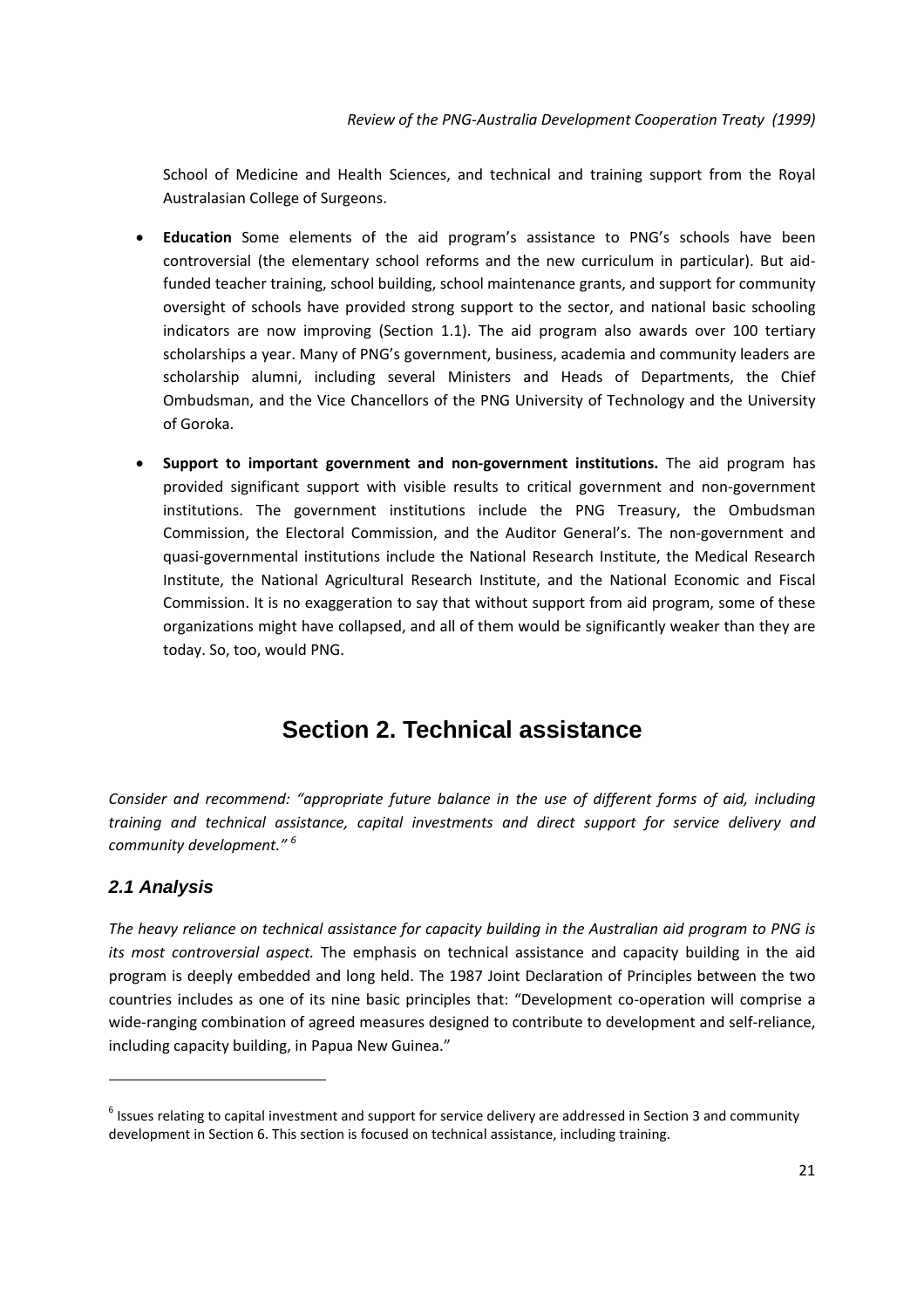*Depending on how it is measured, technical assistance makes up about half of the aid program, perhaps more.* AusAID reports to OECD on the portion of its funds spent as technical assistance (or cooperation).<sup>7</sup> According to this data, at least 50% of aid to PNG is technical assistance; 70% in 2006 (Figure 9). These levels are high by global standards, but consistent with AusAID's specialization in technical assistance: at a global level, about half of Australia's aid is given as technical assistance, more than double the global average (Batten, 2009). AusAID, in request to a response from the PNG Department of National Planning and Monitoring, has recently done a more detailed analysis for the current year, 2010. This suggests that technical assistance makes up 45% of the aid program (with consultancies at about 34% and training at about 11%). 27% is expended on goods and services, and 28% on other, a mix of overheads and expenditures which are difficult to classify. If the other category is allocated between the two major categories, then the breakdown between technical assistance and goods and services is 62‐38%.

*The aid program employs about 360 technical assistance personnel.* This includes 50 from the Australian Government. The rest are hired as consultants. There are 240 long-term advisers, 50 short-term advisers, and 60 contract officers (PNG nationals working in the Health Department). Of the 240 longterm advisers, about 60 are PNG nationals, and another 34 are foreign nationals from a country other than Australia. The increasing number of PNG nationals hired under the aid program helps foster PNG participation in the aid program, but gives rise to concerns about inadvertently drawing talent from the national organizations the aid program is setting out to help.



**Figure 9 Proportion of Australian aid to PNG as technical assistance**

*Source: OECD DAC. Note: Data reported by AusAID to DAC.*

 $<sup>7</sup>$  Technical Assistance (or Cooperation) is defined by the OECD DAC as the provision of know-how in the form of</sup> personnel, training, and research and associated costs. This includes donor‐financed activities that augment the level of knowledge, skills, technical know‐how or productive aptitudes of people in developing countries; and services such as consultancies, technical support or the provision of know-how that contributes to the execution of a capital project. Technical assistance includes both free standing technical assistance and technical assistance that is embedded in investment programs (or included in program‐based approaches). Technical assistance includes scholarships.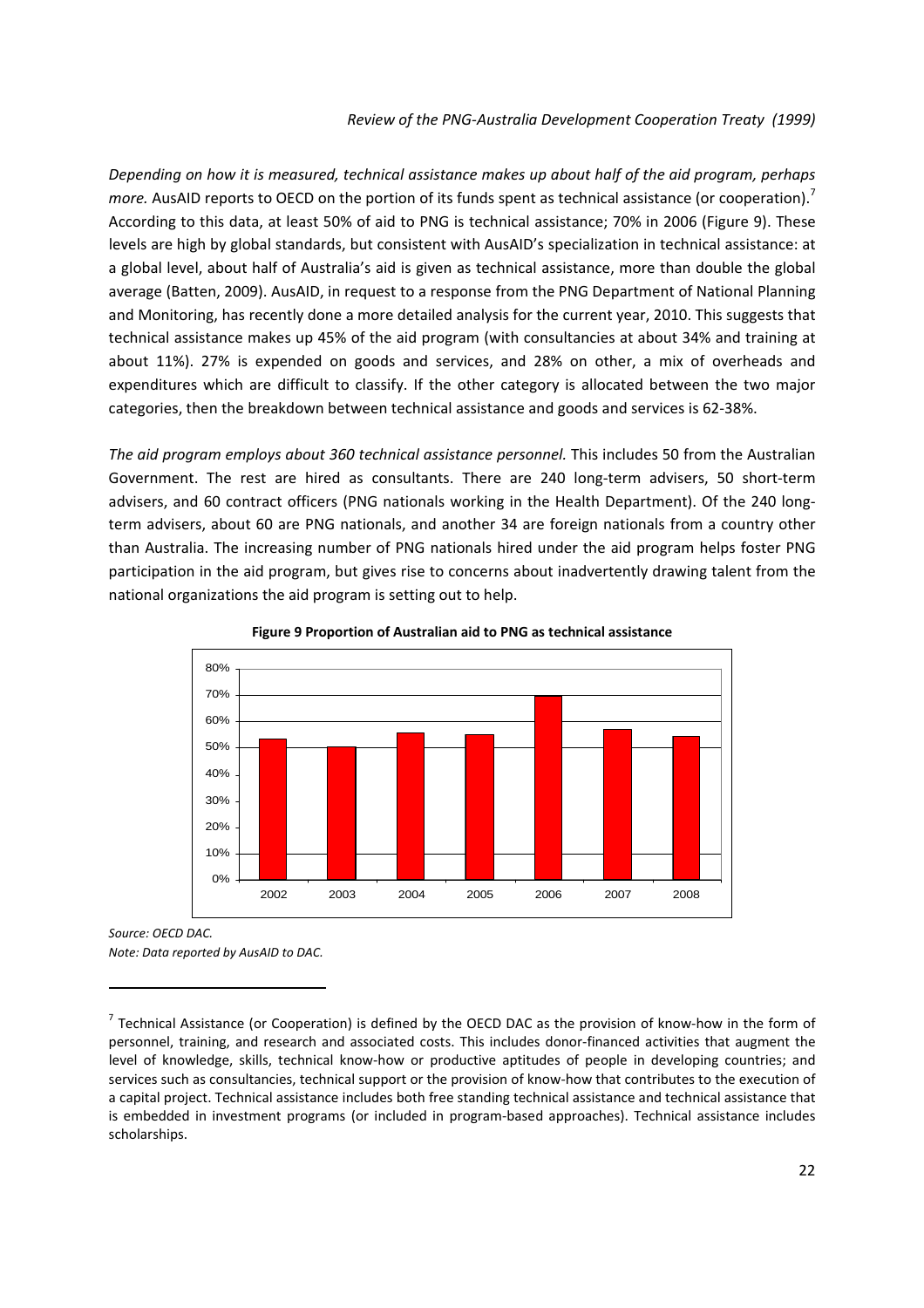*Any recommendation concerning the continuation of the reliance on technical assistance must rest first and foremost on an assessment of the effectiveness of this approach.* This is a matter on which views differ and in what follows we try to take a balanced and comprehensive approach.

*First, there have clearly been some success stories.* As was noted in Section 1.2, there are a wide range of important PNG institutions that have benefited from the provision of technical assistance through the PNG aid program.

*Second, there is a strong demand for advisers from the PNG Government*. In the Law and Justice sector, the participating Government of PNG (GoPNG) agencies can choose between advisers and physical investments. The result is a high demand for advisers, with over 60% of funds being used for technical assistance. Despite dissatisfaction with the reliance of the aid program on technical assistance, there are frequent and uncoordinated requests from the Government of PNG to the Australian Government for additional advisers in specific areas.<sup>8</sup>

*Third, the aid program has made considerable effort to improve the efficacy of its capacity building support*, including through: the untying of aid; better monitoring and evaluation; greater involvement by GoPNG in selection and reporting procedures; internationally recognized efforts to improve awareness of and sensitivity to how technical assistance can better contribute to capacity building; reduced reliance on imported but perhaps inappropriate international "best practice" and more on strengthening local systems; increased willingness to fund alternative means of capacity building such as investments in IT systems and other infrastructure; and increased emphasis on more disciplined assessment of the need for consultants prior to their hiring. All of these initiatives have already made progress, and should continue to be emphasized.

*Fourth, increased government revenues expected from the LNG project in particular and more generally from the resources boom place a premium on capacity building.* There will likely be both a leakage of government staff to the private sector and a greater premium on government capacity to manage a more complicated set of economic and financial challenges and a larger budget. This logic would suggest a greater emphasis on capacity building, not a lesser one.

*At the same time, there are strong indications that the "capacity building through advisers" model is not working.* It is notoriously difficult to assess the impact of technical assistance on capacity building, because often the benefits are intangible, and the counter‐factual is so difficult to define. But in the case of PNG, several different sources of evidence all point in the same direction.

 $8$  Given that technical assistance is essentially free for individual government departments, this is perhaps not suprising. It is also possible that departments overlook the non-financial costs of overuse of consultants in terms of staff morale and possible capacity erosion.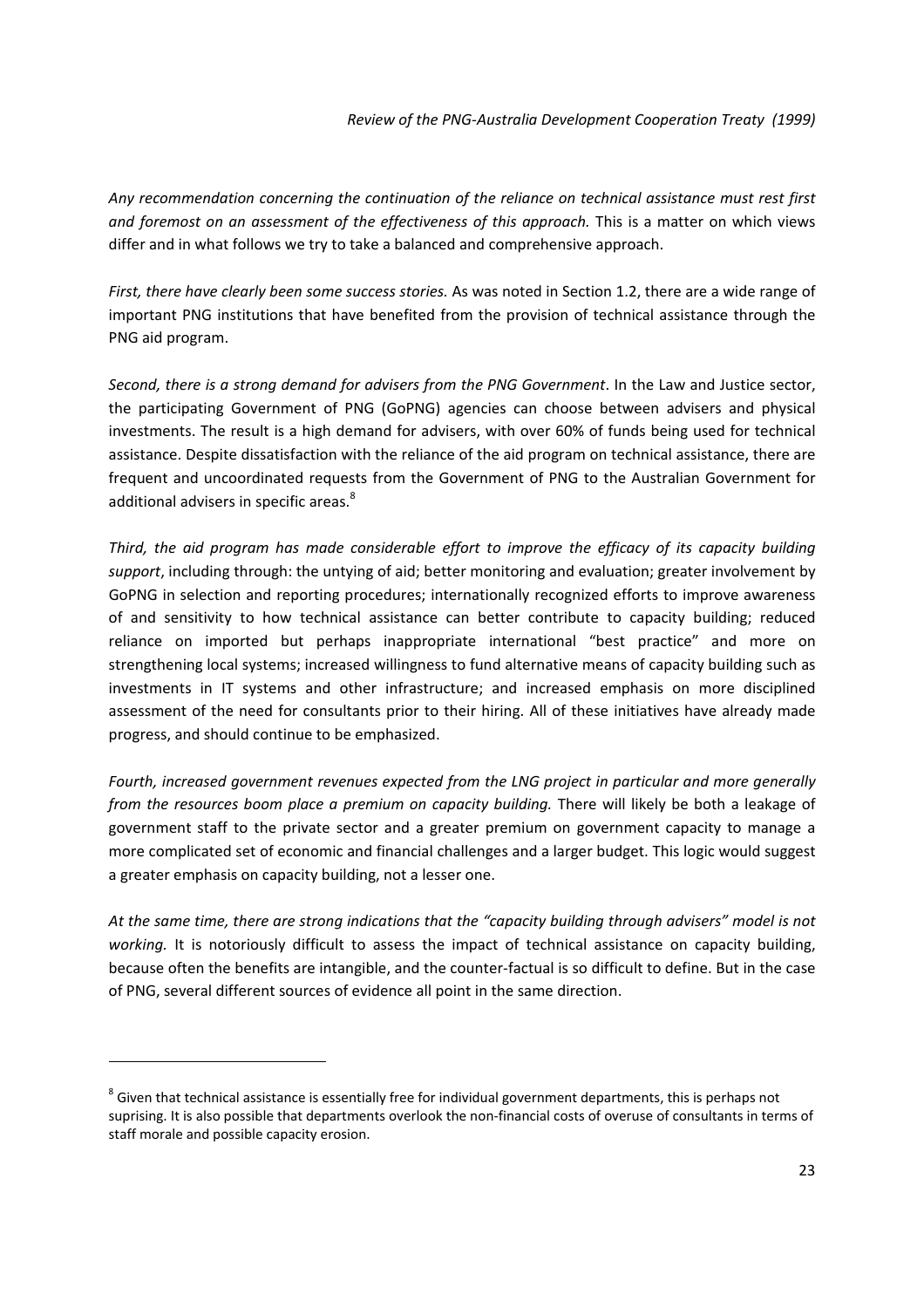*First, overall government effectiveness and capacity in PNG are declining.* This is confirmed by the World Bank indicators shown earlier (see Figure 3), and was noted to us by many interlocutors.

*Second, formal evaluations and other feedback suggest much technical assistance has had little impact in key areas.* Though one might argue that government capacity in PNG would be even lower without the provision of technical assistance, the evidence suggests that much technical assistance has simply made little difference:

- The AusAID Office of Development Effectiveness (ODE) synthesized for us a number of their and AusAID reviews. On technical assistance (TA), their summary finding is: "The reviews are generally critical of the reliance on international TA especially in advisory roles, and especially focused in Port Moresby." (2010, p.8)
- An evaluation of technical assistance to the health sector concluded that: "... the high volume of support personnel and the enthusiasm they [advisors] have brought has resulted, at national level, in a perception that … there has been too much technical assistance, resulting in at best duplication of effort, and at worst, suppression of activity" (a health sector independent completion review quoted in ODE, 2008, p.32).
- Another more recent health sector evaluation concluded: "TA has been extensive and wideranging, accounting for nearly half of AusAID expenditure [in the health sector]. Although it made positive contributions, some of which have had lasting impact, the team's judgement is that the results are not commensurate with the level of spending. Expenditure of \$150 to \$200 million on TA has not produced a step improvement in performance or capacity. A better balance between TA and operating costs would arguably have achieved more." (ODE, 2009, p.40)
- The 2000-2005 \$43 million Curriculum Reform and Improvement Project introduced a new outcomes‐based education (OBE) curriculum for PNG schools. *Vision 2050* reports that "Extensive consultations throughout the country indicated that there is an overwhelming dissatisfaction with the newly introduced …[OBE] curriculum." (2010, p.34)
- There are often questions around the sustainability of TA-induced improvements. One example is that, of 11 achievements one financial adviser claimed, only two or three were in evidence to his/her successor (Morgan, 2008).
- In the core areas of government, we were told that Australian advisers were unable to prevent large scale corruption from continuing in departments where they were engaged.

*Third, we heard of many generic problems which influence public sector capacity in PNG, and which are beyond the power of advisers, and indeed the aid program, to address.* There is no doubt that weak governance is a binding constraint to development in PNG; the question is the extent to which technical assistance can improve governance. The GoPNG‐commissioned 2007 *Review of the Public Sector Reform Programme* found donor programs "have facilitated the building of substantial capacity in many agencies" but that there is "a high risk of regression" after advisers depart (Kavanamur and Robbins, 2007, p.56). More generally, however, the Review concluded that: "the public sector regarded the most critical driver of public sector reform to be political credibility, ownership and leadership. Without these,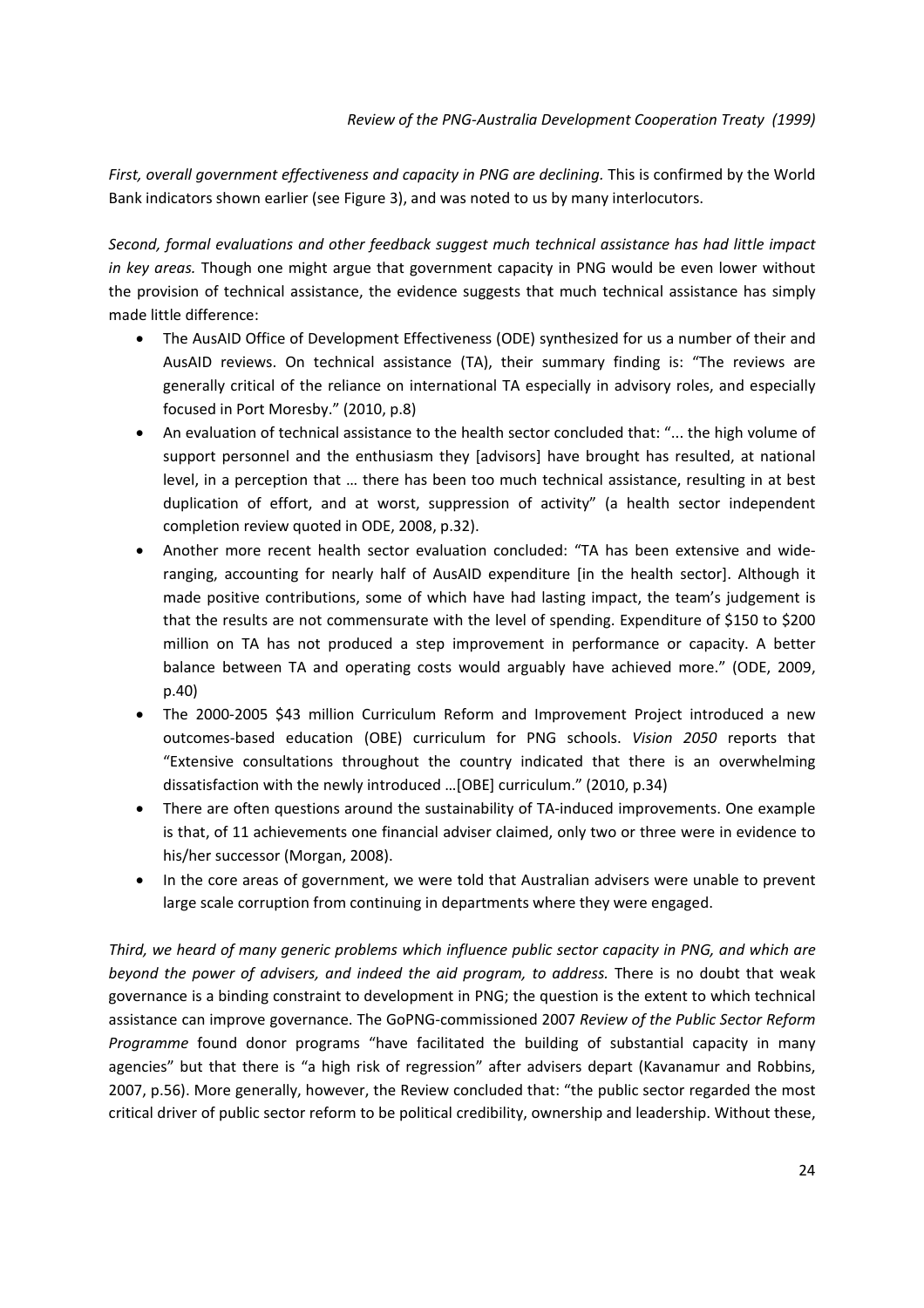efforts to undertake reform will founder on the basis of a lack of political will, sincerity and commitment." (p.9) The Review also tabulated a list of factors contributing to the problems facing the public sector (pp.8‐9):

- "absence of political and senior executive leadership;
- lack of genuine political and managerial commitment to reform;
- absence of a clear strategy and unequivocal ownership;
- poor levels of organisational leadership, capacity and knowledge
- low levels of corporate knowledge within a declining knowledge base;
- erosion of public sector values and capacities through the politicisation of the public service;
- poorly trained and experienced appointees to senior positions, especially at the head of agency level;
- disrespect for the rule of law among many politicians and senior public servants;
- limited enforceability of accountability and appropriate sanctions;
- political interference with due process; and
- loss of institutional and process credibility."

It is hard to see how the provision of advisers can help address any let alone solve all of these problems (to which we would add, absence of and rapid turnover in counterparts). As one commentator has put it: "Failure to hold others to account is one of the chief weaknesses of the PNG public sector. This reluctance is unlikely to be remedied with the application of a thin layer of capacity-building, and more likely will require fundamental evolution of the political system." (Whimp, 2009, p. 143)

*Fourth, some consultants spend too little time in country to make a real difference.* The average duration of a long-term consultant's stay under the Australian Support Facility II (ASFII), the main technical assistance facility, was just 17 months. By contrast, the consultant most associated with the acclaimed recent provincial financing reforms worked as a consultant for five years, and spent most of her working life before that in PNG. A year or two is often too short a time to make a sustained difference in a complex environment such as PNG.

*Fifth, the limited impact of technical assistance is not confined to PNG.* As early as 1993, a UNDP‐led review of technical assistance to Africa argued that there was "excessive reliance on one model of delivery for technical assistance - the resident expatriate-counterpart model, which has failed as an instrument for capacity building". (Berg, 1993). Another report on Africa, this one in 2005 from the World Bank Operations Evaluation Department concluded that "The Bank's traditional tools – technical assistance and training – have often proved ineffective in helping to build sustained public sector capacity." (World Bank, 2005, p. viii) A series of articles and reports have provided a number of reasons for why technical assistance so often fails to build capacity:

• Good institutions are critical for development success, but are determined by domestic factors. "[I]nsufficient domestic demand for institutions or institutional reform is the single most important obstacle to institutional development in poor countries" (Fukayama, 2005, p. 47). This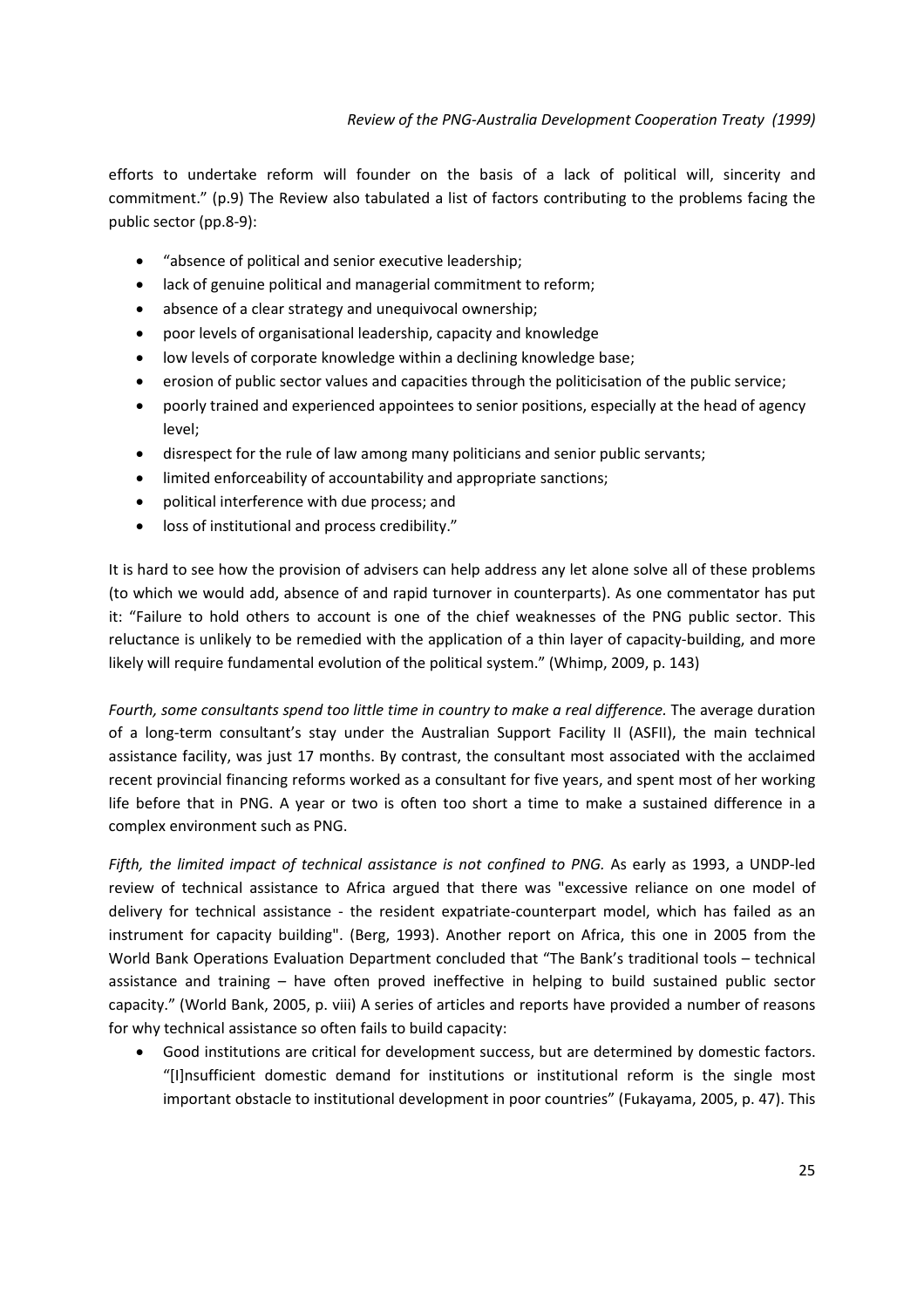is something donors have very little influence over. Technical policy skills are only useful if the domestic incentives are aligned for reform (Collier, 2007).

- Absent political leadership, anti-corruption strategies are destined to fail (Quah, 2004).
- Technical assistance has proved useful in combating technical, tightly defined problems, where it has "transferred technical procedures into non‐politicized environments" but much less successful in meeting more amorphous capacity building goals (Morgan, 2002).
- It is often difficult to know in any given setting which institutional or policy reforms will actually improve prospects for growth and service delivery; the right fit is very country-specific. Thus, transferable knowledge about many aspects of desirable institutional reform is low (Rodrik, 2008; Fukayama, 2005).
- The weaker capacity is to start with, the harder it is to build (the so-called "governance paradox" of Steedman, 1994).
- The dispersed nature of service delivery responsibilities makes them largely impervious to technical assistance interventions (Pritchett and Woolcock, 2008).

The emphasis on technical assistance for capacity building and the lack of much to show for it is at the *heart of the political difficulties the Australian aid program to PNG is facing.* There have been long‐ standing concerns about "boomerang aid", that is, excessive amounts of the aid program benefiting Australians rather than Papua New Guineans. Foreign aid involves the provision of foreign exchange which needs to be spent (ultimately if not immediately) on the import of foreign goods and services. With aid untied and a range of nationalities working as advisers the boomerang criticism should have less sting to it. However, the clear visibility of Australian advisers across the PNG public sector, and the little that one can show in terms of advisory impact no doubt creates a fertile environment within which boomerang accusations continue to be made.

*The reliance of the aid program on technical assistance has lost political support.* The PNG Prime Minister has long been critical, and has recently argued for fewer advisers and more resources directed to service delivery (Somare, 2009). The Australian Prime Minister conceded last year: "too much money has been consumed by consultants and not enough money was actually delivered to essential assistance in teaching, in infrastructure, in health services on the ground, in the villages" (Rudd, 2009). PNG Opposition Leader Sir Mekere Morauta has also voiced his concerns over Australian technical assistance, arguing that "[h]undreds of millions have been spent or are being spent on capacity building, but nothing really has eventuated" (Marshall, 2008).

### *2.2 Recommendations*

*Real change in this area is needed to improve aid effectiveness.* A balanced approach is called for. On the one hand, further refinement of a capacity building model that has been discredited both internationally and within PNG will not suffice. On the other, it must be recognized that there will be ongoing demand and need for expertise to be financed by the aid program, and indeed increased demand in light of the LNG project. Our recommendations are designed to signal a new approach, but not to abandon the use of the aid program to support better public sector management.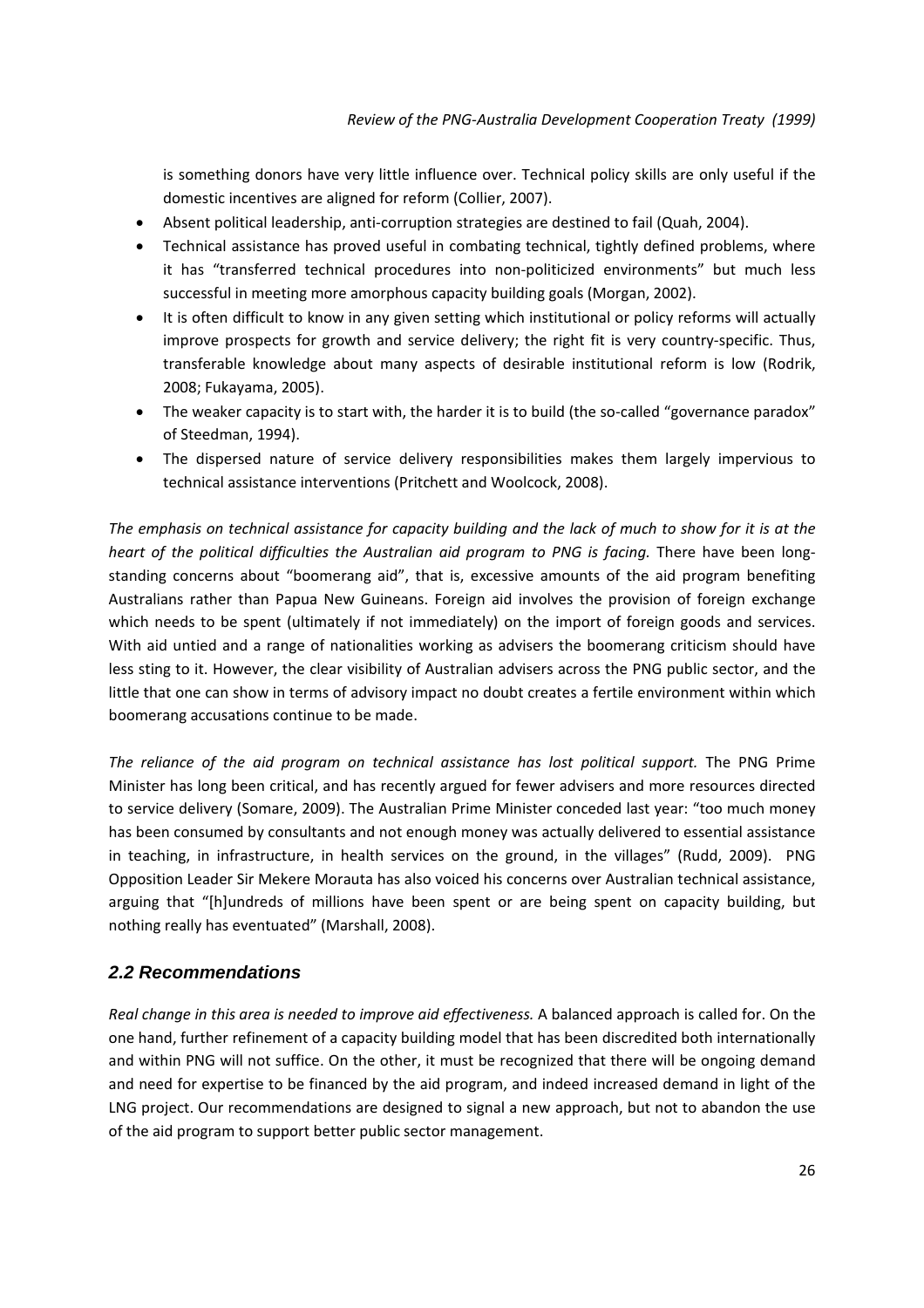*The first recommendation is simply to agree on a single method for regular reporting of technical assistance volumes.* Agreement on a method for measuring technical assistance, and then regular monitoring using that method, would help establish clarity and build confidence. The approach developed by the National Department of Planning and Monitoring which divides all aid spending into consultancies, training, goods and services and others seems appropriate, though further work is needed to ensure definitions are being applied consistently across the aid program.

*Our second recommendation is to reduce reliance on technical assistance.* Such a strategy would protect high-value technical assistance, but would weed out low-impact assignments. It would force greater realism and a better prioritization. It would be consistent with intentions already announced by both Prime Ministers, and indeed embedded in the Review's terms of reference, to expand aid‐funded investments in economic and social infrastructure. It would also be consistent with the agreement implicit in the Partnership for Development schedules to reduce reliance on technical assistance.<sup>9</sup> Finally, it would be in line with the Australian 2006 Aid White Paper commitment to use technical assistance more selectively<sup>10</sup> and with the PNG Development Strategic Plan intention to significantly reduce technical assistance as a proportion of aid. Indeed, we note that in some sectors, such as education, there has already been a move to reduce the proportion of spending on consultants.

Beyond the suggestion that reliance on Australian TA be defined as a ratio of technical assistance to total aid from Australia, we do not propose a specific target. This would require further discussion. A process of review and updating would also be needed, and some flexibility would need to be retained. It is possible to foresee, for example, that Australia and PNG might agree on a major policing initiative, which would be in the form of personnel.

It would also be useful if individual sectors agreed on their own TA limits. This would be particularly useful for those sectors – law and justice, education, health – where there is a clear trade‐off between the provision of goods and the provision of consultants, and it would help prevent overuse of the latter from crowding out the former. Cost-sharing mechanisms, under which agencies pay some part of the salary of the consultants they demand, would also help instil greater discipline. This is currently the exception rather than the rule in the aid program.

*Third, existing approaches to and facilities for TA provide useful umbrella mechanisms within which most requests for further technical assistance can be considered.* Facilities already exist to bring in technical assistance in the law and justice, health, education, and transport sectors, as well as in the broader area of public sector and economic management. Wherever possible, requests for new technical assistance

<sup>&</sup>lt;sup>9</sup> We note that in both the health and education schedules, performance indicators include the proportion of funds given as technical assistance. Though no target is provided, we assume that the intention is for this indicator to fall over time.<br><sup>10</sup> The ODE synthesis of PNG evaluations also recommends "Reduce[d] reliance on technical assistance." (2010,

p.8).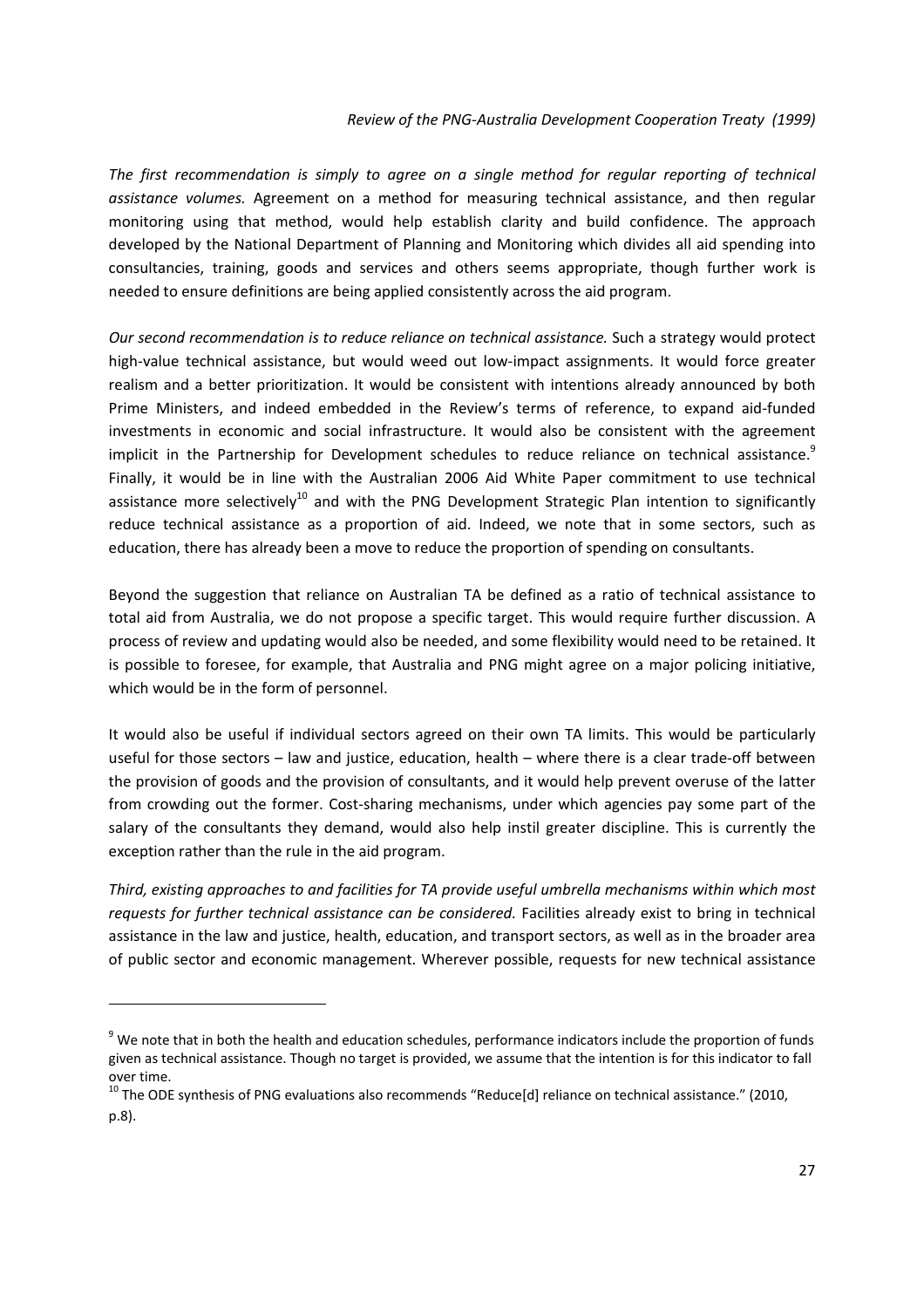should be referred to existing mechanisms. This will provide a ready means to respond to new requests for TA, encourage greater prioritization, and avoid a blow out in total technical assistance. New TA facilities and separate arrangements should be discouraged.

Fourth, there should be a continuation of efforts to ensure that the primary line of reporting for all *advisers is to the PNG government department or agency concerned rather than to the Australian government or contracting company.* Good practice for technical assistance requires that "TA personnel should be unambiguously accountable to the host organisations they serve" (Land, 2007). Reporting arrangements seem to vary across the aid program, but, while progress has been made, do not in general reach this ideal. Development of new cross-program guidelines might help, as would a reduced reporting burden on consultants to managing contractors, and more flexible terms of reference (which allow consultants to respond to emerging demands and opportunities). We do note that personnel management is often weak in the PNG Government, and that sometimes host departments are reluctant to dispense with the services of incompetent consultants. This suggests a role for the aid program, not in directly supervising consultants, but in monitoring that departments are getting value for money from aid-funded consultancies, and in intervening in cases where they are not.

*Fifth, the average duration of consultant hires should be monitored and targeted to increase.* Of course, in the case of any individual consultant, duration of hire should be subject to evidence of demand and effectiveness*.* But in general, consultants, if they are brought in, should be engaged with an expectation that they will serve for a longer period than the current average of a year and a half.

*Sixth, there should be a reduced focus on corporate reforms, and a greater focus on implementation of critical tasks, perhaps with a greater proportion number of positions based outside of Port Moresby.* We note from the independent completion review of ASFII (Morgan, 2008), for example, that many of aid program's advisers work on developing new corporate plans (40% of a sample of ASF advisers had this as one of their tasks) and on departmental reorganizations (one-third). Even the sub-national initiative seems to have focused on the development of corporate plans and on strengthening corporate services. We question this focus. As one PNG Minister put it to us: "We have far too many plans in PNG and too little effective implementation." We are of the view that increasingly consultants should be engaged with responsibility for, or at least to assist on, critical tasks of service delivery, such as the distribution of drugs, or the supervision of health centres, or the maintenance of provincial roads. When engaged in non‐frontline areas, consultants should also be encouraged more to support their agency to perform their core functions better, and less to deliver on big ticket restructurings, plans and other discrete "deliverables." To ensure that TA is able to deliver on implementation, more effort needs to go in to ensuring that consultants have the technical skills required by their position. The strong technical skills of SGP personnel serve as a model of what is needed here.

*Seventh, greater attention should be given to cost‐effectiveness.* As virtually a monopsonist (monopoly buyer) of expatriate public service advisers in PNG, the Australian aid program could do more to drive down costs. For example, the aid program could set price guidelines for particular skills, and for living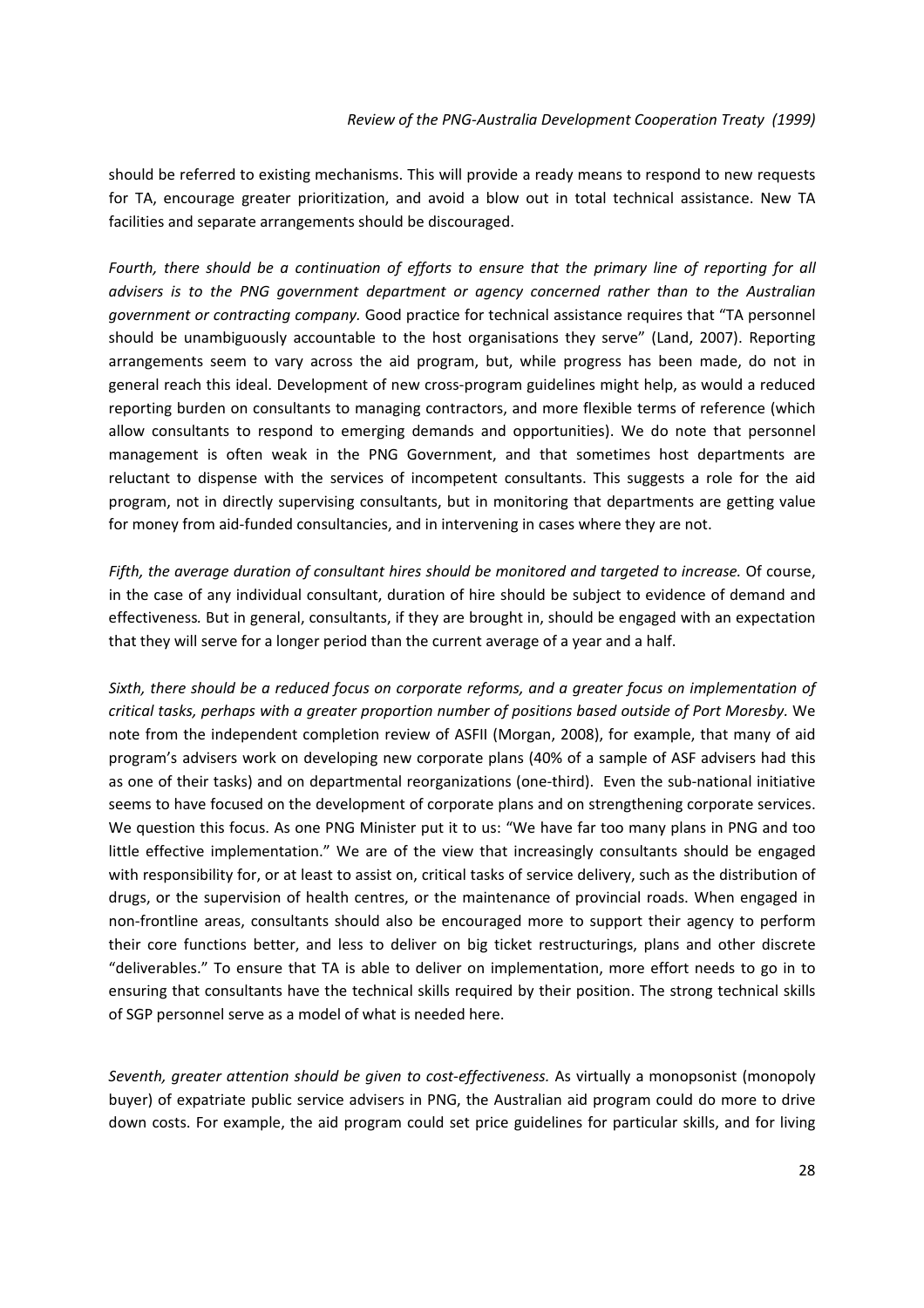allowances. Uniform guidelines are particularly important for the hiring of national staff, where there is a risk, seen in many aid‐dependent countries, that attractive aid‐funded salaries will draw talent out of the public sector. The evidence suggests that considerable cost savings will result from the aid program funding organizations to hire expatriate staff, rather than itself recruiting them directly.<sup>11</sup> Continued and expanded use of international markets will broaden the pool, and both drive up skills and drive down costs. Finally, the wide range in costs for different ways of meeting skill shortages – from hiring different types of consultants, or volunteers, or even national staff – suggests the scope for large cost savings by ensuring the right type is chosen for the job at hand.<sup>12</sup>

*Eighth, and most importantly, consideration should be given to the funding of in‐line positions.* We were surprised by the number of times this came up as an issue during our consultations. In the words of one Provincial Administrator: "Advisers are outside the system. They find it very difficult to tell [staff] what to do. They are not attached to any position number in the civil service. They've got to be in the action, in the 'tribe', not outside."

Using Australian aid to fund in-line positions would be a return to earlier days, when budget support was *often used for this purpose.* A revealing set of interviews with eminent former PNG civil servants synthesized by Lynn Pieper suggests that moving away from this model was a mistake: "[After independence], expatriate personnel were in contracted, line positions, subject to normal lines of command, discipline, and public service ethics. The shift to off‐line, advisory support during the 1980s, whilst a well-intentioned part of the localisation process, 'was a step backwards' in the opinion of interviewees. Apart from being much more expensive, it has created a feeling of condescension between 'advisers' and their 'counterparts'; reduced sustainability prospects by separating the work done by advisers from the 'normal' work of departments; created a dependency by Departmental Heads on using advisers to fix problems rather than training nationals to learn the job by doing it; destroyed the collegiate sense that previously existed ('we used to work and socialise together'); and eroded any

- \$150,000 for an expatriate hired directly by the PNG government
- \$55,000 for an ODI Fellow

• \$6,000 for a national graduate.

 $11$  The Institute of Medical Research hires its own expatriates (into in-line positions, not as advisers) using budgetary support which the aid program provides. The cost of a mid-level expatriate salary under this route appears to be about K200,000 or about \$100,000. This excludes rental and security costs (which are provided separately), but on other hand includes tax, whereas aid-program-funded salaries are tax free. IMR is able to recruit highly qualified staff at these rates, which are (very roughly) about one‐half of the cost of consultants engaged directly by the aid program.

<sup>&</sup>lt;sup>12</sup> A 2007 AusAID ODE review of economic governance gave the following indicative costs for hiring of different types of advisers and public servants (ODE, 2007, p.23):

<sup>•</sup> \$400,000 for a mid‐level government deployee (under the ECP/SGP).

<sup>•</sup> \$340,000 for a mid‐level consultant (under the Advisory Support Facility).

Note that salaries under SGP and ASF are tax free, and that these are not necessarily all-in costs. The average cost of a volunteer to the aid program is about \$40,000. The suggestion here is not "the cheaper, the better" but that the wide range of costs involved suggests a range of alternatives should be examined, and that cost-effectiveness considerations should be kept in mind.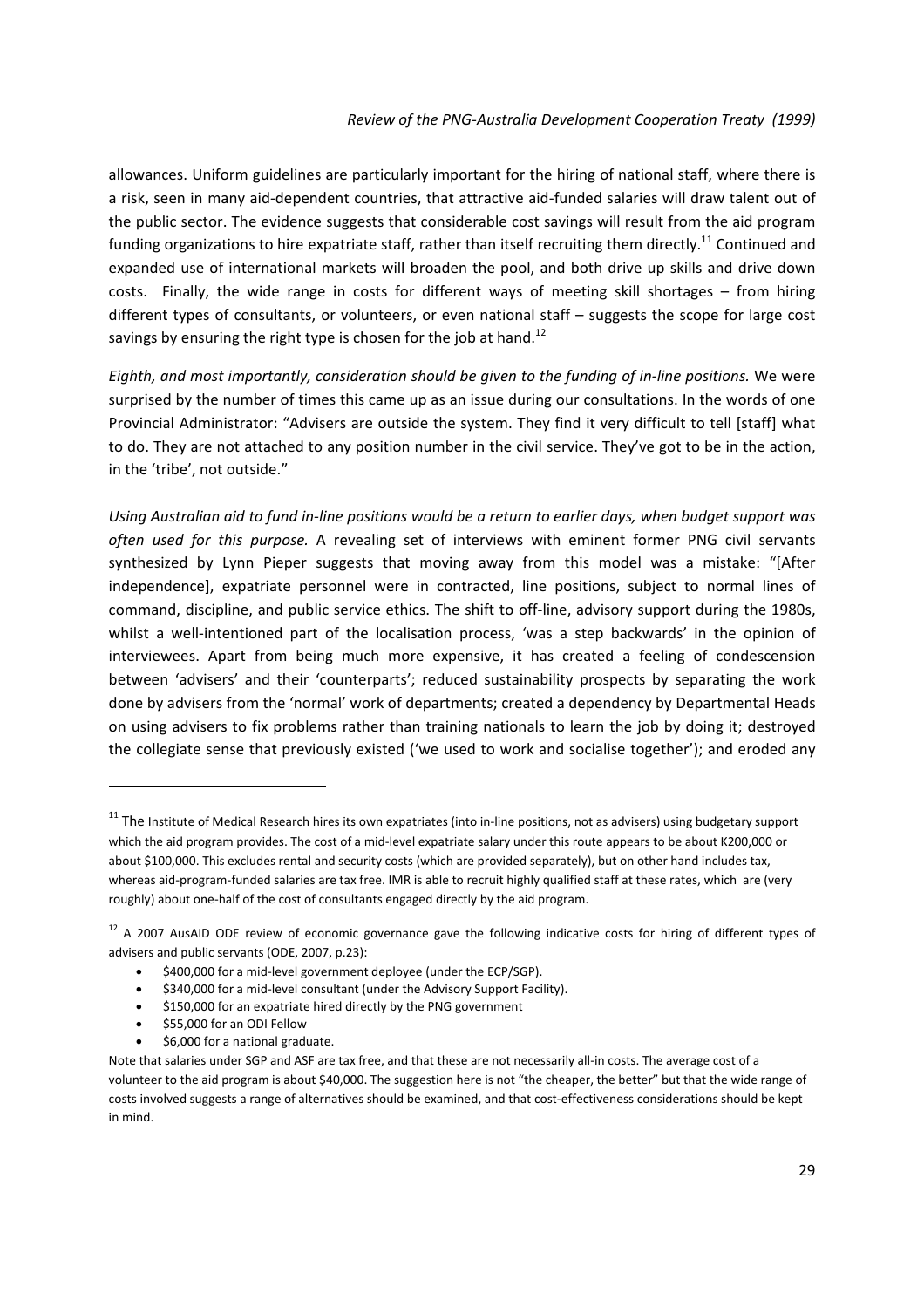sense of pride in achievements – counterparts do not have any sense of ownership of results, and advisers today 'are not long term stayers'." (Pieper, 2004, p.3)

*The in‐line model was used effectively by another small resource‐rich country, Botswana*. In Botswana, "TA personnel [were] generally assigned to established posts (line positions) rather than to projects or advisory positions; and TA personnel are contracted by, and [were] responsible to the government in the first instance, and to the sponsoring donor second." (Land, 2002).

*A number of consultants in PNG already undertake tasks other than capacity building*. Some help implement the aid program, some are engaged on government tasks. The most-celebrated TA triumph in recent years – the work with the National Economic and Fiscal Commission – arose from assigning consultants responsibility not for capacity building or advising but for the delivery with counterparts of a specific task: a new funding formula for provincial governments. Recent aid program guidelines note the different roles which TA can play, including "doing" and "advising," and the situations in which each may be most appropriate. This pragmatism is to be welcomed, and a greater emphasis on "doing" would be consistent with the suggested increased focus on implementation. This recommendation goes further, however. At the current time very few aid-funded personnel are actually hired into in-line positions.<sup>13</sup> Funding in‐line positions would go beyond setting advisers concrete tasks, or embedding them into a team which has responsibility for specific tasks (the "embedded adviser" approach). Under the in‐line approach, aid-funded personnel would operate with and under whatever authority and reporting lines normally go with the position they are hired into. This would promote both accountability and effectiveness, and through the training of junior staff would make an important contribution to capacity building. There would be less risk of displacement of local effort, since the in‐line model would do away with the practice under the current advisory approach in which the adviser is there only to help, which means that the more the adviser does, the less work there is for the person or team s/he is helping.

*Aid‐funded personnel occupying in‐line positions would not normally be Australian government staff*. The Enhanced Cooperation Program had the insight that it might be useful to have the aid program fund in-line positions, but the flaw which quickly undermined the ECP was that any aid-funded in-line positions had to be filled by Australian government staff. This created the perception, if not the reality, of conflict of interest, and infringement of sovereignty. As a result, the ECP/SGP program increasingly operates as an advisory facility. What is needed now is the possibility to fill in‐line positions through the aid program, but not through reliance on Australian government staff.

*Recruiting expatriates into in‐line positions could be done either on a sectoral basis or could be centralized.* GoPNG could indicate where they need expatriates to fill particular positions. AusAID would

<sup>&</sup>lt;sup>13</sup> There are a large number of AusAID-funded consultants in the health sector operating in in-line mode due to staff shortages in the Department: some 60 national "programme officers". Staff in the Public Sector Workforce Developoment Program (PWSDP) are also AusAID‐funded consultants operating in in‐line mode. Apart from that there are a few advisers who operate informally in an "in‐line" mode (for example a Legal Adviser to the Public Accounts Committee).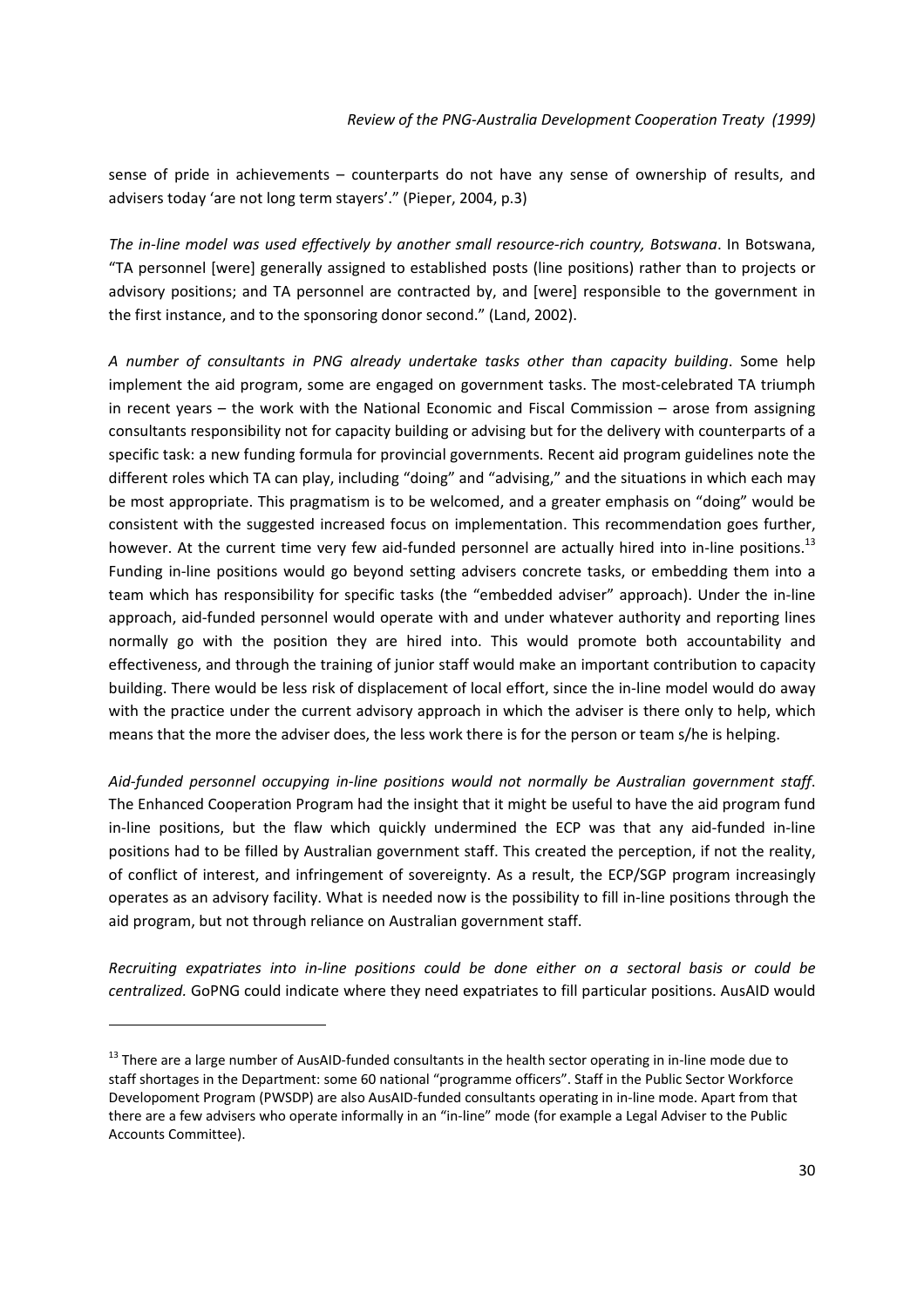agree (or not), and, could assist PNG in its search and with logistics. To promote local ownership, and to keep down overall costs, the PNG Government could be responsible for payment of the local wage, and the aid program for the funding of an agreed salary supplement. Hiring would typically be for a fixed term. Accountability of such staff would automatically be to their PNG Government supervisor. Contract agreements would include commitments to avoid corrupt behaviour, and guidelines on how to report corruption among peers or supervisors, and how to deal with corruption among juniors. As with any other activity, the aid program would monitor overall effectiveness.

Using the aid program to fund in-line positions is a controversial suggestion, but one which has strong *support. It should not be mandated, but rather piloted by those willing to use it.* Clearly, the in‐line approach will only work if the widespread support we found for it is translated into concrete demand. We suggest that views be canvassed to find agencies willing to pilot an in-line approach.

### *2. Technical assistance: summary of recommendations*

- 2.1 Agree on a common, single definition to measure the volume of technical assistance (TA), and regularly *monitor and report levels of TA support.*
- *2.2 To reduce reliance on technical assistance, target the proportion spent on technical assistance to decline. Consider also setting sectoral targets, and introducing cost‐sharing mechanisms.*
- *2.3 Wherever possible, use existing technical assistance facilities to consider and process new TA requests.*
- 2.4 Ensure that the primary line of reporting for all aid-funded personnel is to the PNG Government.
- *2.5 Target an extension of the average duration of hire of aid‐funded personnel.*
- *2.6 Reduce the focus of aid‐funded positions on corporate processes, and increase that on implementation, including with positions outside of Port Moresby.*
- 2.7 Give greater attention to cost-effectiveness, and adopt measures that will drive down the cost of technical *assistance.*
- *2.8 Most importantly, pilot the use of aid funded in‐line positions.*

## **Section 3. Sectoral focus**

*This section responds to three parts of our terms of reference:*

- *In Section 3.1, "mechanisms to progressively and substantially increase ODA investment in economic and social infrastructure in PNG" and "an appropriate role for Australia's development cooperation program in relation to new and emerging issues including, but not limited to, climate change, HIV/AIDS, trade and private sector development and the national development opportunities presented by growth in the PNG economy."*
- *In Section 3.2, the balance between "capital investments and direct support for service delivery."*

## *3.1 Focus and responsiveness*

If the heavy reliance on technical assistance is the most remarked-on aspect of the aid program, the thin *spread of the program is the second.* Many stakeholders raised this issue, and gave it as a reason for the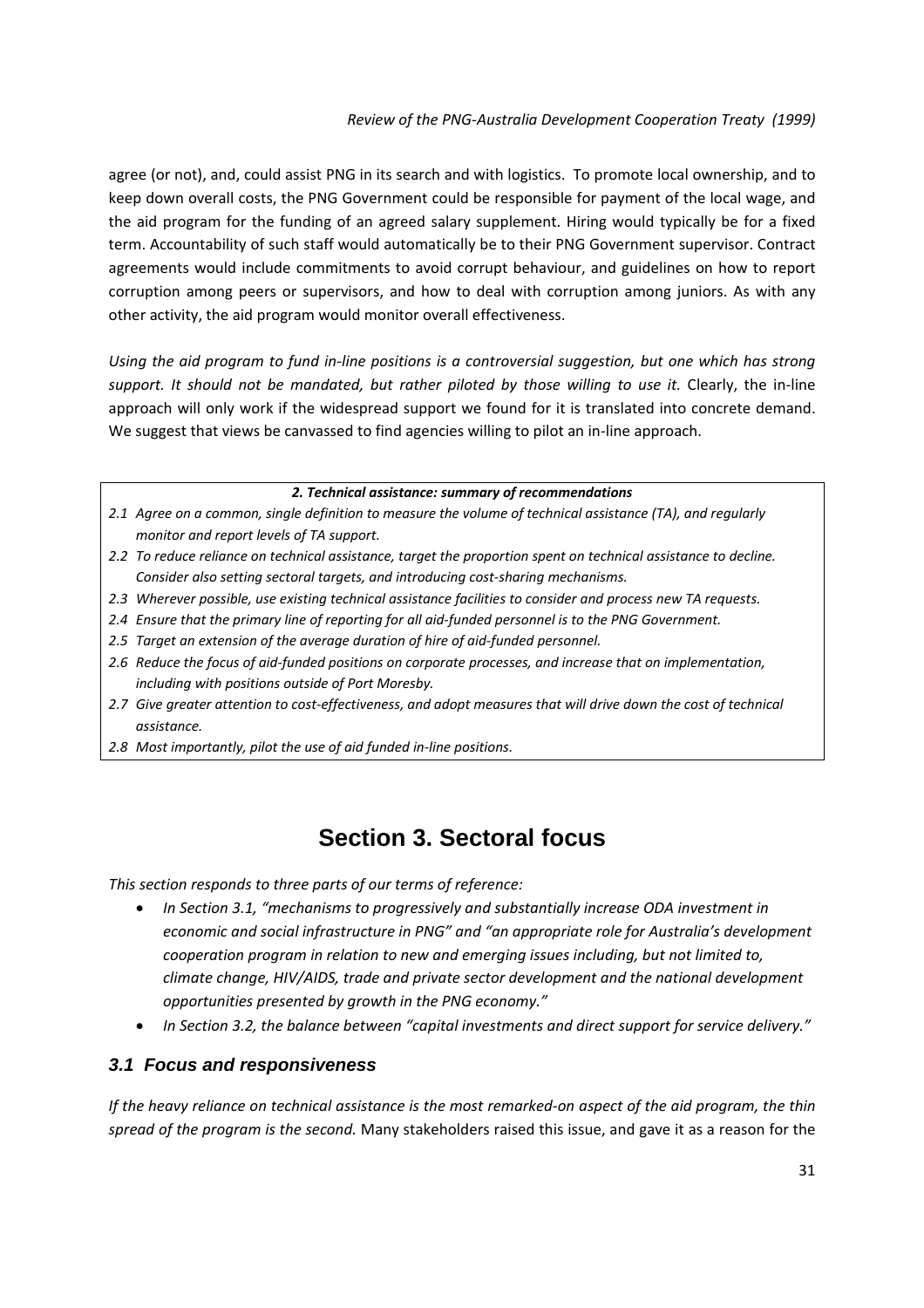### *Review of the PNG‐Australia Development Cooperation Treaty (1999)*

apparent lack of impact of Australia's aid. And, indeed, it is difficult to find an area of important government activity in PNG where the Australian aid program is not somehow engaged. In addition, within some sectors the aid program appears to be highly fragmented. For example, in the area of school education, despite a recent consolidation of activities, the aid program still funds the delivery of textbooks, the training of teachers, the building of classrooms, school maintenance, the provision of technical advice and, from this year, the payment of cash grants to schools. All this in a context where per capita Australian aid spending on education is about K60 per student, and one-tenth of PNG Government funding. The high level of fragmentation in aid to PNG by international standards, seen in Figure 7, despite the absence of a large and diverse group of donors (often exceeding 30 in many other aid‐receiving countries), tells a powerful story about the thin spread of Australia's aid to PNG.

*Increasing focus is a difficult but important challenge.* Given Australia's dominant aid position in PNG, and the Partnership for Development, which commits to aid activity in eight sectors, it is difficult to envisage the aid program greatly narrowing its sectoral coverage. And the aid program does need to remain responsive and open to new challenges. At the same time, it would also benefit from increased focus. Selectivity is an important and internationally accepted principle of aid effectiveness. Its greater application in PNG would improve the accountability of the aid program, reduce transaction costs, and help address the perception that the aid program is not having an impact.

*It might be difficult to drop sectors altogether, but one or two could be selected as flagships.* Flagship sectors would be the biggest recipients of aid, and receive the greatest attention from both Governments. Other sectors would not be vacated, but would receive a lower priority in discussions and funding. Implicitly, governance has been the flagship program for the last decade, but not by mutual acclaim. Given the desire of both parties, as it is put in our terms of reference, to "progressively and substantially increase ODA investment in economic and social infrastructure in PNG," a shift is warranted. Candidate flagship sectors are discussed further below.

*In addition, simplification within each sector would also improve selectivity.* Given that it will nevertheless be difficult to reduce the sectoral spread of the program, another aim should be to simplify and increase focus within each sector. This is a matter of identifying "priorities within priorities." We provide some suggestions for how this might be done in Section 7 on aid modalities.

*The aid program needs to be reoriented to give greater support to economic growth, but without further fragmentation.* In relation to the specific issues raised in our terms of reference – "climate change, HIV/AIDS, trade and private sector development and the national development opportunities presented by growth in the PNG economy" – the aid program is already responding to HIV/AIDS and to climate change. Several stakeholders said the aid program should be doing more in relation to private sector development and rural development, and that more generally the aid program should focus less on the social sectors and more on economic growth. We accept that economic growth is of fundamental importance for PNG, and we agree that the aid program should engage more with the private sector, a theme we return to in Section 6 on delivery mechanisms. However, if, say, rural development were to become another major activity area for the Australian government, it would further reduce focus and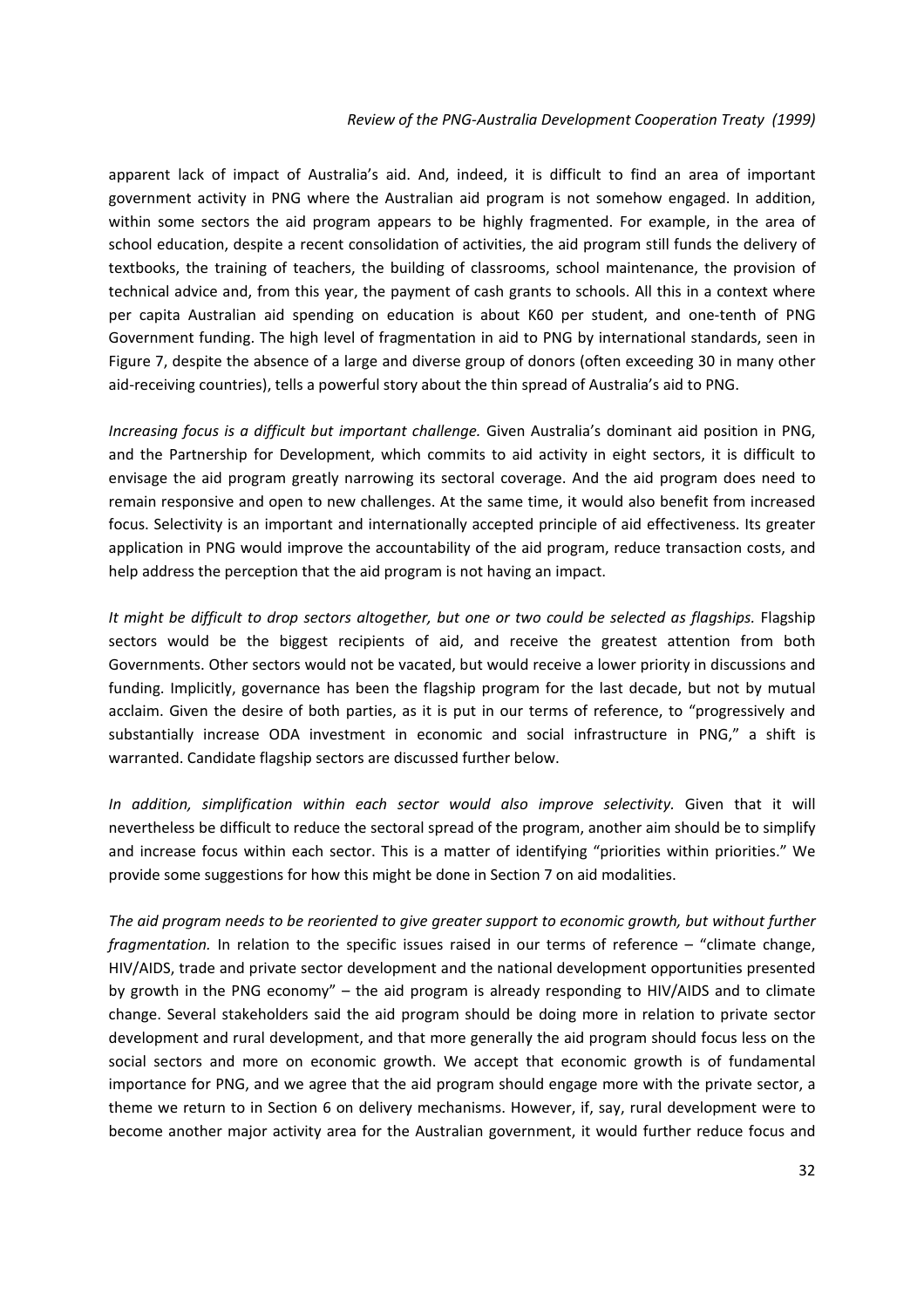increase spread. Also, the sort of activity this would involve, such as strengthening agricultural extension services, would have no greater guarantee of success than, and involve the same service delivery challenges as, the current priority areas of health and education.

*Rather, opportunities should be sought to expand areas of current aid engagement which have a direct impact on growth.* This could include spending in the roads sector and in education. With respect to roads, as one interlocutor put it: "Roads is the number one priority. Once roads are in place, people can take care of themselves with little involvement from government." In education, there is strong support for a greater focus on vocational and higher education to intensify the link to growth.

The decision to expand in particular sectors should take into account not only links to growth, but also *absorptive capacity. Capacity constraints are particularly binding in the area of transport infrastructure.* We were informed that the Department of Works in 2009 was only able to spend about K100m of its budget (excluding aid) of over K300m and that only 50% of Australian aid commitments for road maintenance could be expended in the same year. Road maintenance contracts financed by the Asian Development Bank are similarly delayed, with projects typically taking twice the contracted time. Both Governments need to pay urgent attention to the issue of expanding capacity for the roads sector. Greater predictability of funding over the medium term, and faster processing of contracts would all help entice new entrants. At the same time, however, realism demands that it be recognized that implementation constraints in the infrastructure sector are likely to worsen before they improve due to the resources boom and in particular the massive construction associated with the LNG project.

*The capacity of the education sector to spend more funds usefully appears to be less constrained.* This is not to underestimate the difficulties of improving education quality, especially if the focus were to expand to include tertiary, vocational and secondary education. However, across the sector, budgets are dominated by staff costs, and there is a dearth of non‐salary recurrent funding, which the aid program could productively be used to address.

*This logic suggests that education become the flagship sector for the Australian aid program to PNG.* A focus on education, including tertiary and technical education, would also help address one of the underlying constraints on PNG government capacity (as recognized by the PNG *Development Strategic Plan)*, and would be consistent with the Government of Australia's increased emphasis on education in its aid program worldwide (Smith and McMullen, 2009).

The Partnership for Development schedule for basic education already flags an increase in spending from K75 million in 2009 to K200 million in 2014. But this still leaves, according to the same schedule, a massive funding gap of K1 billion annually to achieve PNG's basic education goal (net enrolment rate of 70% by 2015). In the context of continued good performance, significant additional funding for basic education could certainly be considered. Substantial new commitments could also productively be made in the secondary, tertiary and technical education sub-sectors based on work currently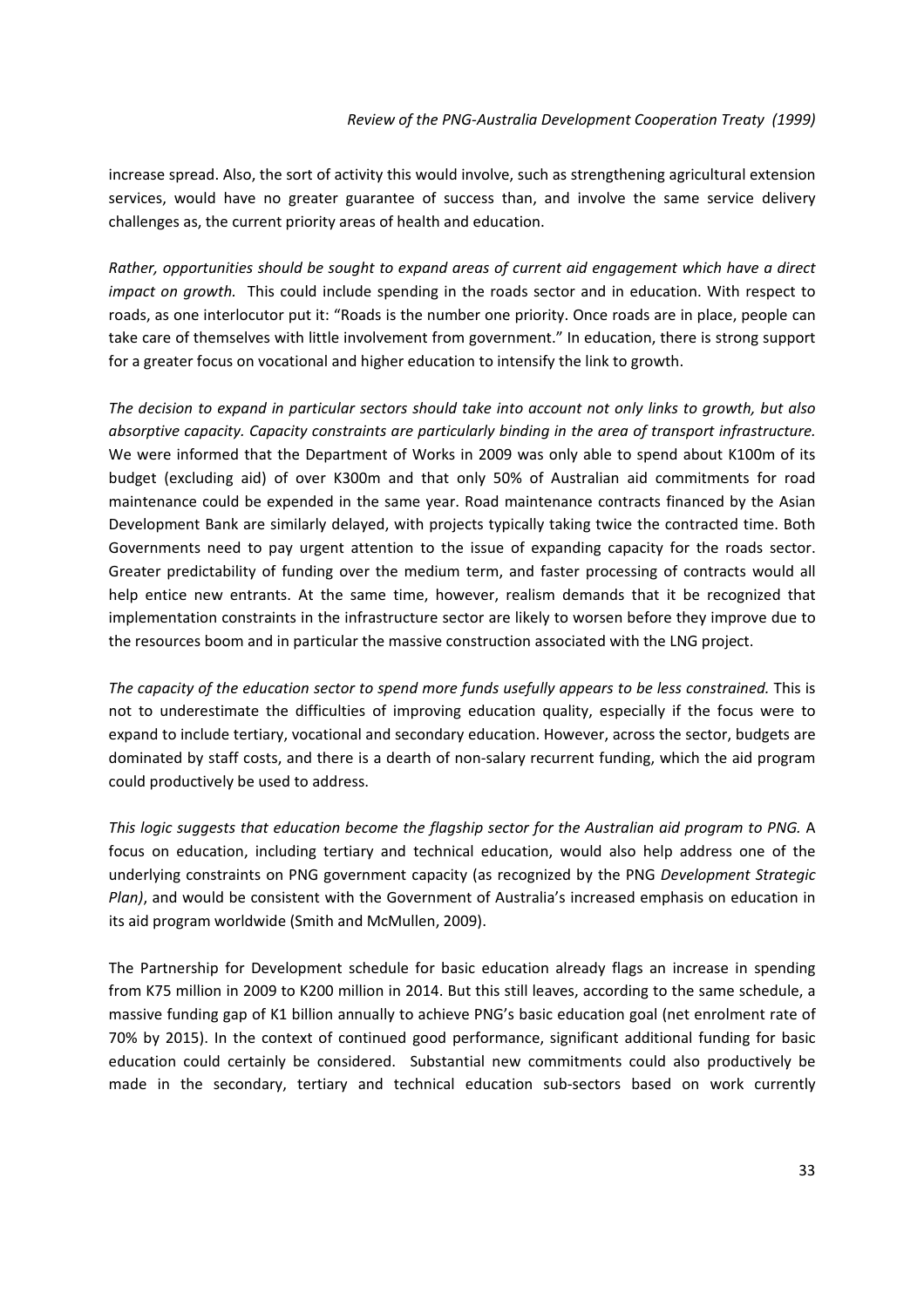underway.<sup>14</sup> AusAID has provided us with \$650 million annually as a reasonable indicator for Australian aid to PNG by 2015. If overall spending in the non-flagship sectors was continued at current levels – excluding education, about \$330 million annually – then education spending could be expanded to about half of the total Australian aid program. In turn, this would provide the aid program with a core focus and a coherence which it currently lacks. While these figures are only illustrative, and flexibility will always be required in implementation, they suggest the sort of changes in composition which could occur in the aid program if the principle of greater sectoral focus was accepted.

## *3.2 Balance between capital investments and recurrent spending*

*The terms of reference ask us to advise on the appropriate balance between "capital investments and direct support for service delivery," the latter of which we interpret as recurrent spending*. Clearly both are needed, especially given the rundown nature of much of PNG's infrastructure which requires rehabilitation or rebuilding rather than simply maintenance. Capital investment has the advantage of being more tangible, and thus "high impact," but can create additional and unaffordable recurrent costs in the future.

*Our diagnosis supports a strong focus for the aid program on recurrent spending.* (This includes roads maintenance, even though this is actually included in the PNG development budget.) We are persuaded by the analysis of the National Economic and Fiscal Commission (NEFC) and others that there is very significant underfunding of the recurrent budget in PNG with "… the current level of spending on recurrent goods and services in priority areas continuing to be too low and inadequate [emphasis in original]. If this trend continues, the implications are dire for government efforts in promoting core services, such as health and education, and for promoting economic development, through a maintained road infrastructure and by developing a vibrant and sustainable agricultural sector." (NEFC, 2009, p. v). Using conservative benchmarks, the NEFC found that non-salary recurrent spending was 25% of required levels in health, 14% in infrastructure, 59% in education, and 41% in agriculture (NEFC, 2009, p. vi).

*Underfunding of the recurrent budget is also suggested by long‐term declines in key categories of spending.* As Figure 10 shows, adjusting for inflation, annual education and infrastructure per capita spending has fallen from K120 at independence to only K40 today. Health spending has fallen from about K60 per person in the 1980s to under K40 per person now. Higher education spending (not shown separately) is about one-tenth per student of what it was at the time of independence.

<sup>&</sup>lt;sup>14</sup> The Australian and PNG Prime Ministers have commissioned a report on higher education in PNG from Sir Rabbie Namilau and Professor Ross Garnaut. Preparatory work is also underway on an expanded engagement in the technical and vocational sub‐sector.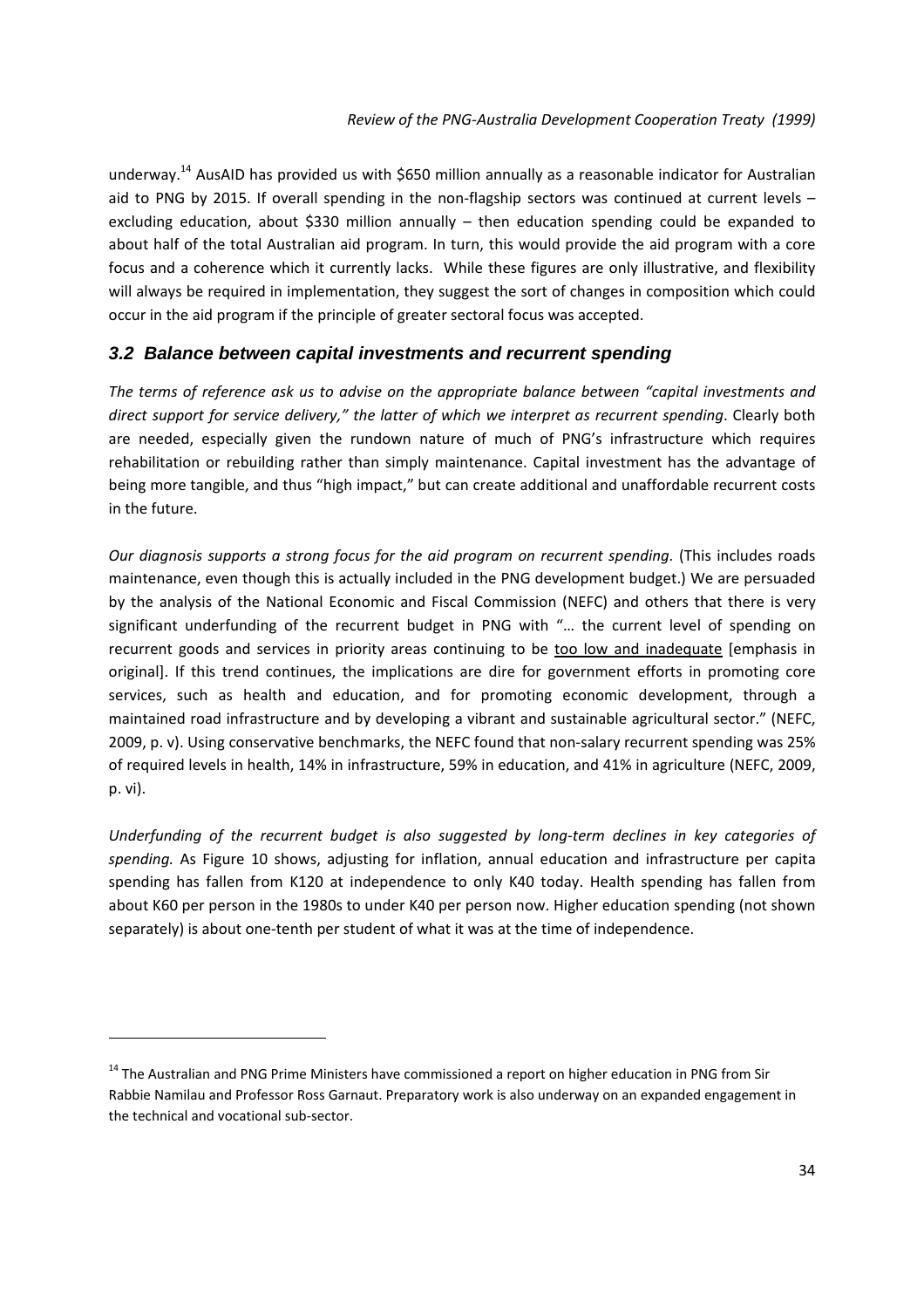

**Figure 10 Government per capita expenditure by sector (Kina in 1999 prices)**

*Source: Batten (2009).* 

*Studies for PNG and other countries typically show that recurrent spending has higher returns than capital spending.* In PNG routine maintenance of sealed roads costs about K4,000/km, but reconstruction costs about K550,000/km, more than 100 times more (NEFC, 2009, p. 67). In a context in which, we were informed, the effective PNG roads network is declining in size, protecting existing assets has to have top priority.<sup>15</sup>

*Recent and forecast budgetary trends reinforce the need for greater aid support for recurrent spending.* There has already been a large increase in non-recurrent spending through the PNG development budget.<sup>16</sup> In real terms, recurrent spending this year (2010) is at the same level as at 2002. But development spending is 50% higher (Figure 11). While PNG will receive a very significant budget boost from LNG revenues starting around 2018, current government projections suggest a very tight fiscal position before that. Current projections show a decline in total revenue and no increase at all in recurrent spending (Figure 12), which means that per capita spending on education and health will continue to decline.

<sup>&</sup>lt;sup>15</sup> "Roads connecting rural areas with the main road networks are now in an advanced statge of deterioration. About half of all feeder roads are impassable to vehicles carrying signfiicant loads. Sealed roads have degenerated into poor gravel roads, gravel roads have been reduced to earth tracks and some routes have been closed altogether." (Gumbis, 2010, p.206)

 $16$  Although some recurrent funding (e.g. roads maintenance) is included in the development budget, the former constitutes only a small portion of the latter.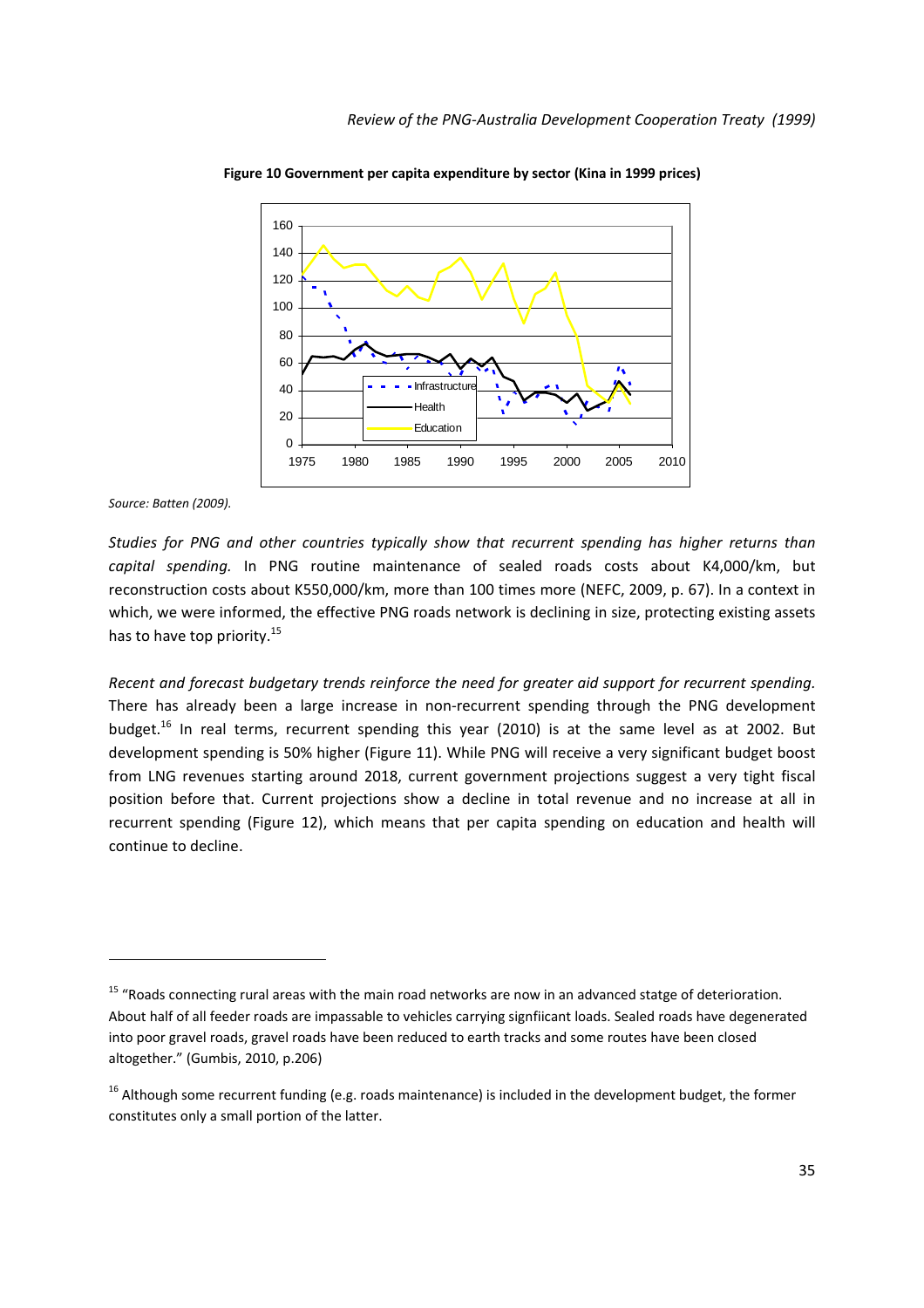

**Figure 11 Development and recurrent spending (Kina million), 2002 to 2010, adjusted for inflation**

*Source: PNG Budget documents, various years.*

Note: 2010 prices are used. Trust funds from supplementary revenues are included with development spending. See also *footnote 16.*





*Source: PNG 2010 Budget. Note: 2010 prices are used.*

> *A focus for the aid program on recurrent spending implies that closer links should be sought between the aid program and the recurrent budget.* As recognized by the Partnership for Development, greater recurrent spending by the aid budget should preferably be accompanied by greater PNG budgetary commitments. This requires a close link between the aid program and the recurrent budget. At the moment, however, all aid spending enters the development budget. This is fine for road maintenance, which though recurrent in nature is actually in PNG's development budget, but makes less sense for recurrent spending in the sectors of health and education. Section 7 puts forward some ways in which greater links should be sought between the aid program and the recurrent budget.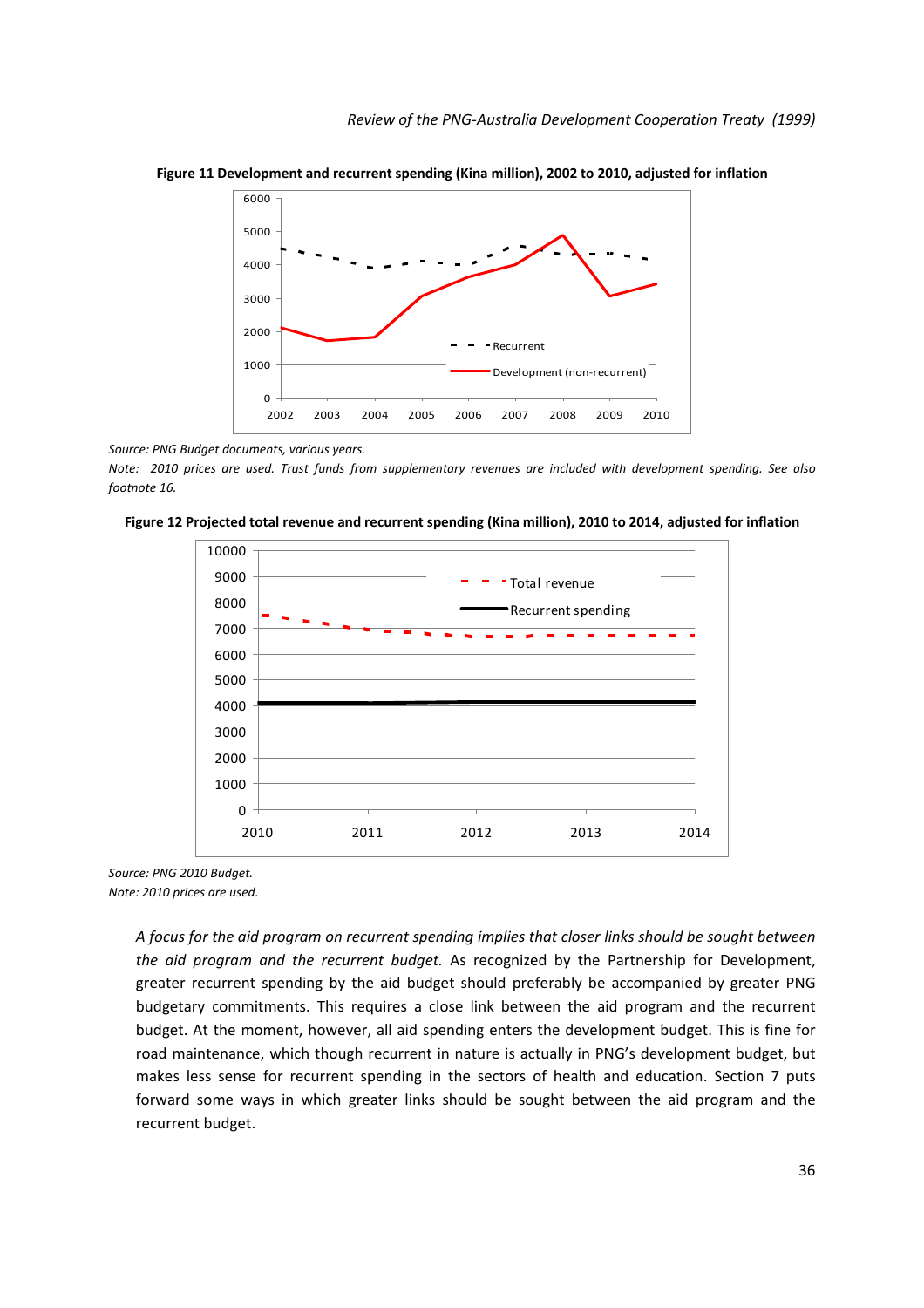*The risk of crowding‐out of government spending can never be eliminated, but mitigating measures can be taken.* There is a risk that aid program funding of the recurrent budget will lead to crowding out of government funding, and indeed there is evidence of this sort of fungibility in the past (Batten, 2009). Such risks exist no matter what aid is spent on, and can never entirely be eliminated, but can be reduced. Long‐term aid commitments are key, as is a shared approach. This topic is discussed further in Section 5 under the heading of alignment, which discusses the utility of the Partnership for Development schedules, and the importance of a medium‐term expenditure framework. Evidence‐based dialogue, and a closer link between the aid program and the recurrent budget will also be important.

### *3. Sectoral focus: summary of recommendations*

- 3.1 Greater selectivity and focus in what has and will remain a wide-ranaina proaram could be achieved both by identification of a flagship sector or sectors which would receive the largest share of funding and attention, *and by simplification of aid program activity within each aid‐funded sector as well.*
- 3.2 We recommend that education (defined broadly to include secondary, technical and tertiary education so as to *strengthen the felt need expressed by many stakeholders to use the aid program more purposively to boost PNG growth prospects) become the flagship sector for the Australian aid program to PNG.*
- *3.3 Prioritization by the aid program of recurrent expenditures (including road maintenance) is warranted, and closer links between the aid program and the recurrent budget should be sought.*

# **Section 4. Support to lower levels of government**

*Consider and recommend: "an appropriate balance between assistance to the national government and to provinces, districts and local level governments."*

*In recent years, the Australian aid program has started to support provincial administrations through its Sub‐National Strategy (SNS) and, as part of that, support for the GoPNG Provincial Performance Improvement Initiative (PPII) program.* Funds allocated to AusAID's sub‐national strategy have grown from \$14 million in 2008, to \$20 million in 2009, and \$25 million in 2010. This funding is largely used to finance advisers, but about one quarter is available for incentive payments to provinces of up to K1 million at a time.

*Most stakeholders were supportive of the aid program's work with the provinces.* The PPII is a Government of PNG program. While advisers are directly provided by the aid program, the incentive funds are sent to the provincial governments through government financial systems. SNS funds are spread thinly with advisers going to 13 provinces plus Bougainville. It would be consistent with the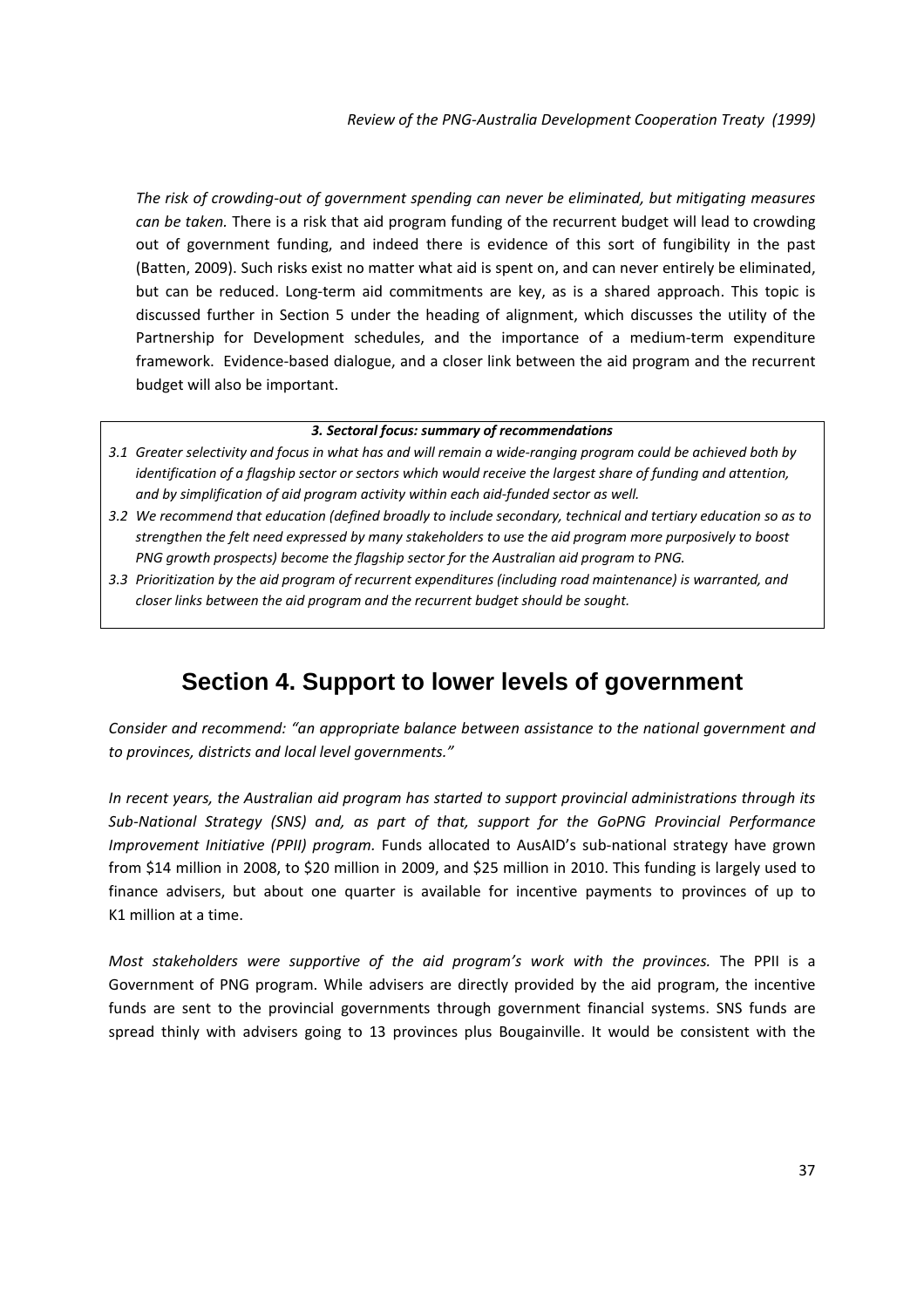theme of increasing focus and impact that the aid program work with a smaller number of provinces, truly committed to reform and able to demonstrate improvements against verifiable indicators.<sup>17</sup>

*Provincial funding should continue to be earmarked by sector.* Some stakeholders suggested that the aid program should give un‐earmarked funds to provincial governments. For example, instead of giving sectoral funds for health and education, provinces which pre-qualify could be given bundled funds to prioritize as they see fit. However, the Government of PNG has itself moved to earmark provincial spending by sector. It would go against this for the aid program to start giving provinces un-earmarked spending. But better coordination is needed between the sectoral and provincial approaches. As we discuss later, one option could be for the aid program to combine its funding with sectoral functional grants to the provinces (Section 7).

*In recent times, the Government of PNG has given far greater emphasis to the district level.* For example, large amounts of funding are being allocated to MPs under the District Services Improvement Program. The question has been raised whether, in this context, the aid program should work directly with district and or even with (sub-district) local-level governments. We were informed that the European Union is in the early stages of implementing its Strengthening of Districts and Local Level Governments Project which will focus on building capacity at the district administration and Local-Level Government (LLG) levels.

*There would be serious risks from the aid program circumventing provincial administrations and engaging directly at the District or LLG level.* It is unlikely that the districts or LLGs are viable service‐ delivery entities for many tasks. PNG's provinces are already small by international standards. District and LLG governance structures are underdeveloped and subject to political manipulation (CLRC, 2009). Services of course do need to be delivered at the district and local level, but the current functional assignment gives a crucial coordinating role to the provinces, so working at the district and lower levels through the provincial administrations seems appropriate.<sup>18</sup>

We do note the advantages of being able to transfer funds directly to facilities, such as schools and *health centres.* The aid program already provides funds directly to schools for maintenance, for example. A World Bank (2004) survey showed that direct transfers to facilities are likely to increase transparency and reduce corruption and leakage. A recent GoPNG (DPLGA, 2009) report has recommended their use for health facilities. Aid guidelines should mandate public reporting (notices) on the receipt and use of funds to facilities to promote transparency and local-level accountability.

 $17$  By this we mean, work in the area of sub-national reform. Clearly, it is not feasible to restrict aid activities in their entirety to just a small set of reforming or performing provinces.

<sup>&</sup>lt;sup>18</sup> We were also made aware in the course of our deliberations of the ongoing debates around the appropriate levels and numbers of government in PNG, but reflection on these is well beyond our terms of reference.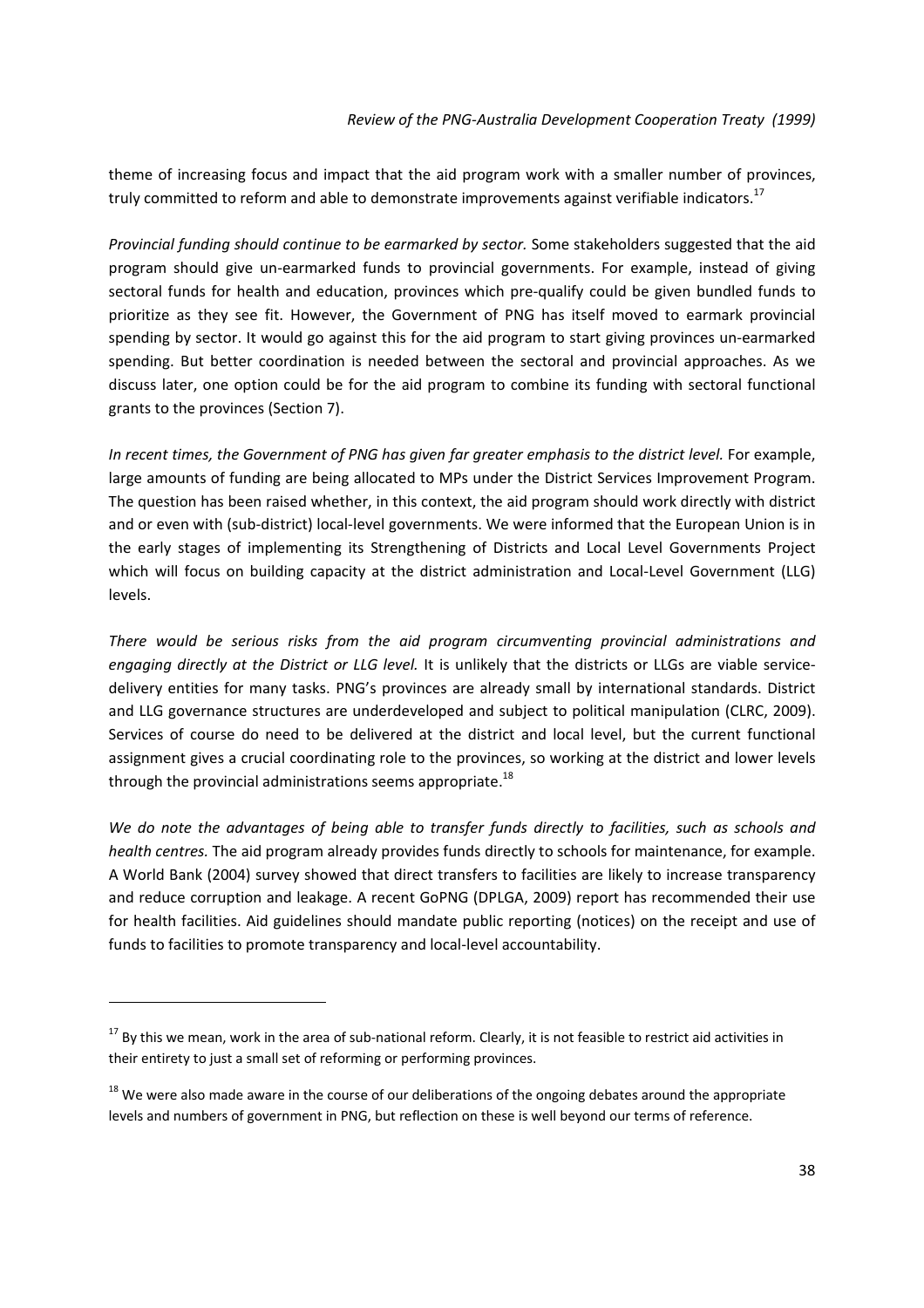### *4. Support to lower levels of government: summary of recommendations*

- 4.1 The aid program should continue its support for provincial reform, though we suggest a focus on provincial *reform in a smaller number of provinces demonstrably committed to service‐delivery improvement.*
- *4.2 Direct engagement by the aid program at the District or LLG level (circumventing provincial administrations) would carry substantial risk, and should not be proceeded with.*
- 4.3 Direct payments to the (health or education) facility level are likely to increase transparency and reduce *leakage. They are already used in the education sector, and should be trialled in health.*

## **Section 5. Alignment**

*Consider and recommend: "any additional measures to ensure that Australian aid is aligned with and supports PNG budget priorities, promotes fiscal sustainability, and is reflected in PNG budget documentation."*

*Australian aid to PNG is fully captured in the PNG budget.* The 2010 PNG budget reports Australian aid at K881 million (Table 20, Volume 1). AusAID reports on the aid program in a July-June fiscal year, but estimates its calendar 2010 bilateral aid to PNG (excluding contributions made indirectly through third parties) at \$394 million. Using an exchange rate of K1=\$0.4, this implies full capture of Australian aid on the PNG budget.

*Most Australian aid promotes fiscal sustainability.* Most aid spending on goods and services is for recurrent rather than capital spending (for example, roads maintenance, schools maintenance and textbooks, costs of running the health system). Such spending is easier to sustain than large capital investments, provided that any sudden shifts in spending priorities are avoided, and that any reduction in total aid is gradual and by mutual consent, as discussed in Section 9.

*Alignment of the Australian aid program with PNG budget priorities is a fundamental requirement of aid effectiveness, and something sought by both sides.* The second recommendation of the 2004 DCT Review was about the importance of "effective management of all public expenditure resources – aid funds must work in concert with GoPNG's other resources, and be focused on supporting the articulated and jointly agreed priorities." (Lepani, Morris, and Tuioti, 2004, p.i). This would ensure that greater aid funding does not lead to reduced domestic funding of development priorities, except by mutual agreement.

*There are some positive trends in terms of focusing government and aid spending on stated PNG government priorities.* The PNG Government has long been concerned that not enough of the aid program is going to support its MTDS priority sectors. The Partnership for Development should, over time, alleviate this concern, especially if more funding is allocated to education, as discussed in Section 3. There has also been progress in recent budgets with increased PNG funding to MTDS sectors.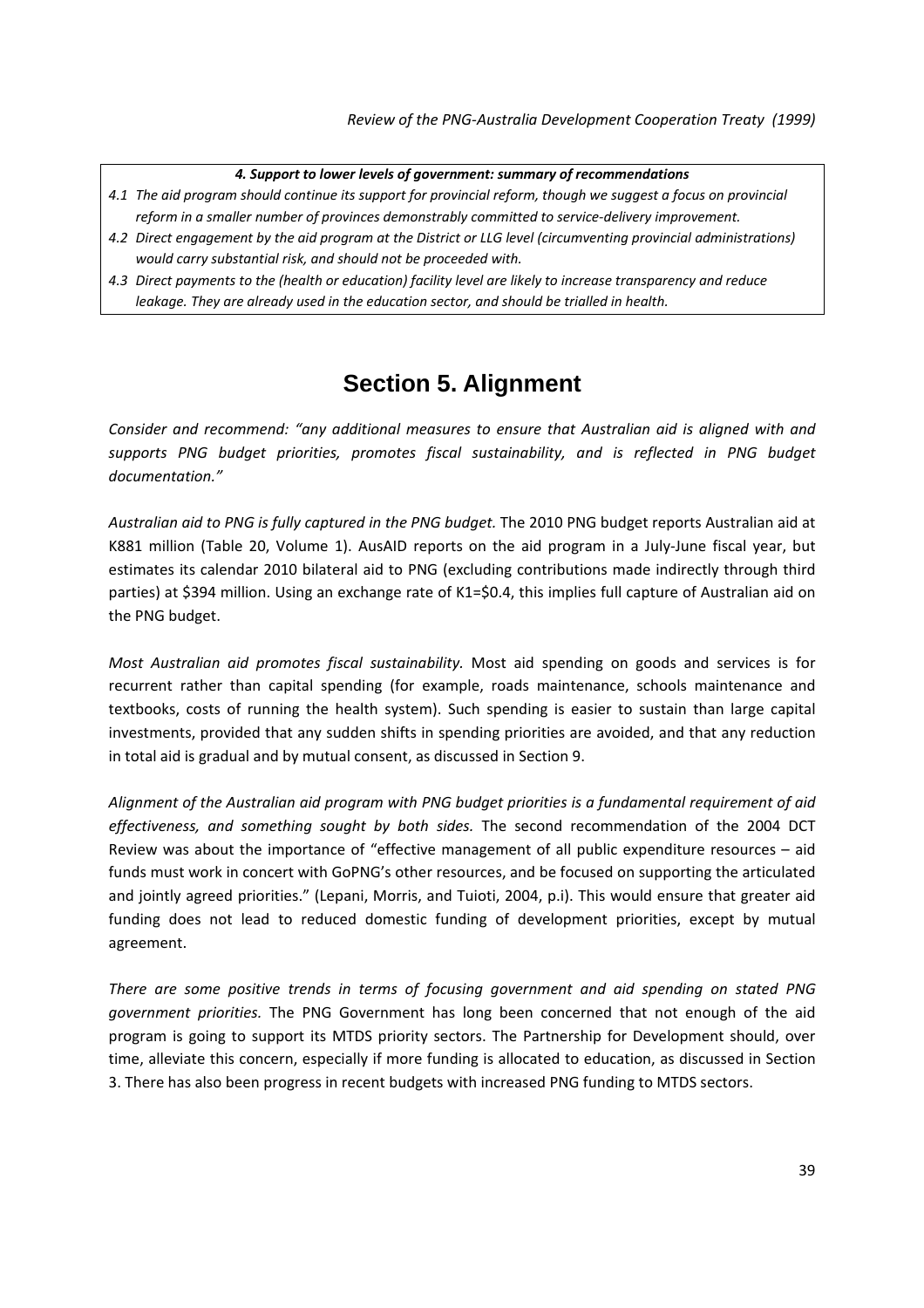*However, there is not always clarity about what PNG budget priorities are.* The large increase in the development budget including spending by Members of Parliament at the district level raise questions about PNG's commitment to address the problem of underfunding of recurrent services (Section 3.2).

*The 2006‐2010 Medium Term Development Strategy (MTDS) provided very useful operational guidance for donors, and the next 2011‐2015 Plan will be equally important.* We note that the new PNG *Development Strategic Plan* was finalized without any consultation with donors. While the country ownership and leadership being shown by the home‐grown development of the 2010‐2030 Plan is commendable, given that donors still provide about 15% of total government financing, consultation prior to finalization of key planning documents with donors would be helpful, and, indeed, common practice. We recommend that the preparation of the next Medium Term Development Plan (2011‐2015) include consultation with donors.

*Repeated attempts to forge a tight link between aid and PNG government spending have been made, but have not been sustained.*

- Performance benchmarks were first introduced into the aid program following a 1995 review. 25 benchmarks were introduced to determine the nature and extent of future assistance to PNG (Simons Review, 1997, p. 106)
- In 1999, benchmarks were incorporated into the Development Cooperation Treaty (DCT) itself. The DCT benchmarks included both measures of PNG participation in the aid program, and output and budget indicators for roads, health and education. The 2004 DCT Review noted, however, that: "Despite a significant proportion of the benchmark targets not being met, the benchmark system has not been enforced. The failure to achieve the benchmarks did not give rise to any review of the quantity of aid to be available, and there is no evidence to suggest sectoral funding allocations were revised as a result of benchmark performance analysis" (Lepani, Morris, and Tuioti, 2004, p. viii). The Review concluded that: "…[T]he performance benchmark system has been of some limited benefit in highlighting performance issues, but it has clearly not been used as a performance management tool in order to improve the effectiveness of the aid program." (p. viii)
- Following the 2004 Review, the Policy Review and Dialogue system was introduced which tied a portion of the aid program to "performance against jointly agreed indicators of reform." PNG met the agreed benchmarks in 2006 and 2007 and two disbursements of \$30 million and \$35 million respectively were made as a result. The PRD ceased operating at the end of 2008, but without any apparent impact on total aid volumes which have risen sharply in recent years.
- Performance benchmarks are now provided by the Partnership for Development schedules, which are very similar to, though more numerous than, the original 1999 DCT benchmarks. (For example, both the Partnership and the DCT benchmarks require that PNG hold real funding levels in key sectors such as roads and education constant.)
- In the absence of a government-wide expenditure framework, alignment has been sought at the sectoral level. Various plans have been developed for transport, basic education, health, and so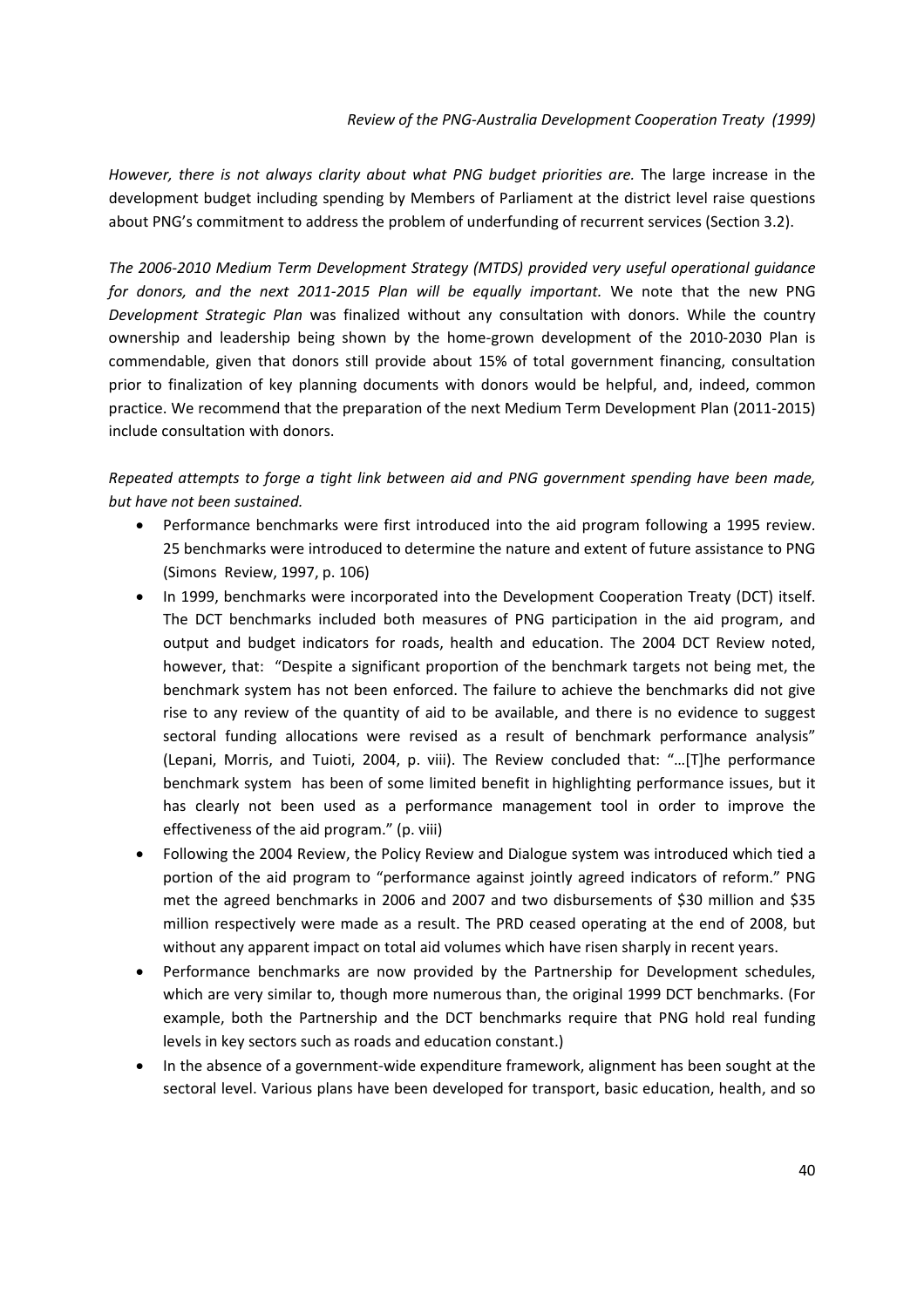on, often with donor assistance. These sectoral plans have often had little influence over the allocation of budget resources, however.

*The usefulness of the Partnership for Development benchmarks is undermined by large funding gaps.* Because the targets in the education and transport schedules (which are the only two that are fully costed) only require PNG to maintain funding at current levels (in real terms) they give rise to a very large funding gap. The combined annual funding gap for these two sectors is estimated in the schedules to be in excess of K1 billion by 2014. While we were informed that this revenue gap would be closed through subsequent discussions, given that total revenue in PNG is only K8 billion, and that revenue is projected to decline in real terms (Figure 12), this does not seem realistic. Therefore, the output targets are themselves unrealistic (since it is their costing which gives rise to the funding gap in the first place).

*A multi‐year expenditure framework (MTEF) is needed*. This would indicate how funds would be allocated to major sectors in the coming years, and would provide a basis for setting realistic priority sectoral performance targets. The development of such a framework, for example, through the updating of the 2005‐2007 Medium Term Resource Framework (part of the 2006‐2010 MTDS), would pull together both development and recurrent expenditures of the Government, and include aid commitments from donor partners. Consistent with the analysis presented earlier in this report (Section 3.2), we suggest that any such plan or framework give first priority to filling the large recurrent funding gaps which still exist with respect to essential services. Major Partnership for Development schedules would be revised once the MTEF is in place.

*In the absence of such an GoPNG initiative, experience suggests that approaches to alignment grounded in the aid program will have little impact.* In this, as in so many other areas, the tail cannot wag the dog.

In the 2010 budget PNG has allocated road maintenance funds at a level far below that agreed in the *Partnership schedule.* PNG appears to have only allocated about K100 million for roads infrastructure compared to the K300 million targeted in the Partnership schedule. It is true that there are capacity constraints to road spending, which will need to be addressed if increased allocations are actually to be expended (Section 3.1). But these same constraints will also face road construction, which is funded very generously in the 2010 budget, and part of the way to address PNG's capacity constraints is to enhance predictability, which means sticking to funding commitments over several years. Funding targets for basic education have been met, but only because the Partnership assumed a 3% increase in inflation. With inflation running much higher than this, in real terms education spending has fallen. We urge the Government of PNG to meet its spending commitments under the Partnership schedules.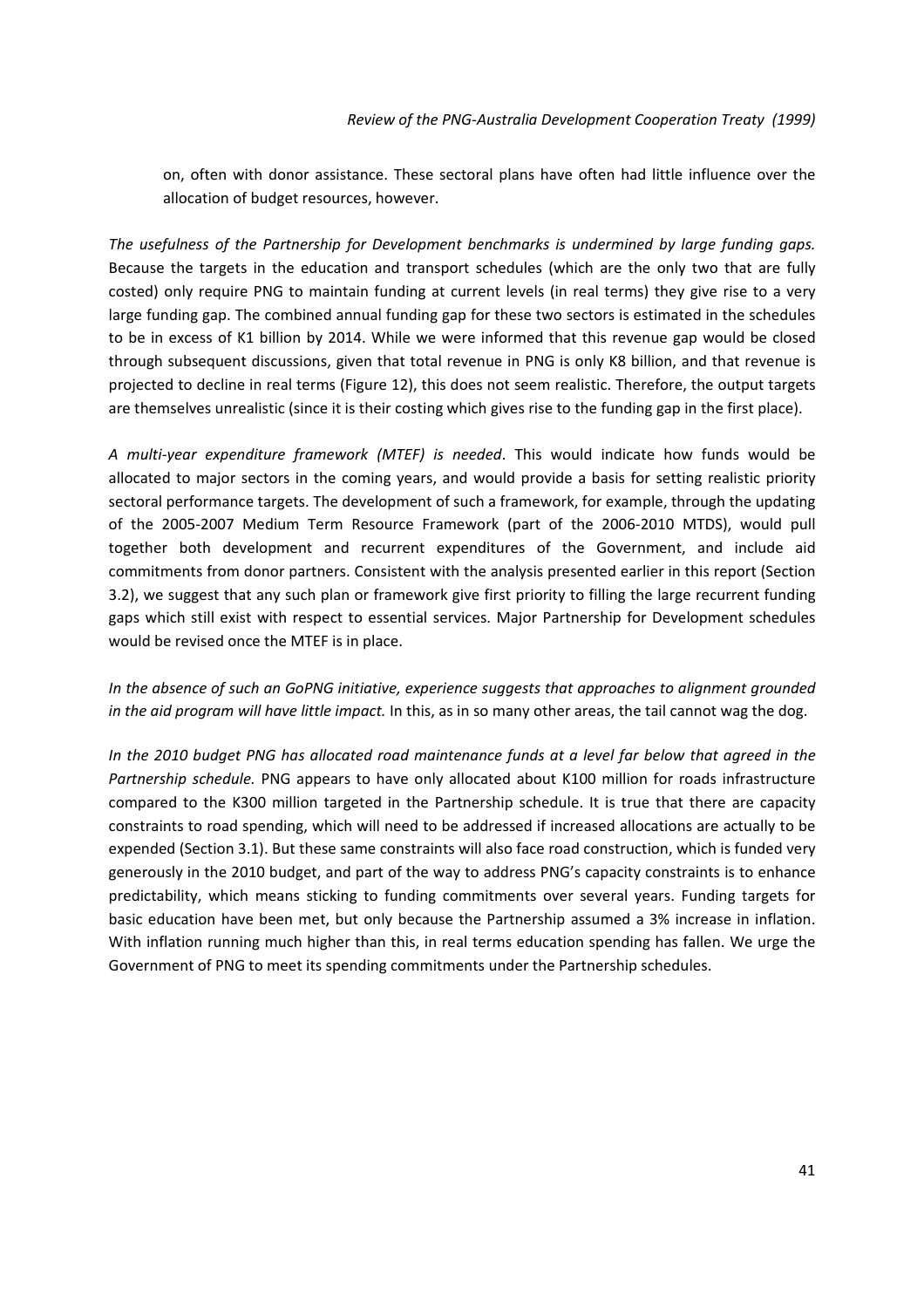#### *5. Alignment: summary of recommendations*

- 5.1 The 2011-2015 Medium Term Development Plan will be a crucial document for alignment of the aid program *with PNG priorities, and we recommend that its preparation include consultation with donors.*
- 5.2 The Partnership for Development schedules have the potential to improve alignment between aid and the PNG *budget, provided funding commitments are adhered to, and the large funding gaps closed.*
- 5.3 To close the large funding gaps in the Partnership for Development schedules, and to promote the alignment of *aid and budget funds under common development priorities, we recommend that the PNG Government develop a multi‐year expenditure framework (MTEF). This would indicate how both development and recurrent, government and aid funds would be utilized to fill critical recurrent funding gaps and achieve realistic priority sectoral performance targets. Major Partnership for Development schedules would be revised once the MTEF is in place.*

## **Section 6. Delivery mechanisms**

*Consider and recommend: "appropriate mechanisms for the delivery of Australian ODA, including the local and international private sector, volunteers, civil society and government‐to‐government programs."*

*There are important non‐state actors in PNG, including those that receive significant government money but that act as autonomous agencies, that are making effective use of aid funding.* Many of the success stories of the aid program seem to involve these non-state actors. Examples we were able to observe included: the National Research Institute, the Institute of Medical Research, and the Clinton Foundation's work in the Eastern Highlands to strengthen health systems and provide HIV/AIDS testing and treatment. We also heard of important reforms which the aid program had supported not through consultants but through supporting local research, advocacy and consensus‐building. The aid program also has a strong record of supporting community organizations and civil society more generally through the Community Development Scheme, the Democratic Governance Transition Program, and the new Strongim Pipol Strongim Nesen program.

In line with the general theme of the report of building on success, there is more the aid program could *do to work with non‐state actors.* 

*Several stakeholders suggested that there needs to be more of a focus on the role of churches in delivering basic health and education services.* Already, the churches provide about half of PNG's basic health and education services. Most of the funding comes from the PNG Government. Effectively, for a large part of service provision, PNG has put in place a purchaser-provider model, whereby the government provides the funding and overall policy settings, but outsources actual service delivery. There is increasing consensus in PNG that this is the way to go. *Vision 2050* includes goals to increase the provision of health and education by church groups and the *Development Strategic Plan* aims to strengthen service delivery partnerships with churches. The Government recently signed a State‐Church partnership. The National Department of Health has established a Public Private Partnership unit.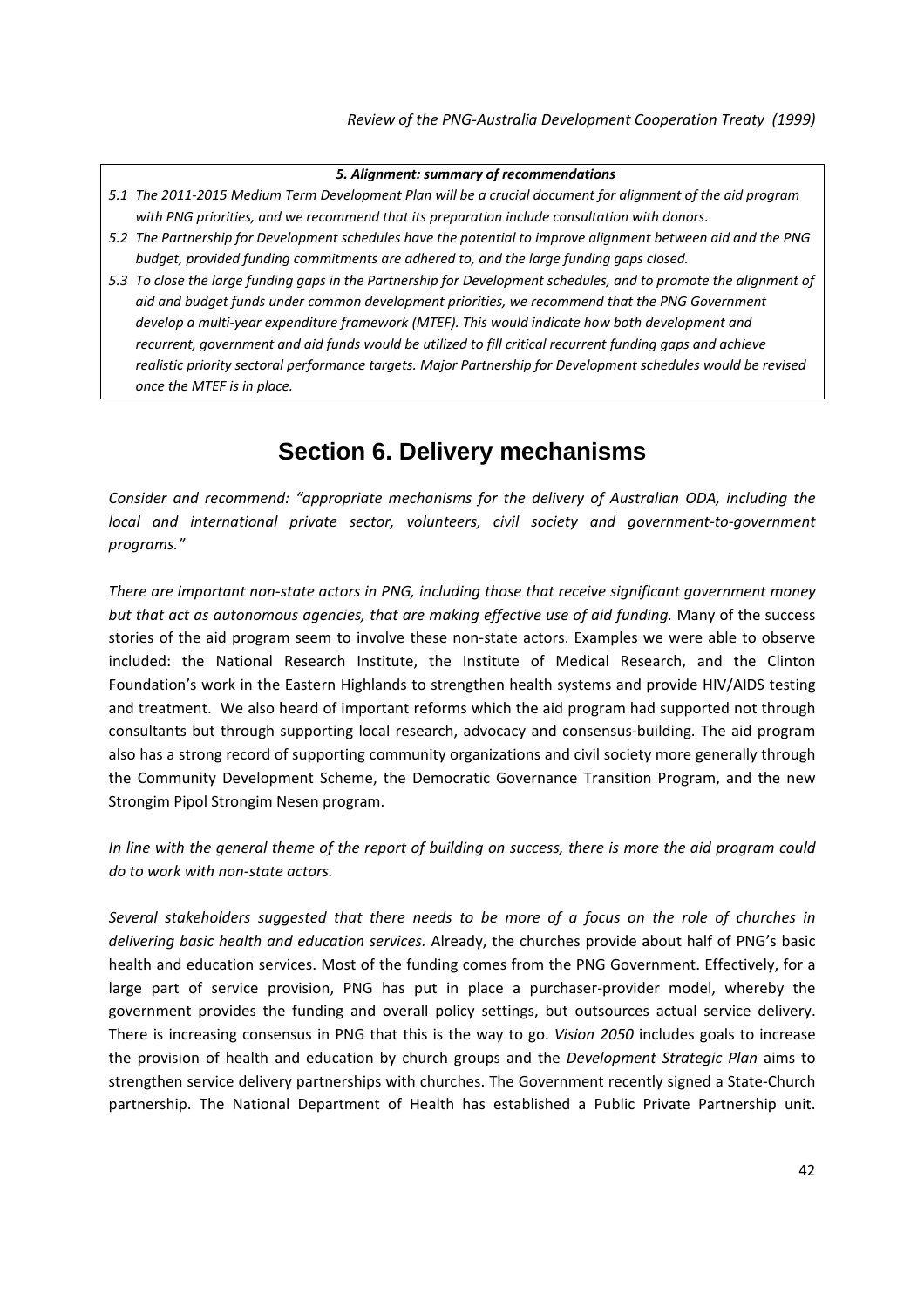Management of Port Moresby's second largest government medical facility has been handed over to St John PNG (which runs PNG's ambulance service).

*Research undertaken to date suggests little difference in the quality of church and government‐run schools, but important differences in relation to medical clinics.* A World Bank (2004) survey of schools found that church schools were concentrated in more remote areas, but that often there was little difference between church and government schools, including in such core areas as teacher absenteeism and student attendance. By contrast, a study of health facilities (Garner et al., 1990), though now somewhat dated, shows much higher quality at church health centres. The study finds that church centres are somewhat more expensive, but also that government centres with more resources do not necessarily perform better. Note that, unlike in the case of teachers in church schools, who are hired and paid by the government, medical staff in church clinics are hired and paid by the church concerned. The Garner report notes: "Missions often have good communication and supervision networks set up for maintenance of pastoral centres in rural communities, and health facilities are likely to benefit from this system." (1990, p. 58) There is also a strong body of anecdotal evidence that church facilities work better. A much more recent aid-funded review (Health Sector Monitoring and Review Group, 2003) found no difference in outputs (e.g. immunization services) between church and government facilities, but was based on self‐reporting rather than inspection, did not look at issues of quality, and was strongly contested. A follow-up review (Sutton, 2006) noted the limitations of the earlier study and concluded that church-funded services "provide services of at least equivalent quality (according to the review) with fewer people who are paid lower salaries."

*Can the aid program help PNG make more use of church delivery systems in the health sector?* The aid program seems to have had little direct interaction with the churches as service providers, though the church partnership program, which links PNG churches with their Australian counterparts, provides general capacity building support to the churches.<sup>19</sup> Clearly, this would be a long-term endeavour. For a start, clearly more research is needed on the comparative performance of the two types of facilities. The basic suggestion is simple, however. Rather than providing all facilities with support regardless of performance, the aid program would provide additional resources to those organizations which are currently doing a good job of delivering health services to expand their services. This could extend beyond church organizations to facilities associated with resource projects. We stress that this is not about displacing the role of government, but following through on an existing government policy to increase the service‐provision role of non‐state actors.

*One of the main instruments used by the aid program to support good institutions outside of Government is the Incentive Fund, which provides capital costs to a range of well‐run organizations.* While we saw and heard of several good Incentive Fund projects, there was also concern that some of the investments financed under the Incentive Fund were underutilized due to a lack of recurrent funds.

 $19$  A 2007 review of the Health SWAP by the Independent Monitoring Review Group suggested that non-state health service providers should have direct access to health technical assistance. It is not clear whether this recommendation has been acted on.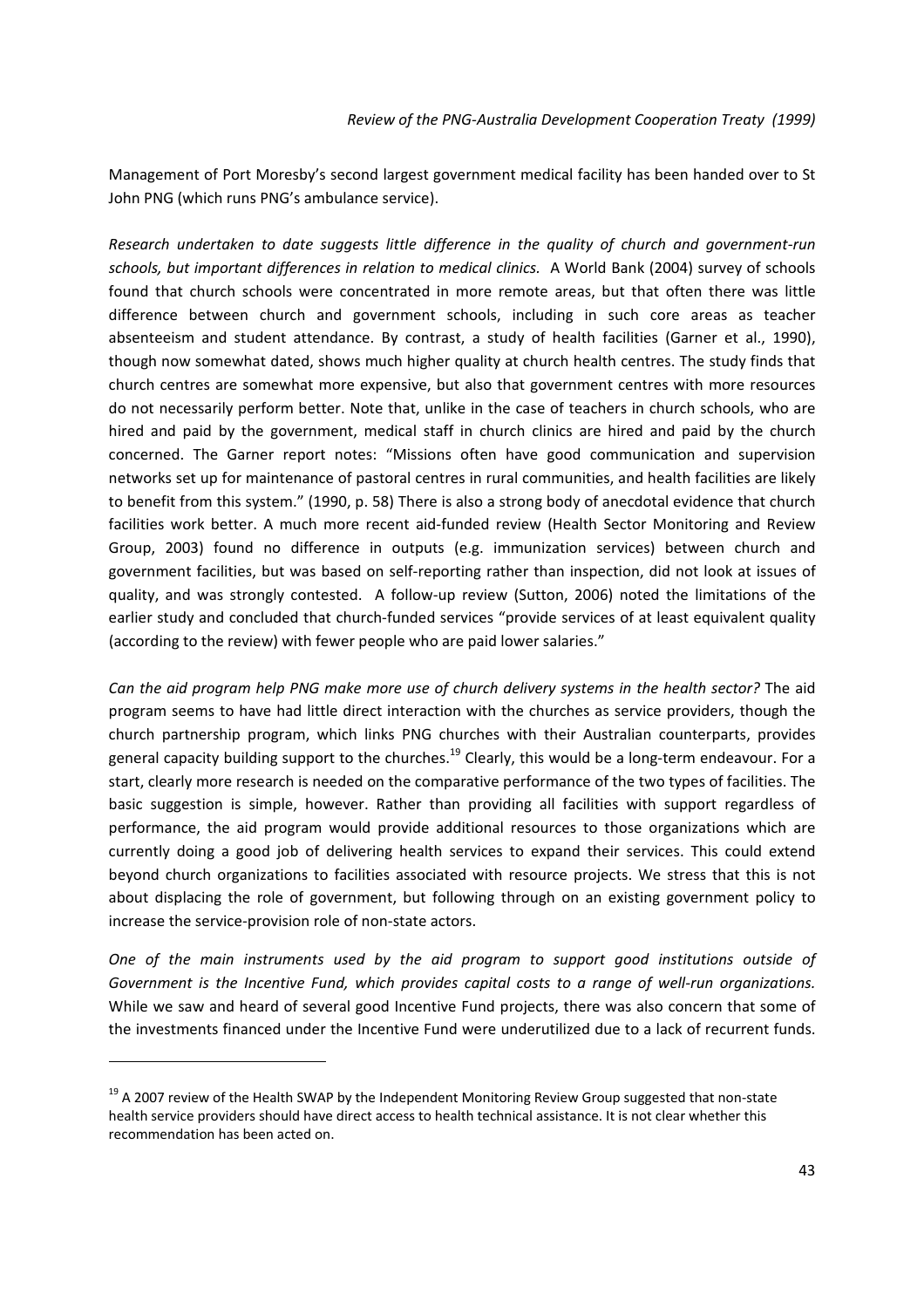We encourage the PNG and Australian Governments to consider more flexible and long-term ways to provide support to expand the work of strong institutions outside of the government sector.

A limitation of the Incentive Fund is that it will not support applications from the private sector. A more appropriate model in this regard is the Enterprise Challenge Fund (ECF), which provides for cost‐sharing on private sector projects which are innovative and pro‐poor and which might have trouble raising private financing. This would likely include microfinance, which is a priority for both governments, as well as agricultural and rural development projects. AusAID is piloting a regional ECF, in which PNG is participating. Subject to good results from this pilot, there would be a strong case for scaling‐up this intervention.

*There is strong support for an expanded volunteer and NGO program in Papua New Guinea.* This was not only a theme articulated to us, but was one of the themes of the Prime Minister Somare's April 2009 speech. Volunteer and NGO programs help finance innovative work on neglected topics (for example, the work of CARE on extreme poverty in PNG), and help strengthen institutions. The aid program finances only about 50 volunteers to PNG, even though the unit costs are very low (about \$40,000 per volunteer), and most are placed outside of Port Moresby. We suggest consideration of a scaled‐up volunteer and Australian NGO program in PNG, not only through expansion of the existing schemes, but also through their use in existing sectoral programs. If volunteers come at only a small fraction of the cost of consultants, one has to consider the former as substitutes for the latter. Already, we understand, consideration is being given to a new volunteer scheme to encourage Australian academics to serve at PNG tertiary institutions. Of course, any such initiatives would be subject to willing volunteers being available, and its success would require timely processing by PNG of visas, something which has been a problem in the past.

*Existing government‐to‐government programs have strong support.* Benefits of the SGP and other twinning programs which link Australian and PNG officers at the working level were widely remarked upon. We are not in a position to provide a comparative evaluation of the effectiveness of technical assistance provided through the private sector and government. However, it seems likely that each approach has its own strengths and weaknesses, and it is therefore appropriate that there should be, as there currently is, a mixed approach in which use is made of both channels.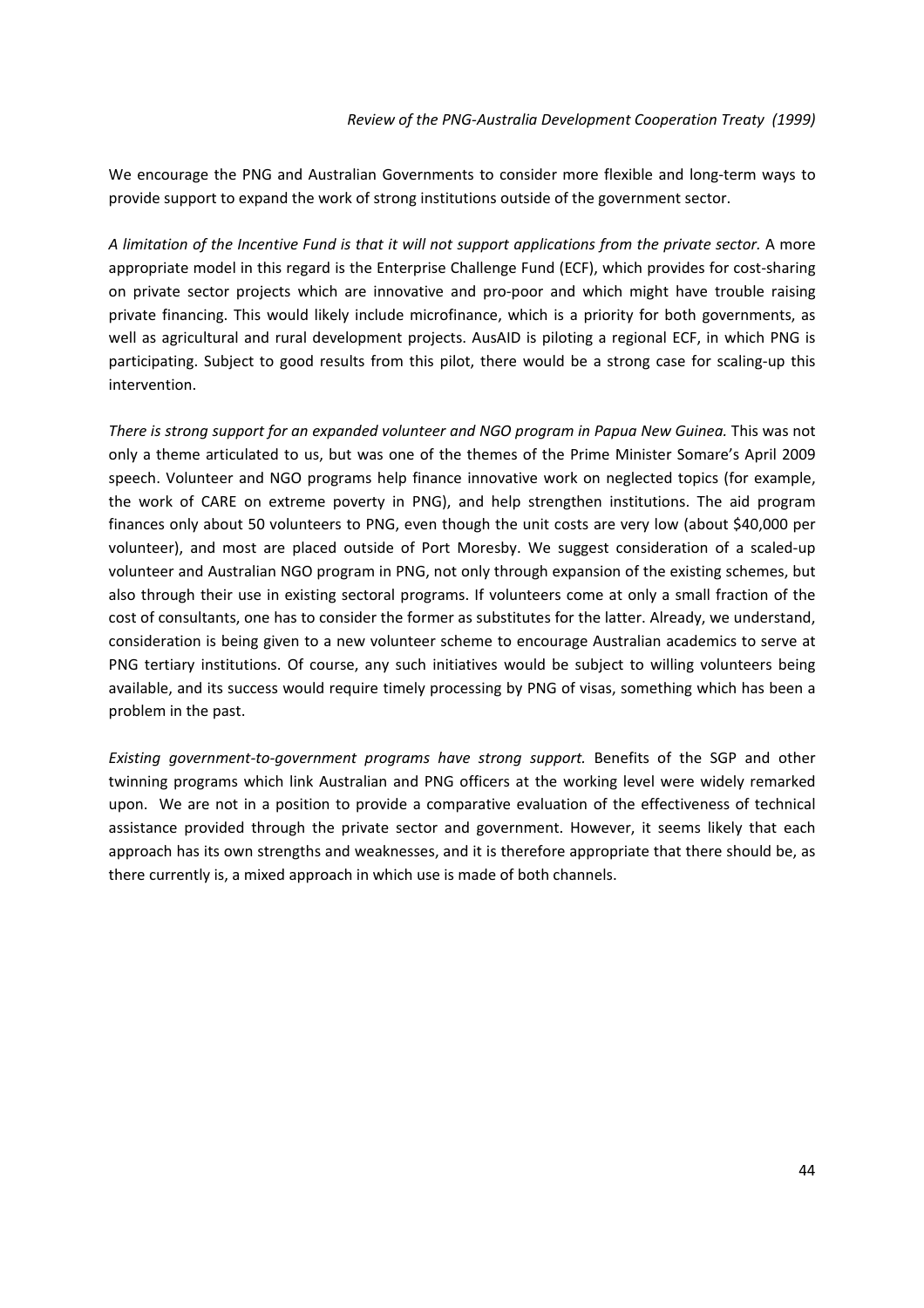### *6. Delivery mechanisms: summary of recommendations*

- *6. Where non‐state actors are performing effectively and/or showing potential, they should receive increased support. Mechanisms to do this include:*
- 6.1 A major initiative in the health sector to explore ways the aid program can assist the PNG Government to achieve its aim of delivering a greater proportion of health services through better-performing church-run *facilities.*
- 6.2 Consider providing the Incentive Fund with the means to provide flexible and long term support to strong *institutions outside of government beyond the provision of capital funds.*
- 6.3 An Enterprise Challenge Fund to provide cost sharing for private sector projects which are innovative and pro*poor (subject to success under the existing regional pilot).*
- *6.4 A scaled up volunteer and NGO program.*

## **Section 7. Sector-wide approaches (SWAPs)**

*Consider and recommend: "measures to improve the effectiveness of sector‐wide approaches [SWAPs] including possible alternatives."* 

The aid program needs to deliver to the sectors which it supports not only funding but also management *capacity, innovation and, most importantly, a capacity to demonstrate results.* Section 3.2 has already highlighted the large recurrent funding gaps which undermine development in PNG. But it is far from the case that lack of funding is the only or even the most important binding constraint. We have also stressed the weaknesses in governance, and the capacity constraints which sometimes mean that funds allocated go unspent. The greatest leverage that the aid program can have is by demonstrating that results can be achieved in PNG. This demonstration impact will not only shore up support for the aid program, but will also and more importantly provide positive lessons which can be built on and scaled up.

*There are a range of approaches to collaboration and alignment across the sectors where the aid program is active.* Our consultations made clear that there are still important issues of government leadership, coordination and accountability to be addressed moving forward. However, there is a trackrecord that can be built on. While the aid program has stopped short of providing funds, earmarked or otherwise, into the PNG budget, considerable progress has been made in realizing the goal of joint implementation of the aid program.

- In the law and justice sector, a sectoral committee representing nine sectoral agencies determines how aid funds will be spent. The PNG Government has also put some of its own funds through this mechanism, though more recently has declined to do so.
- In transport, the aid program provides its funding (apart from for consultants) to a trust fund managed by the Department of Works. Aid funds are mainly allocated to the maintenance of an agreed number of the 16 national priority roads identified by the Government. Funds are paid by the Department to contractors following national procurement procedures, with sign-off by aid-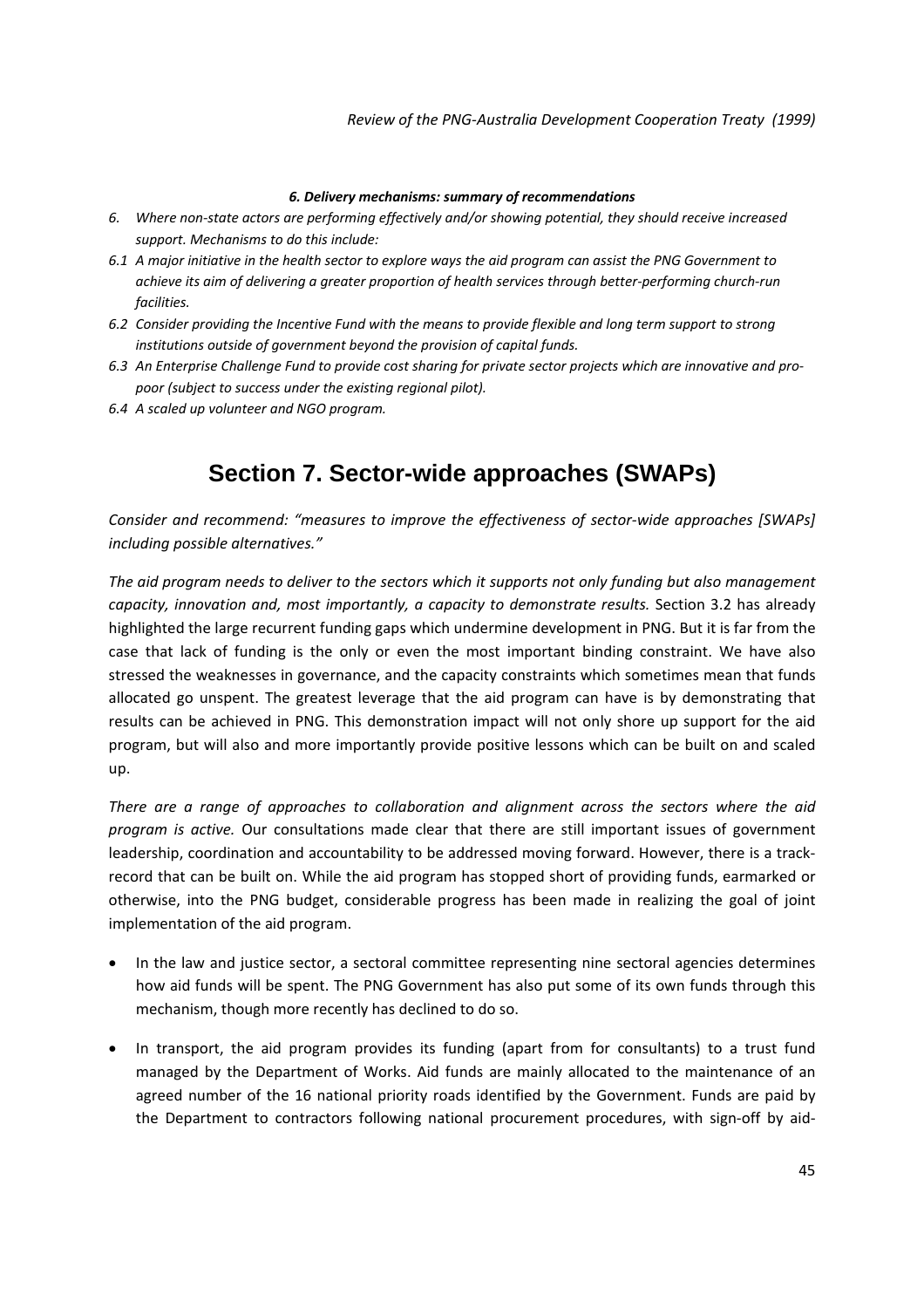funded consultants. The aid program's engagement in the sector is guided by a government strategy document, the *National Transport Development Plan, 2006‐2010.*

- In health, non-consultancy funds (about half of the total) are spent through the Health Sector Improvement Program (HSIP), which is administered by the National Department of Health to which provinces can apply annually. Funds cover a variety of non‐salary recurrent funding needs in the sector. Provinces are responsible for procurement and payment.
- In basic education, about one-third of aid funds are disbursed through an imprest account under the control of the Department of Education.

While the sectoral interventions all differ in various ways, they are often referred to as SWAPs (sector*wide approaches) and certainly by international standards all have a number of SWAP characteristics*. Even though funding does not pass through the central budget, key decisions are made by responsible government officers, and there is an integrated program of support, sometimes in support of a sectoral strategy.

*The administration of the law and justice and health SWAPs are criticized on various grounds.* By contrast, the aid program's engagement with the transport sector is widely acclaimed and held up as model for others to follow.

- In the case of the law and justice (L&J) sector, there are concerns around the appropriateness of the composition of the committee (the National Consultative Mechanism) which determines the allocation of aid to the L&J agencies. Some argue that bringing together the judicial and executive branches of government to manage and distribute a common funding pool is not appropriate. Concerns were also raised about the size of the Law and Justice Secretariat, and the number of advisers attached, not to any Department, but to the Secretariat itself. Both are issues that should be amenable to discussion and mutual resolution.
- In the case of health, most criticisms concern the lack of flexibility around the use of the funds. Some provinces complained that their funding priorities were ignored, even though they were in a better position to judge what was needed. Others advised that funds could not be reallocated to emergency needs such as the recent outbreak of cholera. There are also concerns that the financial regulations around spending are so tight that it is difficult for provinces to access the funding (ODE, 2009), though more recently HSIP provincial funding has increased (NEFC, 2010). Again, these are the sorts of issues that should be amenable to resolution.

*The SWAP approach has also paradoxically given rise to the parallel, uncoordinated provision of funds, where transfers to provinces for the recurrent budget are involved.* The SWAP approach is a natural one for providing support for core service-delivery areas, which lend themselves to sectoral programs rather than discrete projects. However, unless funding is directed towards a shared set of priorities under a common framework, duplication can be a problem. This is not a problem for the aid program in the transport or the justice sector (where engagement is confined to national agencies) but it is a problem in health, and education.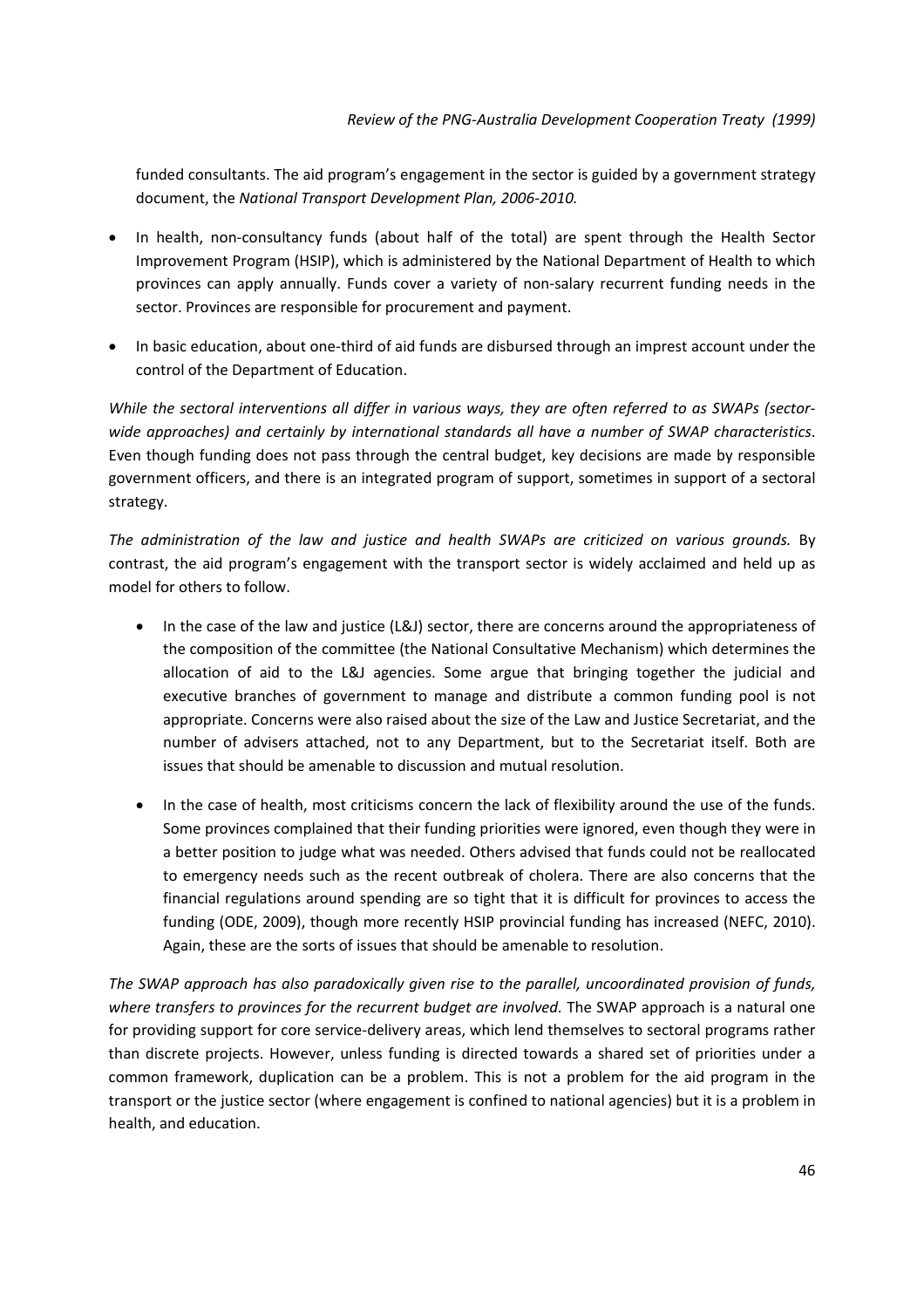- *Health.* Provinces received through the budget a health function grant for non-salary recurrent expenses totalling K15 million across all provinces in 2008 (subsequently increased to K30 million). They also received through the donor‐funded HSIP an additional K15 million in 2008 also for non-salary health recurrent expenses. The two funds are distributed separately. It is hard to see the point of having two separate funds for the same purpose, and easy to see the problems which having uncoordinated funds with different rules and procedures might give rise to.
- *Education.* A recent GoPNG report noted that some schools were receiving "two sources of government funding (national and provincial), [and] two sources of donor funding (one for teacher in‐service and the other for school infrastructure maintenance)." (DLPGA, 2009, p.83) This year the aid program will start funding payments to school in lieu of funds lost due to the reduction in school fees. Schools will end up receiving, as compensation for reduced school fees, some payments from the budget and some payments from the aid program.

To avoid these difficulties, the aid program needs to avoid being a "half-way house" in the social sectors, *and move either towards greater integration, or more independence.* The aid program needs to move in either of two directions. One would be to integrate with the budget, to combine, for example, the HSIP with the health functional grant,<sup>20</sup> and the aid program's education subsidy payments with those of the Government's. The other would be to step back from providing dispersed sectoral support, and take over responsibility for a particular service delivery area, for example, provision of text books or drugs.

*The advantage of the integrated approach is that it would help improve the accountability and effectiveness of GoPNG spending.* It is well known that a significant portion of the functional grants received by provincial governments are diverted to other expenditure areas (NEFC, 2009). Designing a single set of accountability and monitoring mechanisms for both Australian aid and GoPNG funding would greatly help GoPNG with procurement and financial accountability and reporting in relation to its own funding, and would thereby provide significant leverage to and impact from Australian aid funding. Closer links with the recurrent budget would also help limit fungibility, that is, the risk that the more the aid program provides to a particular area, the less government does.

*However, the integrated approach would be demanding for both sides.* On the Australian side, it would require giving up the ban on providing funds, even if earmarked, into the PNG budget. Such a ban achieves little: what matters is the agreements in place on how the funds will be used, and how fiduciary risks are managed through monitoring, supervision, and strengthening of financial accounting and reporting systems. For example, in one possible approach aid funds could be disbursed as reimbursements against agreed budget expenditures, following agreed acquittal procedures. Open dialogue and negotiations between the two governments would allow a range of issues including fiduciary risk to be discussed and resolved to the satisfaction of both parties. On the PNG side, replacing parallel by integrated systems would mean allowing aid money to flow to the recurrent rather than the

 $^{20}$  Under such an approach, the HSIP would presumably continue but only for earmarked payments (e.g. for HIV/AIDS treatment from the Global Fund).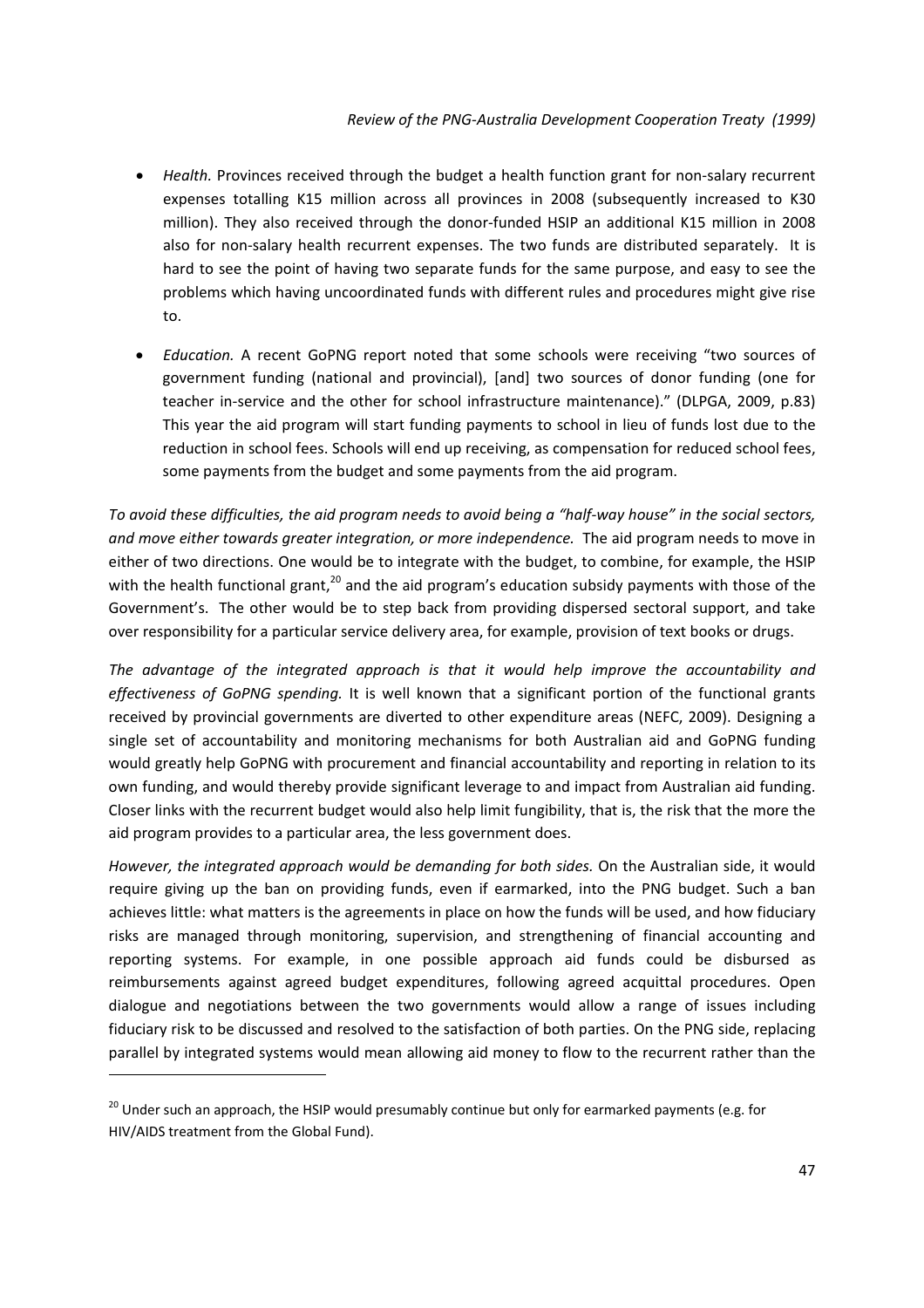development budget. This is not an issue with roads maintenance, since GoPNG spending on this is already on the development budget. But GoPNG spending on health and education function grants to provinces, as well as for school subsidies are all on the recurrent budget.

*Moreover, there is no guarantee that an integrated approach, even if one can be forged, will work.* Placing greater reliance on government systems may lead to implementation problems. The aid program used to directly procure and distribute (to the district level) essential drugs for health centres. In 2005, it transferred this process to the Government, and the distribution of drugs worsened markedly. In the roads sector, the aid program is now making greater use of government systems but at the cost of greater delay in issuing and processing contracts.

*The alternative approach of the aid program taking over the responsibility for a discrete area of service delivery, say, drugs or textbooks, also has much to recommend it.* In the transport sector, though there is an overall financing plan, the aid program, rather than contributing a percentage to the financing of maintenance of all priority roads, directly takes responsibility for the maintenance of a certain number of roads. Though note that this doesn't mean that decisions about these roads are made in isolation by AusAID. In fact, much of the work is done by the Department of Works, though with special assistance and oversight from the aid program. The disadvantage of this approach is reduced leverage. The advantage is increased accountability for the aid program, and the opportunity it allows to package management with financial assistance. What would be important if this route is taken is that a sensible division of labour be established between the aid program and the concerned department, so that duplication is minimized.

*A pragmatic approach is required, and different approaches might be adopted in different sectors to maximize the impact of aid.* The right balance of reliance on government systems, and on managing contractors will likely vary from sector to sector. A formulaic approach, say based on invocation of Paris Declaration principles, is unlikely to be of much use. While the Paris Declaration principles – of ownership, alignment, harmonization, results‐based management and accountability – are of universal validity, the Declaration can add most value for poor countries with relatively good or at least improving governance and with a large number of donors. As we have documented in this report, the situation in PNG is quite different, and adaptive, home-grown solutions will need to be found to improve aid effectiveness.

*In the cases of health and education we do recommend that greater integration of aid and recurrent budget expenditures be attempted.* This would be consistent with, though an acceleration of, the current thrust of the aid program. It would potentially reduce duplication, and increase impact.

In the case of transport, the aid program may need to take a more "hands-on" approach to ensure *current capacity constraints are relieved.* While the aid program's engagement with the transport sector is widely acclaimed, it is not delivering effectively, as shown by the limited disbursement of existing funds. The aid program should consider measures to accelerate implementation. Options for negotiation between the two Governments could include the provision of aid-funded in-line managers, and a streamlining of procurement procedures to expedite contracting.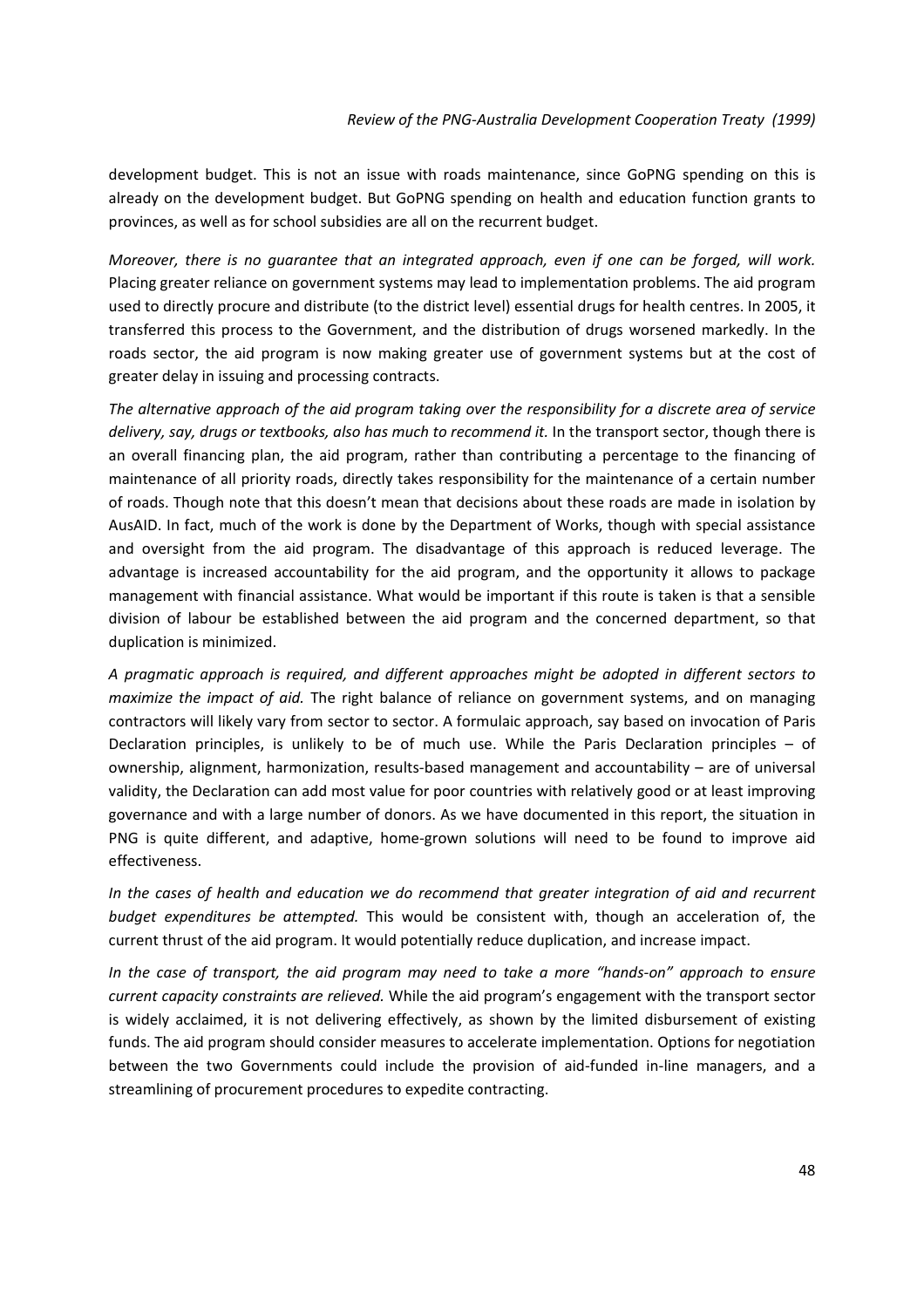## *7. Sector‐wide approaches: summary of recommendations*

- 7.1 A programmatic approach is appropriate for providing support to core areas of service delivery, and should be persevered with. The problems that have arisen (and that will continue to arise) need to be resolved on a sector-by-sector basis. A pragmatic approach is needed: there is no one size which fits all sectors.
- 7.2 We suggest a review of administrative arrangements in the law and justice (L&J) sector for the allocation of aid *and support the review underway of the size and role of the L&J Secretariat.*
- 7.3 There is a risk in the primary health and school education sectors of the aid program creating parallel *uncoordinated and duplicative systems for provincial and facility recurrent funding. We support reforms which would lead to the greater integration of aid and budget funds, and therefore greater impact, for example through aid funding of provincial function grants. Open dialogue and negotiations would be needed to resolve several outstanding issues, including the management of fiduciary risk. Failing successful resolution of these issues, the aid program should consider taking on discrete service delivery tasks within key sectors.*
- 7.4 In the case of the transport sector, the aid program may need to take a more "hands-on" approach to ensure *that current capacity constraints which are blocking the expenditure of allocated funds are relieved.*

# **Section 8. The Development Cooperation Treaty**

*Consider and recommend: "any necessary changes to the goals and objectives of the Development Cooperation Treaty to ensure Australia's aid has high development impact and is increasing in the priority areas of the PNG‐Australia Partnership for Development, namely transport infrastructure, basic education, health, economic and public sector management, statistics, HIV/AIDS, higher education and law and justice."*

## *8.1 Analysis*

*Australia has bilateral Agreements with a number of the major recipients of its aid*. These Agreements typically cover consultation, taxation arrangements, and local counterpart funding responsibilities.

*The 1999 Australia‐PNG Development Cooperation Treaty is distinct in four ways:*

- There is an emphasis on the aid being "jointly programmed" (Article 4).
- There is a commitment by Australia to provide 5-year indicative funding commitments, to be reviewed every three years (Article 6(1)).
- A benchmark system is established to "influence the level and allocation of funding of the development cooperation program" (Article 8).
- An Incentive Fund is established: to "allow all levels of Papua New Guinea Government and community organizations to receive direct funding for the delivery of development cooperation" and ''[to] support those groups with a demonstrated performance record and innovative development cooperation proposals within agreed priority areas." (Article 7).

*While the notion that aid should be jointly programmed seems as relevant today as when the DCT was signed, there are question marks over the other distinctive commitments of the DCT.*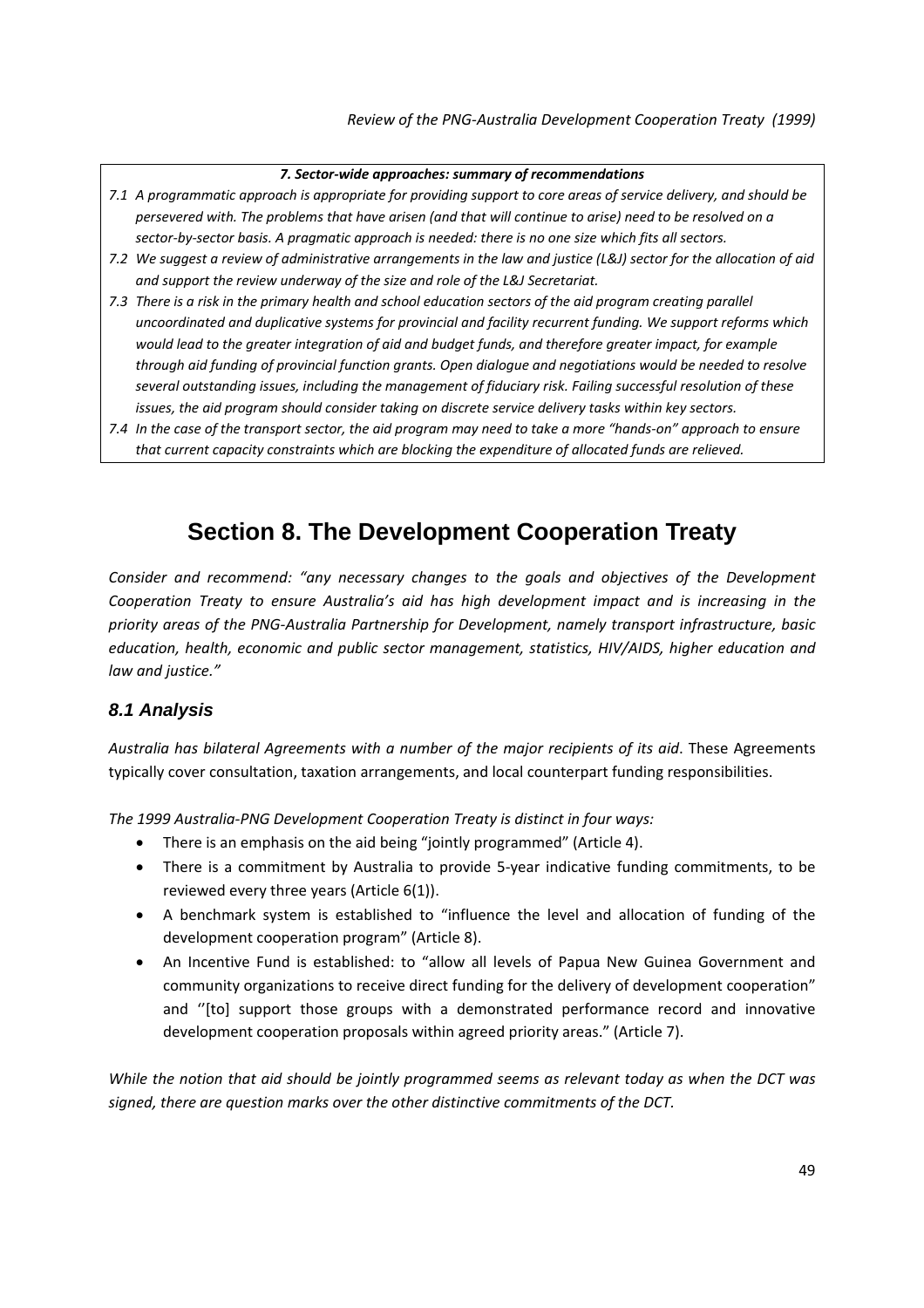*The practice of Australia providing 5‐year indicative funding commitments has lapsed.* A 1999 joint press release from the PNG and Australian Foreign Ministers (Downer and Yaki, 1999) indicated that Australia would provide a maximum of \$300 million of aid annually for aid in Papua New Guinea from 2000 to 2003, but we are not aware of any subsequent forward commitments at the aggregate level. Three of the Partnership for Development schedules provide forward commitments covering half of the aid program.

*As discussed in Section 5, the DCT performance benchmark system hasn't worked, and has also lapsed.* As also discussed in Section 5, the Partnership for Development provides a new performance benchmark system, similarly focused on budget allocations and performance targets.

*The elevated treaty status given to the Incentive Fund does not appear warranted.* The Incentive Fund continued until 2009, though, after an initial period of supporting both government and non‐state actors, post-2005 only supporting non-state actors. A new phase has just commenced. It is not obvious why the Incentive Fund should be the only specific aid initiative mentioned in the Treaty. It is a relatively small amount of the total aid program (less than 5%). As noted in Section 6, while the principle of backing winners is sound, it is not clear why the private sector should be excluded, and why support should only be provided through capital investments.

*Issues have also been raised concerning tax treatment under the Treaty.* The PNG Department of Foreign Affairs and Trade raised with us the issue of tax-free status for firms employed to implement the aid program. Concerns were raised as to whether this tax-free status was warranted for profit-making firms, and whether it resulted in taxes being paid in Australia rather than PNG. In the short time available to us we were unable to pursue this issue, beyond noting that the tax treatment in the DCT appears to be broadly consistent with that in other bilateral development cooperation treaties Australia has entered into. We recommend that a joint review be undertaken to determine: (i) whether the current tax treatment of agencies involved in implementing the aid program is consistent with the actual provisions of the DCT; and (ii) whether the provisions of the DCT are consistent with common tax practice in relation to donor activity in PNG and internationally. The answer to (i) would provide a basis for shortterm policy in this area; the answer to (ii) would inform any review of these provisions.

## *8.2 Recommendations*

*At least four options can be considered in relation to the future of the DCT:*

- Neither the DCT nor its administrative arrangements are amended.
- The DCT is retained, but its administrative arrangements are amended.
- The DCT is revised.
- The DCT is replaced by an Economic Cooperation Treaty.

Any decision on which is the preferred option must first consider what should be done in relation to the *separate issues raised above of forward commitments, performance benchmarks, the Incentive Fund, and tax treatment.* Providing forward commitments and having performance benchmarks is consistent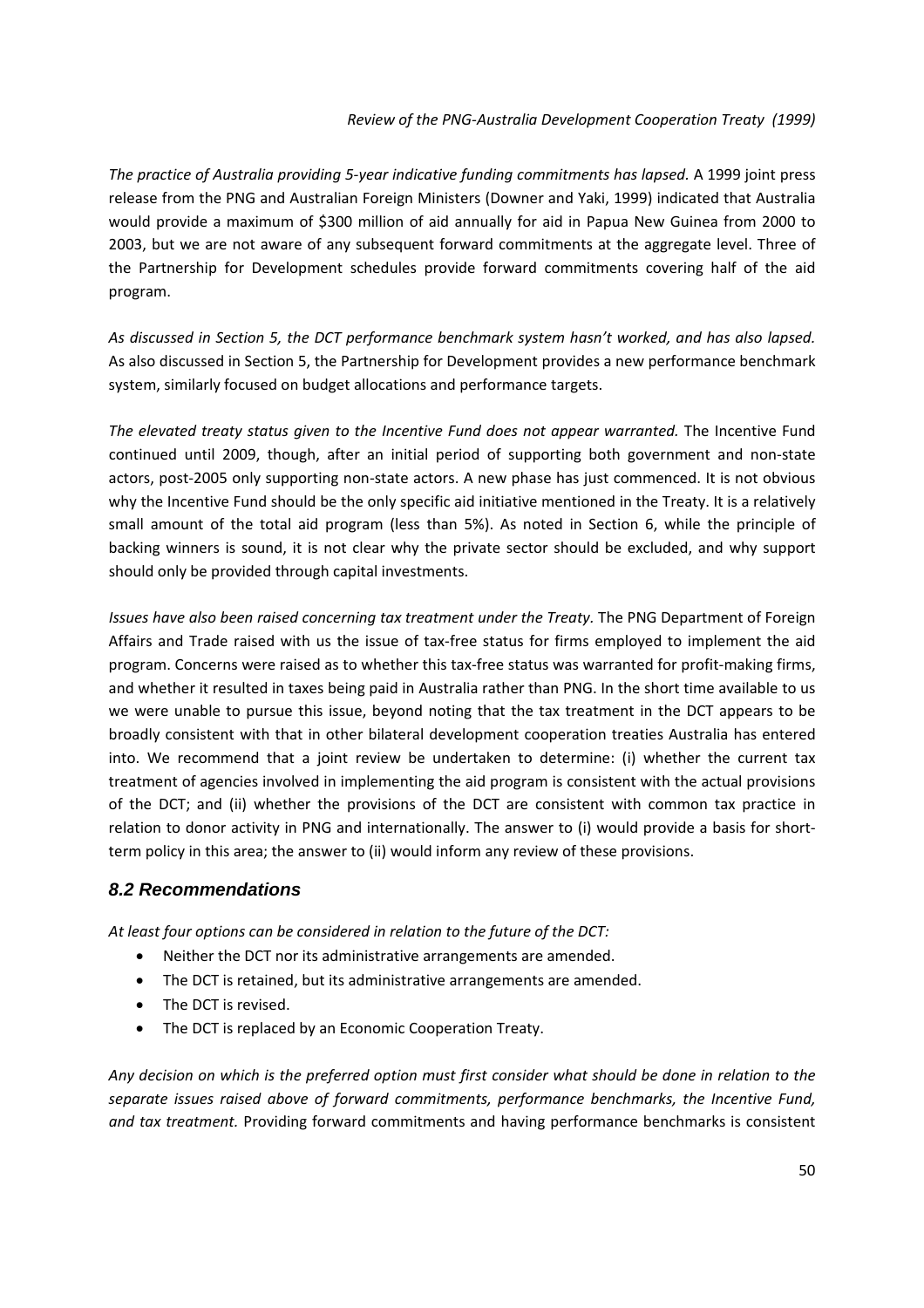with the Partnership for Development approach, and with international (Paris/Accra) agreements. Giving treaty status to the Incentive Fund seems unnecessary, but innocuous. The tax issue requires further review.

*At a minimum, the administrative arrangements for the DCT need to be updated.* Even if both parties accept the current provisions of the Treaty, new five-year indicative commitments would need to be agreed on, and the Partnership for Development schedules adopted as the new benchmarks for the Treaty.

*There may also be a need to revise the DCT.* If the two Governments decide a revision of tax treatment is needed, or that five‐year indicative commitments should no longer be provided, or that there is some other matter they wish to insert in the Treaty, then a revision of the DCT would be required. One option would be to standardize the DCT by taking out its distinctive clauses so that it is similar to Australia's other development cooperation agreements.

*There is also a case for replacing the DCT by an Economic Cooperation Treaty.* This would cover issues relating to aid, but also trade, migration, and possibly others. Compatibility with PACER‐plus negotiations would need to be assured. The European Union Economic Partnership Agreements could perhaps provide a model.<sup>21</sup> Developing an Economic Cooperation Treaty would send a strong signal that the relationship between Australia and PNG is maturing and diversifying, away from one which is aid‐ dominated, towards one which is multi‐faceted and increasingly integrated, away from a traditional donor‐recipient relationship towards a partnership of equals.

In closing this section, we note that overall the DCT has little influence on the delivery of the Australian *aid program to PNG.* We commend the approach taken in our terms of reference, with its focus on aid effectiveness, and positioning of changes to the DCT as just one issue among several which need to be addressed if the effectiveness of the Australian aid program is to be enhanced.

## *8. Development Cooperation Treaty: summary of recommendations*

- *8.1 To update the DCT and ensure adherence, adopt the Partnership for Development schedules as Treaty performance benchmarks, and return to the provision of multi‐year indicative funding commitments by Australia.*
- 8.2 Review and resolve the issues raised by the Government of PNG in relation to taxation of companies involved in delivering the aid program before a final decision is made on the revision of the DCT or any successor *agreement.*
- *8.3 Consider replacing the Development Cooperation Treaty by an Economic Cooperation Treaty.*

<sup>&</sup>lt;sup>21</sup> In 1999, Australia and Fiji signed an agreement on Trade and Economic Relations. Note, however, it has no aid provisions.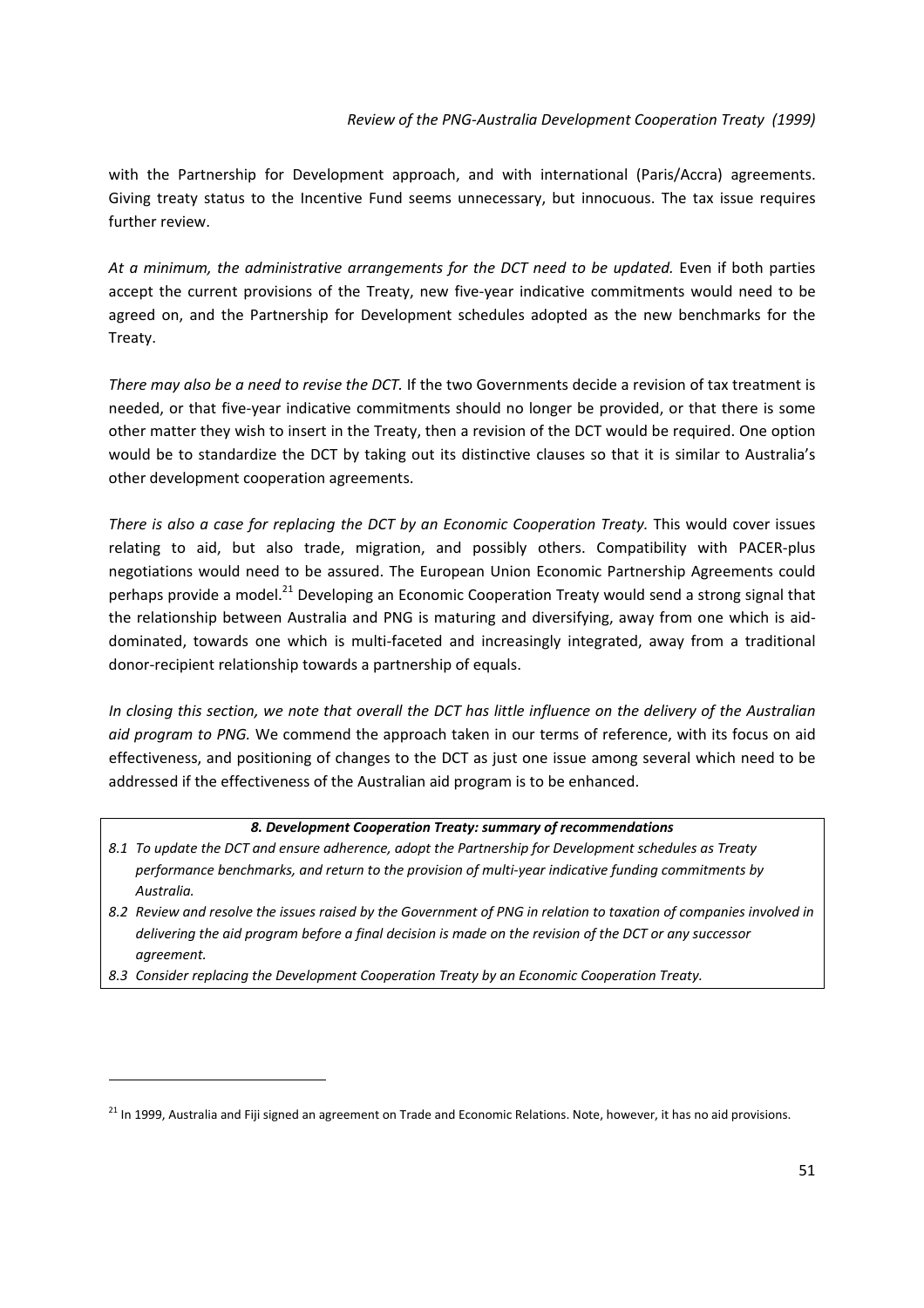*Review of the PNG‐Australia Development Cooperation Treaty (1999)*

## **Section 9. Exit strategy**

*Consider and recommend: "a realistic strategy and timeframe for PNG's progressive graduation from Australian official development assistance, and the actions required of both governments to achieve this. The strategy will give effect to the GoPNG's decision to gradually reduce development assistance to mutually agreed levels in future."* 

## *9.1 Analysis*

*Papua New Guinea has recently announced that it wants to agree on an exit strategy in relation to Australian aid.* This strategy is being pursued by the Government of PNG in order that the country can be responsible for its own destiny and development rather that continue to rely on foreign aid. However, the Government is supportive of a gradual implementation of the strategy over an agreed period of time. In an April 2009 speech delivered in Canberra announcing the exit strategy decision, Prime Minister Somare said that: "Resources will initially be redirected to identified sectors to achieve better development outcomes with a view to eventually phasing out the ODA." He continued: "This will be done in ways that does not prejudice Papua New Guinea's development effort or without destabilizing our national budget."

*PNG has already successfully and significantly reduced PNG's reliance on total and Australian aid.* Not only has Australian aid to PNG fallen sharply in real terms since independence (Figure 4), but PNG reliance on Australian aid has fallen even more dramatically. Figure 13 traces over time Australian aid to PNG since independence expressed both on a per capita basis and as a percentage of GDP. It also presents the ratio of all aid to total domestic government revenue. By all these measures, one can see PNG has already taken on "more responsibility for our national development," to use the language of the PNG Prime Minister from his April 2009 Canberra Speech, indeed much more. At the time of independence, Australia used to provide PNG with \$US350 per person. Now it is only \$US50. At the time of independence, Australian aid was equivalent to 20% of PNG's GDP. Now it is less than 5%. At the time of independence, Australian aid was worth more than double PNG's domestic revenue. In the last couple of years, aid for the first time fell to less than 20% of PNG government revenue.



Figure 13 Australian aid to PNG, per capita and as a percentage of PNG GDP, and total aid as a fraction of PNG **domestic government revenue**

*Source: OECD DAC, Batten (2009), PNG Budget Documents (various years).*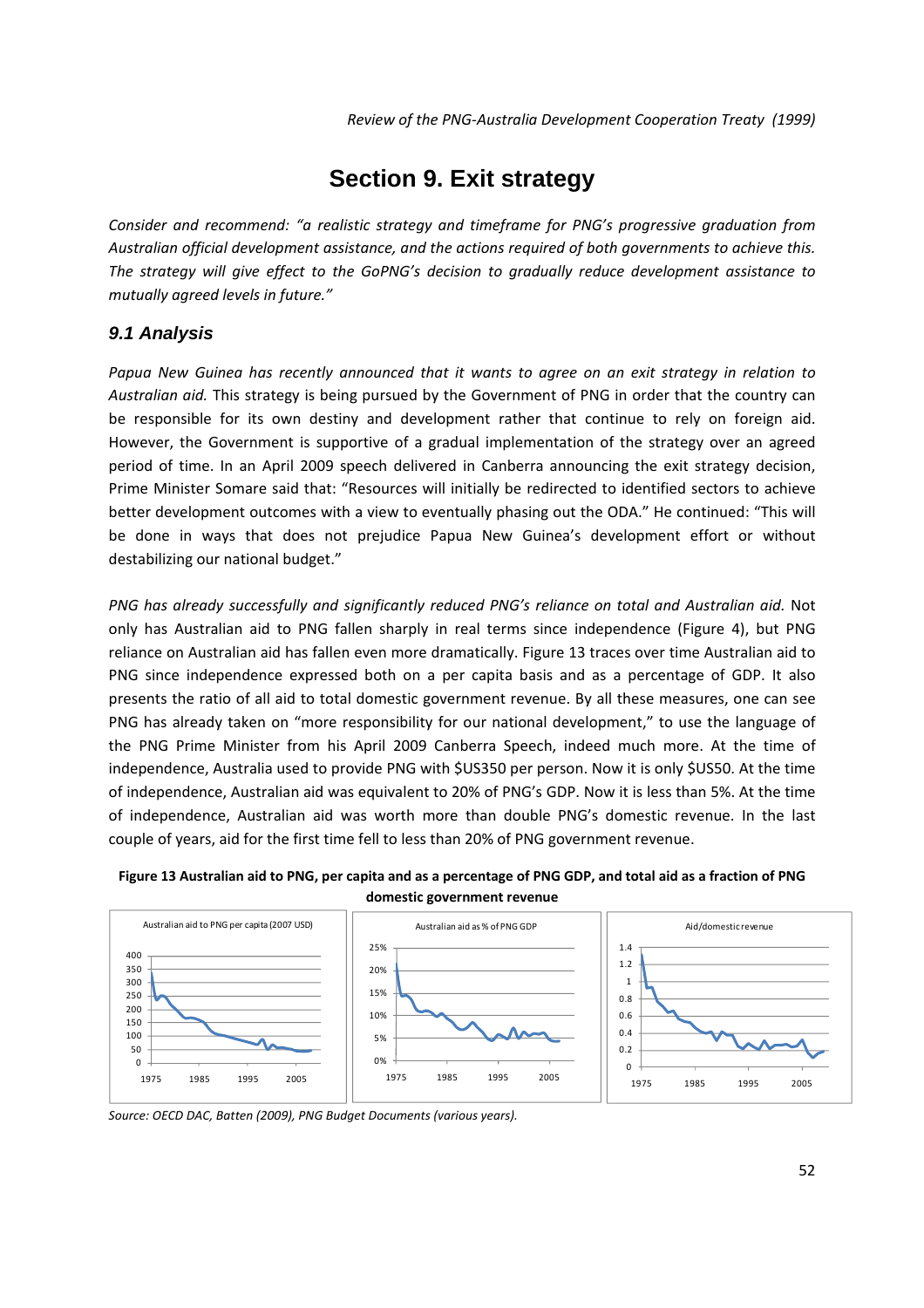Note: Australia's aid as a percentage of PNG's GDP is measured using current US\$, and the ratio of all aid to domestic revenue is *measured using current Kina.*

*Unlike at independence, trade is today much more important than aid in the PNG‐Australia relationship.* In 1975, PNG imported K161 million of goods from Australia and exported K47 million. Total trade with Australia was therefore only K210 million, and with the Kina trading at par with the Australian dollar at the time of independence about equal to the value of aid from Australia. By 2008, PNG imported K3.5 billion of goods from Australia and exported K6.8 billion of goods. Total trade with Australia was therefore K10.2 billion, or more than 10 times the value of the aid program. Thus, since independence, PNG's trade with Australia has gone from being on par with aid to being worth 10 times aid.

*This reduction in Australian aid has been a deliberate and mutually agreed strategy, carried out over the last 30 years, but based on premises which have not come to fruition.* The initial strategy of "a steady reduction in the real value of Australian aid" (Jackson Review, 1984, p. 163) can be traced back to at least the Crawford Report of 1980, which "drew attention to both governments' objectives of achieving a gradual but predictable real decline in aid over the longer term." (Jackson Review, 1984, p. 160). The recommendation of the Crawford Report was that Australia's aid should decline at a real rate of 5% per annum. Eventually, a reduction rate of 3% was agreed on in the mid‐eighties, and realized. But all of this was on the assumption that PNG would grow and develop. It was certainly not foreseen that PNG's per capita income would stagnate.

*International experience is useful to provide a guide for aid exit strategies.* Those countries that have completely or largely graduated from aid, including Korea, Taiwan, Singapore Malaysia, and Botswana, have done so on the basis of success. Their aid receipts started falling once they were experiencing sustained growth, and had achieved basic human development benchmarks, such as universal education. While PNG has experienced growth in recent years, it is too early to say that this will be sustained, and PNG is a long way off from achieving basic human development benchmarks, such as the MDGs. It is unlikely that any other donor will step forward in a major way should Australia exit. There is a risk that PNG would become an "aid orphan" rather than an "aid graduate." We received strong feedback from interlocutors on the PNG side on the need for caution in further reducing reliance on Australian aid.

*There are benefits for PNG from increasing integration with Australia. A more integrated relationship with Australia will not necessarily entail less aid.* As PNG interacts with Australia on an increasingly wide range of issues, it is likely that there will in fact be upward pressure on aid. This has been the recent experience with Australian aid to Indonesia for example. From this perspective, the aim should be to grow trade with and investment from Australia, rather than to reduce aid.

PNG already receives less aid than one would expect for a country of its size and income level, and *appears to be successful in diversifying its aid portfolio away from Australia* (Section 1.2)*.* Even countries with much higher levels of income and better human development indicators than PNG choose to receive significant amounts of aid. Countries use aid to provide access to new ideas and reforms. PNG's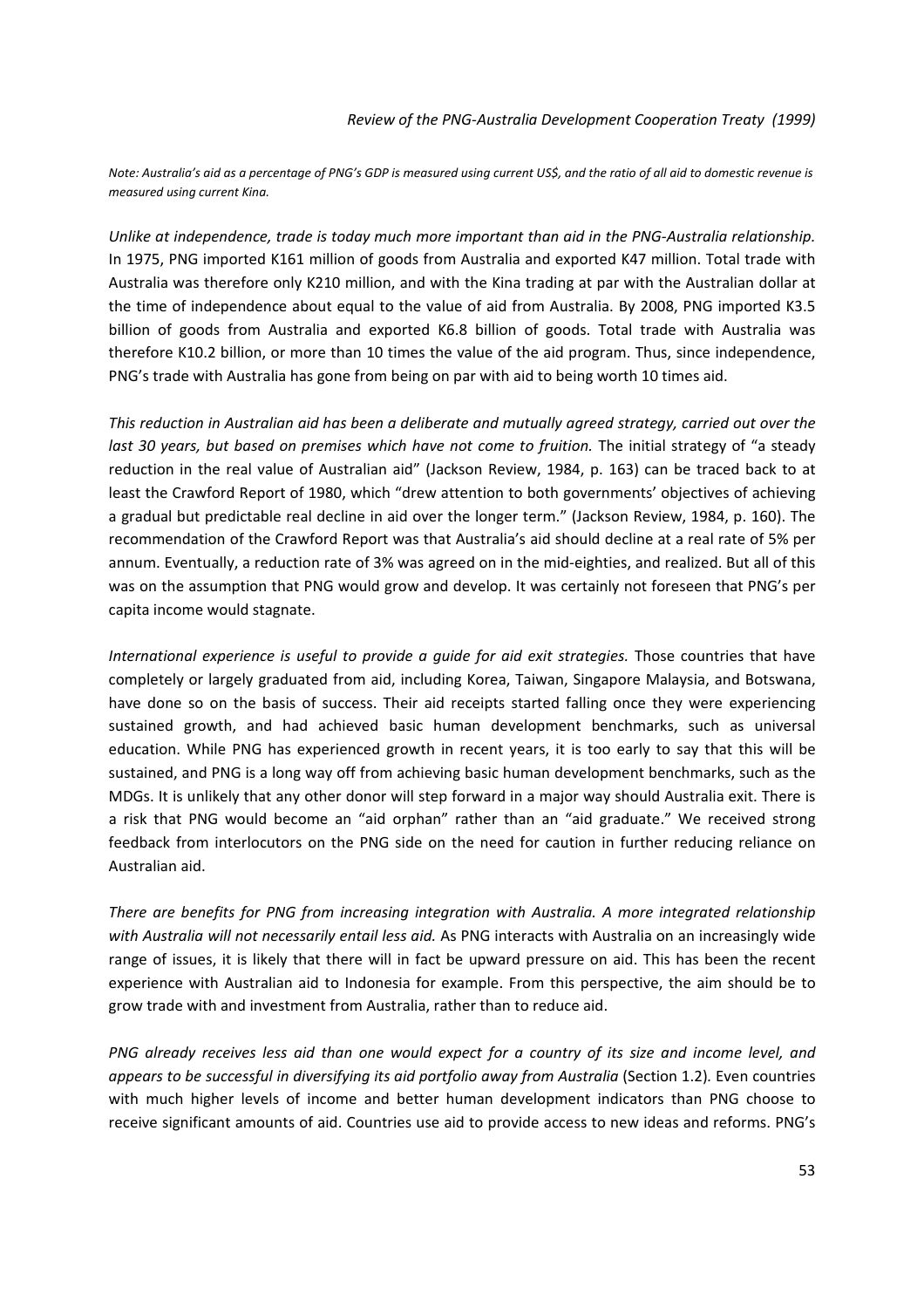nearest neighbour, Indonesia, though having twice the per capita income of PNG chooses to receive billions of dollars in aid in order to get access not only to concessional resources but also new ideas.

*Australia is willing to finance a temporary increase in aid to PNG.* This has already been signalled in the Partnership for Development. The global Australian aid program is expanding rapidly. Total aid (worldwide) from Australia is expected to reach about \$8 billion in 2015, up from \$4 billion currently. PNG is Australia's second biggest recipient of aid (after Indonesia), and it is hard to believe that Australia's aid program could double without a significant increase for PNG. The Review Team was given an indicative figure for Australian aid to PNG of \$650 million by 2015.

## *9.2 Recommendations*

All of the above analysis, taken together, suggests a two-phase strategy, short-term and long-term.

*The substantial reduction in aid reliance already achieved to date gives PNG the space to accommodate a temporary increase in the aid program.* While the aspirations embodied in PNG's desire for an exit strategy from aid are sound and welcome, the phasing of any such strategy will be crucial to its success. As noted in Section 3.2, and illustrated by Figure 12, it is possible that PNG will face a difficult budgetary situation in the coming years prior to the commencement of LNG tax revenues which, we were informed, will not be till around 2018. Moreover, aid supplements not just internal financial resources but technical expertise and capacity which are going to be in high demand in the coming years. For these reasons, the Australian aid program has an especially important role to play in the run‐up to the LNG project. It is beyond the scope of our terms of reference to comment on what an optimal level of Australian aid to PNG would be. However, there is certainly scope, given the progress achieved to date in reducing reliance on aid, to accommodate a temporary real increase as part of an overall aid exit strategy.

Longer term, PNG should target a falling ratio of aid to revenue over time, based on benchmarks relating *to growth and the MDGs being obtained.* A falling ratio of aid to revenue is consistent with PNG's goal of an exit strategy, and with obtaining more control over its development destiny. Even with some increase in the aid budget over the coming years, by 2020, with the LNG project generating upwards of K1‐2 billion in revenue for government a year, and with solid GDP growth, the ratio of aid to revenue should be lower than it is today. Today, Australian aid is about 13% of total PNG revenue (from domestic sources and aid combined). Indicative analysis suggests that one target would be an Australian aid to PNG revenue target of less than 10% by 2020, with a further significant decline projected by 2030. Such an approach would allow an early increase in aid-to-revenue prior to the flow of significant LNG tax revenues – as Australia scales up its aid program, and as PNG revenues grow more modestly. It would also ensure a more-than-offsetting fall – as Australian aid stabilizes and PNG revenue increases rapidly with LNG proceeds. Any target selected should be reviewed periodically, say, every three or five years. Graduation should be grounded in success. Continued adherence to aid reduction targets should be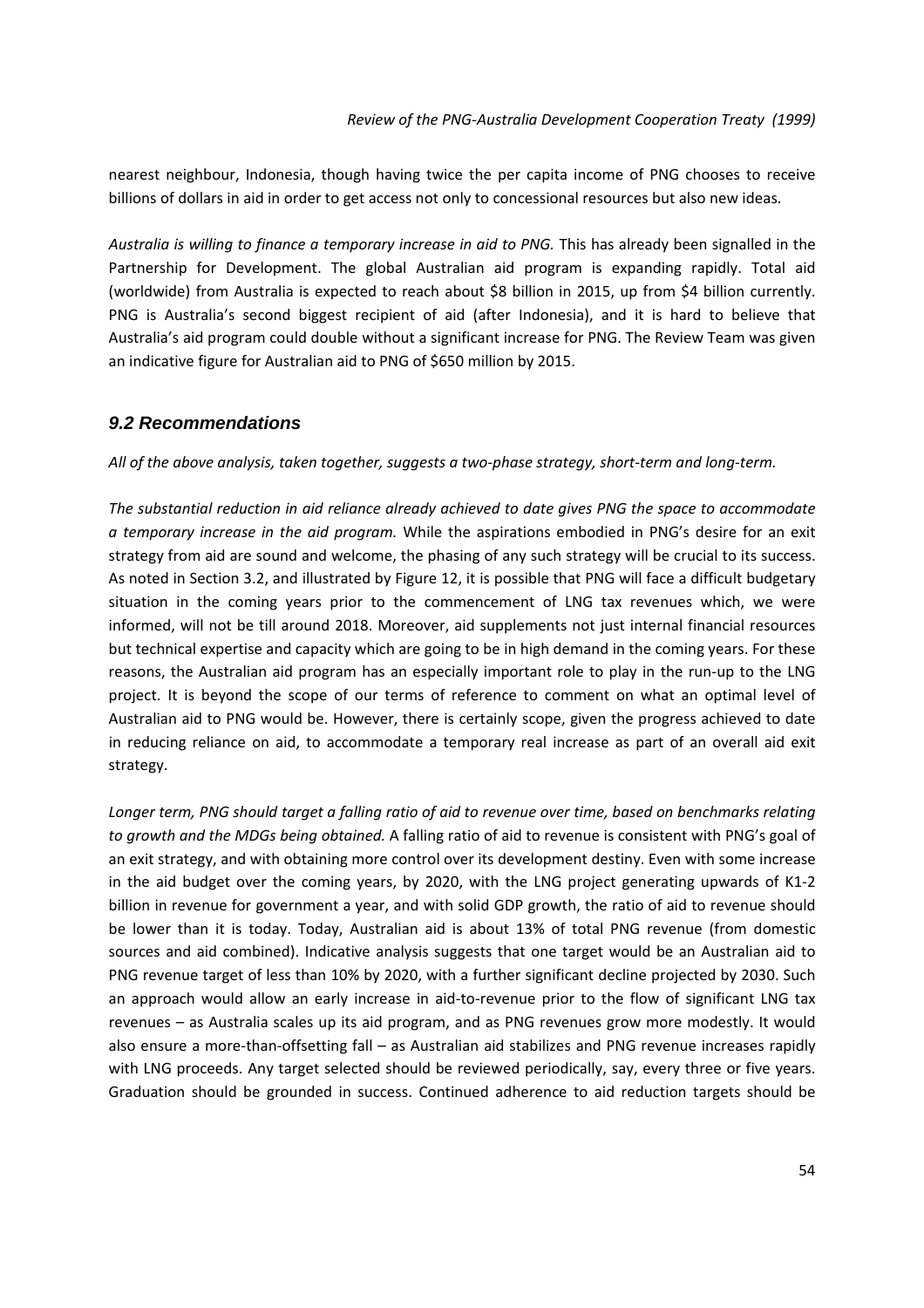dependent on PNG sustaining good economic growth, and making progress on human development indicators.

*9. Exit strategy: summary of recommendations*

9. To implement its exit strategy, PNG should target a falling ratio of aid to revenue over time (for example, to reduce Australian aid to below 10% of revenue by 2020) dependent on benchmarks relating to growth and the *MDGs being achieved. However, a phased approach is needed. The substantial reduction in aid reliance already achieved to date gives PNG the space to accommodate a temporary increase in the aid program, particularly up to the commencement of significant LNG revenues in around 2018, and before which PNG's budgetary situation could be difficult.* 

# **Section 10. Transparency and accountability**

*Consider and recommend: "appropriate measures including regular reporting and exchange of information to improve transparency and accountability for results from development expenditure in PNG."*

## *10.1 Analysis*

*Developing mechanisms to improve reporting, transparency and accountability are critical for any effort to improve aid effectiveness.* Effective reporting mechanisms reduce tension between donor and recipient. Where reporting is weak, suspicion and fear tend to creep in and weaken the relationship.

*The need to improve reporting and in particular the exchange of information is not new for the aid program.* The 2004 DCT Review had as its first recommendation "constructive engagement – officials of both governments need to work cooperatively across all areas of the aid program and at all levels." (Lepani, Morris and Tuioti, 2004, p.1). Given the evidence from our consultations, we have little reason to believe that the level of constructive engagement has improved between 2004 and today. Unless resolute efforts are made to repair the poor level of dialogue, it is difficult to see how the aspirations embedded in the DCT and in the Partnership for Development can be realized.

*There is a shared commitment to act.* Australia has signed and PNG has endorsed the Aid Transparency Initiative (http://aidtransparency.net/). The Paris Declaration and the Accra Agenda for Action also include commitments to transparency and accountability. We welcome the recommendation of the Steering Committee for this Review that it be made public.

*Improvements in the reporting of information and exchange of information are needed in multiple dimensions*. Gaps can be observed at both the micro and macro level (from the way individual consultants report to the way the overall program is managed), and both horizontally and vertically, within the Government of PNG and between the Governments of PNG and Australia. Dialogue needs to extend beyond the officer level to include strategic but sufficiently regular and sustained discussions at the ministerial level, and between ministers and officials.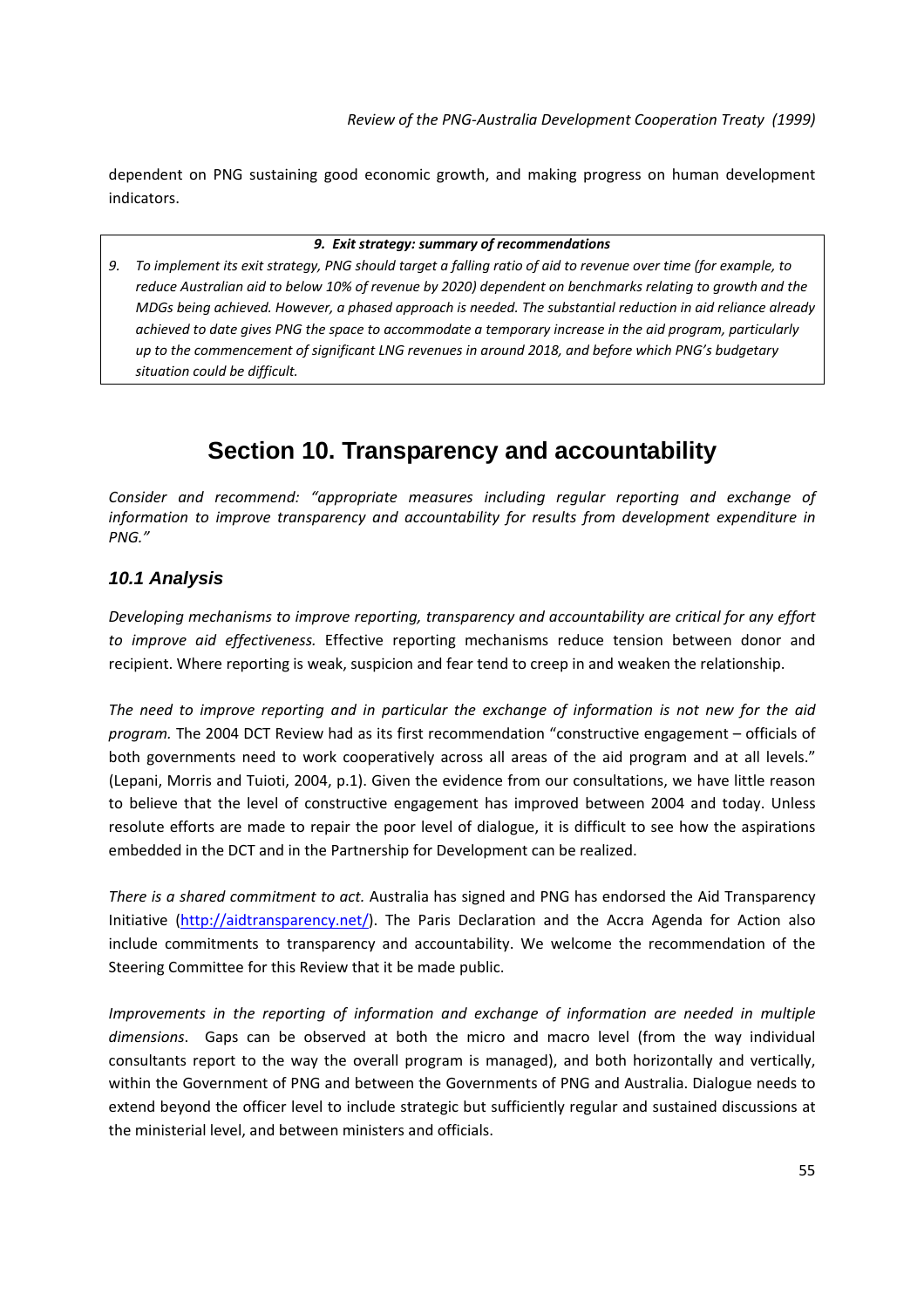*A greater sense of realism is needed.* Accountability requires objectives be set at the appropriate level. In setting objectives for the aid program, it needs to be recognized that the aid program is providing a small and declining proportion of the total resources available to PNG, that GoPNG is not very interested in policy dialogue with Australia on key issues such as expenditure allocation, and that Australia has limited leverage over GoPNG policy and expenditures. Any influence Australia perhaps once enjoyed through the aid program is sharply diminished in light of PNG's resources boom, and its modest appetite for additional aid. Even in the priority sectors where aid funds are concentrated, such as education, health and roads, Australia provides less than 20% of total GoPNG resources to these sectors. For example, it is 9% of GoPNG spending in basic education. While we support a robust dialogue at the political level over the alignment of PNG budget resources with its own priorities and Partnership for Development agreements, the evidence suggests that one should be careful not to over-estimate Australia's influence.

We have a number of suggestions, first for both Governments, then for the Government of Papua New Guinea, and finally for the Australian Government on the issues of transparency and accountability.

## *10.2 Recommendations for both governments*

*The Partnership for Development schedules provide a useful tool for transparency and accountability, but are undermined as accountability tools because of their large funding gaps.* As suggested in Section 5, priority needs to be given to development by GoPNG of a Medium Term Expenditure Framework (MTEF). Major Partnership schedules would need to be revised once the MTEF is in place.

*Lower‐level, intermediate goals are also needed for the aid program.* Given the limited influence of the aid program over PNG resources and policy, the Partnership approach needs to be complemented by more concrete and achievable goals for the aid program itself. Appropriate, realistic goals could be (depending on the focus of the program): maintenance of x km of national roads; distribution of text books to all children in grades x to y; enhancing the value and performance of health functional grants to provinces; and so on. Reducing the number of its activities within each sector, and pursuing a unchanged set of goals over a number of years would be a necessary prerequisite for such an accountability system to take root within the Australian aid program to PNG.

*This calls for a more, not less strategic approach to the aid program.* Operating in what we have described as a difficult environment, the aid program needs to justify its existence by showing it is able to provide essential services to PNG citizens, that it is able to support better performing institutions in PNG to do more, and that it is able to innovate and experiment. How best the aid program can do this raises a number of difficult questions, and in this report we have certainly not been able to provide all the answers. For example, in the health sector alone we have noted the case for aid support for expansion of church health services, greater use of facility grants, and integration with provincial functional grants. None of these would easy to implement, but any one of them, if tried and found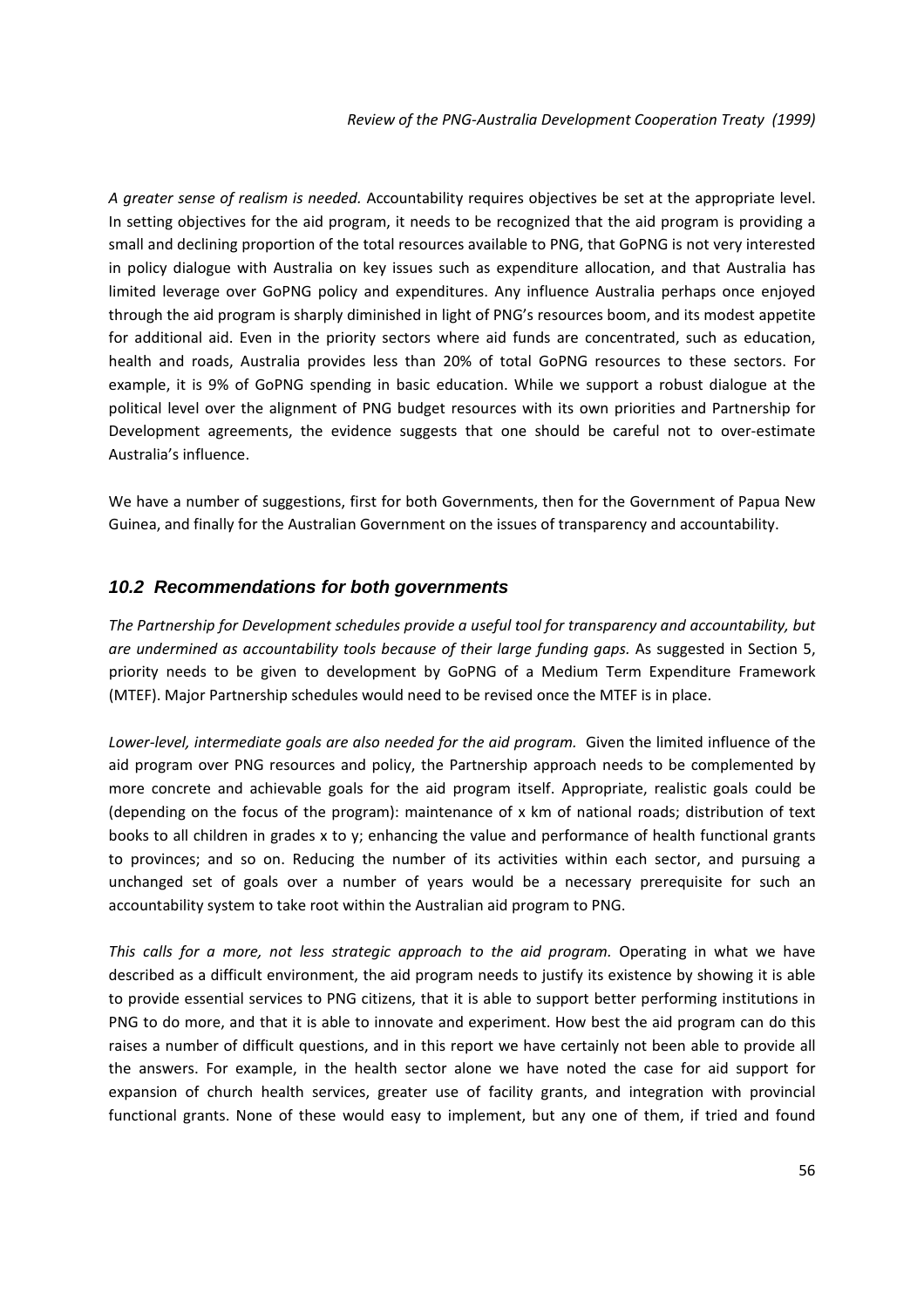successful, would more than justify the continued expenditure of aid funds. At the moment, there is a failure to articulate possible mid‐level goals for the aid program, and therefore a lack of strategic focus.

*The aid program should model through its activities the value of transparency and accountability.* Some have suggested the aid program take a "payments for result" approach with, for example, payment of \$x per additional child enrolled (Chand, 2007). We are not convinced of the merits of such a "hands off" approach in the PNG environment, but we agree with the principle that the aid program should demonstrate the benefits of greater transparency and accountability. Thus for example aid payments to schools could be published in the newspaper, and school noticeboards could be required to publish both the receipt of funds and the use made of those funds. Adoption of such practices by the aid program would encourage government departments and provinces to follow suit.

*The aid program can help improve transparency and accountability for government as well as aid spending.* For example, the aid program has helped generate data on the percentage of all priority roads (no matter how funded) in good condition. It has also helped the NEFC generate important data on how much provincial spending is going to front-line services. Continuing to support work on monitoring volumes, spending, and outcomes from recurrent spending should be a high priority.

There seems to be a need on both sides to adjust reporting expectations and modes to take account the *greater alignment of the aid program with GoPNG systems.* For example, the Department of National Planning and Monitoring (DNPM) might expect AusAID to report directly to it on the aid program's sub‐ national work, whereas AusAID, since it is supporting the Government's own Provincial Performance Initiative, might expect the Department of Provincial and Local Government Affairs to report on AusAID's support as part of its own reporting to DNPM. There is no right way these joint reporting responsibilities should be discharged. It is simply a matter of working out agreed procedures based on open discussion.

*Both governments could do more to publicize the success stories of the aid program.* This would help build support for the aid program, and provide valuable lessons.

*Making this Review public* would promote public discussion of the aid program, and would be consistent with existing commitments to improved transparency.

*A small consultative council advising both Governments in relation to the Australian aid program to PNG could be a useful and practical transparency and accountability mechanism.* The Australia‐PNG Business Council and the Business Council of PNG recommended to the 2009 Australia‐PNG Ministerial Forum the establishment of "a Development Assistance Delivery Council (DADC) to assist in identifying, structuring and delivering development projects to achieve the most effective and efficient outcomes." The DADC would "consist of representatives of the Australian Government, the PNG Government and the Business Councils." While we would be reluctant to give an elevated role only to the representatives of the private sector, we do think a useful role could be played by the establishment of a small advisory council to the aid program with broader representation. Such a body could perhaps meet at the time of the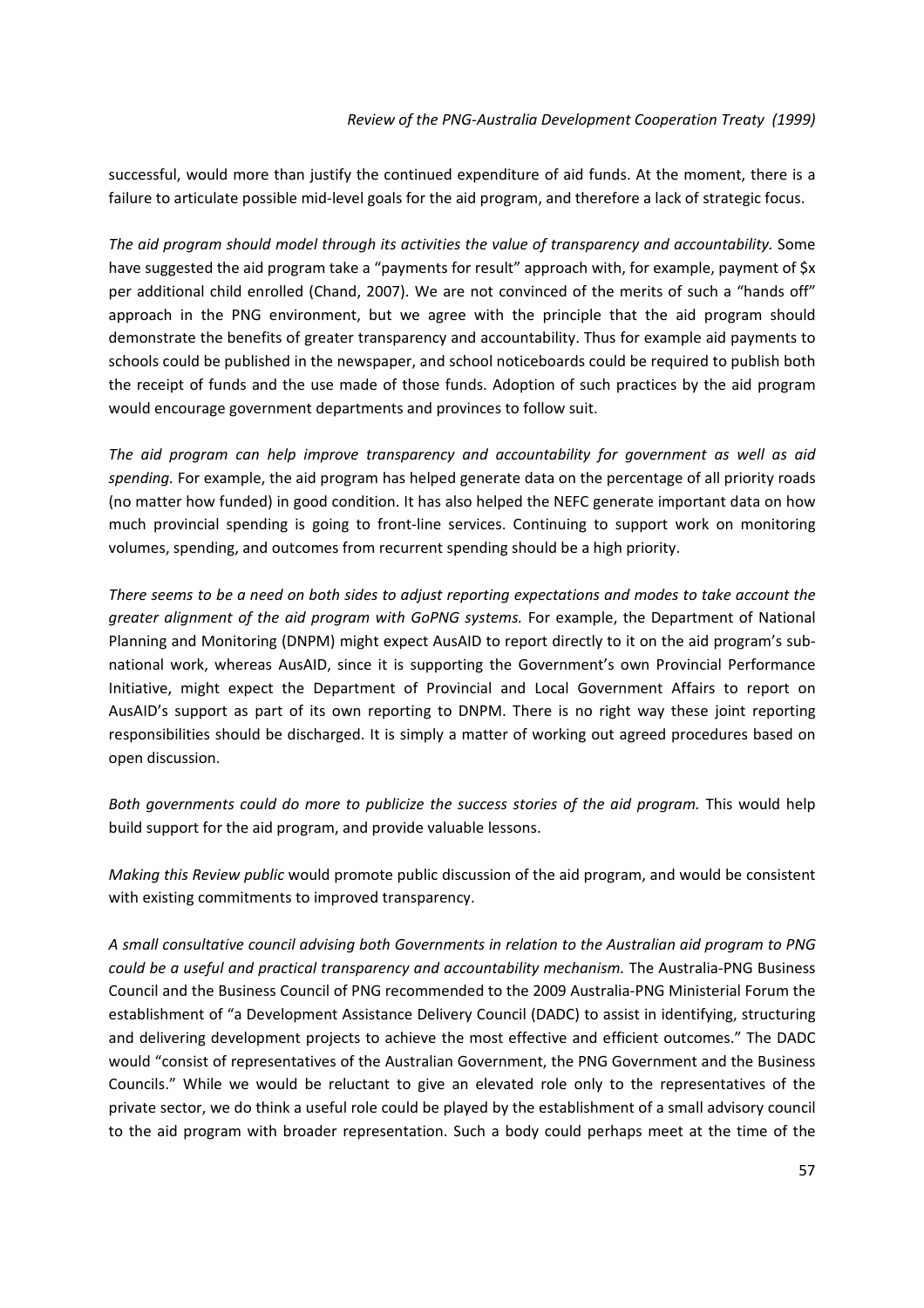Ministerial Forum and provide feedback and advice to both Governments from both Australian taxpayers and PNG stakeholders. It would need to be small to be effective, but could include members from not only the private sector, but also NGOs and academia.

## *10.3 Recommendations for the Government of Papua New Guinea*

*The investment of time, effort and political capital to improve government leadership and coordination of the aid program is especially important given the many stakeholders in the aid program.* Such an investment will pay rich dividends in maximizing returns from what is still a large and significant resource. In particular, the Department of National Planning and Monitoring should avoid assuming management responsibilities for sectoral projects and programs and focus its efforts on providing strategic guidance and oversight to the aid program.

*The practice of bringing together donors on an annual basis has fallen into disrepair.* Given the increased diversification of aid donors to PNG in recent years, a well‐ functioning, simple, results‐focused donor coordination mechanism is highly recommended.

*We commend the work done by the Government of PNG to establish an online aid database.* International experience suggests that such databases can be important instruments for transparency and accountability.

## *10.4 Recommendations for the Government of Australia*

*More balanced systems of audit, monitoring and evaluation would enable AusAID to establish not only that funds have not been misused, but that they have been used effectively. AusAID* places a high importance on ensuring that funds are not lost to corruption, but instead are used for the purposes for which they are intended. The focus is often on the acquittal of funds: that is, whether it can be shown that goods or services were purchased in line with the intended purposes of different programs. But the purchase of goods and services is only one link in the service delivery chain. Better monitoring and evaluation of the service delivery chain in its entirety would enable more accountability, and also would also contribute to the evidence base for policy dialogue.

*AusAID should make more data about the aid program available on its website.* At the moment on the PNG page, one cannot get a sense of what current programs are, and what the current year's aid budget is spent on.

An increasing proportion of the greatly expanded number of AusAID staff in PNG is paid for out of the aid *budget.* It is a global practice for AusAID to charge national staff costs to the aid program they help administer. But it is unclear why some Australian aid staff, for example the provincial liaison staff, are charged to the aid program. A more transparent and shared approach to the question of which AusAID staff are charged to the aid program is warranted.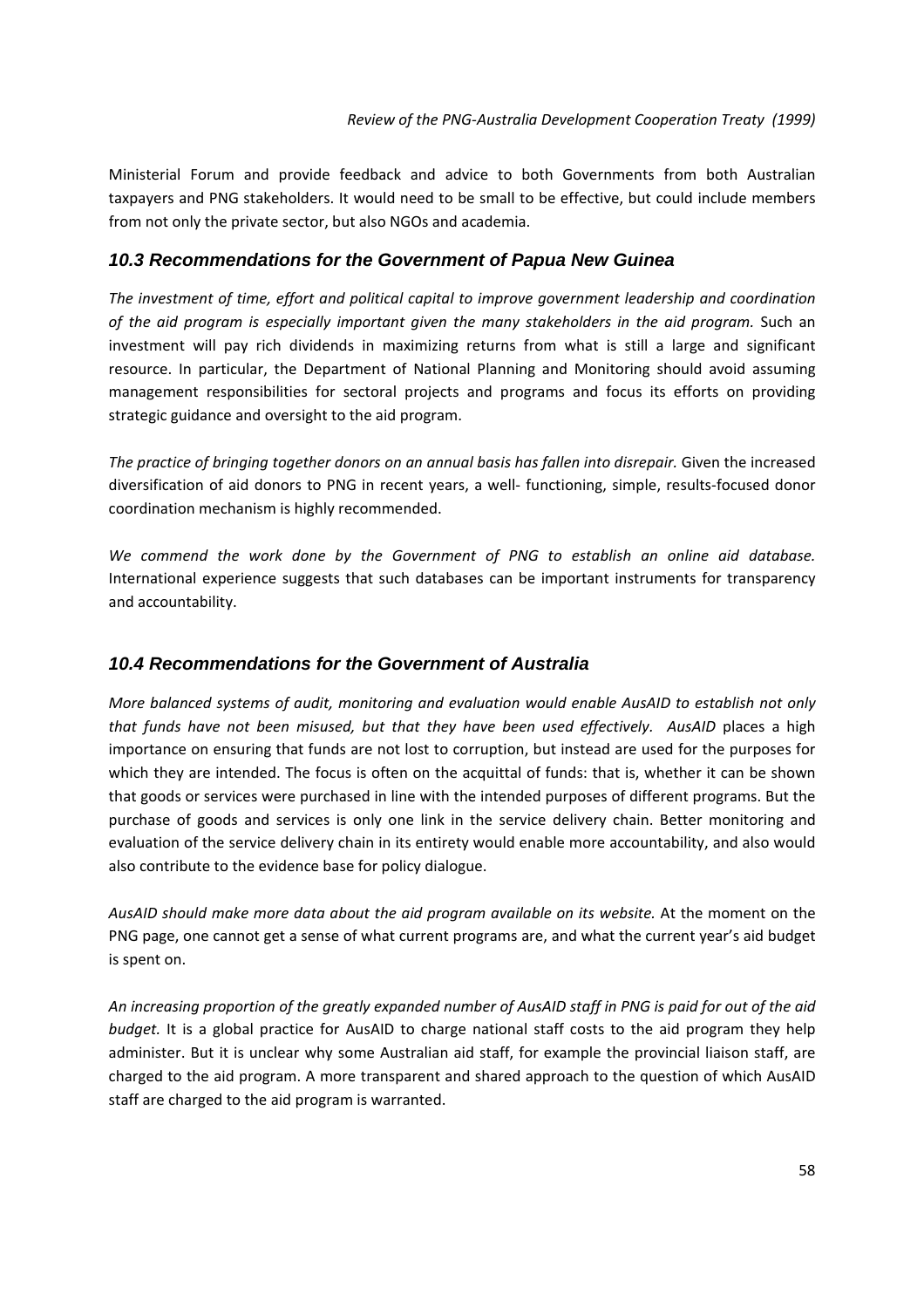## *10. Transparency and accountability: summary of recommendations*

*Recommendations for both Governments:*

- *10.1 The Partnership for Development schedules promote accountability, though their funding gaps need to be filled (see Section 5).*
- 10.2 Lower-level, intermediate goals, which the aid program can be realistically expected to influence, are also *needed for the aid program.*
- *10.3 Aid program activities should embed and thereby model principles of public transparency and accountability.*
- 10.4 Reporting expectations and modes need to be adjusted to take account of the greater use by the aid *program of GoPNG systems. Stand‐alone reporting by AusAID to the National Department of Planning and Monitoring is less relevant in such a context.*
- *10.5 Both Governments could do more to publicize the success stories of the aid program.*
- 10.6 A small consultative council advising both Governments in relation to the Australian aid program to PNG *could be a useful and practical transparency and accountability mechanism.*
- *10.7 Make this Review public.*

### *Recommendations for the Government of Papua New Guinea:*

- *10.8 Strengthened government leadership and coordination of the aid program by the PNG Government is critical for improved aid effectiveness. In particular, the Department of National Planning and Monitoring should avoid assuming management responsibilities for sectoral projects and programs and focus its efforts on providing strategic guidance and oversight to the aid program.*
- *10.9 Annual meetings with donors to promote effective dialogue and address aid effectiveness issues deserve priority attention.*

*Recommendations for the Government of Australia*

- *10.10 Greater use of monitoring and evaluation, extending beyond audit, would enable AusAID to establish not* only that funds have not been misused, but that they have been used effectively, and provide a stronger *evidence base for policy dialogue.*
- *10.11 AusAID could make much more data about its PNG aid program available on its website.*
- 10.12 A more transparent and shared approach to the question of which AusAID staff are charged to the aid *program is warranted.*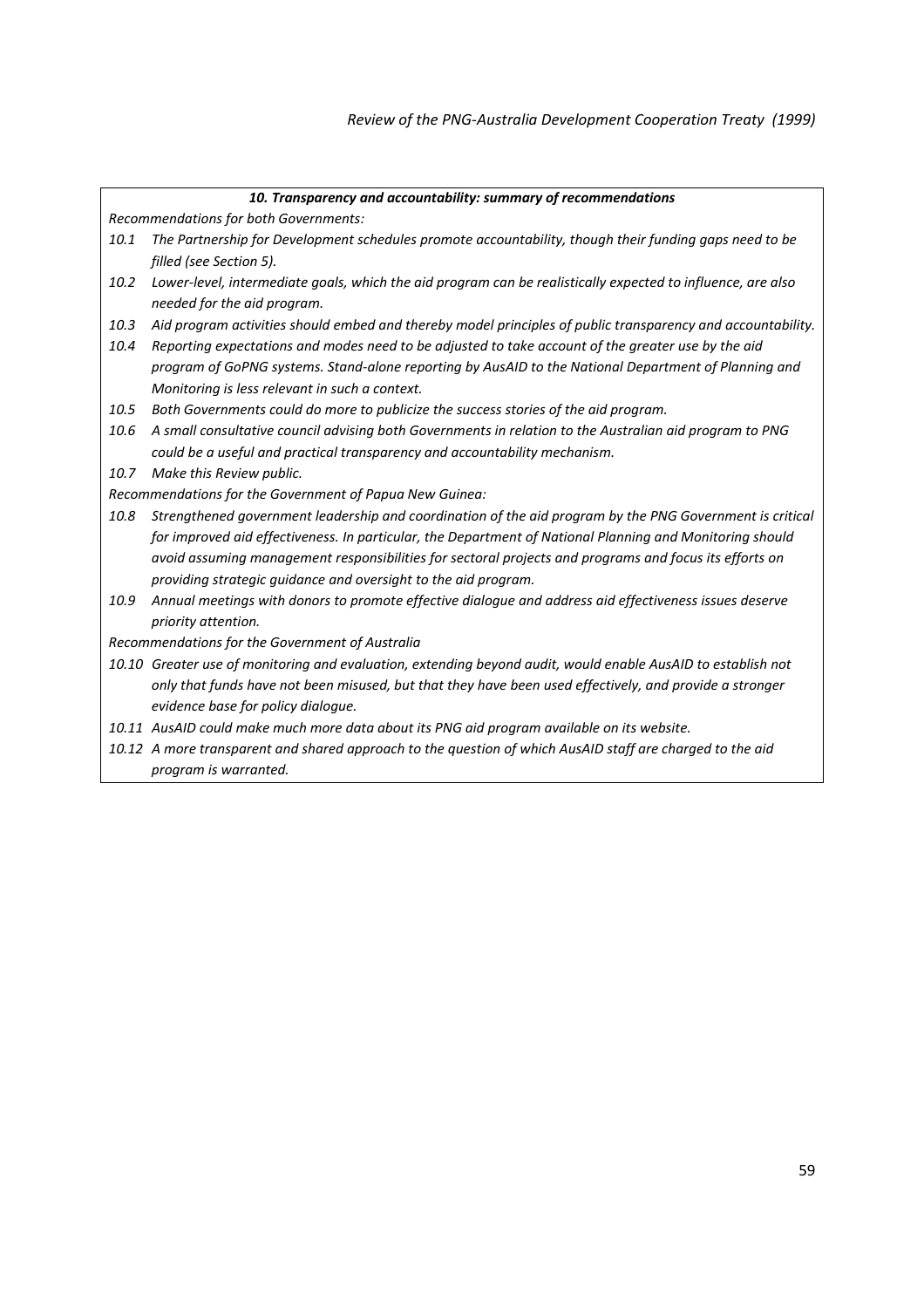*Review of the PNG‐Australia Development Cooperation Treaty (1999)*

## **References**

AusAID 2003, *The Contribution of Australian Aid to Papua New Guinea's Development 1975–200:0 Provisional Conclusions from a Rapid Assessment*, Evaluation and Review Series No, 34, June, Australian Government, Canberra.

AusAID 2006, *Australian Aid Promoting Growth and Stability*, A White Paper on the Australian Government's Overseas Aid Program, Australian Government, Canberra.

- AusAID 2007, *Papua New Guinea – Australia Development Cooperation Strategy 2006‐2010*, Australian Government, Canberra.
- AusAID 2008, *Economic governance, Annual Thematic Performance Report 2006‐07,* Australian Government, Canberra.

AusAID 2009a, *Tracking development and governance in the Pacific,* Australian Government, Canberra.

AusAID 2009b, *Sector Performance Report, Education‐2009*, Australian Government, Port Moresby

Batten, A (2009) *Essays on Aid Effectiveness in the Small Island Developing States of the South Pacific*, PhD Thesis, Crawford School, Australian National University.

Berg, E 1993 *Rethinking Technical Cooperation ‐ Reforms for Capacity Building in Africa*, UNDP Regional Bureau for Africa, Development Alternatives Inc.

Chand, S 2007, "Governance for Growth: Priorities for a Reform Minded Papua New Guinea Government," vol. 22, no.1, pp.71‐82.

Collier, P 2007, The Bottom Billion: Why the Poorest Countries Are Failing and What Can Be Done About It, Oxford University Press, New York.

Constitutional & Law Reform Commission (CLRC) 2009, *Review of the Implementation of the OLPG&LLG on Service Delivery Arrangements: A Six Provinces Survey*; *Monograph No: 1*, Kalinoe, L (ed.), Government of Papua New Guinea, Port Moresby.

Department of Foreign Affairs and Trade 2004, *Papua New Guinea: The Road Ahead*, Economic Analytical Unit, Palac‐McMiken, E & Bourke, P, Australian Government, Canberra.

Department of Provincial and Local Government Affairs (DPLGA) 2009, *Case Study of District and Facility Funding Report,* Presented to the Provincial and Local‐level Service Monitoring Authority, November, Government of Papua New Guinea, Port Moresby.

Department of Transport, *National Transport Development Plan (2006‐2010): Infrastructure Investment Program,* Ministry of Transport and Civil Aviation, Government of Papua New Guinea, Port Moresby.

- Dixon, G, Gene, M & Walter, N 2008, *Joint Review of the Enhanced Cooperation Programme*, Governments of Papua New Guinea and Australia, Port Moresby.
- Downer, A. and Yaki, R. 1999, 'Australia ‐ Papua New Guinea Aid Treaty: Joint Media Release by the Australian Foreign Minster, Mr Alexander Downer MP and Papua New Guinea Foreign Minister, Mr Roy Yaki', AusAID *media release*, viewed 26 February 2010,

<http://www.ausaid.gov.au/media/release.cfm?BC=Media&ID=5181\_579\_4692\_1286\_3180>

- Duncan, R, Howes, S. & Williams, M 2005, *Core Group Recommendations Report for a White Paper on Australia's aid program,* AusAID, Canberra.
- Fukuyama, F 2005, *State‐Building: Governance and World Order in the Twenty‐First Century*, Profile Book Ltd, Great Britain.
- Garner, P, Thomason, J & Donaldson, D 1990, 'Quality assessment of health facilities in rural Papua New Guinea', *Health Policy and Planning,* vol.5, no.1, pp.49‐59.
- Government of Papua New Guinea 2005, *Medium Term Development Strategy 2005‐2010: Our Plan for Economic and Social Advancement*, Ministry for Finance, National Planning and Monitoring, Port Moresby.

Government of Papua New Guinea 2009, *Papua New Guinea Vision 2050,* Port Moresby.

Government of Papua New Guinea 2010, *Papua New Guinea Development Strategic Plan 2010‐2030,* Port Moresby.

Gumbis, D. 2010, "Preconditions for economic growth: a PNG perspective," *Pacific Economic Bulletin*, vol.25(1), pp.205‐210.

Health Sector Monitoring and Review Group 2003, *Church Health Services Review Draft Report (Review of support to the health sector by Churches in Papua New Guinea),* Government of Papua New Guinea, mimeo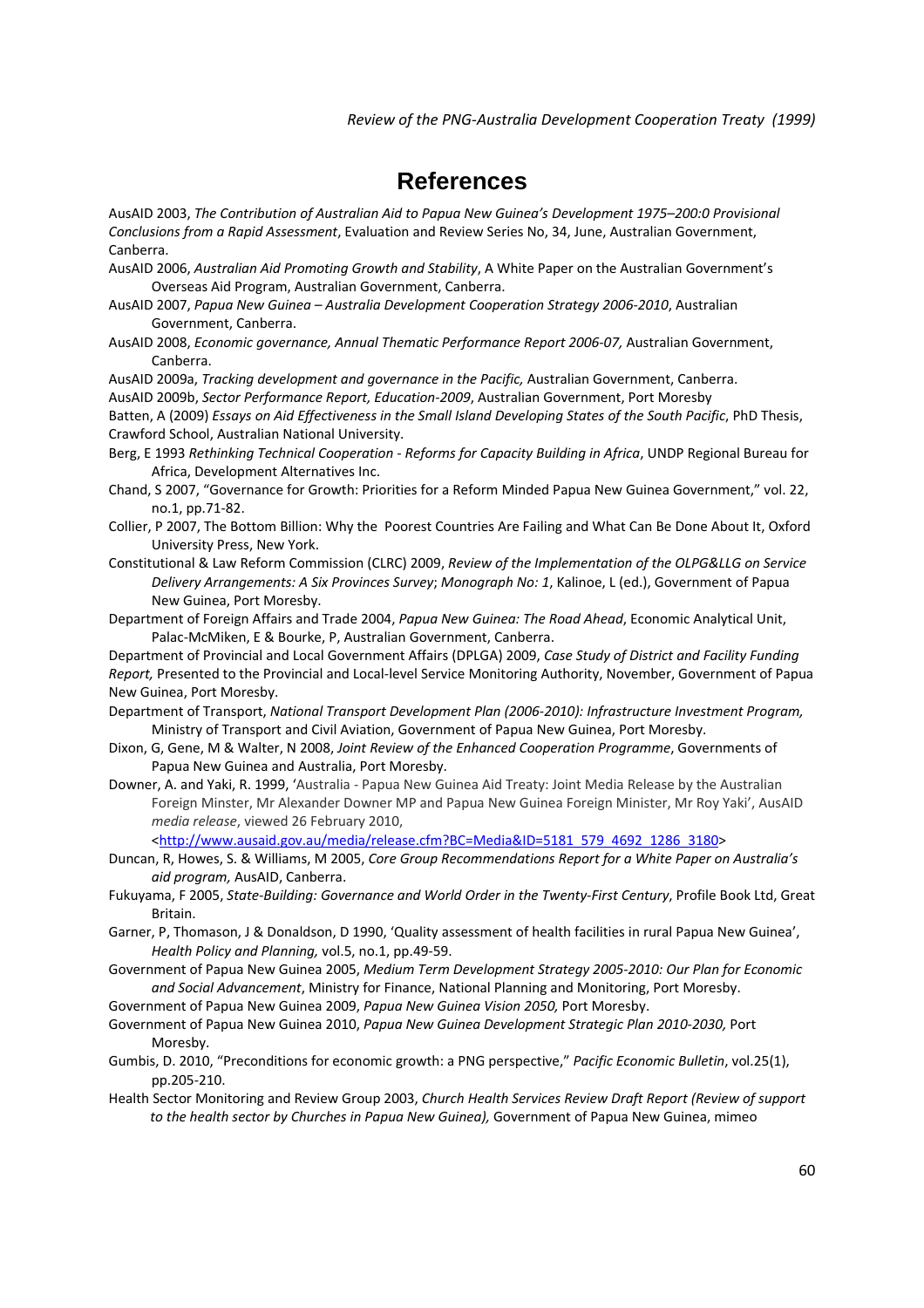- Independent Monitoring Review Group (Health) 2007, *Papua New Guinea Independent Monitoring Review Group (Health): Report No.3: Review of the Sector –Wide Approach & Technical Assistance*, Government of Papua New Guinea, Port Moresby.
- The Jackson Report 1984, *Report of the Committee to Review: The Australia Overseas Aid Program*, Australian Government, Canberra.
- Kavanamur, D & Robins, G 2007, *Review of the Public Sector Reform Program*, Government of Papua New Guinea, Port Moresby.
- Land, A 2002, 'Taking Charge of Technical Cooperation Experience from Botswana: a case of a country in the driver's seat', Discussion Paper 24, EPDCM.
- Land, A 2007, 'Joint Evaluation Study of Provision of Technical Assistance personnel; what can we learn from promising experience?', Discussion Paper 78, ECDPM.
- Lepani, C, Morris, A & Tuioti, E 2004, *Joint Review of the Australian Aid Program to Papua New Guinea*, Governments of Australia and Papua New Guinea.
- Marshall, S 2008, '*Calls to Review Aid as Rudd Heads to PNG'*, ABC News, viewed 6th March 2008 <www.abc.net.au/news/stories/2008/03/06/2181416.htm>
- Morgan, P 2002, 'Technical Assistance: Correcting the Precedents', *Development Policy Journal*, Vol 2, December.
- National Economic and Fiscal Commission (NEFC) 2009, *Walking The Talk: Review of all expenditure in 2008 by provincial governments,* PNG National Economic and Fiscal Commission, Government of Papua New Guinea, Port Moresby.
- OECD 2008, *2008 Survey on Monitoring the Paris Declaration: Making Aid More Effective by 2010*, OECD DAC. Office of Development Effectiveness (ODE) 2008, ARDE 2007
- Office of Development Effectiveness (ODE) 2009, *Working Paper 1: Papua New Guinea Country Report for Evaluation of Australian Aid To Health Service Delivery in Papua New Guinea, Solomon Islands and Vanuatu,* Foster, M, Condon, R, Henderson, S, Janovsky, K, Roche, C & Slatyer, B, AusAID, Canberra.
- Office of Development Effectiveness (ODE) 2010, Synthesis of Office of Development Effectiveness evaluation findings most relevant to the joint review of the PNG ‐ Australia Development Cooperation Treaty, AusAID, Canberra.
- Pieper, L 2004, 'Deterioration of Public Administration in Papua New Guinea: Views of Eminent Public Servants', paper prepared for AusAID, mimeo.
- Pritchett, L and Woolcock, M 2008 "Solutions When the Solution is the Problem: Arraying the Disarray in Development" in Easterly, W. (ed.) *Reinventing Foreign Aid*, MIT Press, pp. 147‐178.
- Quah, J 2003, 'Combating Corruption in India: Some lessons from Asian Experience', in Howes, s, Lahiri, A & Stern, N (eds), *State‐Level Reforms in India: Toward More Effective Government*, Rajiv Veri for Macmillan India Ltd, pp.84‐97.
- Rodrik, D 2003 "What do We Learn from Country Narratives," Ch. 1 in Rodrik, D (ed.) *In Search of Prosperity: Analytic Narratives on Economic Growth*, Princeton University Press.
- Rudd, K, Prime Minister of Australia, 2009, 'Australian Prime Minister Statement during the Reception hosted by the PNG High Commissioner to Australia', viewed 26 February 2010, <http://parlinfo.gov.au/parlInfo/download/media/pressrel/3FET6/upload\_binary/3fet60.pdf;fileType=appli cation%2Fpdf#search=%22PRIME%20MINISTER%20somare,%20michael%22>
- The Simons Review 1997, *One Clear Objective: poverty reduction through sustainable development, Report of the Committee of Review*, Simons, P, Hart, G & Walsh C , AusAID, Canberra.
- Smith, S and McMullen, B. 2009 *Budget: Australia's International Development Assistance Program, a Good International Citizen,* Commonwealth of Australia*,* viewed 13 April 2010, http://www.budget.gov.au/2009‐ 10/content/ministerial\_statements/ausaid/download/ms\_ausaid.pdf
- Somare, M, Prime Minister of Papua New Guinea, 2009, 'PNG Prime Minister Statement during the Reception hosted by the PNG High Commissioner to Australia', viewed 26 February 2010, <http://asopa.typepad.com/files/somare\_canberra\_‐280409‐1.pdf>.
- Steedman, D 1995, *Governance and the Design of Technical Assistance for Institutional Development*, Departmental Papers Series No.2, Asia Technical Department, World Bank, Washington D.C.
- Sutton, R 2006, *Follow Up Study of the 2003 Church Health Services Review*, report to the National Department of Health and AusAID.
- Whimp, K 2009, 'Comments on Problems with the OLPG&LLG', in CLRC, 2009 (see above), pp.131‐159.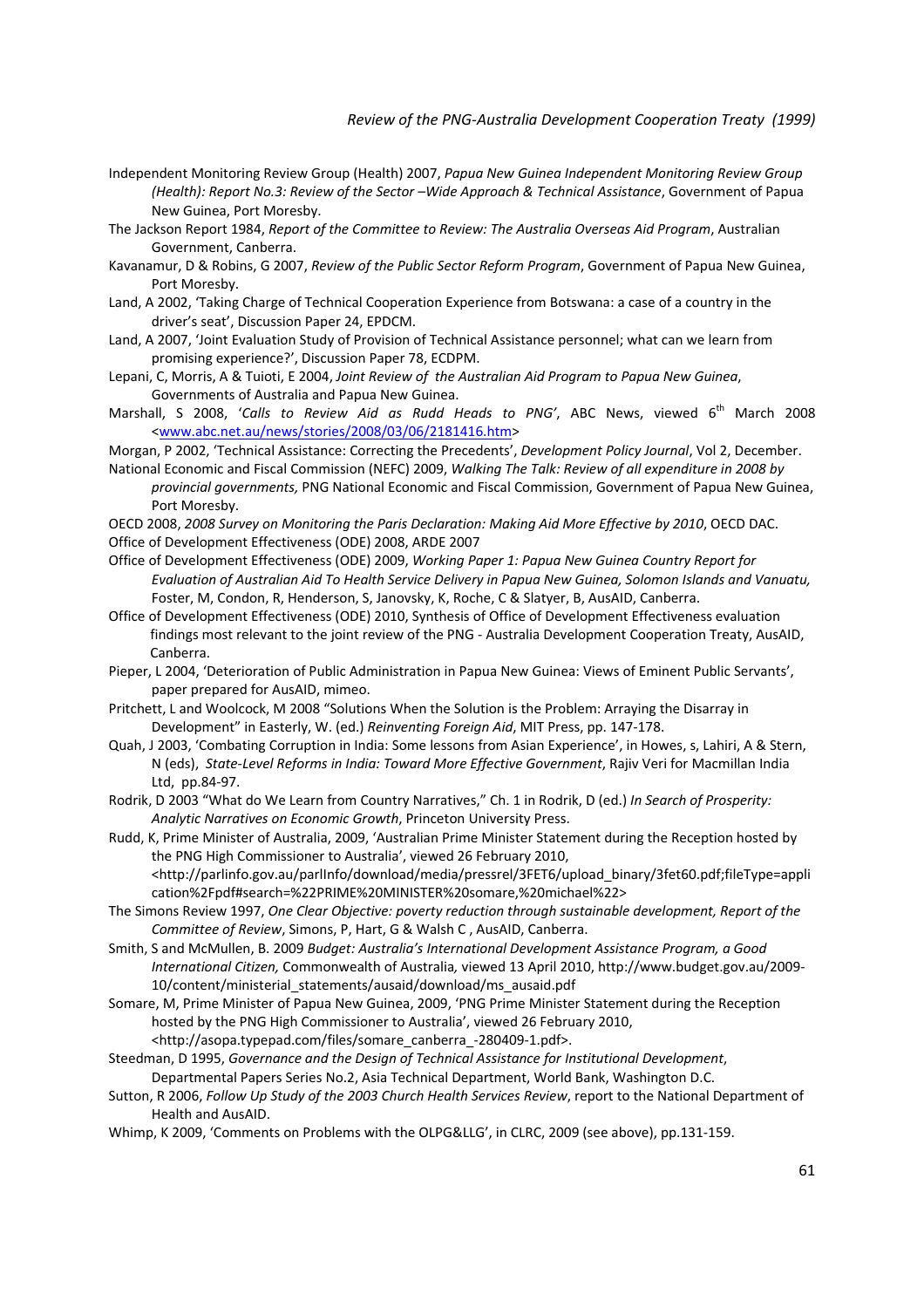World Bank 2004, Papua New Guinea: Public Expenditure and Service Delivery (PESD), mimeo.

World Bank 2005, *Capacity Building in Africa: An OED Evaluation of World Bank Support*, World Bank Operations Evaluation Department, Washington, D.C.

World Bank, Asian Development Bank and AusAID 2007, *Direction in Development Human Development: Strategic Directions for Human Development in Papua New Guinea,* World Bank, Washington, D.C.

Morgan, J et al. 2008, *PNG Advisory Support Facility Phase II Facility Effectiveness Evaluation 2007*, AusAID, mimeo.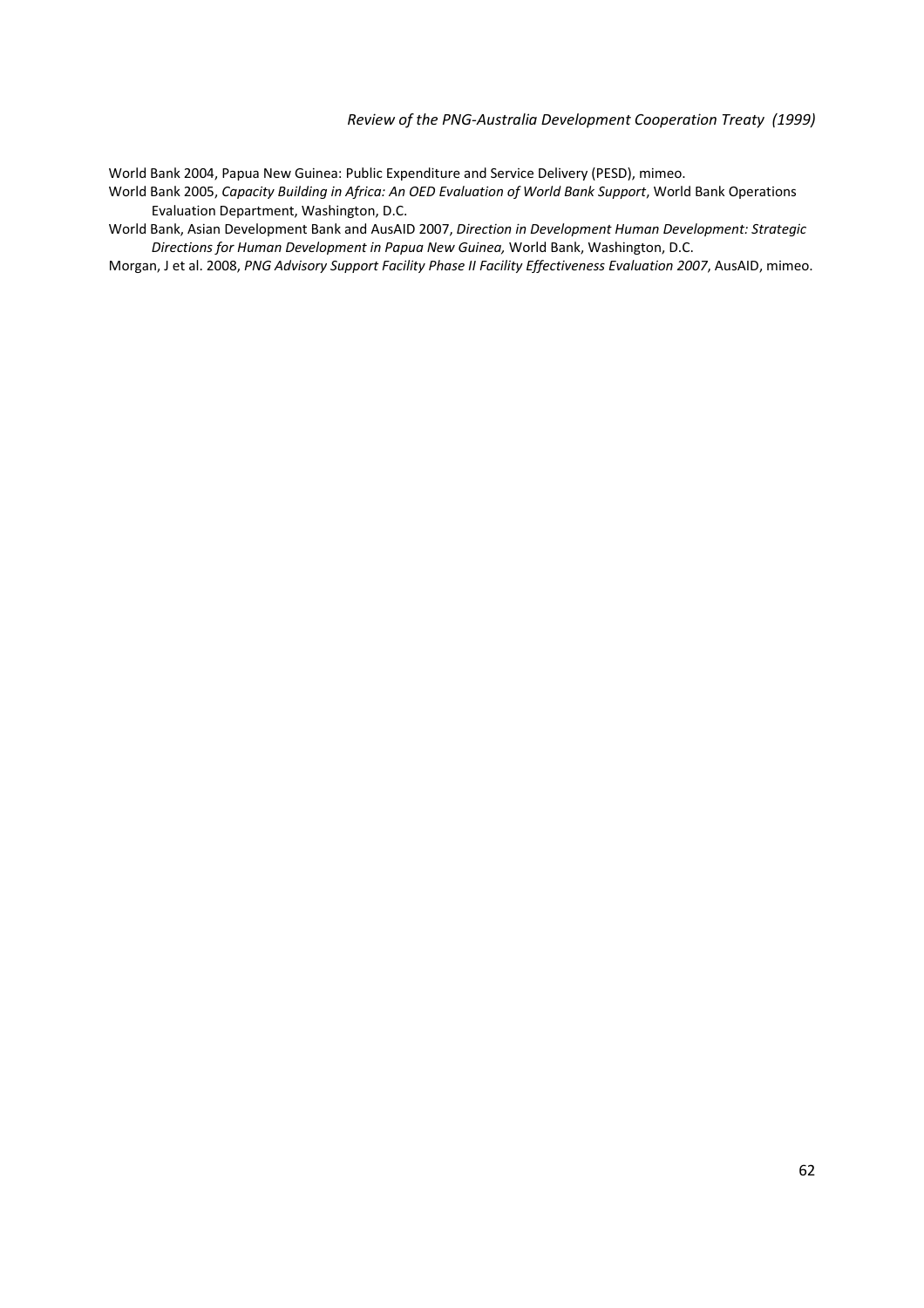## **Annex 1: Review consultations**

#### *Government of PNG*

**Hon Arthur Somare, MP, Minister for Public Enterprise Hon Paul Tiensten, MP, Minister for National Planning and District Development Hon Sasa Zibe, MP, Minister for Health and HIV/AIDS Hon James Marape MP, Minister for Education Hon Peter O'Neill, MP, Minister for Public Service Department for Community Development** Joseph Klapat, Secretary Molly Willie, Deputy Secretary, Policy Division Maryline Kajoi, Office for Advancement of Women **Department of Education** Luke Taita, Secretary (Acting) Damien Rapesa, Deputy Secretary, Education Standards Godfrey Rua, First Assistant Secretary, Curriculum Senior officials **Department of Finance** Steven Gibson, Deputy Secretary **Department of Foreign Affairs and Trade** Michael Maue, Secretary Charles Lepani, PNG High Commissioner to Australia Lucy Bogari, Deputy Secretary, Policy Elias Wohengu, Deputy Secretary, Operations Kapi Maro, Director General , Economic and Development Cooperation Division Jimmy Ovia, Director General (acting), Economic and Development Cooperation Division Bran Kamu, International Relations Division, Pacific, Australia and New Zealand Buri Gari, Development Cooperation Branch (Review Secretariat) **Department of Health** Clement Malau, Secretary Mark Malaudu, Deputy Secretary **Department of Justice and Attorney General** Lawrence Kalinoe, Secretary **Department of National Planning and Monitoring** Joseph Lelang, Secretary

Ruby Zariga, Deputy Secretary ‐ Policy Joseph Demas Deputy Secretary ‐ PIP Joseph Turia, First Assistant Secretary, Foreign Aid Division Linda Taman‐Eko, Assistant Secretary Juliana Kubak Peter Pim, Senior Officer, AusAID Branch, Foreign Aid Division Martin Korokan, AusAID Branch Daniel Tahakuta, Aid Coordinator, AusAID Branch Rodda Yami, Senior Office, HIV‐AIDS, Special Programs Branch Willie Kamanga, Assistant Secretary ‐ Law and Justice Branch Faragi Barega Rose Raka Koyama, Assistant Secretary, Social Sector, PIP Bill Flaherty, Infrastructure Branch, PIP Nicola Blackford, ODI Fellow **Department of Personnel Management** Ravu Veranagi, Deputy Secretary, Policy (acting) George Taunakeke, Executive Manager, Workforce and Public Sector Development **Department of Prime Minister and National Executive Council** Arai Pula, Deputy Secretary (acting), Policy and Coordination Division Joseph Sukwianomb, Deputy Director, Public Sector Reform Management Unit (PSRMU) Fiu Igara, PSRMU Rosalind Hoping, Director, Aid Oversight Unit **Department of Transport** Mr Kone Pombo, First Assistant Secretary, Planning and Coordination Division Gabi Hava, First Assistant Secretary, Policy Division Stella Tukuya, Assistant Secretary Philemon Meapa, Policy Officer Manfred Ruczinski, Adviser, Transport Sector Support Program **Department of Treasury** Simon Tosali, Secretary **Department of Works** Hand Aroa, Deputy Secretary, Technical Division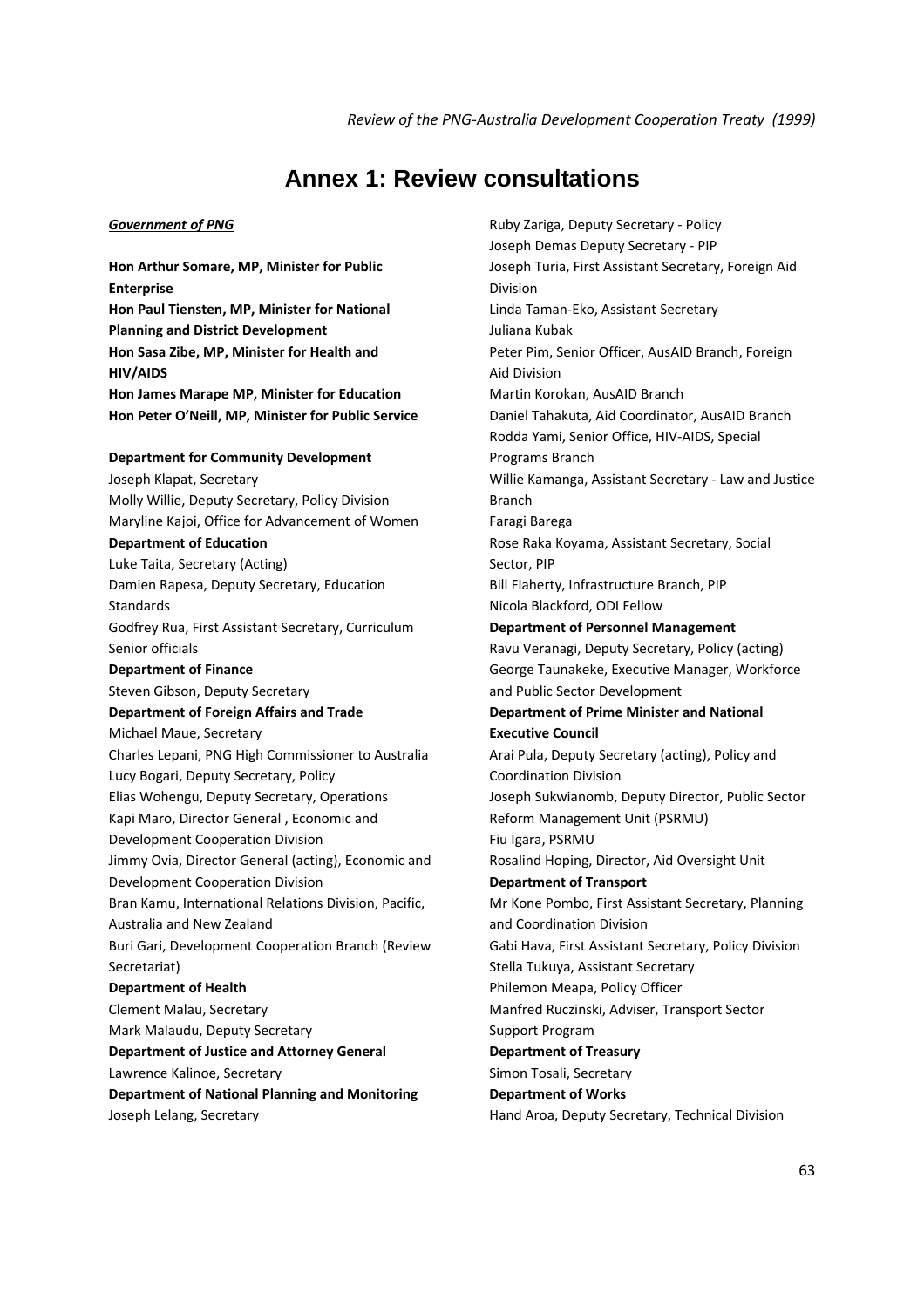#### *Review of the PNG‐Australia Development Cooperation Treaty (1999)*

#### **National Aids Council Secretariat**

Wep Kanawi, Director **National Economic and Fiscal Commission Dr Nao Badu, Director Office of Chief Secretary to Government** Manasupe Zurenuoc, Chief Secretary (acting) **Ombudsman Commission** Gabi Hekoi, Secretary to the Commission

### *Provincial Consultations*

### **Central Province**

Raphael Yipmaramba, Provincial Administrator Gei Raga, Deputy Provincial Administrator and senior officials

#### **Eastern Highlands Province**

Malcolm Kela Smith, Governor, EHP Gideon Korarome, Member of Eastern Highlands Provincial Assembly Munare Uyassi, Provincial Administrator, EHP Solomon Tato, Deputy Administrator, EHP Ben Ulopo, Director Corporate Services, EHP Conrad Esoke, Education Advisor, EHP Vegu Javono, Community Development Advisor, EHP Charles Barekas, Manager Law & Justice, EHP Don Hurrell, L&J Sector Program Advisor Peter Raynes, Care International Country Manager Ken Baker, Save the Children Country Director Miriam Leyton, AT Projects Director Zoe Coulson‐Sinclair, Oxfam International Highlands Manager Sartak Das, Clinton Foundation Country Director Samson Akunaii, Institute of Medical Research Deputy Director Ken Wai, Deputy Director Division of Health, EHP Aida Zuzumo, Inservice Coordinator, Division of Education, EHP Samo Top, Standards Officer Primary, Daulo District Tony Wanopo, Standards Officer Elementary, Daulo District Andrew Greenhill, Senior Research Fellow, Institute of Medical Research Claire Ryan, Senior Researcher, Institute of Medical Research Willie Pomat, Senior Researcher, Institute of Medical Research

Alison De Luise, AusAID Provincial Liaison Officer EHP

Mando Primary School Staff Asaro Health Clinic Staff

### **East New Britain Province**

Aquila Tubal, Provincial Administrator Bernard Lukara, Deputy Provincial Administrator (Policy, Planning and Evaluation) Stanley Mororo, Deputy Provincial Administrator (Coordination and Implementation) Levi Mano, Adviser, Planning Division ‐ ENBPA Ehpraim Rainui Adviser Finance & Revenue ENBPA Dominic Laria, Adviser HR ENBPA Allan Tovue, Adviser Technical Services (Transport Infrastructure) ENBPA Blaise Magaga, Adviser DPI ENBPA Fidelis Bola, Health Adviser ENBPA Geraldine Wambo, Sexual Health Improvement Program Koru Abe, Regional Manager NGI, DNPM Matalau Nakikus, Director, ENB Provincial Administration – Corporate Affairs Peter Buak, Manager, Gazelle Restoration Authority Ronald Midi, DA Gazelle District Kerevat District Hospital Staff

## *Other PNG‐based Institutions and Organisations*

**Churches Medical Council** Joseph Sika, CEO **Consultative Implementation and Monitoring Council** Mariorie Andrew, Executive Officer **Institute of National Affairs**  Paul Barker, Director **Media Council** Joe Kanekane, Director **Melanesian Centre for Leadership** Margaret Sete, **National Research Institute** Thomas Webster, Director **Transparency International, Port Moresby** Laurie Stevens Peter Aitsi Richard Kassman **University of Papua New Guinea** David Kavanamur, Professor Leo Marai, Senior Lecturer Psychology Strand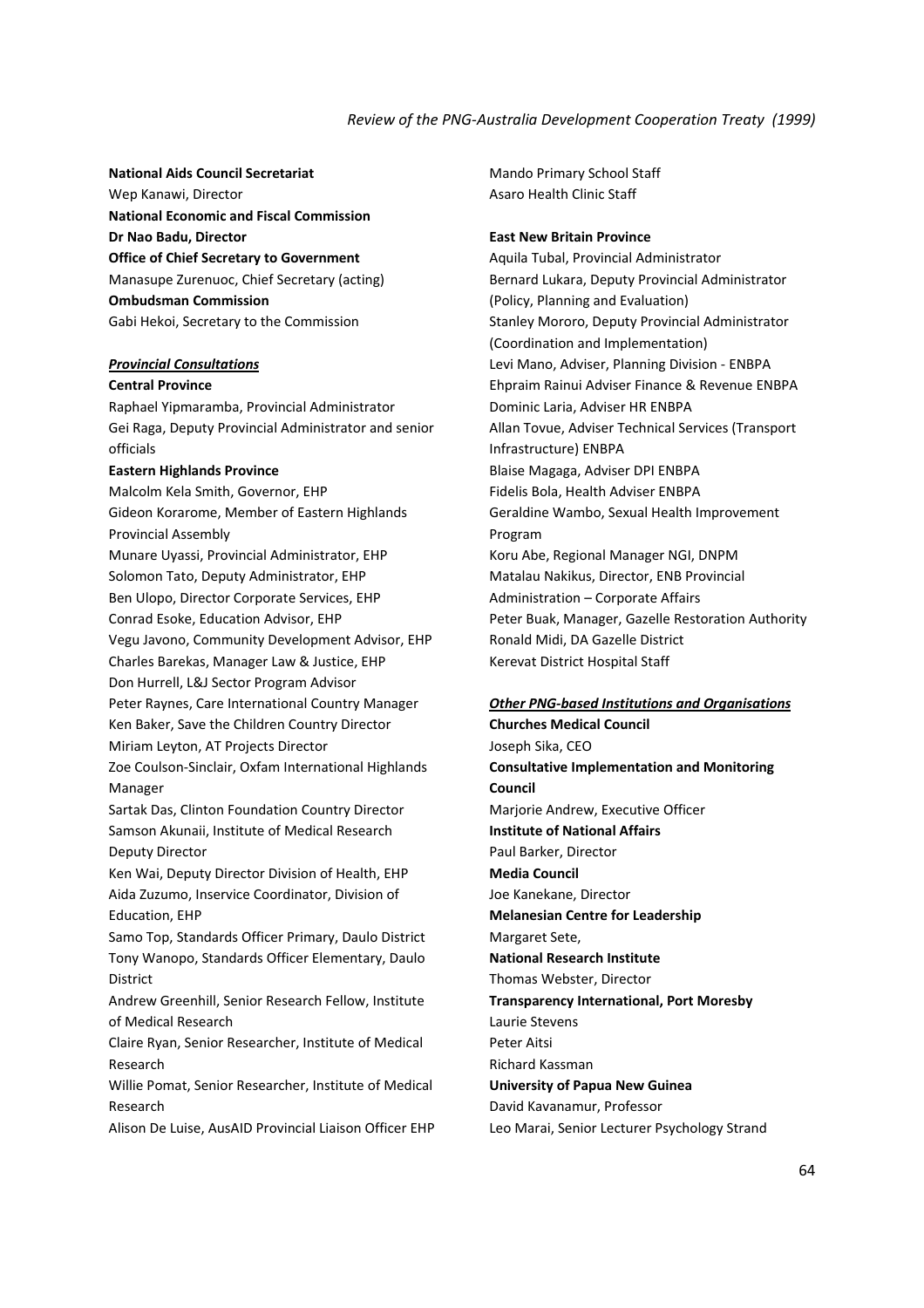#### **Business Sector Representatives**

Peter Maiden, Managing Director, Post PNG Brown Bai, Chairman, Rural Industries Council Stan Joyce, General Manager, SP Brewery David Wong, Board Member, PNG Business Council Goino Loko, Australia‐PNG Business Council

### *Government of Australia*

The Hon Bob McMullan MP, Parliamentary Secretary for International Development Assistance **Parliamentary Friends of PNG and the Pacific** The Hon Richard Marles MP, Parliamentary Secretary for Innovation and Industry Amanda Rishworth MP, Federal Member for Kingston

Senator Ann McEwen, Senator for South Australia Senator Louise Pratt, Senator for Western Australia Jim Turnour MP, Member for Leichhardt

#### **Australian High Commission**

Ian Kemish, High Commissioner John Feakes, Deputy Head of Mission

#### **AusAID PNG**

Stephanie Copus‐Campbell, Minister Counsellor Bill Costello, former Minister Counsellor Robin Scott‐Charlton, Chief of Operations Dave Vosen, Counsellor, Policy and Coordination Keith Joyce, First Secretary, Transport and Disaster Management Rosemary Cassidy, First Secretary, Program Coordination Peta Mills, First Secretary, Climate Change and Rural Development Karan McKee, First Secretary, Program Management Christine Groeger, Second Secretary, Private Sector Development David Chick, Counsellor, Governance Katherine West, First Secretary, Law and Justice John Dinsdale, Law and Justice Advisor Kath Taplin, First Secretary, Democratic Governance

Andrew Elborn, First Secretary, Economic and Public Sector Governance

Angela Dingli, Second Secretary, Economic and Public Sector Governance

Tau Geno‐Hoire, Senior Program Officer, Law and Justice

Gabriel Kubul, Senior Program Officer, Law and Justice Joanne Choe, Program Director, Sub National Strategy Carli Shillito, Program Director, Sub National Strategy (acting) Romias Waki, Deputy Program Director, Sub‐ National Strategy Tom Nettleton, First Secretary, Sub‐National Strategy Dorothy Luana, Senior Program Manager, Sub‐ National Strategy Anne Malcolm, Program Director, HIV/AIDS Donna‐Jean Nicholson, Deputy Program Director, HIV/AIDS Jessie Belcher, First Secretary, Health Lindy Fisher, First Secretary, Higher Education and **Training** Fred Brooker, Education Adviser Prisca Mauve, Senior Program Officer, Higher Education Jelena Zelenovic, Second Secretary, Basic Education Guim Kagl, Senior Program Officer, Basic Education **AusAID Canberra** Peter Baxter, Director General (acting) Blair Exell, Deputy Director General, Pacific and PNG Division (acting) Margaret Callan, Assistant Director General, PNG Branch Alwyn Chilver, Principal Advisor, Rural Development Michelle Lowe, Director, Program Quality and Review, PNG Branch John Davidson, Assistant Director General, Office of Development Effectiveness Rob Harden, Economist, Pacific and PNG Steve Hogg, Assistant Director‐General, Governance and Leadership Ellen Shipley, Director, Partnerships and Program Coordination Janet Donnelly, Director (acting), Program Quality and Review Robert Brink, Program Manager, Economic and Public Sector Governance Ben O'Sullivan, Economic and Public Sector Reform, PNG Branch **Attorney‐General Department**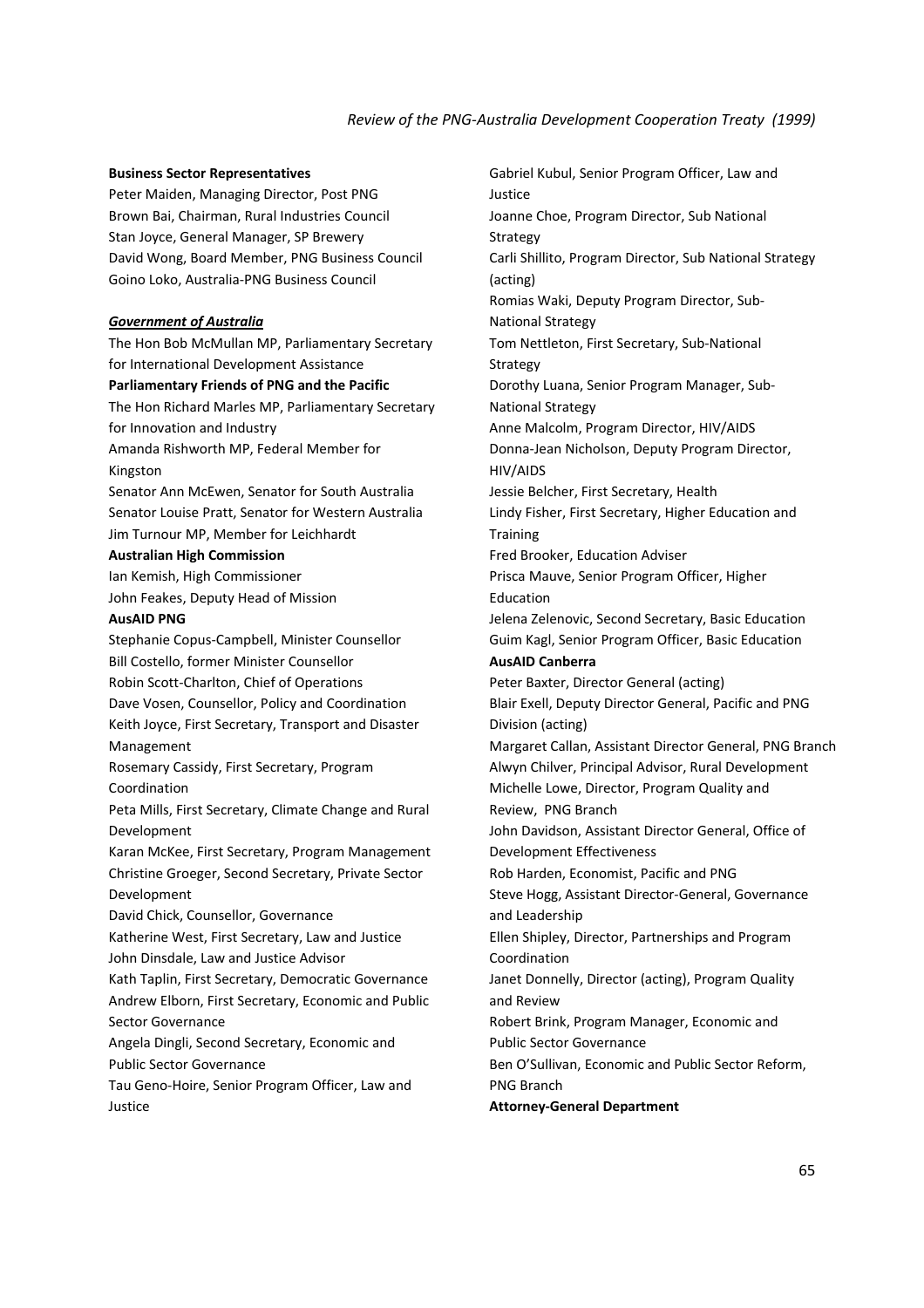Ashleigh Saint, Principal Legal Officer / Director, Pacific Section, International Legal Assistance Unit, International Crime ‐ Policy & Engagement Branch **Australian Customs** Lee Gordon, A/g National Manager, Corporate and International Strategy Sonya Jackson, A/g Director, International Programs, Corporate and International Strategy Branch **Australian Federal Police – International Deployment Group** Frank Prendergast, Assistant Commissioner Jason Cresswell, A/g Manager Design and Evaluation Abby McLeod, Specialist Adviser Will Jamieson, James Stokes and Warren Crighton, PNG‐Australia Policing Partnership **Australian National Audit Office** Marina Cvetanovska, SGP Adviser, Deputy Auditor‐ General's Office Anya Moore, Executive Director, Corporate Management Branch **Australian Public Service Commission** Deborah Knight, Director International, National Leadership and Programmes Group **Australian Taxation Office** Damien Ruitenberg, Large Business & International **Australian Treasury** Colin Johnson, SGP Team Leader Dan Devlin, Assistant Pacific Manager, Pacific and Assistance Division **Department of Defence** David Hallett, Director, Papua New Guinea and Solomon Islands, Pacific and East Timor Branch, International Policy Division **Department of Environment, Water, Heritage and the Arts** Greg Terrill, Assistant Secretary, Heritage Division **Department of Finance** Dominic Staun, SGP Team Leader Dylan Roux, Policy and Evaluation Analyst, Asia – Pacific Partnership Branch **Department of Foreign Affairs and Trade** Richard Rowe, First Assistant Secretary, Pacific Division Jeremy Bruer, Assistant Secretary, PNG & Fiji Branch

Colin Milner, Director, PNG and Torres Strait Section

Tanisha Hewanpola, Executive Officer, PNG and Torres Strait Section **Department of Immigration and Citizenship** Tim Menetrey, Assistant Director, Pacific and PNG Section, International Cooperation Branch David Whitehead **Department of Infrastructure, Transport, Regional Development and Local Government** Stephen Borthwick, General Manager, Aviation Industry Policy Branch **Department of Prime Minister and Cabinet** Damien White, Senior Adviser (Pacific), International Division Sam Christopherson, International Division *Donor Development Partners* **Asian Development Bank**  Charles Andrews, Country Director **European Union** Aldo Dell'Arricia, Ambassador Roberto Cecutti **United Nations Development Program** David McLachlan‐Karr, UN Resident Coordinator Freddy Austli **World Bank**  Laura Bailey, Country Manager, PNG Robert Jauncey, Senior Country Officer, Timor‐Leste, PNG and Pacific Islands (Sydney office)

## *Other Partners / Organisations*

**ABC Radio**  Jemima Garrett **Academics**  Aaron Batten, Ross Garnaut, Ron May, Kathy Whimp, Charles Yala Roundtable with ANU and UNSW academics **Amnesty International Anglicare Australia Australia‐PNG Business Council** Ian Clark, President Frank Yourn, Executive Director **Australian Council for International Development** Neva Wendt **Australian Red Cross Burnett Institute**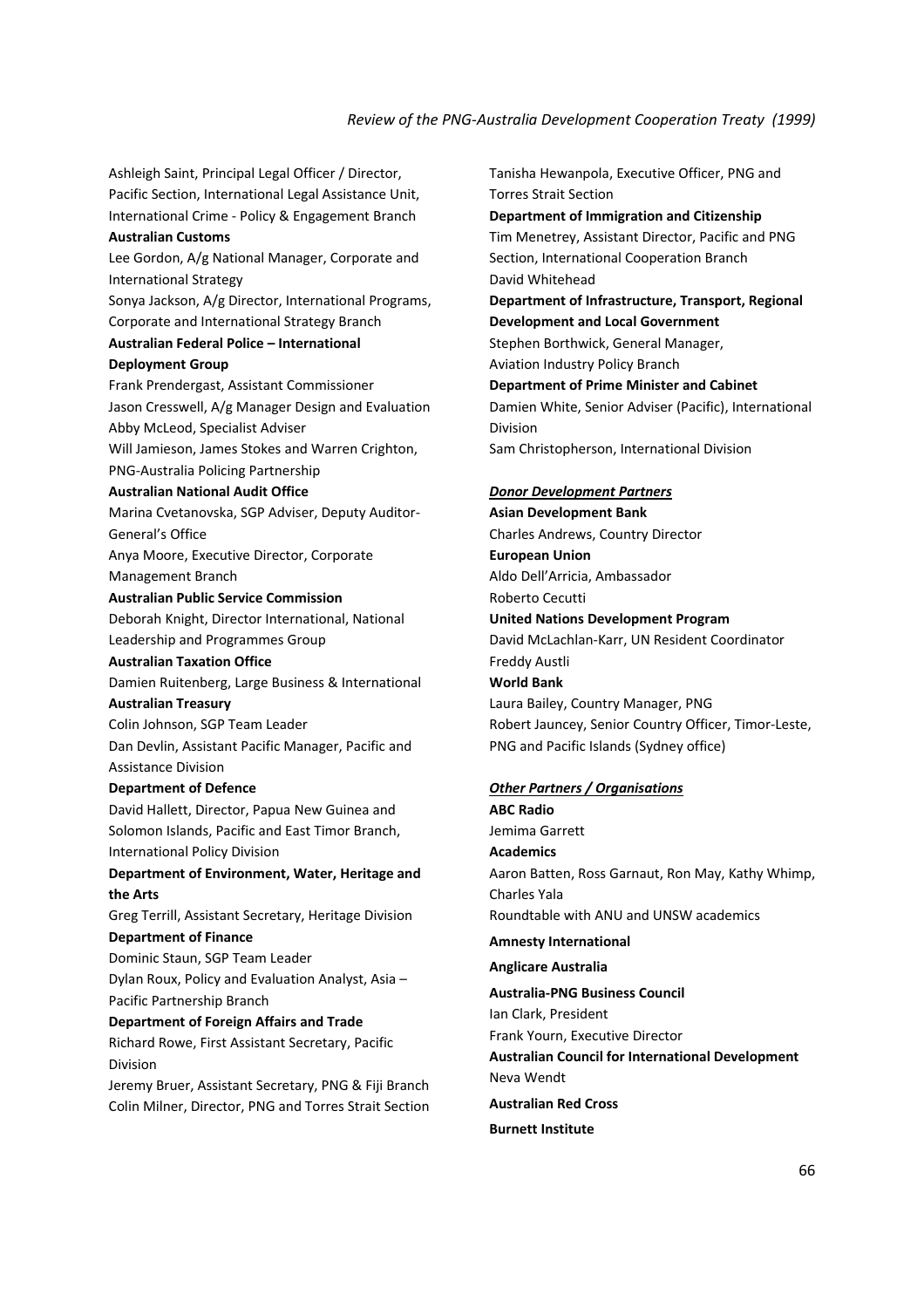Chris Hargarty **Care Australia**  Julia Newton‐Howes, CEO **Caritas Australia** Kirsty Robertson **Child Fund Australia**  Terina Stibbard **Devdas** Tamara Haig, Principal Consultant **Family Planning NSW** Ann Brassil, CEO **Jesuit Refugee Service**  Maryanne Loughry **Lowy Institute** Michael Wesley Martine Letts Jenny Hayward‐Jones **Oil Search Limited** Peter Botten, Managing Director **Oxfam Australia**

**Pacific Islands Trade and Investment Commission**  Caleb Jarvis, Trade Commissioner **Sydney Morning Herald**  Hamish McDonald **Uniting World**  Kerry Enright **Wateraid** James Wicken **World Vision** Isabel Calvert

#### *Managing Contractors and Team Leaders*

Di Barr, Sub‐National Strategy Geoff Elvy, Advisory Support Facility Andrew Schloeffel, Cardno Emerging Markets (PNG) Kevin Raue, PNG‐Australia Law and Justice Partnership Morrie Wintringham, Asia‐Pacific Technical College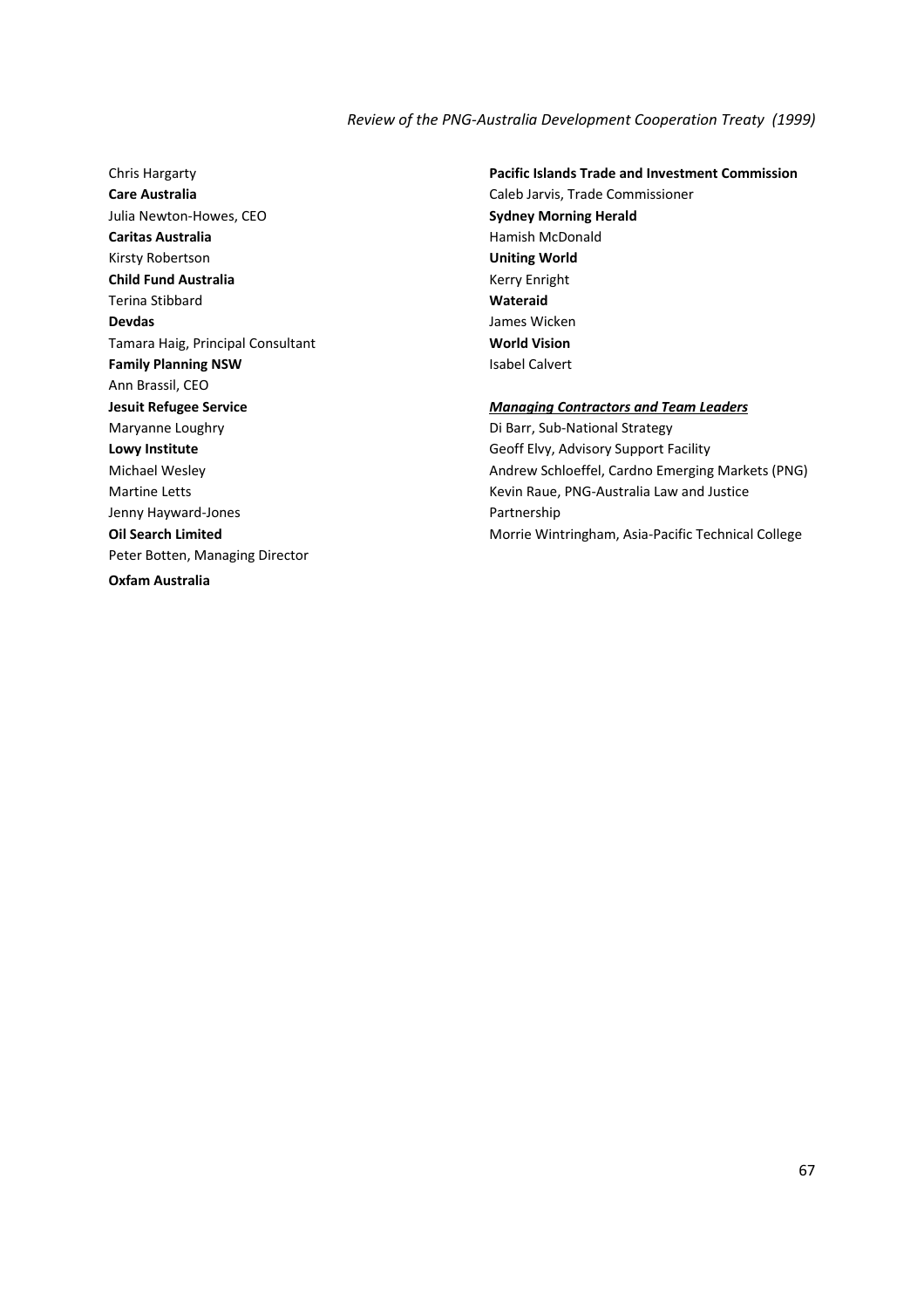# **Annex 2: Terms of reference**

# $10^{th}$  June, 2009 **Agreed Terms of Reference**

#### **Review of the PNG – Australia Development Cooperation Treaty (1999)**

#### **Background**

The Joint Declaration of Principles Guiding Relations Between Australia and Papua New Guinea (1987) forms the basis for the Treaty on Development Cooperation (DCT). Specifically, in the  $DCT$  the  $8<sup>th</sup>$ ,  $9<sup>th</sup>$  and  $16<sup>th</sup>$  Principles are translated into development cooperation arrangements between the two countries.

Following this Joint Declaration, a Treaty on Development Cooperation between the Government of Australia and the Government of Papua New Guinea was signed in 1989 and reviewed and replaced in 1999. This new Treaty on Development Cooperation was signed by then Prime Ministers Howard and Morauta on 7 October 1999 and came into effect on 31 July 2000. The Treaty sets out the principles, objectives, management and administrative arrangements under which Australia and PNG deliver a joint development cooperation program.

The DCT guides all development cooperation between PNG and Australia, including the joint Development Cooperation Strategy (DCS) 2006-2010, which documents the broad principles and strategies of the Australian assistance program. A Joint Aid Review was commissioned by the two Governments and reported in 2004 on appropriate management arrangements and directions for the development cooperation program. Findings of this review were reflected in the joint DCS. It was envisaged that a mid-term review of the DCS would be conducted in 2008, however, this review was not undertaken.

Recent developments in bilateral relations have given rise to changed objectives and principles for engagements. In March 2008 Prime Minister Rudd, during a visit to PNG, announced the Port Moresby Declaration on the principles for Australian engagement in the Pacific region. The Port Moresby Declaration included a proposal for bilateral Partnerships for Development. Prime Ministers Somare and Rudd signed the PNG – Australia Partnership for Development in Niue on 20 August 2008. The first five implementation schedules under the Partnership were agreed by Ministers at the  $19<sup>th</sup> PNG/A$ ustralia Ministerial Forum in Brisbane in June 2009.

In meetings with Australian Prime Minister Rudd in Canberra on 28 April 2009, PNG Prime Minister Somare set out PNG Government thinking on the need to modify development cooperation arrangements including modalities for delivery of Australia's ODA to PNG in order to better reflect PNG's long term development aspirations, including gradual phasing out of the development assistance from Australia over time. Prime Ministers Rudd and Somare therefore agreed that the two Governments should undertake a review of the current Development Cooperation Treaty, and directed that Ministers endorse Terms of Reference for the review at the 19th PNG/Australia Ministerial Forum in Brisbane in June 2009.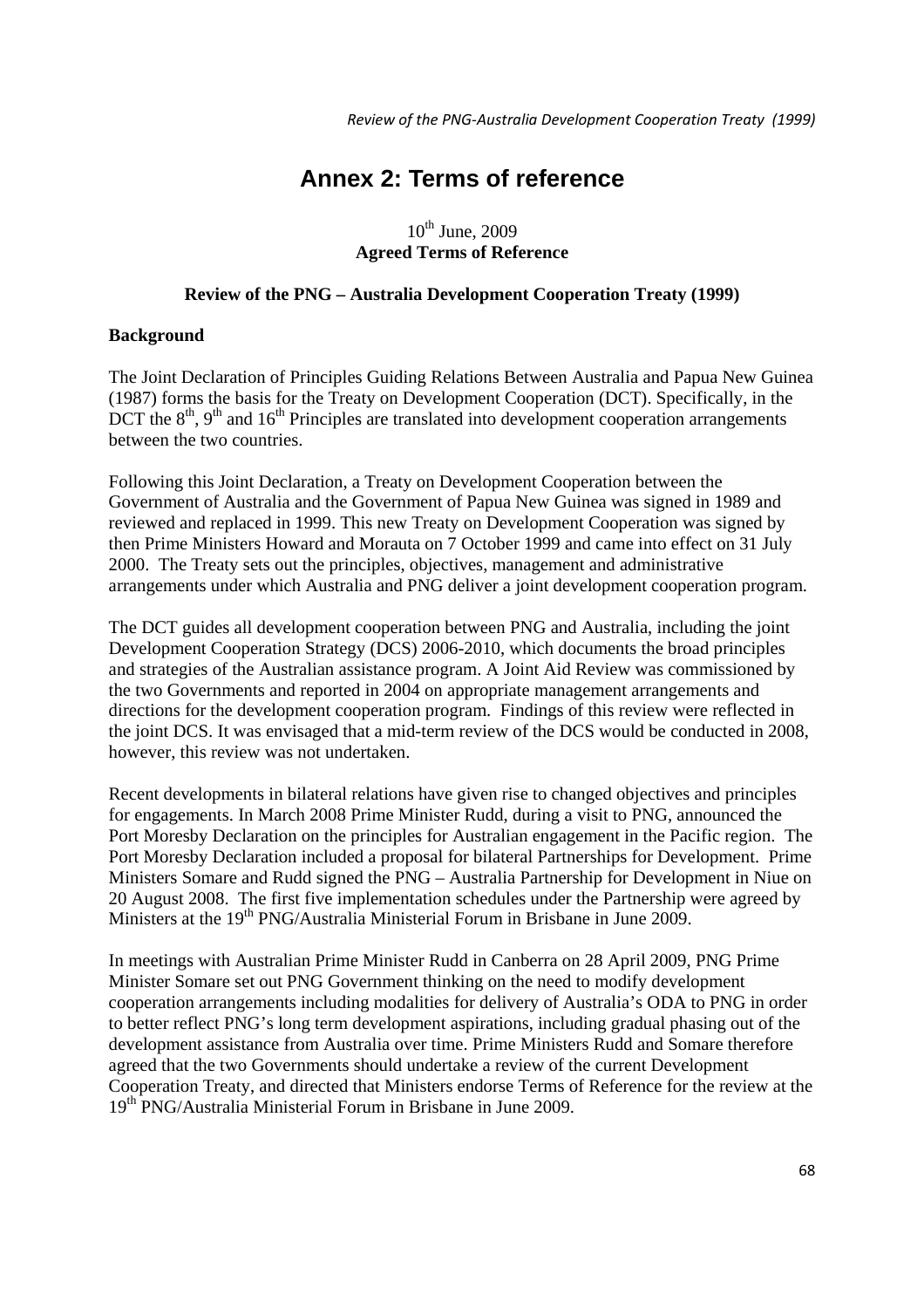### **Scope**

The review is to consider and recommend how Australia's aid can most effectively contribute to PNG's current, medium and long-term national development priorities.

The review should take account of current Australian and PNG development policies and strategies, as set out in the PNG Government's forthcoming National Strategic Plan 2010-50 and Long Term Development Strategy 2010-2030, the PNG-Australia Development Cooperation Strategy 2006-2010, the 2008 Port Moresby Declaration and the 2008 PNG – Australia Partnership for Development.

Other international development commitments to which Papua New Guinea and Australia are signatories e.g. Millennium Declaration setting out the Millennium Development Goals and the Pacific Plan, should also be taken into consideration.

The review should consider and recommend an appropriate role for Australia's development cooperation program in relation to new and emerging issues including, but not limited to, climate change, HIV/AIDS, trade and private sector development and the national development opportunities presented by growth in the PNG economy.

The review should also analyse and take account of current international and PNG thinking on aid effectiveness and best practice in jointly managing development cooperation programs, in order to recommend as necessary changes to the management and administrative arrangements for the development cooperation program. Key documents in this respect will include the Paris Declaration on Aid Effectiveness, Accra Agenda for Action and the PNG Commitment on Aid Effectiveness. A review of the implementation of the 2004 Joint Aid Review should form an important starting point for this work.

The review should consider and recommend to governments:

- an appropriate future balance in the use of different forms of aid, including training and technical assistance, capital investments and direct support for service delivery and community development. In doing so, the review will identify the recent and current levels of aid expenditure under different forms of aid;
- mechanisms to progressively and substantially increase Australian ODA investment in economic and social infrastructure in Papua New Guinea;
- an appropriate balance between assistance to the national government and to provinces, districts and local level governments;
- any additional measures to ensure that Australia's aid delivery is aligned with and supports PNG budget priorities, promotes fiscal sustainability and is reflected in PNG budget documentation;
- appropriate mechanisms for delivery of Australian ODA, including the local and international private sector, volunteers, civil society and government-to-government programs;
- measures to improve the effectiveness of sector-wide approaches including possible alternatives.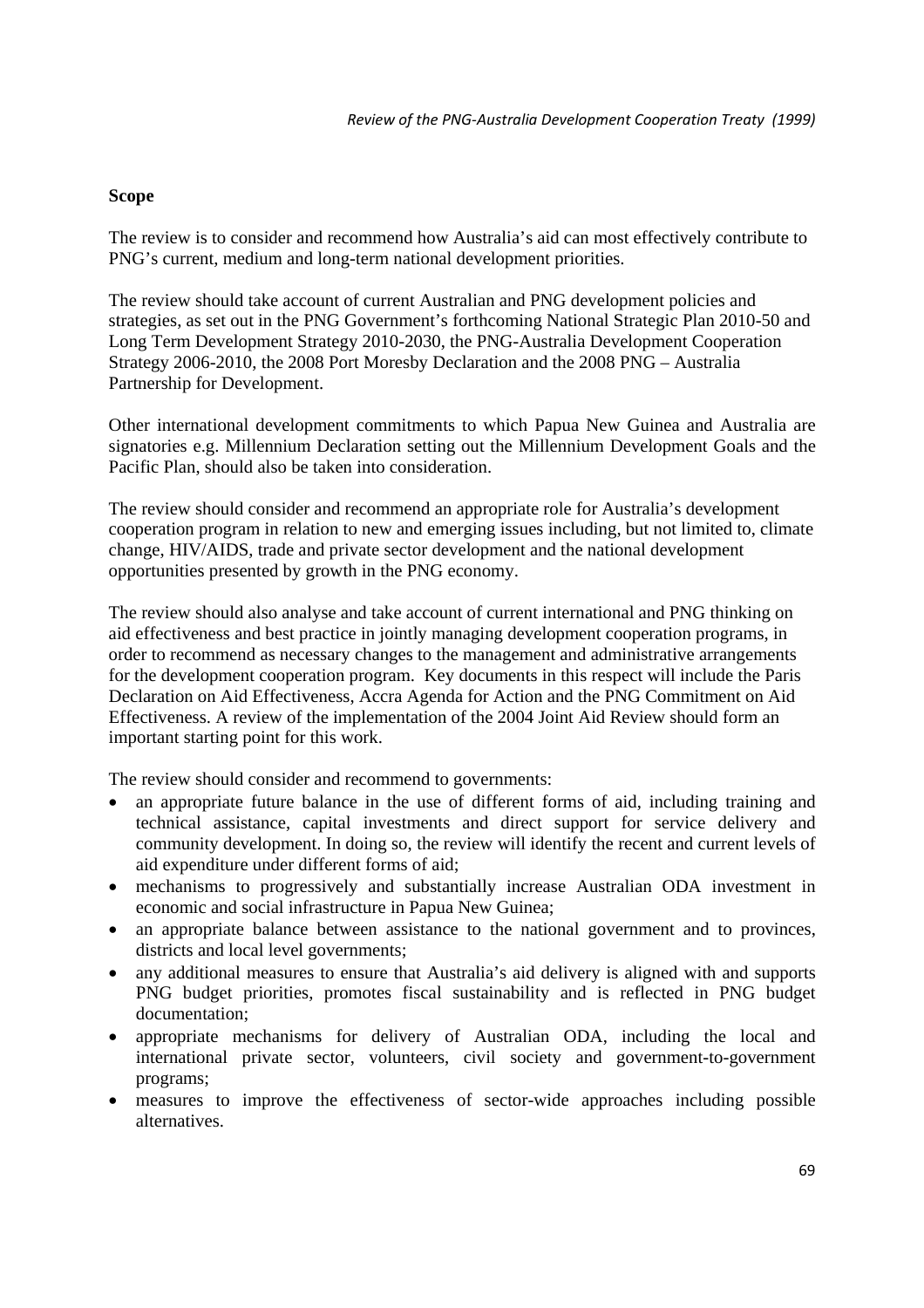The review should consider and recommend any necessary changes to the goals and objectives of the Development Cooperation Treaty to ensure Australia's aid has high development impact and is increasing in the identified priority areas of the PNG-Australia Partnership for Development, namely transport infrastructure, basic education, health, economic and public sector management, statistics, HIV/AIDS, higher education and law and justice.

The review should consider and recommend a realistic strategy and timeframe for PNG's progressive graduation from Australian official development assistance, and the actions required of both governments to achieve this. The strategy will give effect to the GoPNG's decision to gradually reduce development assistance from Australia to mutually agreed levels in future.

The review should consider and recommend appropriate measures including regular reporting and exchange of information to improve transparency and accountability for results from development expenditures in PNG.

## **Outputs**

It is expected that the review process would produce these key outputs:

- (1) A report from an independent review team outlining the findings of the review and making recommendations for consideration by both governments
- (2) A record of agreement between the two governments outlining their decisions in relation to the recommendations of the independent review team
- (3) A revised treaty on development cooperation reflecting the agreement of the two governments on the recommendations of the independent review team.

### **Methodology and Timing**

The review would be done by an Independent Team comprising one nominee of the Australian Government, one nominee of the PNG Government and a mutually agreed third person. Both Governments should nominate suitable candidates for the independent review team.

The review team will report to a Joint Steering Committee of Senior Officials of both Governments which would meet regularly throughout the process and report to both Governments.

The Steering Committee will convene within two weeks of the endorsement of the review Terms of Reference by Ministers, and be responsible for submission to both Governments of a final report and revised terms of the Development Cooperation Treaty.

The Steering Committee will be supported by a small Secretariat of one or more officials from each Government who would undertake much of the background research, analysis, consultation and drafting under the guidance of the Steering Committee. Both Governments will nominate individuals to form the Secretariat at the first meeting of the Steering Committee. The Secretariat will ensure that appropriate consultation with central and sector agencies takes place.